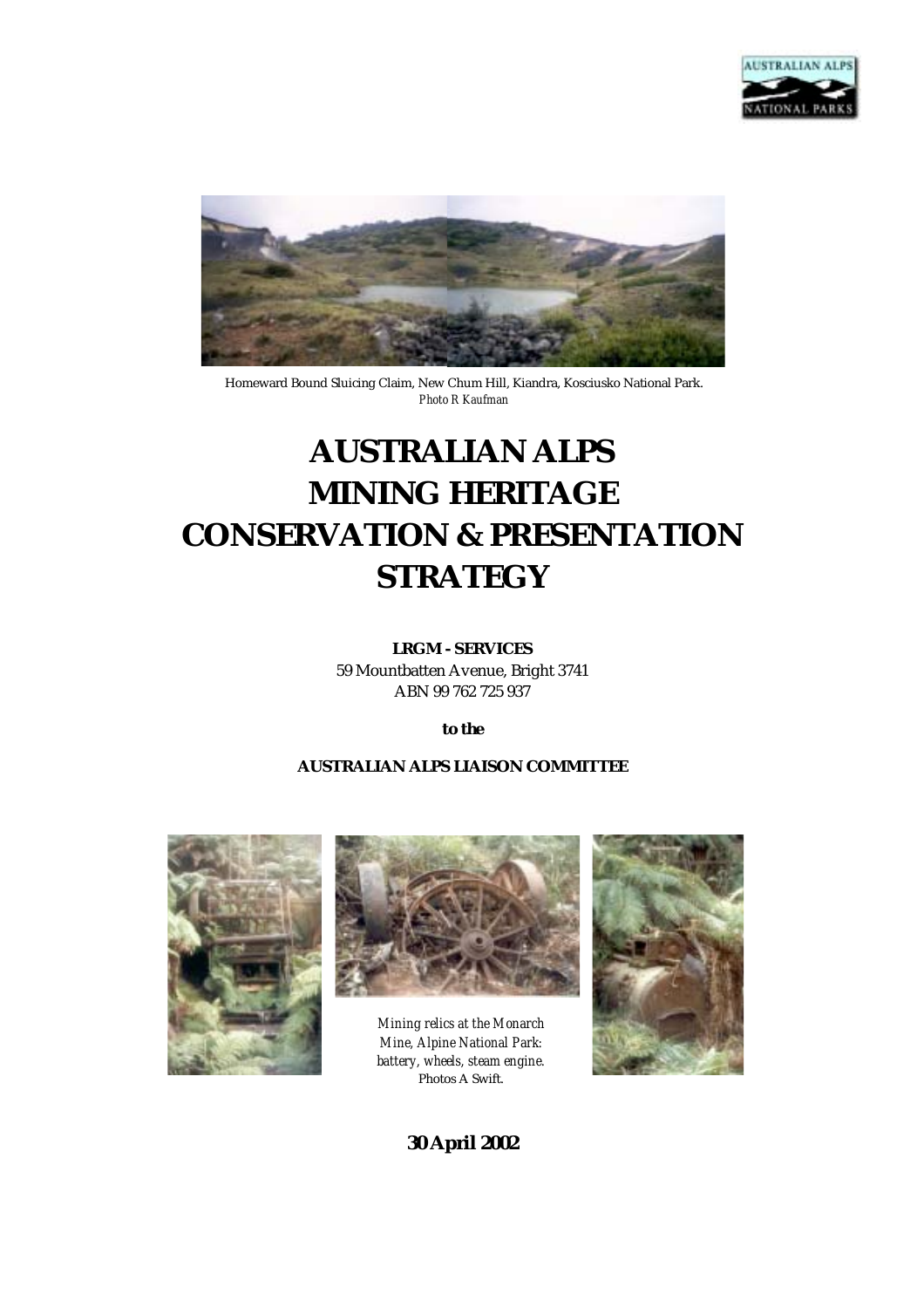## **THE MINING HERITAGE OF THE AUSTRALIAN ALPS**

**In the heart of the high country, & cloaked by regrowing forest in the rugged ranges of south eastern Australia, these places bear mute witness to the most powerful European cultural influence of the mid 1800's to early 1900's, and a pioneering way of life now long gone……….** 







**Steam engine, Elaine Mine Lonely graves, Kiandra cemetery** 



**Strongbox, United Miners Mine** 



**Quintet mine huts** 



**Stamp battery, Monarch Mine** 

*Top 4 photos, R Kaufman*

*Bottom 4 photos, A Swift Background: Overlooking the Dart River, Dartmouth Unit, Alpine NP*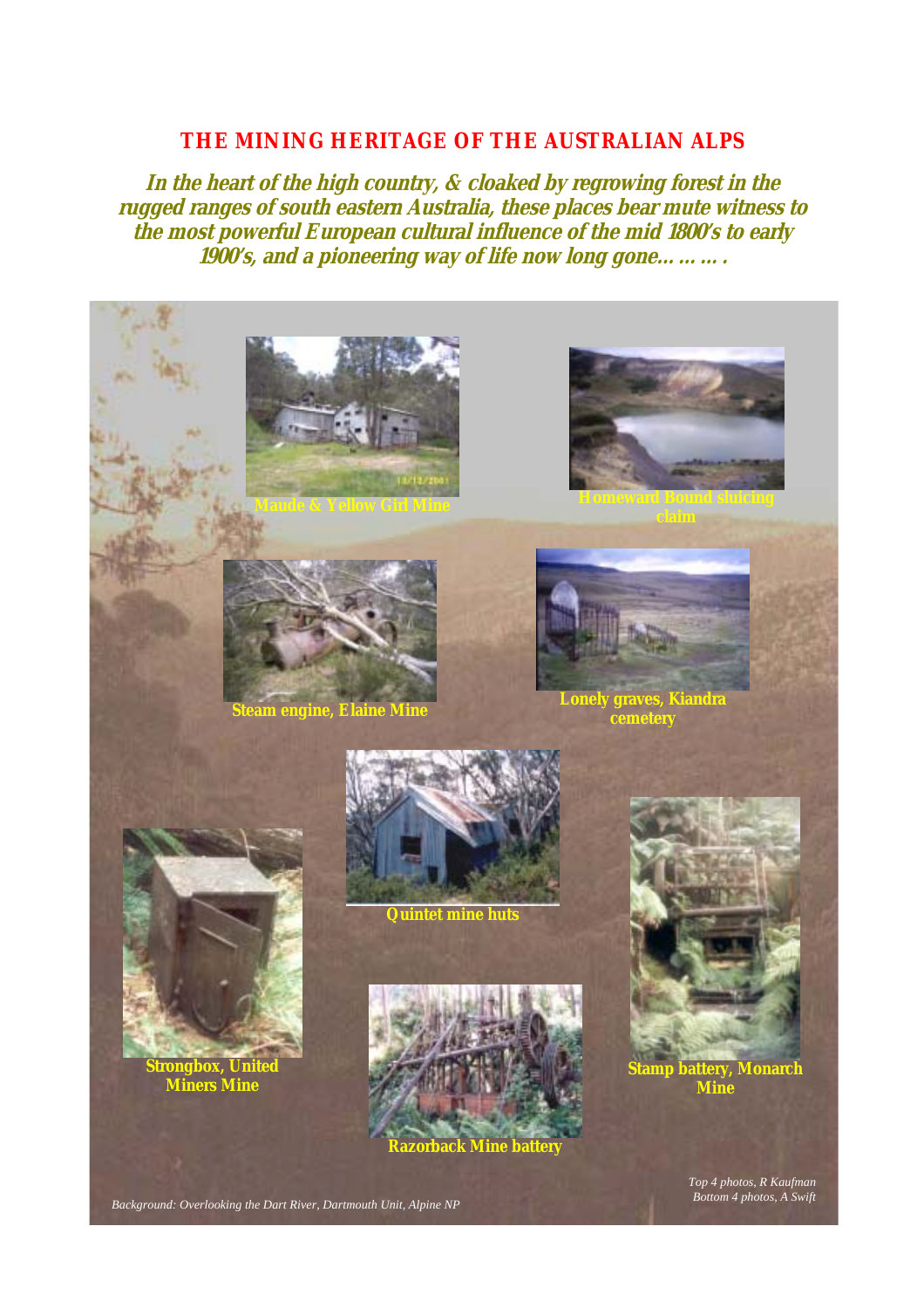A report prepared by:

Rob Kaufman LRGM - Services ABN 99 762 725 937 59 Mountbatten Ave, Bright, Vic 3741 Tel (03) 5755 1628; Email lrgmservices@netc.net.au

for the

Cultural Heritage Working Group Australian Alps Liaison Committee

© All rights reserved, Australian Alps Liaison Committee, 2002

30 April 2002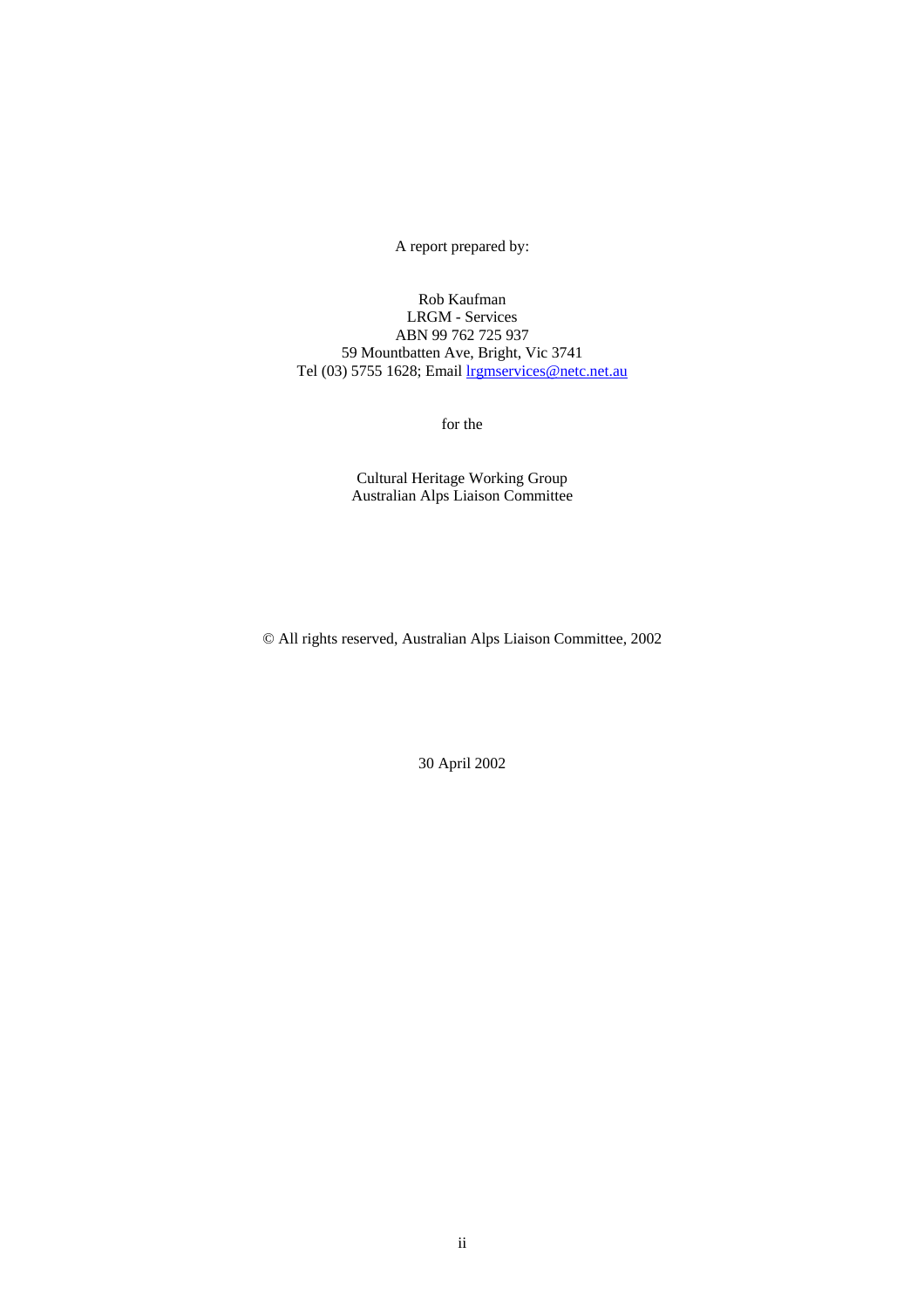# **INTRODUCTION**

#### **This report is a strategic assessment of mining heritage in the Australian Alps that begins with a thematic study. It has been a monumental task that can be considered begun, not completed, because mining has been such a complex and pervasive influence throughout the Australian Alps National Parks and attached Historic Areas.**

The difficulty, of course, is in the definition of mining heritage. Other thematic studies, for example on huts of the Alps, have dealt with discrete objects. That is, there are only so many surviving huts, and the themed studies have had a beginning and an end. Thematic studies of the Snowy Mountains scheme and the skifields would be geographically constrained, relating to developments in particular topographies and altitudes within the Alps National Parks. While their local impact has been enormous, their influence does not touch the greater portion of the study area. Grazing and sawmilling have affected a larger area, but they are service industries that, in historical times, were greatly influenced by local and regional demand, a demand driven by the massive changes being wrought by gold to the demographics of Australia. Both were constrained by environmental factors – suitable high-altitude grasslands or wide lowland valleys for the former, and suitable lumber species & growth characteristics for the latter. Cattle grazing, in particular, was not labour intensive, and while the environmental influence may prove to be long-lasting, the cultural heritage is largely tied up in the legends of the relatively-few cattlemen, rather than deeply imprinted in the landscape.

Mining, on the other hand, is not constrained by topography, altitude or environment, nor is it influenced by regional or even national demand. There would not be a creek or river within the entire study area that has not felt the blow of a prospector's pick and the rattle of a gold pan some time in the last 150 years, nor a mountain range that has not echoed to the hoof beats of a prospector's pack-horse. Nearly a billion dollars worth of metals, principally gold, has been wrought from the Australian Alps, but this is only the tip of the iceberg. Metals production itself is limited by the existence of actual resources, but perversely, mining activity is not. An important cultural dimension operated - the lure of gold & other precious metals, and the promise of instant wealth, drove the level of activity in the early years.

A complex mining infrastructure was overlain on the Alps. A network of tracks, from blazed foot-trails to formed roads, connected the mining areas and individual mines to each other, adjacent towns & regional centres, criss-crossing the Alps. Mining settlements, from ephemeral camps to substantial townships, rose and died in the Alps, their fortunes inevitably tied to the supply of gold. Support industries such as grazing, cropping and sawmilling grew with arrival of the diggers in what had been at best lightly-settled uplands and at worst untracked wilderness, in European cultural terms. As mining became more sophisticated, a new network of water races, dams, tramways, tracks & treatment sites was added. But as resources dwindled and prices languished, mining in the Alps slowly strangled. The bush is reclaiming the land, and time dimming a fascinating page in the golden history of Australia.

**The enormous individual contributions made to the mining heritage of the Alps sets it apart from other European cultural activities. The Alps mining heritage is not collective – it is tens of thousands of individual labours, each indelibly imprinted in the landscape because of the very nature of mining. For the vast majority of miners, their Alpine experiences were but brief episodes in their journeys of life. Yet in the Alps today, their efforts are still etched in the shallow shafts, tunnels and sluicing works, each holding its own unique story of hope, toil, frustration, desperation, disappointment or excitement, that in most cases will never be revealed…..**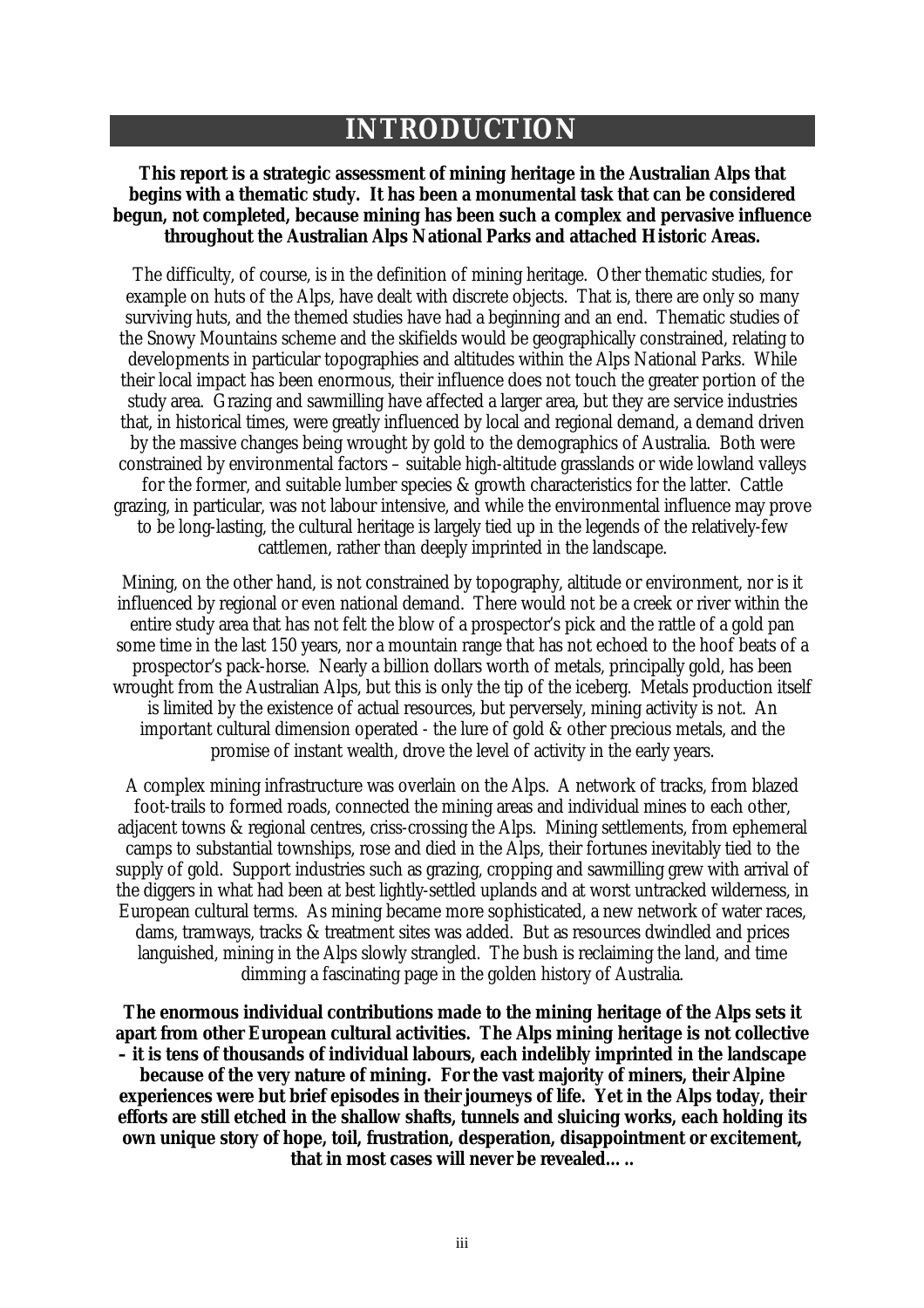# **REPORT SUMMARY**

#### **Using This Report**

**This report presents an Alps-wide study of historical mining, and a conservation and presentation strategy. In any such detailed and wide-ranging study, it is inevitable that the final product will be bulky. To facilitate its use in the field, the more detailed information and discussion has been included in appendices, and can be accessed according to need or interest. The actual report is more user-friendly, and the Heritage Action Plan in section 9 provides the summary recommendations, and the references to assist in their accomplishment.** 

#### **Influence of Mining**

This report has confirmed the importance of mining as a cultural influence in the Australian Alps, and as the most important European cultural influence from the 1850's to the early 1900's. Mining in the Alps produced nearly a billion dollars worth of metals, and it was influential in:

- *First bringing significant numbers of Europeans into the Alpine environment;* 
	- *Bringing colonial government action into the Alps;*
- *Stimulating regional service industries such as agriculture & sawmilling, and developing regional economies;* 
	- *Overlaying an infrastructure on the Alps & surrounding areas, particularly towns, roads and tracks.*

#### **Characteristics of Mining**

Alps mining was primarily for gold, and all types of historical mining methods and technologies are represented. The ACT section has no historic mining, and the NSW section is overwhelmingly dominated by alluvial gold mining in Kosciusko NP. The bulk of production is from the broader Kiandra area. The NSW Alps outside Kiandra are characterised by numerous small isolated mines and diggings. In Victoria, significant production comes from both alluvial & reef gold sources, with reef mining dominating. Alluvial fields are long and linear, following the river valleys, and the reefing areas are extensive. Mining in the Alps has left no special signatures on the sites, because the mining methods are universal, related to orebody & topography rather than altitude. The special character of Alpine mining is given in its context, the Alpine environment.

#### **Cultural Heritage Significance**

*Many important historic mining places and landscapes of high cultural heritage significance are identified within the Alps National Parks. These include a number of places of State significance, and two of National significance (Kiandra mining landscape and Red Robin Mine).* 

#### **Protection of Heritage Values**

There are many gaps in our knowledge of the mining heritage places of the Australian Alps, and the level of site recording is poor in spite of long-standing recommendations in the relevant Park management plans. Protection of cultural values is a chartered obligation of all Park management bodies, but is difficult to undertake without good knowledge of the heritage assets. While mining sites lend themselves to management as ruins, requiring little management

intervention, there are nonetheless a number of important places with fragile fabric that may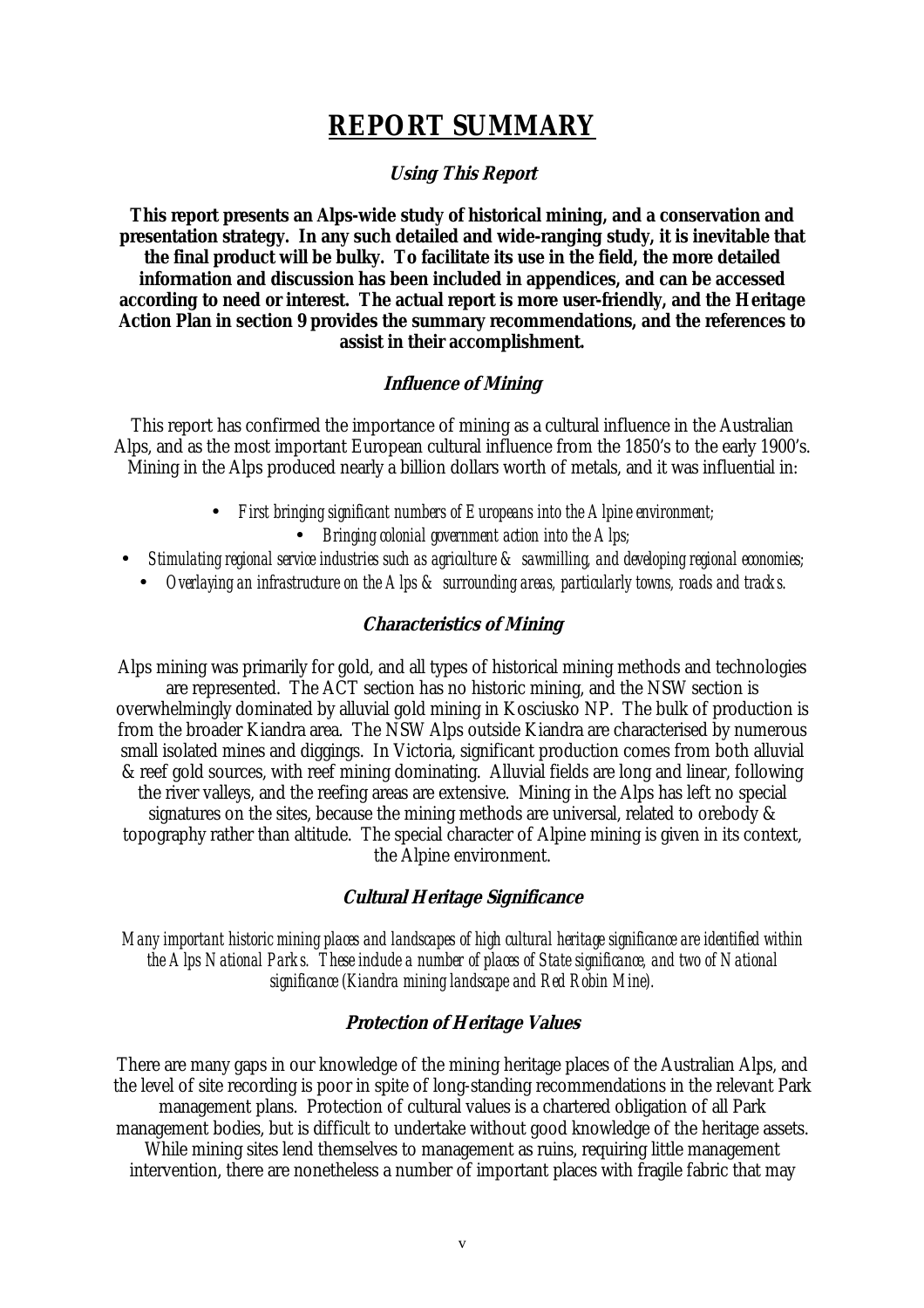benefit from some level of special care. It is recommended that these places be recorded and assessed as a priority.

#### **Presentation of Sites & Landscapes**

Few mining sites or landscapes within the Australian Alps National Parks are interpreted and available to the public, it spite of the importance of mining as a cultural influence and the abundance of places available. To redress this deficiency, a Presentation Strategy is proposed that links presentation of mining heritage with regional tourism programs, and provides for care & maintenance through adaptive use.

Stage 1 recommends presentation of six sites throughout the Alps National Parks. Three are in NSW – Kiandra goldfield, Three-Mile Creek Battery and Thredbo diggings. The three in Victoria are the Monarch & Brandy Creek mines, and the Jokers Flat diggings. These places are strategically located, and together strongly present the principal characteristics of mining in the Australian Alps.

All places are easily accessible and adjacent or close to major strategic roads through the Australian Alps. Their development would assist regional tourism, as incremental contributors to the inventory of regional tourism attractions, and by enhancing the visitor experience through a better understanding and appreciation of the cultural heritage of the Australian Alps.

#### **The Presentation Strategy provides a model for development on an Alpswide basis, assessing the best or most instructive places at a strategic level. Within any Park, Unit, Reserve or Historic Area in the Alps National Parks, there may be strong reason, incentive, support or policy for development of local cultural sites, and the proposals outlined in no way prevent or discourage unilateral action in heritage conservation or presentation.**

### **Heritage Action Plan**

The report finishes with an Action Plan that summarises and prioritises the management and presentation recommendations on a unit-by-unit basis.

\_\_\_\_\_\_\_\_\_\_\_\_\_\_\_\_\_\_\_\_\_\_\_\_

#### **Appendices**

Eight sample Heritage Action Plans are included in the appendices, to provide guidance to the managers in both care and presentation of a variety of mining sites and landscapes. The appendices are extensive, providing a wide range of data and discussion.

\_\_\_\_\_\_\_\_\_\_\_\_\_\_\_\_\_\_\_\_\_\_\_\_

**Report files:**  Alps Final Report.doc MS Word 97 file *Database attachments in MS Excel format*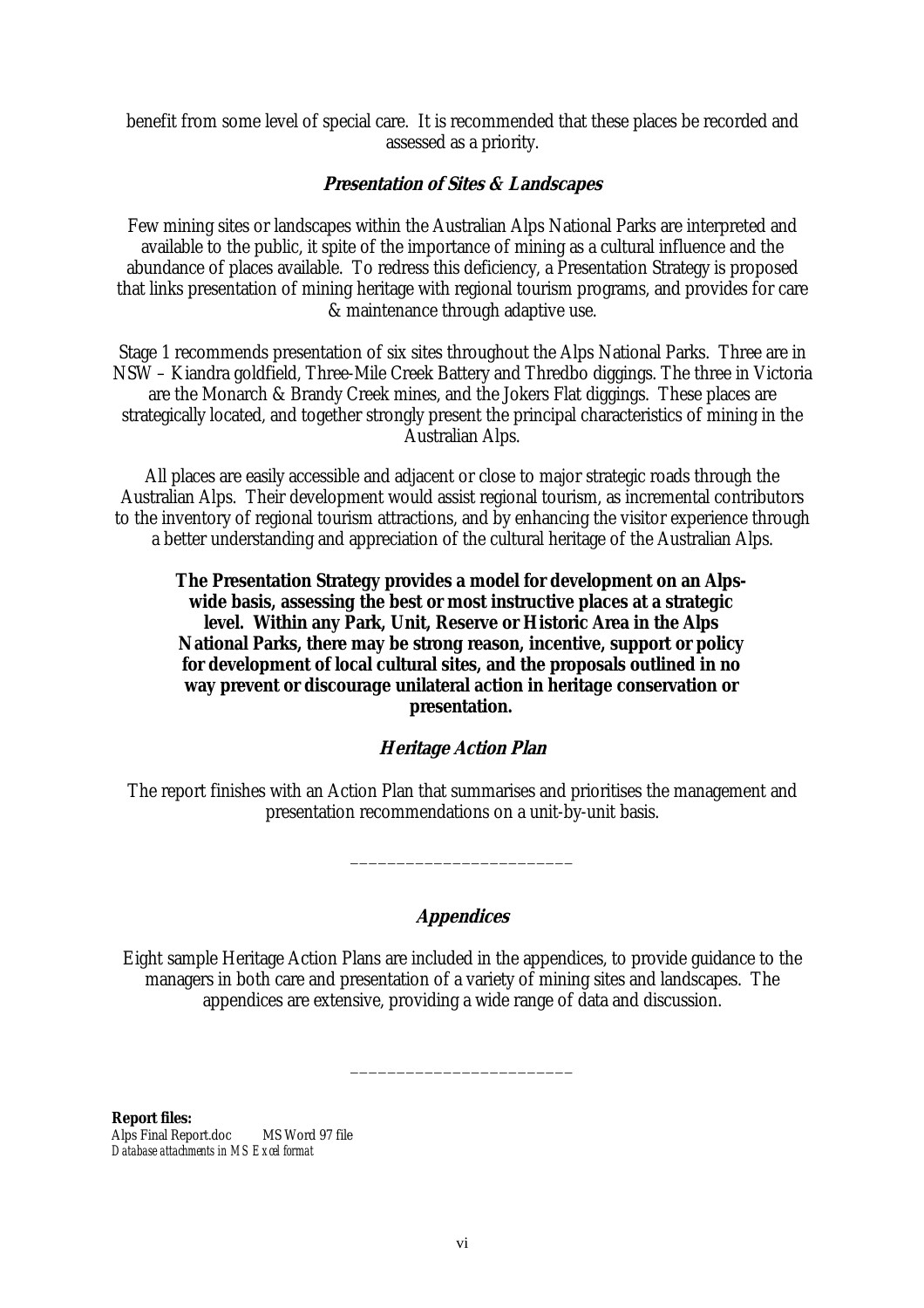

**Revised Dec 2001, with park extensions**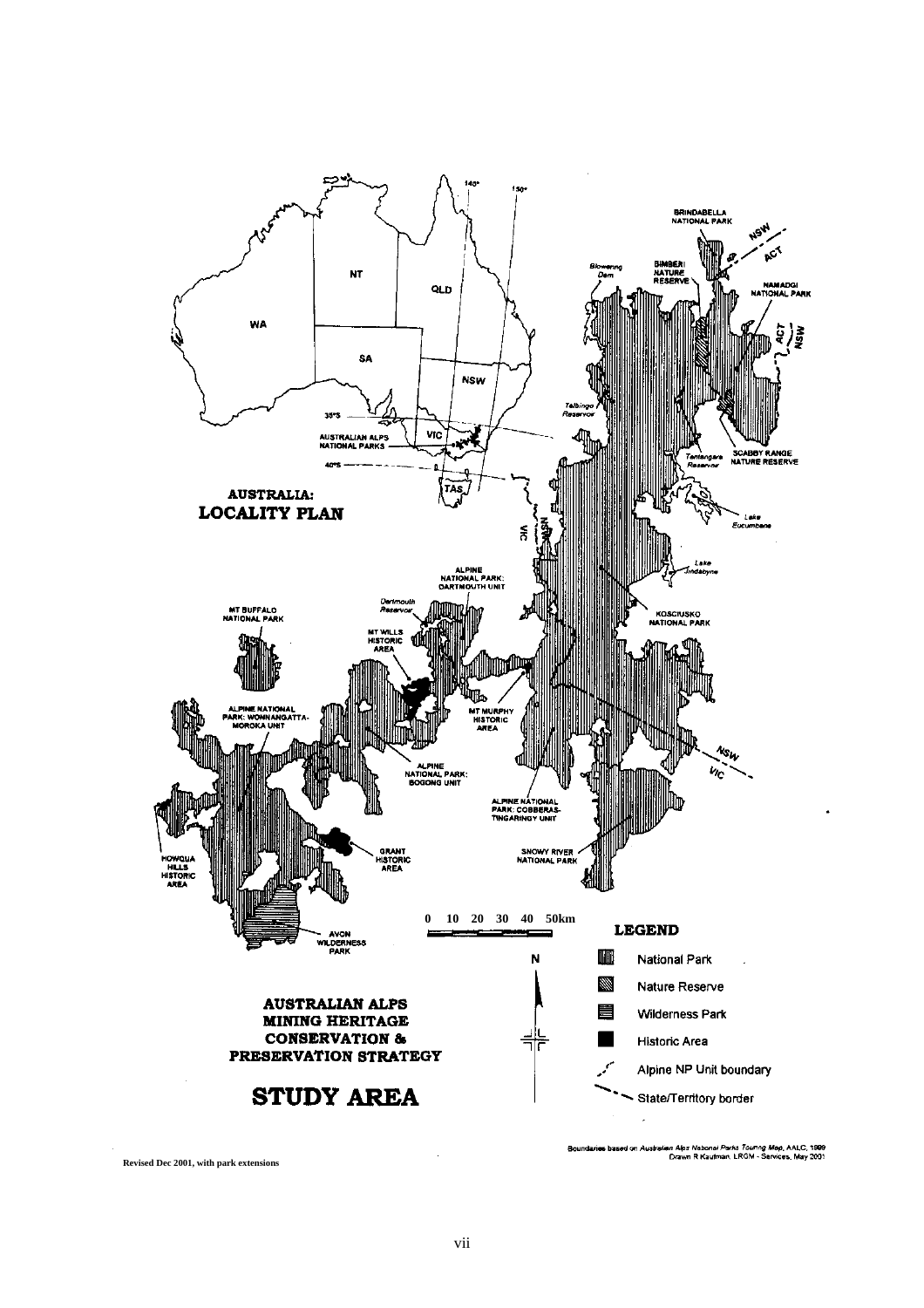# **MAP 1**



Brandy Creek Mine, Vic Tin Mine, NSW Red Robin Mine, Vic Jokers Flat Diggings, Vic Grey Mare Mine, NSW Thredbo Diggings, NSW 9-Mile Diggings Kiandra, NSW Loop Track, NSW 3-Mile Creek Battery, NSW

# **STAGE 1** STAGE 2 STAGE 3



# **RECOMMENDATIONS OPPORTUNITIES FUTURE PRESENTATIONS**

# !!!

Monarch Mine, Vic Good Hope Mine, Vic Maude & Yellow Girl Mine, Vic

*Drawn R Kaufman, LRGM – Services, December 2001*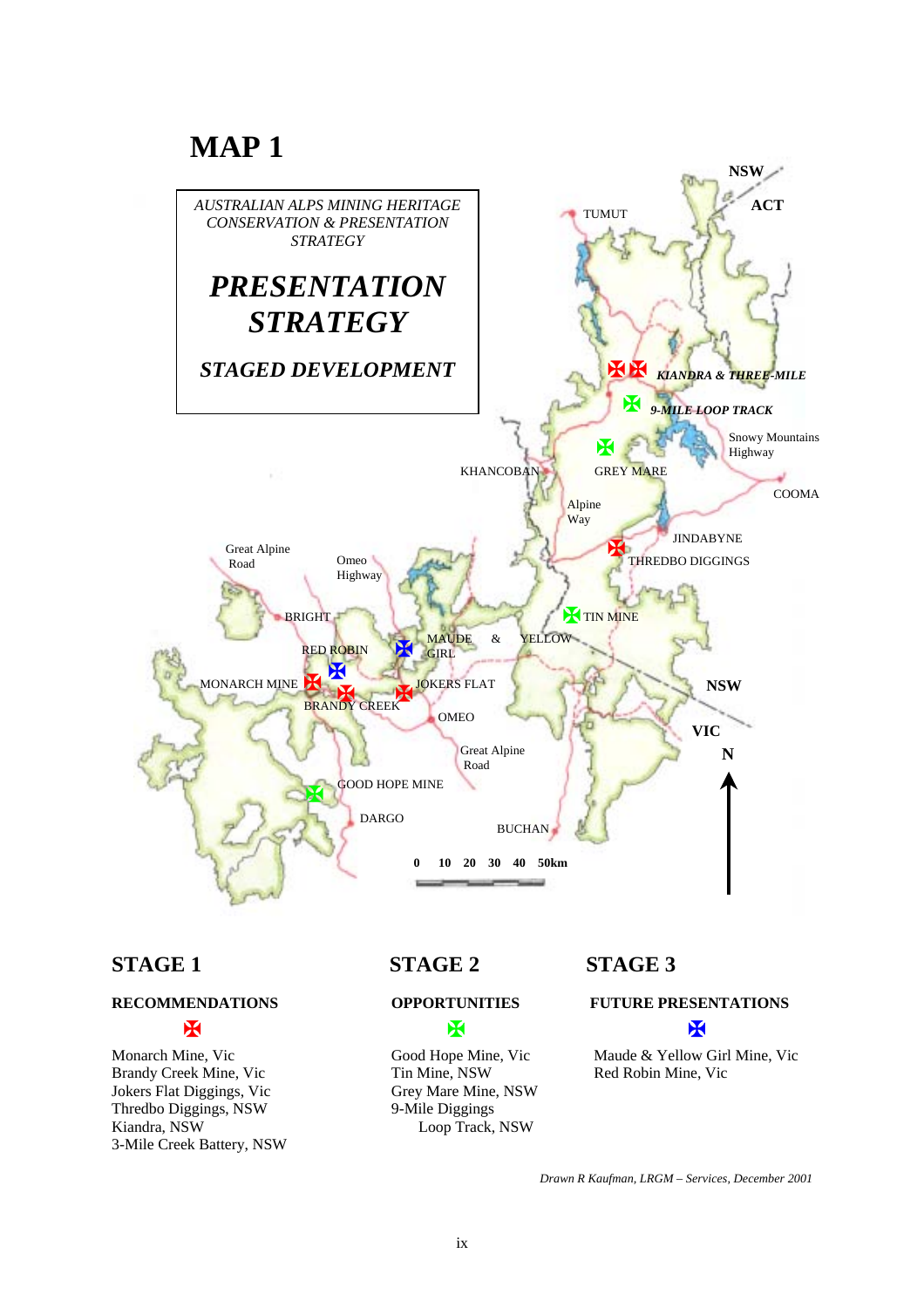

x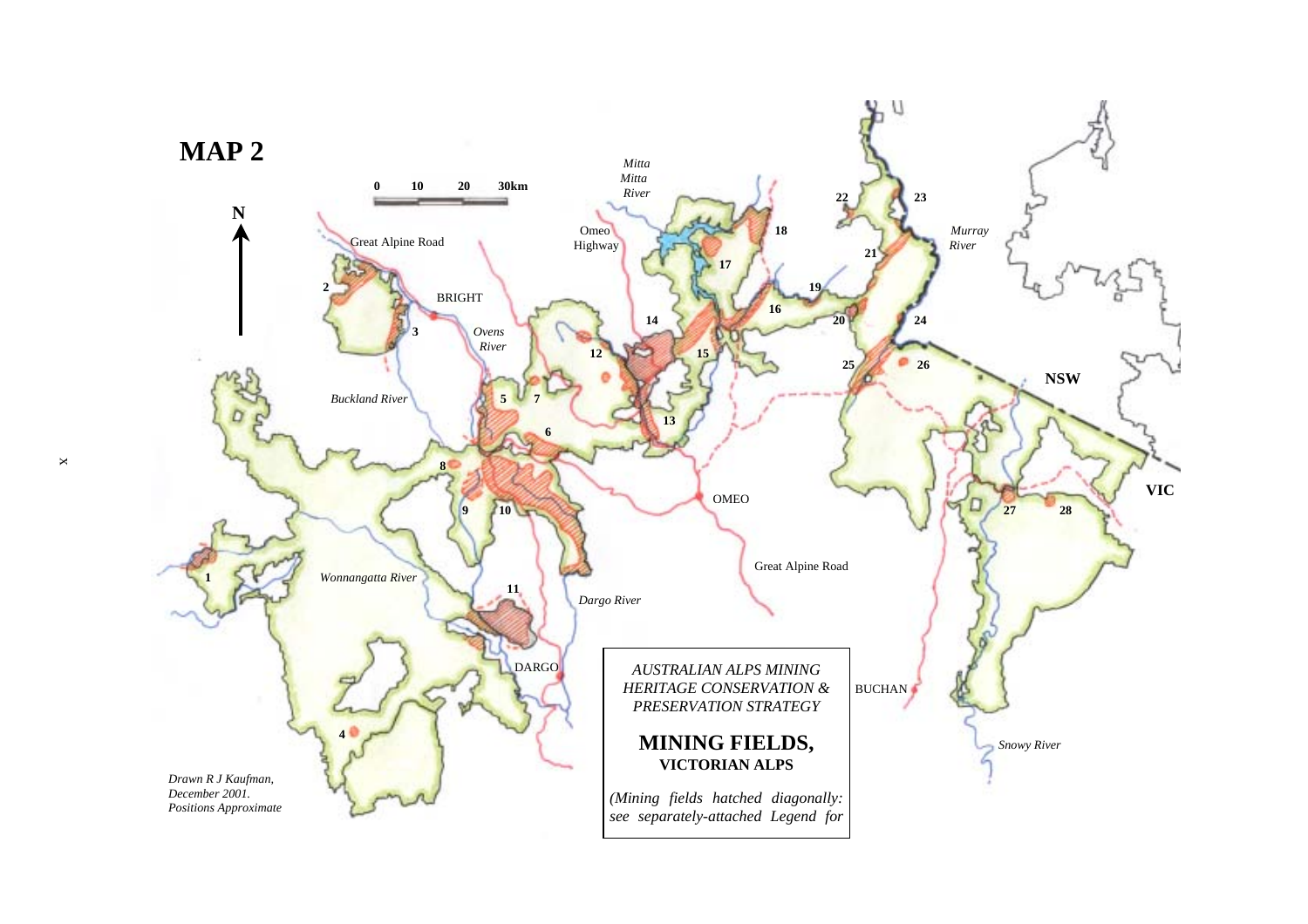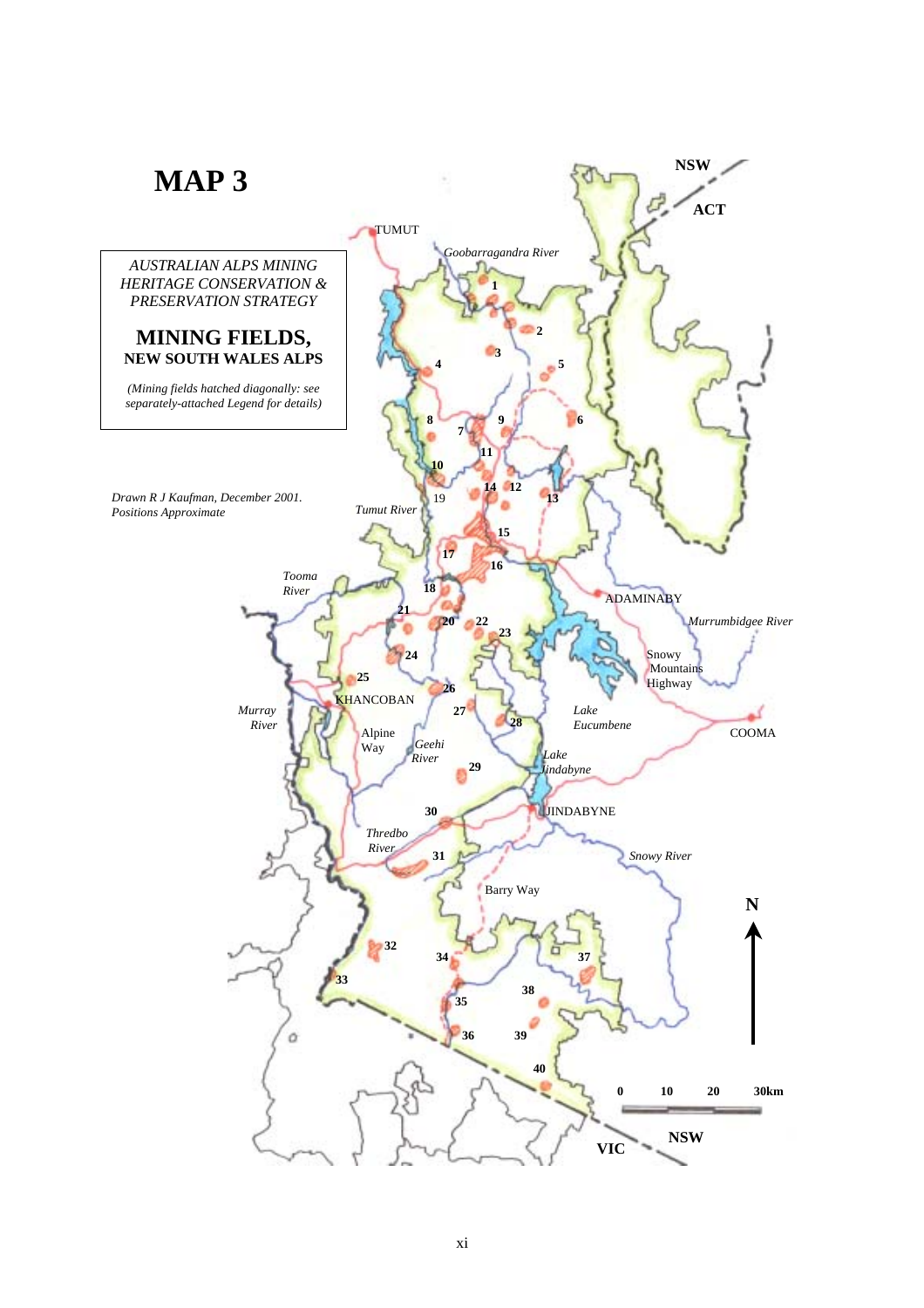#### **AUSTRALIAN ALPS MINING HERITAGE CONSERVATION & PRESENTATION STRATEGY**

#### *ATTACHMENT FOR MAPS 2 & 3*

#### **LEGEND:**

- 
- 
- 3 Buckland River Goldfield 3 Horseshoe diggings
- 4 Chromite Mine (Dolodrook Creek) 4 Jounama Creek (copper)<br>5 Unner Ovens Hotham Heights goldfields 5 Penner Corn Hill gold dig
- 5 Upper Ovens Hotham Heights goldfields 5 Peppercorn Hill gold diggings (2)
- 6 Brandy Creek Cobungra River goldfields 6 Cooleman Plains copper, silver/lead
- 
- 
- 9 Wongungurra (position not known) 9 Yorkies gold diggings
- 10 Upper Dargo Goldfield (inc high-level deep leads) 10 Lobbs Hole (Ravine) copper field
- 11 Grant Crooked River goldfields 11 Blue Creek copper
- 12 Upper Big River diggings (various) 12 Tantangara Creek gold diggings (3)<br>13 Big River Goldfield 13 Nungar Creek gold diggings (positional)
- 
- 
- 
- 
- 17 Greens & Larsens creeks goldfields 17 8-Mile Goldfield
- 18 Dart River Goldfield 18 15-Mile Goldfield
- 
- 
- 
- 
- 
- 24 Upper Murray gold workings (various) 24 Toolong Goldfield
- 25 Limestone Creek Goldfield (+ base metals) 25 Everards Flat gold diggings
- 
- 27 Mt Deddick silver/lead field 27 McDonald's gold diggings
- 

#### **MAP 2 - VICTORIA MAP 3 – NEW SOUTH WALES**

- 1 Howqua Goldfield 1 Goobarragandra River gold workings (various)
- 2 Back Creek, etc. reefing field 2 Broken Cart Mine & Never Never Ck diggings
	-
	-
	-
	-
- 7 Fainter Goldfield 7 Yarrangobilly copper field (+ gold, silver/lead)
- 8 Barry Range (reefing) 8 Lickhole Creek (Pethers Lode copper)
	-
	-
	-
	-
	- 13 Nungar Creek gold diggings (position not known)
- 14 Mt Wills Goldfield (+ tin) 14 6-Mile Goldfield (+ other outlying diggings)
- 15 Wombat Creek Goldfield (+ silver/lead) 15 Kiandra Goldfield (town, New Chum Hill etc)
- 16 Gibbo River Goldfield (+ copper) 16 Kiandra Goldfield (4-mile, 9-mile etc)
	-
	-
- 19 Buenbah Flat 19 New Maragle Goldfield
- 20 Mt Murphy (wolfram) 20 Tumut River gold diggings (Sam's, Gulf, etc)
- 21 Buckwong Creek (gold) 21 Ogilvie's Creek gold diggings
- 22 Mt Pinnibar (gold position not known) 22 Bolton's & Mulligan's Creek gold diggings
- 23 Tom Groggin (gold position not known) 23 Crooks Racecourse & McGregors Ck diggings
	-
	-
- 26 Cowombat Creek gold diggings 26 Bogong (Grey Mare) mines & gold diggings
	-
- 28 Accommodation Creek copper workings 28 Diggers Creek gold diggings (+ others in area)
	- 29 Pipers Creek gold diggings
	- 30 Thredbo (Little Thredbo) gold diggings
	- 31 Crackenback Goldfield
	- 32 Mt Pilot tinfield (+ gold)
	- 33 Upper Murray gold diggings (various)
	- 34 Jacobs River copper workings
	- 35 Pinch & Jacobs River gold diggings
	- 36 Mt Trooper copper prospect
	- 37 Base metal mining & prospects (various)
	- 38 Black Jack Mountain molybdenum & gold
	- 39 Stockyard Flat Creek gold reef
	- 40 Jerry Collins Gap gold prospecting works

Various other small mines, diggings & prospects occur throughout the Alps National Parks. Not all positions have been located.

\_\_\_\_\_\_\_\_\_\_\_\_\_\_\_\_\_\_\_\_\_\_\_\_\_\_\_\_\_\_\_\_\_\_\_\_\_\_\_\_\_\_\_\_\_\_\_\_\_\_\_\_\_\_\_\_\_\_\_\_\_\_\_\_\_\_\_\_\_\_\_\_\_\_\_\_\_\_\_\_\_\_\_\_\_\_\_\_\_\_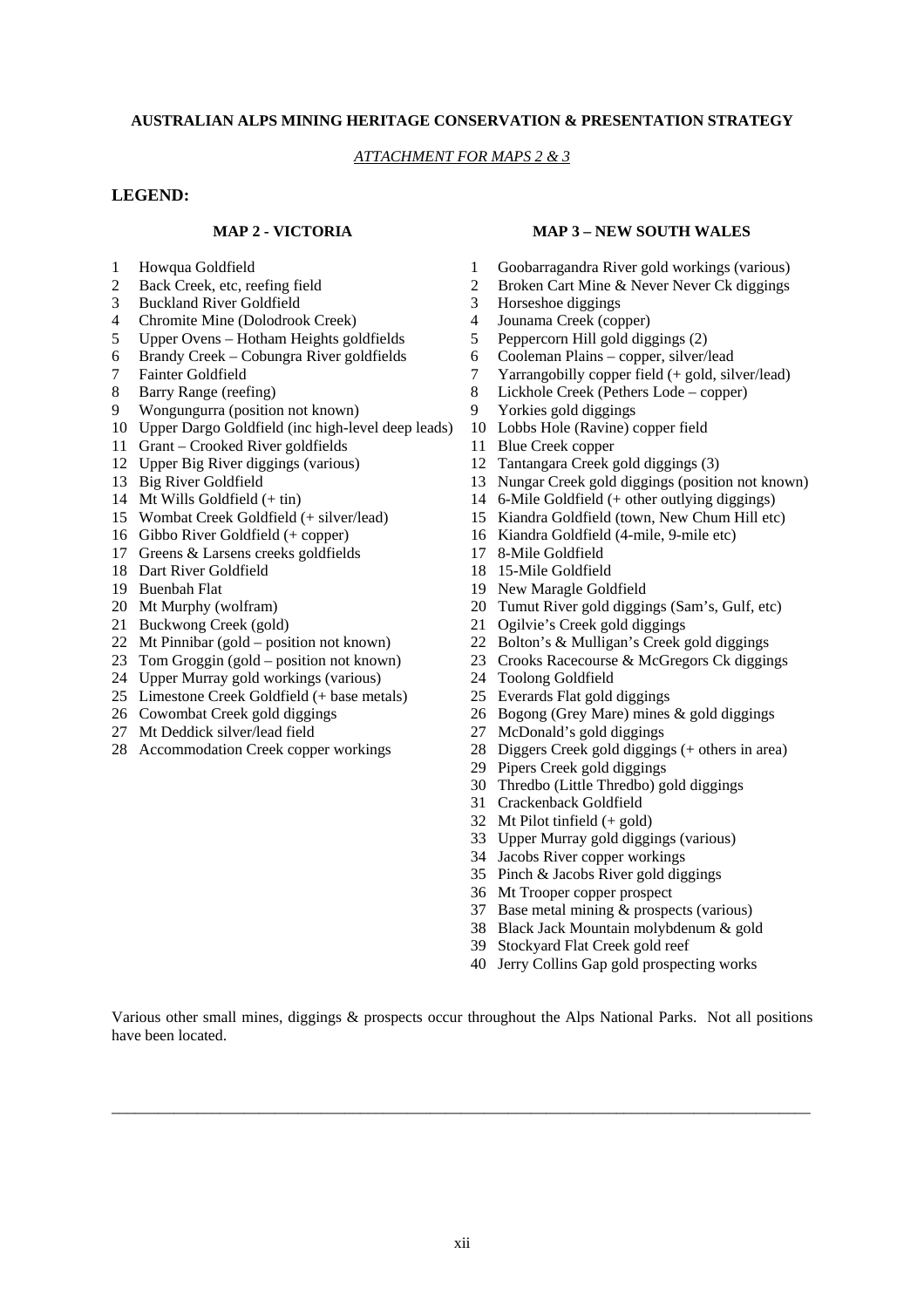# TABLE OF CONTENTS

### **PREFACE**

| Introduction                         | iii             |
|--------------------------------------|-----------------|
| <b>Report Summary</b>                | V               |
| Study Area Map                       | vii             |
| Map 1 - Development Map              | $\overline{1}X$ |
| Map 2 - Victorian Alps Mining Fields | X               |
| Map 3 - NSW Alps Mining Fields       | хi              |
| Legend for Maps $2 \& 3$             | xii             |

### **REPORT BODY**

|    | Introduction                                       |     |
|----|----------------------------------------------------|-----|
| 2. | Analysis of Australian Alps Mining                 | 5.  |
| 3. | Physical Evidence                                  | 15. |
| 4. | Cultural Heritage Significance                     | 21. |
| 5. | Recommended Strategy for Conservation & Management | 33. |
| 6. | Presentation                                       | 43. |
| 7. | Tourism                                            | 47. |
| 8. | <b>Coordinated Program</b>                         | 51. |
| 9. | Heritage Action Plan                               | 59. |

## **APPENDICES**

| Appendix 1  | <b>Site Gazetteers</b>                           | 67.  |
|-------------|--------------------------------------------------|------|
| Appendix 2  | Sample Heritage Action Plans & Sundry Site Plans | 83.  |
| Appendix 3  | <b>Flow Charts</b>                               | 139. |
| Appendix 4  | Definitions of Terms                             | 145. |
| Appendix 5  | <b>Glossary of Mining Terms</b>                  | 151. |
| Appendix 6  | <b>Bibliography</b>                              | 155. |
| Appendix 7  | Documentation                                    | 165. |
| Appendix 8  | Mining Sites & Landscapes                        | 173. |
| Appendix 9  | Analysis of Mining in the Alps                   | 203. |
| Appendix 10 | <b>Context Histories</b>                         | 225. |
| Appendix 11 | Comparative & Significance Discussion            | 235. |
|             |                                                  |      |

*Contents of complex appendices are given on each appendix title page….* 

### **ATTACHMENTS**

Historic Mining Sites progress database (separately-bound)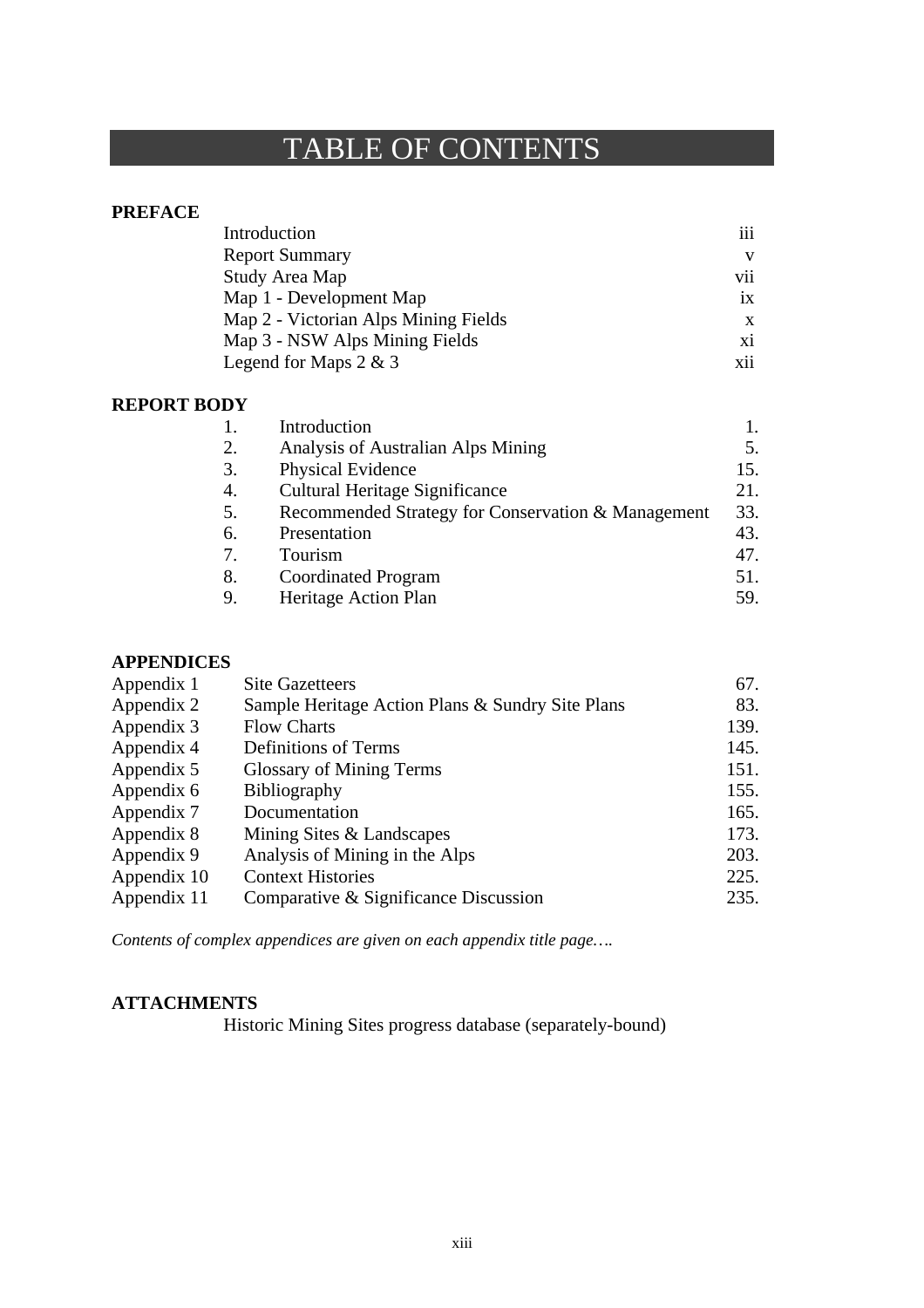## **1. INTRODUCTION**

#### **1.1 BACKGROUND**

Mining has been identified as one of the important heritage themes within the Australian Alps national parks and adjoining historic areas. While there is considerable information available about the mining heritage, there has been no comparative assessment or co-ordinated management of historic sites across the parks & reserves.

The **purpose** of this project was to develop a consolidated understanding of the mining heritage of the Australian Alps, and recommend strategies for conserving and presenting a range of mining heritage places to the public. The report provides a framework and will be a guide for the on-going management of the historic mines and landscapes of the Australian Alps.

The project was funded by the Australian Alps Liaison Committee, and was managed by Parks Victoria. Project Manager was Ray Supple, Team Leader, Heritage Strategy, Parks Victoria. The Principal Consultant, Rob Kaufman, LRGM - Services, reported to a steering committee comprised of Ray Supple, Pam O'Brien (NSW National Parks & Wildlife Service) and David Foster (Parks Victoria).

#### **1.2 PURPOSE**

The project objectives were to:

- *Collate the available mining heritage information and identify gaps;*
- *Recommend a strategy for the conservation and management of the mining heritage of the Alps (to include Heritage Action Plans for a number of different sites as examples to guide conservation & management);*
- *Identify historic mining sites that might be suitable for presentation to the public;*
- *Identify opportunities to link the protection and interpretation of selected historic mining sites to regional tourism programs; and*
- *Recommend a staged and co-ordinated program for developing a representative set of historic mining sites for visitor use.*

#### **1.3 LOCATION**

The project study area includes all parks & reserves covered by the Australian Alps National Parks' Memorandum of Understanding, as well as four attached Historic Areas in Victoria. It covers an area of over 1.6 million hectares, stretching from Canberra and the Snowy Mountains of NSW, to the Victorian Alps, along the Great Dividing Range. The area is comprised of the following parks and reserves:

**Australia Capital Territory:** 

*Management body: ACT Parks & Conservation Service.* 

Namadgi National Park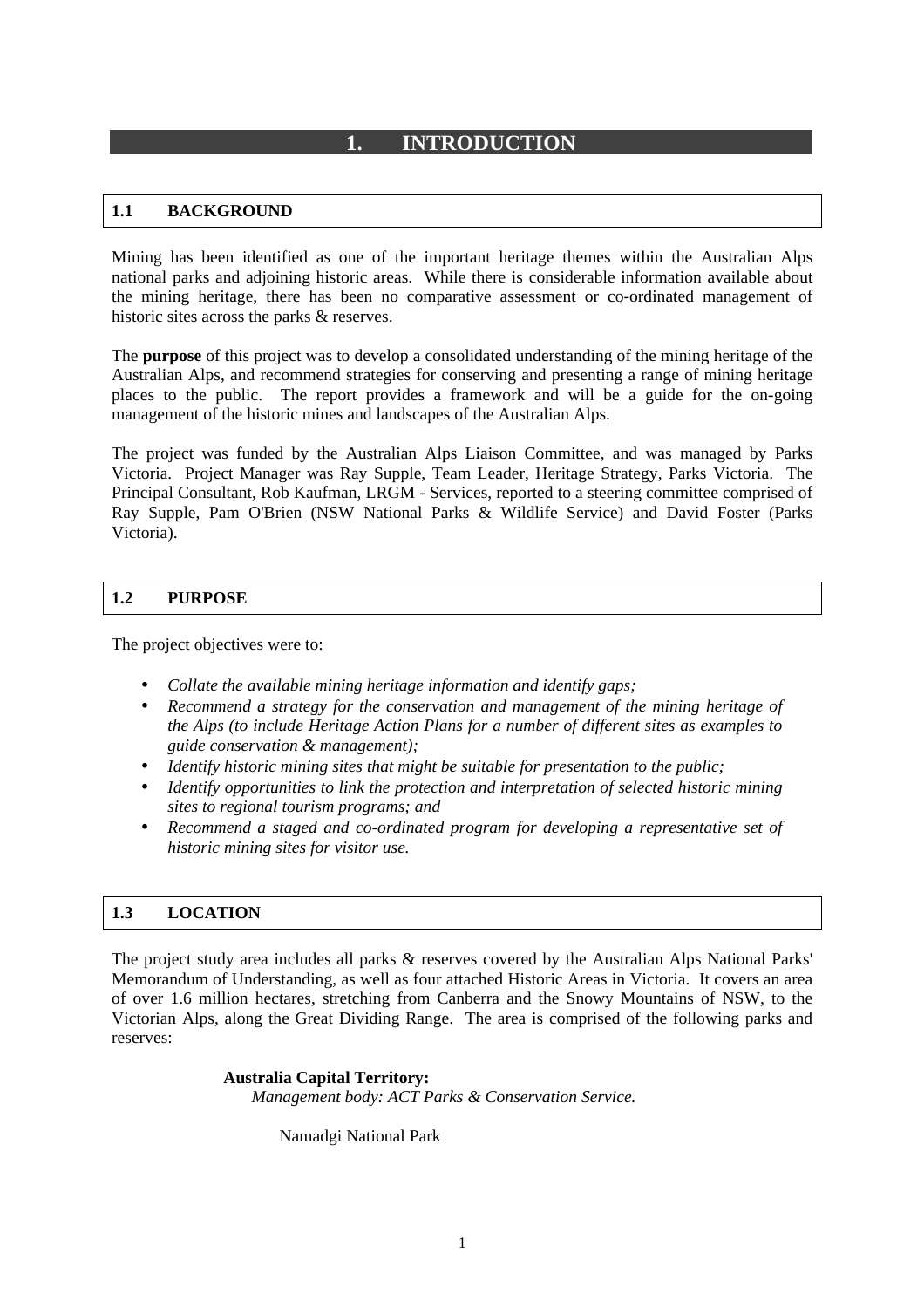#### **New South Wales:**

*Management body: National Parks & Wildlife Service, NSW.* 

Bimberi Nature Reserve Brindabella National Park Kosciusko National Park Scabby Range Nature Reserve

#### **Victoria:**

*Management body: Parks Victoria* 

Alpine National Park Avon Wilderness Park Grant Historic Area Howqua Hills Historic Area Mount Buffalo National Park Mt Murphy Historic Area Mt Wills Historic Area Snowy River National Park

#### **1.4 ACKNOWLEDGEMENTS**

The assistance of the following people is gratefully acknowledged:

- Ray Supple, Parks Victoria, Melbourne
- Pam O'Brien, National Parks & Wildlife Service, NSW
- Dave Foster, Parks Victoria, Mt Buffalo
- Janice Cawthorn, National Parks & Wildlife Service, NSW
- Andrew Swift, Bright, Victoria
- Ruth Lawrence, Latrobe University, Bendigo, Victoria
- David Bannear, Heritage Victoria, Bendigo
- Peter Jenkins, Parks Victoria, Bright
- Evan McDowell, Parks Victoria, Bright
- Danny Corcoran, NPWS, Jindabyne
- Russell Knutson, NPWS, Tumut
- Dave Pearce, NPWS, Tumut
- Jo Caldwell, NPWS, Tumut
- Rob Hunt, NPWS, Queanbeyan
- NPWS staff at Yarrangobilly Caves, Kosciusko NP
- Ronnie Beauchamp, Alpine Shire, Bright
- Nick Elliott & Anne Foster, Tourism Snowy Mountains Inc, Jindabyne

#### **1.5 METHODOLOGY**

The methodology has been relatively simple, and was designed to achieve the best possible results within the time-frame available.

The starting point was a review of secondary sources supplied to the project, followed by a review of a wide range of other secondary sources. The principal information gaps were defined, and an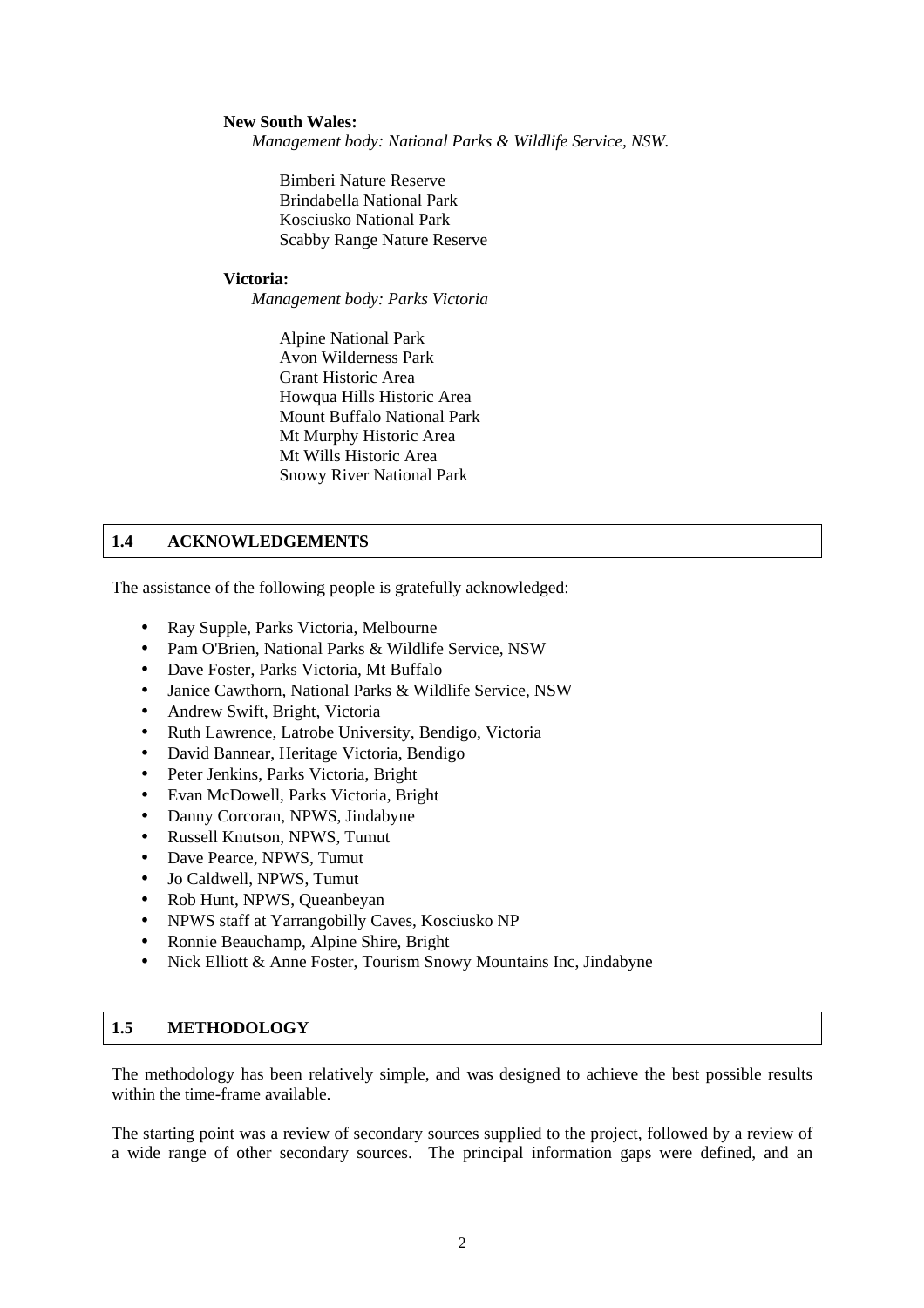examination of primary sources was instigated, including Mines Department records for both NSW & Vic. Comparative analysis data was also gathered.

Fieldwork was undertaken. In NSW, fieldwork was confined to Kosciusko National Park, and undertaken in mid-October by Rob Kaufman and Lorraine Thompson, LRGM - Services. The condition of tracks and the attending weather conditions severely limited access to remote sites, but sufficient sites were visited to develop a overall view of mining in the Park, and record major sites in the Kiandra district and several other areas. In Victoria, several key mining sites/areas were visited and recorded, with additional assistance from Andrew Swift, Bright, Vic.

The project was done in four stages according to the Project Brief, each separately presented for comment. These individual reports were edited and re-organised for the final report.

The general format of a Conservation Management Plan was used to prepare the final report. That is, sufficient histories and descriptions were generated, along with comparative data, to assess significance. This was then used to formulate general policies and guidelines for conservation and management of mining heritage. The report finishes with specific actions for presentation of selected historic mines & landscapes, and detailed recommendations for mining heritage management on a unit-by-unit basis.

Extensive appendices follow, and a separate database has been included with the final report. Historical data generated during the project has been collated on a unit-by-unit basis, and is presented in a series of binders as resources for local management use.

\_\_\_\_\_\_\_\_\_\_\_\_\_\_\_\_\_\_\_\_\_\_\_\_\_\_\_\_\_\_\_\_\_\_\_\_\_\_\_\_\_\_\_\_\_\_\_\_\_\_\_\_\_\_\_\_\_\_\_\_\_\_\_\_\_\_\_\_\_\_\_\_\_\_\_\_\_\_\_\_\_\_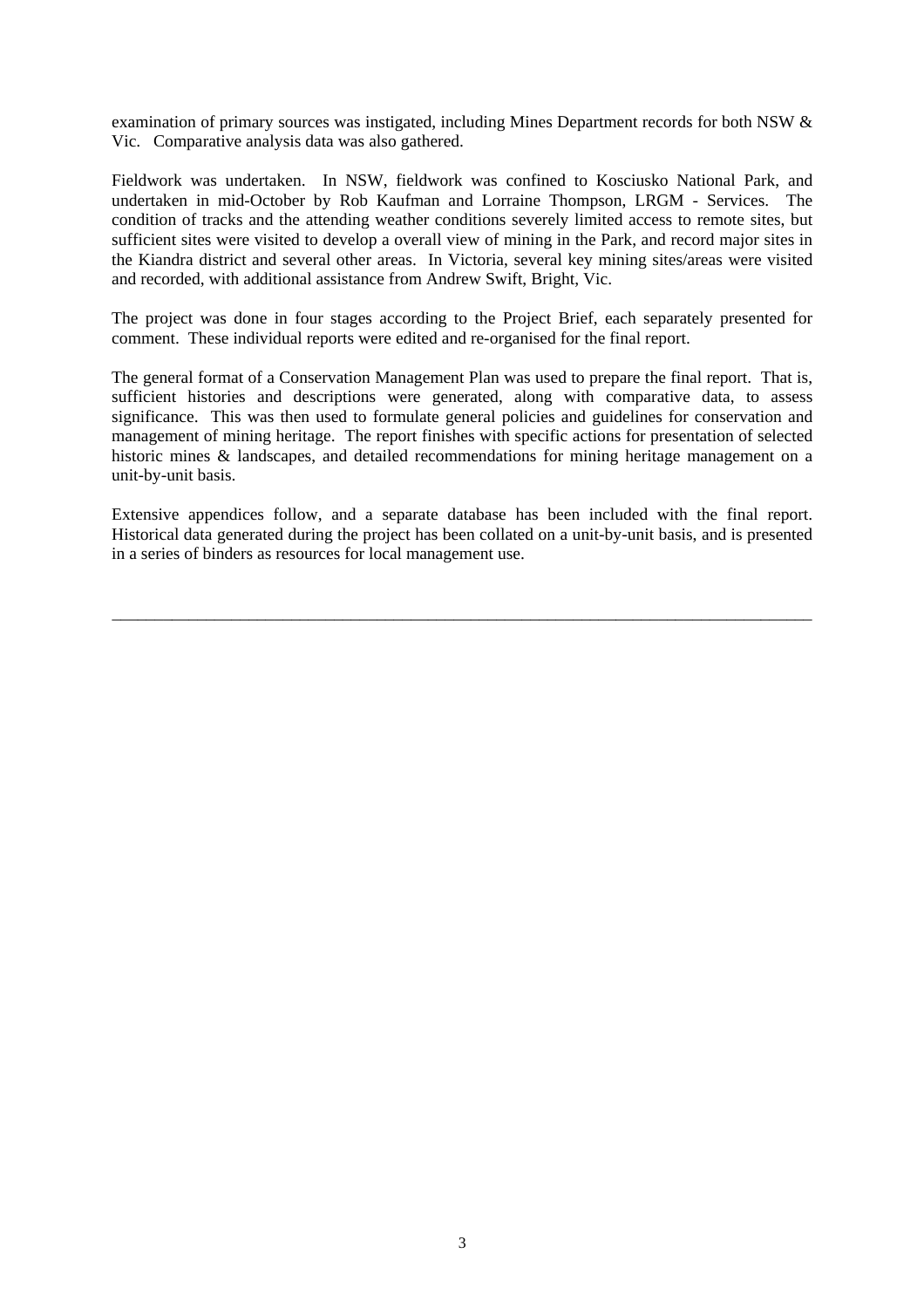# **2. ANALYSIS OF THE AUSTRALIAN ALPS – COMPONENT PARTS & SETTINGS**

#### **2.1 INTRODUCTION TO ALPINE MINING**

#### **2.1.1 UNIQUE ALPINE MINING CHARACTERISTICS**

Mining in the highest parts of the Australian Alps offers mining landscapes that exist nowhere else in Australia, in their presentation of the particular conditions under which mining was carried out.

However, there are no uniquely-Alpine mining characteristics within the study area, and all the mining types, techniques and technologies are well-represented outside the study area. Similarly, there are no uniquely-Alpine orebodies, that may otherwise have produced unique signatures in the historic mining sites of the area<sup>1</sup>.

**Generally, the influence of the Australian Alpine environment on mining has been to seasonally restrict it, rather than modify it.** In this sense it is different to, say, Alpine architecture, which may adapt its form to favour high-pitched roofs, halved doorways or elevated entries for snowdrift conditions, etc.

#### **2.1.2 MINING ABOVE THE SNOWLINE**

The amount of mining undertaken in high altitude areas in Australia (subject to snow-cover in winter) is limited, as would be expected with the small area of landmass involved<sup>2</sup>. Alpine areas are confined to the south-east portion of the continent, and Tasmania.

A cursory survey of Tasmanian mining fields did not reveal any mining in the higher parts of the Tasmanian Alps, although mining in mountainous areas to the west was often carried out in harsh conditions<sup>3</sup>. No mining fields appear to be present in the higher areas of the Cradle Mountain - Lake St Clair National Park. To the east, extensive tin mining was carried in the Ben Lomond region, where the Ben Lomond Plateau lies at about 1300m, with peaks rising to 1527m at Stacks Bluff (formerly Ben Lomond)<sup>4</sup>. It has not been established whether any mining on the primary lodes occurred at altitude in this area.

In the study area, the mines/fields above the snowline are generally at altitudes of at least 1400m, and range to heights in excess of 1700m. The principal fields found are:

- Kiandra goldfield, including most outlying fields (Kosciusko NP);
- Minor NSW gold diggings Bogong Lead, Thredbo/Crackenback, Snowy Plains etc (Kosciusko NP);
- Hotham Heights upper sites only (Alpine NP, Bogong Unit)
- Brandy Creek-Boiler Plain-Tabletop deep leads (Alpine NP, Bogong Unit)
- Mt Wills upper sites only (Mt Wills Historic Area)
- Dargo High Plains north end only, including the high western end of the Upper Dargo Goldfield (Alpine NP, Bogong Unit)

l <sup>1</sup> Cf Clutha field in New Zealand, where auriferous lateral & terminal moraines (glacial deposits) have been mined.<br><sup>2</sup> 2% of equipment chain 1000m, 0.2% with Algins equipment. I Legacy "The International Significance of

<sup>&</sup>lt;sup>2</sup> 2% of continent above 1000m, 0.3% with Alpine environment - J Lennon, "The International Significance of the Cultural Values of the Australian Alps", 1999 (AALC).<br> $3 \times A$  History of Goldmining on the

 <sup>&</sup>quot;A History of Goldmining on the Tasmanian West Coast", H Julen, 1981.

<sup>4</sup> Information from "Tasmanian Minerals Industry", Tasmanian Minerals Council, web-published 2000. No mention of historic mining was found in national park information available at Tasmania's Parks & Wildlife Service web-pages.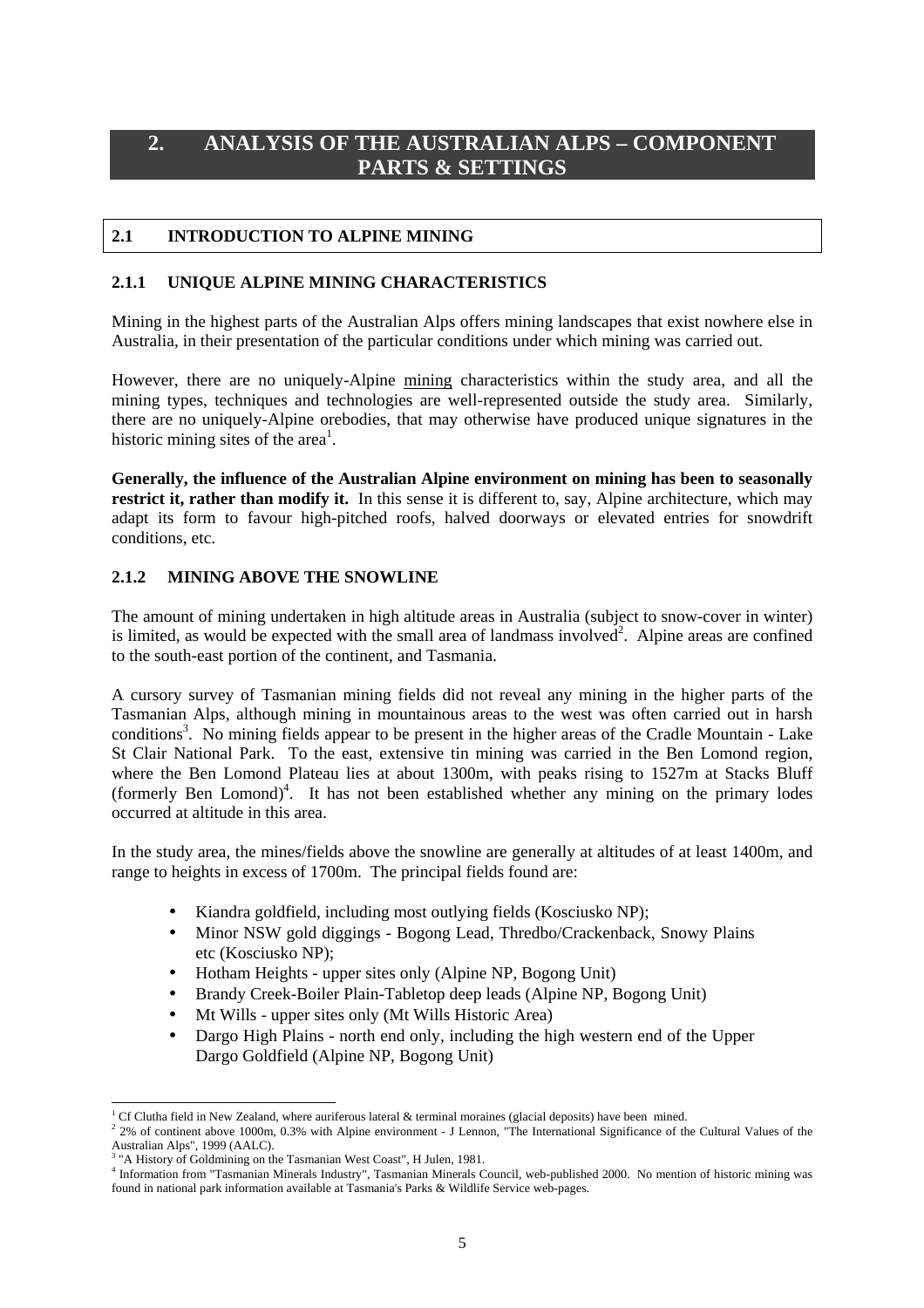Some of the very highest mining sites at Mt Wills and Mt Hotham are outside the study area (in Sunnyside Education Area & Mt Hotham Alpine Resort respectively). Many other fields at lower altitudes receive regular winter snow, but not winter snow cover. Yet other fields within the study area are situated in deep valleys of relatively low altitude, and have milder climates.

The highest altitude mine workings located within the study area to date are those of the Government Grant Extended, which cross the Razorback Spur in the Alpine NP, Bogong Unit, at an altitude of just over 1700m. However, unlocated minor workings at Mt Jagungal (Big Bogong) in Kosciusko NP may be at an elevation in the vicinity of 1800m.

Outside the study area, gold workings (reef mining) existed at an altitude of about 1750m, at Mt Hotham, Vic (now in Mt Hotham Alpine Resort).

#### **2.1.3 MOUNTAIN GOLDFIELDS**

The mining fields of the Parks are generally typical of mountain goldfields, and the heritage features we see reflect this. Few major mining fields within the Alps National Parks occur in the high, abovesnowline tablelands of the Alps, with the notable exception of Kiandra.

The mountain areas of southern New South Wales and eastern Victoria have produced enormous quantities of gold and minerals. On the Victorian side, the mountain goldfields are numerous and important, and in many cases the study area includes the upper portion of these significant goldfields. For example, the portions of the Upper Ovens Goldfield that extend into the Alpine & Mt Buffalo National Parks would be responsible for about 5% (100,000 ounces) of the estimated 2 million ounce production.

The Walhalla-Woods Point belt, in high country straddling the main divide and outside the study area, has four mines with individual production in excess of 400,000 ounces of gold. One of these, the Long Tunnel, has gold production in excess of a million ounces. The Beechworth Goldfield, in foothill country to the north and with a production in the vicinity of four million ounces, is also outside the study area. Similarly, economically important reefing and alluvial fields in the Omeo/Cassilis/Tambo Valley are not included.

On the New South Wales side, Kiandra is the only major mining field that is fully contained within the Australian Alps reserve system. The remainder of the NSW section is characterised by a large number of small, isolated occurrences of gold and base metals. Surrounding the Parks and Reserves are major goldfields such as Tumut/Adelong and Tumbarumba to the west, and Braidwood, Araluen and the Shoalhaven River to the east. The region also includes some important metal mines, most notably at Captain's Flat (Lake George).

#### **2.1.4 CHARACTERISTICS OF MINING**

Gold overwhelmingly dominates mineral production in the Australian Alps, and any examination of regional mining characteristics is essentially an examination of gold mining characteristics. The characteristics have been determined by:

- The types of orebody (quartz reef, buried lead, surface alluvial etc);
- The scale of the orebodies (volume, thickness etc):
- The nature of the orebodies (refractory ore, surface enrichment etc);
- The topography (hilly, flat etc);
- Availability of water.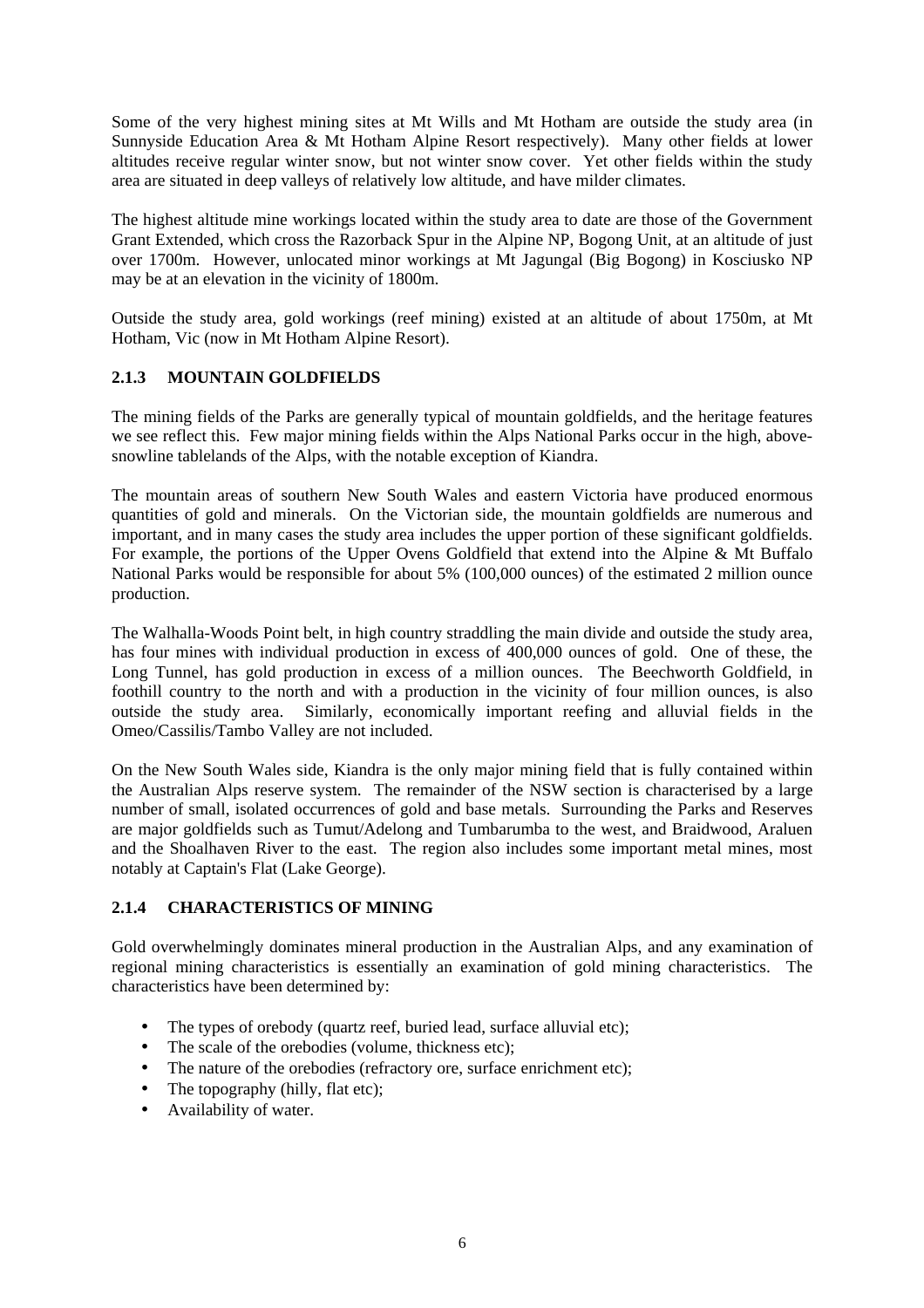### **2.1.5 CHARACTERISTICS BY REGION**

*(Detailed discussion on regional characteristics is included in parts F & G of Appendix 9)* 

There are clear regional differences within the study area, and these are tabulated below, in summary.

| NORTHERN HALF,<br><b>KOSCIUSKO NP</b>                                                                                                             | <b>SOUTHERN HALF,</b><br><b>KOSCIUSKO NP</b>                                                                                                                                                                                                                         | <b>COBBERAS-</b><br><b>TINGARINGY &amp;</b><br>WONNANGATTA-<br><b>MOROKA UNITS,</b><br><b>ALPINE NP</b>                           | <b>DARTMOUTH &amp;</b><br><b>BOGONG UNITS,</b><br><b>ALPINE NP AND</b><br><b>ATTACHED</b><br><b>HISTORIC AREAS</b>                                                                                 |
|---------------------------------------------------------------------------------------------------------------------------------------------------|----------------------------------------------------------------------------------------------------------------------------------------------------------------------------------------------------------------------------------------------------------------------|-----------------------------------------------------------------------------------------------------------------------------------|----------------------------------------------------------------------------------------------------------------------------------------------------------------------------------------------------|
| Mining is a strong theme                                                                                                                          | Mining theme not as<br>strongly developed as<br>northern half, KNP                                                                                                                                                                                                   | Mining is not a strong theme                                                                                                      | Mining is a strong theme                                                                                                                                                                           |
| Alluvial gold mining, of<br>various types, dominates                                                                                              | Alluvial gold mining, of<br>various types, dominates                                                                                                                                                                                                                 | Few gold workings - some<br>base metals mining in far<br>east                                                                     | Alluvial and reef gold<br>mining                                                                                                                                                                   |
| Alluvial diggings are<br>limited in extent                                                                                                        | Alluvial diggings are<br>limited in extent                                                                                                                                                                                                                           |                                                                                                                                   | Alluvial diggings are linear,<br>and extend for considerable<br>distances along rivers                                                                                                             |
| Most productive alluvial<br>diggings are at high<br>altitude, consistent with<br>position of remnant basalt-<br>covered leads                     | Most productive alluvial<br>diggings are at high altitude                                                                                                                                                                                                            | $\bar{\phantom{a}}$                                                                                                               | Most productive alluvial<br>diggings are at lower<br>altitudes, in the base of deep<br>river valleys                                                                                               |
| Quartz mining poorly<br>developed, with no<br>production of consequence                                                                           | Quartz mining poorly<br>developed, with only one<br>mine of consequence                                                                                                                                                                                              | Quartz mining poorly<br>developed                                                                                                 | Quartz mining strongly<br>developed, with large<br>numbers of productive mines                                                                                                                     |
| Quartz mines isolated                                                                                                                             | Quartz mines isolated                                                                                                                                                                                                                                                | $\bar{a}$                                                                                                                         | Large, productive quartz<br>mining fields                                                                                                                                                          |
| Only basic quartz mining<br>technology represented                                                                                                | Only basic quartz mining<br>technology represented                                                                                                                                                                                                                   | $\overline{\phantom{a}}$                                                                                                          | Sophisticated quartz mining<br>technology represented,<br>including cyanidation,<br>chlorination, roasting<br>furnaces, large mills, assay<br>works etc                                            |
| Early mining settlements/<br>camps collapsed after<br>rapid exhaustion of rich<br>surface alluvial deposits                                       | Few early mining<br>settlements/camps - those<br>that existed collapsed after<br>exhaustion of alluvials                                                                                                                                                             | Characterised by ephemeral<br>government-sponsored<br>prospecting camps in east                                                   | Many early mining<br>settlements/camps survived<br>for decades as focus<br>switched from alluvial to<br>reef gold                                                                                  |
| Mining track networks<br>complex, lightly-imposed<br>and ephemeral, relating to<br>widely-distributed, small,<br>short-lived alluvial<br>diggings | Mining track networks<br>complex, lightly-imposed<br>and ephemeral, relating to<br>widely-distributed, small,<br>short-lived alluvial diggings                                                                                                                       | Principal mining track<br>networks relate to<br>government-sponsored track<br>cutting to stimulate<br>prospecting in remote areas | Mining track networks<br>substantial and ingrained,<br>relating to on-going<br>materials supply to quartz<br>mining townships & areas,<br>and government-stimulated<br>prospecting in remote areas |
| The large bulk of gold<br>production occurred in the<br>1860's, with only minor<br>yields (often from part-<br>time work & fossicking)<br>since   | The majority of gold<br>production occurred in the<br>1860's (Crackenback,<br>Snowy Plain etc) with only<br>minor yields (often from<br>part-time work &<br>fossicking) since. Toolong<br>& Bogong diggings were<br>the only post-1860's finds<br>of any consequence | $\overline{\phantom{a}}$                                                                                                          | Significant commercial<br>production occurred from the<br>1850's to the mid-twentieth<br>century                                                                                                   |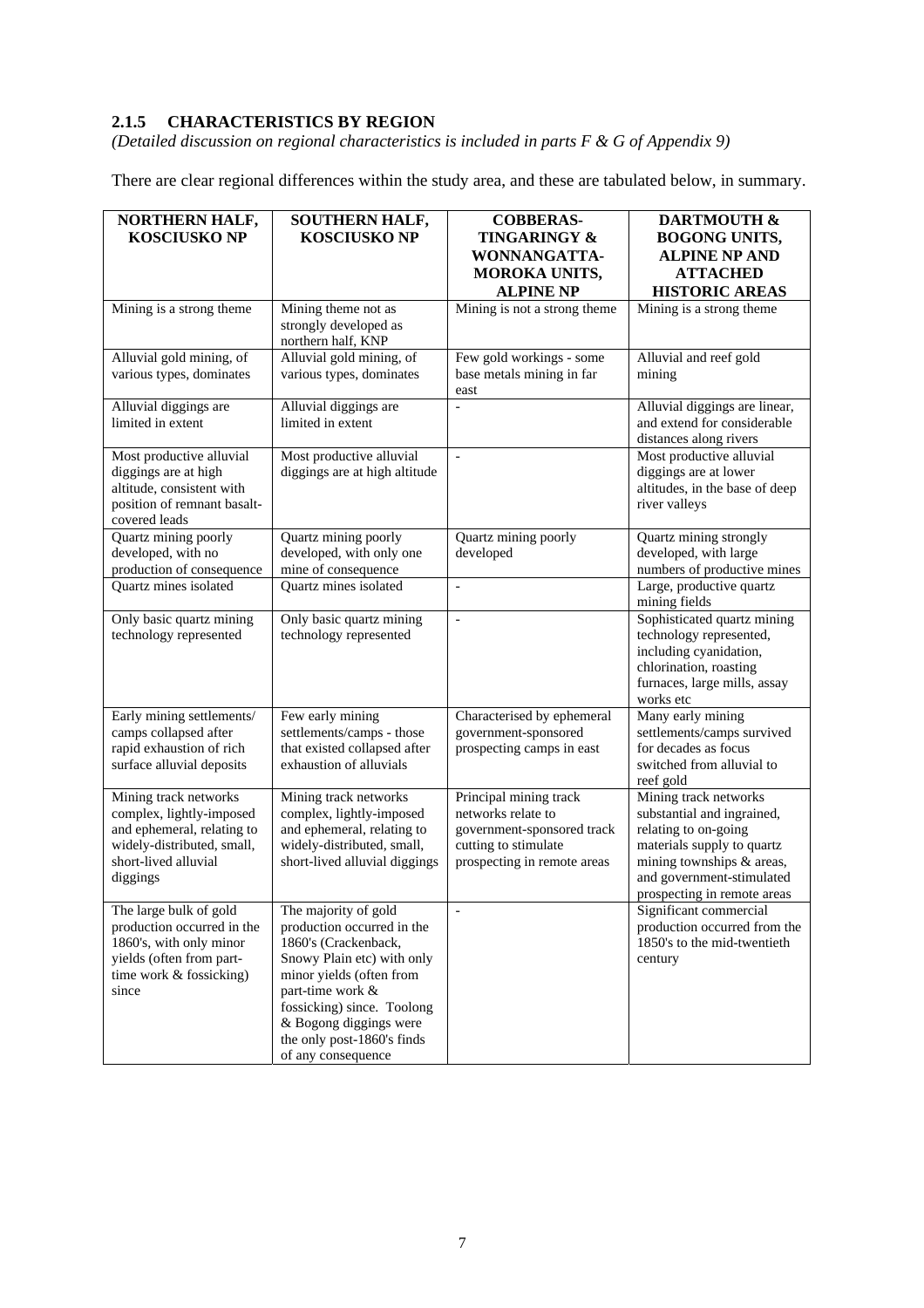#### **2.1.6 ALPINE MINING ADAPTATIONS**

*(Detailed discussion on adaptations is included in part D of Appendix 9)* 

World-wide, the development of thawing techniques for the mining of frozen gravels was probably the only new technology developed for high altitude/latitude mining. Even this was followed by conventional mining. All other adaptations were minor environmental responses that represented alterations necessary to make existing mining and mineral processing technologies work.

Seasonal work variations are not confined to the Alps. In some early diggings on the drier central Victorian goldfields, mining and stockpiling ('dry-stacking') was often carried out over summer, with processing undertaken with the arrival of winter rains. Similar operations were undertaken at remote, arid NSW goldfields such as Mt Browne and Tibooburra. The dry northern Australian goldfields could show the corollary, with processing awaiting the arrival of the summer "wet"<sup>5</sup> .

Summer-only mining in Alpine conditions cannot be regarded as an Alpine adaptation. Rather, this indicates that the mine operators were unwilling or unable (for economic reasons etc) to adapt their operations to the Alpine environment.

Also open to question is the degree to which winter snowfall and cold conditions did in fact restrict mining in the higher parts of the Australian Alps. At Kiandra, the largest high altitude field, up to 2000 people over-wintered in 1860, and this is probably a fairly accurate reflection of the state of depletion of the resources. That is, those miners who were on gold stayed to work as best they could, while the prospectors and unsuccessful diggers moved out. This pattern repeated itself the next year on a smaller scale. Certainly the historical record contains many examples of larger, later mines closing down over winter (eg Red Robin & Brandy Creek, Alpine NP), but there are many that record the trials of struggling through winter (including, strangely, the Red Robin & Brandy Creek). Significantly, winter closing does not appear to be mentioned at the Mt Wills field.

For the later generation of grazier/miners in Kosciusko NP for example, there is no doubt that advantage was taken of milder summer conditions to mix mining with summer grazing.

The development of Alpine adaptations in Australia and New Zealand could be expected to be limited, compared to the high cordilleras of the USA, or the sub-Arctic fastnesses of Siberia, Alaska and Canada. This is because of the combination of two factors:

- The relatively small-scale of the mineral resources involved (in many cases suiting operation by individuals), and
- The small size of the Australian and New Zealand Alps, which meant that more temperate lowland areas were generally accessible within a day or two's ride.

In the other places, access to the mining areas could involve incredible hardship on journeys of hundreds of kilometres, lasting several months. Under these conditions, summer-only mining was not an option, and miners were forced to adapt to the conditions<sup>6</sup>. Of course, the immense value of some of the resources discovered guaranteed that economic imperatives would dictate the operations of the relevant mines, regardless of the harsh environments.

**In general, Alpine adaptations will not interpret well in the historic fabric, unless the site is exceptionally well-preserved, with remnant plant, equipment and infrastructure. For the overwhelming bulk of historic mining sites in the Australian Alps, a distinctive Alpine character will be demonstrated in their context, not their fabric.** 

l

<sup>&</sup>lt;sup>5</sup> Refer "Prospecting for Gold", I Idriess 1931, Chapter XI, "Dry-Stacking".

<sup>&</sup>lt;sup>6</sup> Refer "Klondike, The Last Great Gold Rush 1896-1899", P Berton 1972, for excellent descriptions of the hardships of travel into the Klondike field.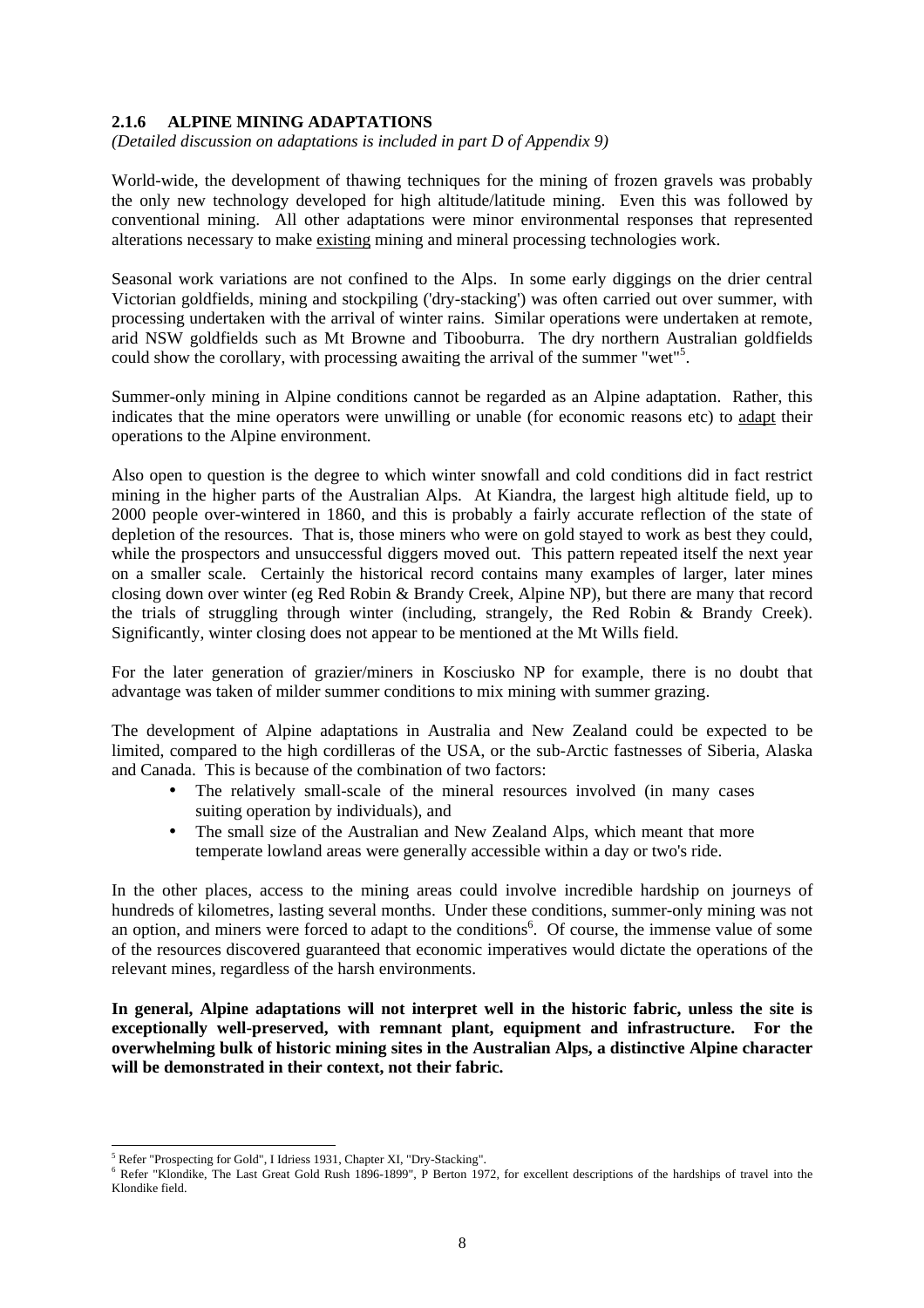#### **2.2 BRIEF HISTORY**

*(Global & Australian context histories are included in Appendix 10)* 

#### **2.2.1 SUMMARY HISTORY**

#### **Prelude**

There were three important precursors to mining in the Australian Alps. The first of these was the sparse European settlement established in lands in and adjoining the Alps. Graziers occupied land around the Australian Alps from the early 1820's in NSW, and it was their quest for good grazing lands that brought settlement in the mid-1830's to the Omeo area, geographically central to the Victorian Alps. The thin European presence brought progressive exploration of the high country, and gradually the wildernesses were penetrated.

The second important precursor was the discovery of payable gold in NSW in 1851, that started the first gold rushes, and the subsequent Victorian discoveries that triggered the global rushes. These demonstrated that the continent (or at least NSW and the newly-created colony of Victoria), could produce unheard-of wealth from the ground, and the rate of new & widespread discoveries in itself demonstrated that this wealth was not localised, but could occur anywhere.

The third important precursor was the discovery of major goldfields adjacent to the Alps, that drew large numbers of miners and prospectors to the foot of the Alps. In Victoria, the key discoveries were Beechworth in 1852, where thousands of miners rushed to north-east Victoria, and Omeo in 1851. In NSW, the key discoveries were to the west, at Tumbarumba in 1855, and Adelong in 1857 - these followed earlier discoveries in the coastal ranges to the east, Araluen and Braidwood in 1851.

#### **Gold & Other Metals**

The diggers who were attracted to Beechworth, in north-east Victoria, wasted no time in prospecting the surrounding country. Yackandandah was quickly opened, and a party of prospectors led by the American, Pardoe, prospected up the Ovens River to its source in the Alps, in 1853. They then followed the Buckland River downstream, until they found rich gold, and the ensuing rush attracted six to eight thousand miners. While the earliest, richest diggings were upstream of the boundary of the present Mt Buffalo National Park, it is possible that the first diggings within the study area were undertaken here on the Buckland River, because all available ground was taken up for many miles along the valley floor.

The spillover of late-comers to the Buckland spread along the upper Ovens River, establishing Bright (Morses Creek) by the end of 1853, and reaching Harrietville, at the junction of the East and West branches of the Ovens, by 1854. The small number of miners worked both branches at this period, and this is the first digging definitely attributable to the study area.

On the Omeo side, the early 1851 diggings that had been abandoned were revitalised in 1854, and prospectors moved out to open up a series of rich alluvial goldfields, the first of these within the study area being the Gibbo River in about 1855. Miners from Omeo opened the Cobungra diggings in 1857, and gold was quickly traced to the headwaters, now within the Alpine NP. Miners moving up from the Upper Ovens crossed over Mt Hotham, and the first gold diggings in the Upper Dargo were opened in about 1858.

In NSW, the Rev W B Clarke had explored the Snowy Mountains area in 1851-52 and reported traces of gold from various localities, but his valuable work appears to have been little-used. In 1859 the Pollock brothers, accustomed to bringing sheep to the high country for summer grazing, and undertaking a little prospecting themselves, discovered the rich gold deposits of Kiandra. They reported their find in the established gold mining town of Tumbarumba, and the greatest rush the Alps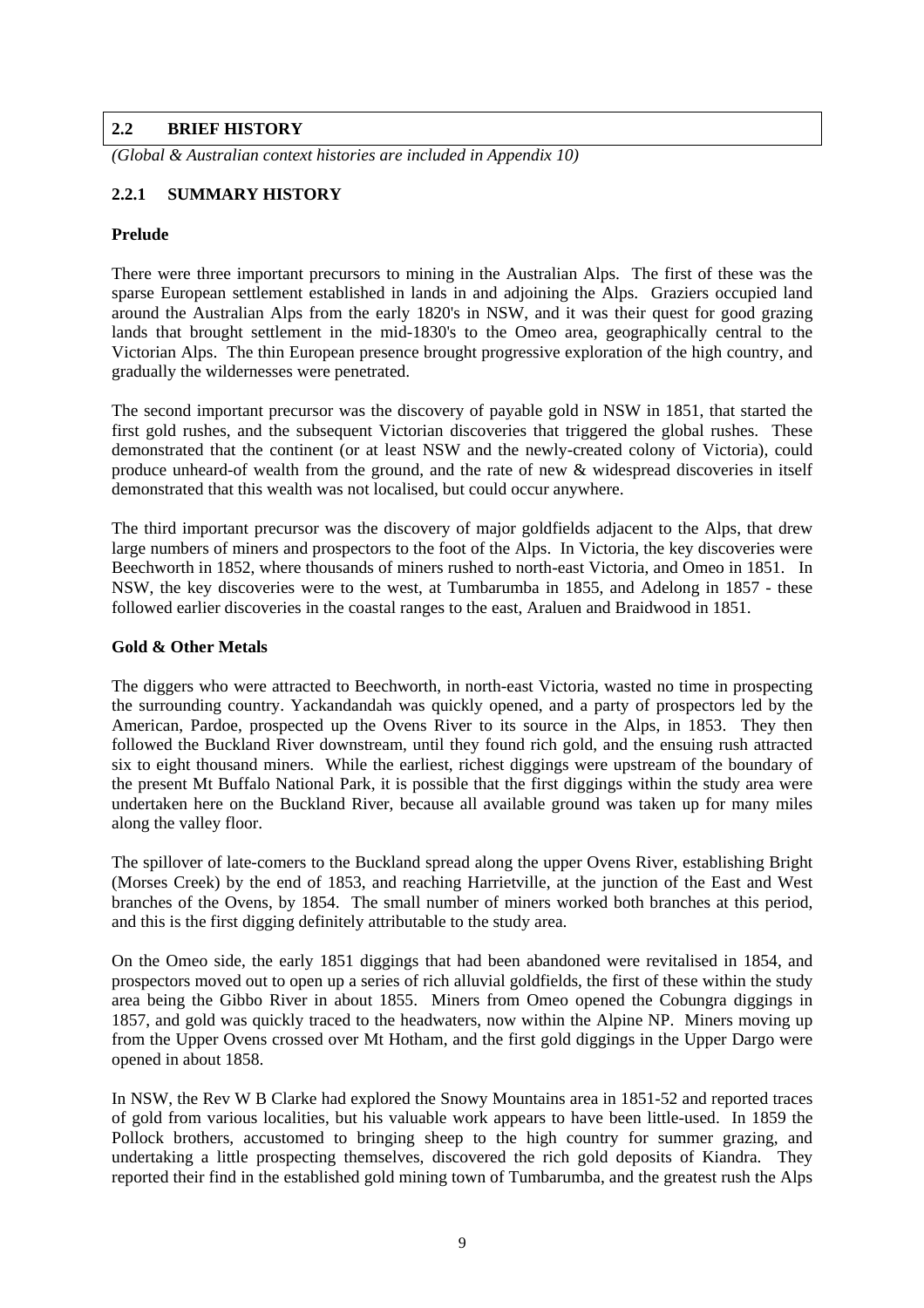has seen began. Estimates of the numbers involved in early 1860 varies from five to fifteen thousand, but is commonly reckoned at ten thousand. Adjacent diggings in Victoria and NSW were rapidly depleted, as phenomenal yields were gained from the early surface workings. Nuggets of up to 400 ounce-weight were found, and fortunes were won from small claims. Miners from north-east Victoria joined the throng, but the advent of winter severely reduced numbers. Government officials saw Kiandra as a possible saviour in solving an economic crisis, and drawing populations away from the Victorian goldfields, thus ending their dominance. They drew up plans for coping with an unprecented rush after the winter, computing that there would be about 150,000 men in the area. The rush never occurred - the gold-bearing areas were limited, the richest patches were quickly worked out, and the discovery of gold at Lambing Flat to the north drew diggers away.

However, the events of 1860 continued to have an effect on the Snowy Mountains. Many other goldbearing deposits were opened up in the district, most of them, like Kiandra, confined to outwash areas of tertiary gravels (deep leads under basalt). Further away south, fields were opened up on the Crackenback (Thredbo) River and the upper Mowamba, attracted small rushes. Prospecting continued over a long period of time. The New Maragle field was opened in 1874, Toolong in 1887, and Bogong Lead in 1894. Toolong attracted 250 miners in 1895. To the south, diggings near Mt Pilot yield gold and tin in 1875.

Interest was shown in metals other than gold. A copper lode was worked in 1874 at Lobb's Hole, an old resting place on the road from Tumut to the Kiandra diggings. This was the first base metal mine to operate within the study area. This area reached its peak in the first decade of the 1900's, but had folded by 1920. Other copper and silver/lead lodes were opened at Yarrangobilly and Yarrangobilly Caves, and in 1889, silver/lead and copper lodes were discovered at Cooleman Plains.

In Victoria, the osmosis away from Omeo opened other goldfields within the study area - Wombat Creek in 1861, Dart River in 1874, Greens Creek in 1881, Mt Wills in 1888, and Limestone Creek by the late 1890's. Discoveries were assisted by government-sponsored prospecting parties based in Omeo.

In the Dargo area, the Crooked River diggings were opened in 1860, and discoveries continued on streams to the north, up onto the Dargo High Plains, and into the Upper Dargo, which was rushed in 1863. Closer to Crooked River, rich reefs were discovered during government track-cutting in 1864, and caused a short rush to the field.

As in NSW, attention in Victoria also turned to other metals. Mt Wills was opened as a tinfield in 1888, but its life was short, and the gold-bearing reefs were its mainstay from 1891. In 1890, a wolfram lode was discovered at Mt Murphy, and the Mt Deddick silver/lead field started with a rush in 1896. Several base-metal lodes were opened in the early 1900's on Limestone Creek, but proved disappointing.

#### **The Decline**

The heydays of most of the mountain goldfields was short, though none matched the spectacular rise and decline of Kiandra. Many towns that were hastily built on new fields such as the Crooked River and Upper Dargo crumbled with the exhaustion of the alluvial deposits, and the failure of the reefs to deliver their early promise. Efforts by the Victorian Mines Department to stimulate mining in the late 1890's were largely unsuccessful. Bucket dredging was introduced in the early 1900's. It was successful in many goldfields surrounding the Alps, but its use and success were limited within the study area.

By 1920, mining had virtually ceased on all fields, with the notable exception of Mount Wills, and to a lesser degree the East Branch of the Ovens River. This reflected the general state of mining in the country, which had been affected by manpower shortages during World War I, and post-war materials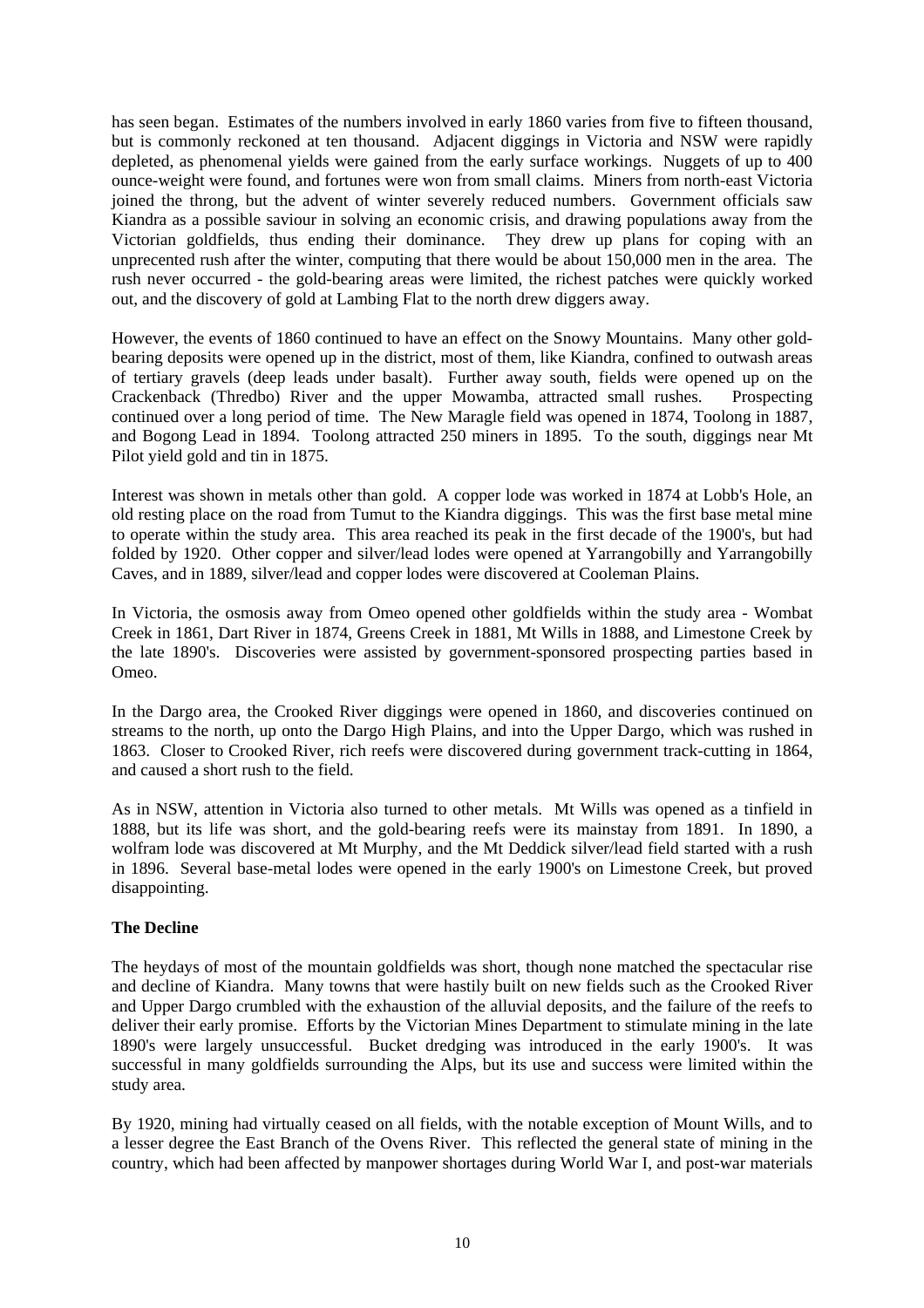shortages & rising costs. However, it would be fair to say that in the Australian Alps, it was more than anything due to the depletion of the mineral resources.

Gold price rises in the 1930's stimulated a resurgence in small-scale mining activity on most fields, but there were no new finds of any significance. In 1941 the last major find in the Alps, the Red Robin Reef near Mt Hotham, was announced, and a rush followed that saw most of the surrounding high country pegged out. The first crushings from the reef yielded over 100 ounces to the ton of ore. But no other finds surfaced.

The 1950's, with stagnant gold prices and rising costs, saw the end of the largest gold producing mine in the study area, the Maude & Yellow Girl at Mt Wills, and effectively ended larger scale mining in the Alps.

The chain of Alps reserves essentially completed in 1989 with the declaration of the Alpine National Park in Victoria has ended mining in the Australian Alps, with the exception of the Red Robin, which has been permitted to continue its operations.

#### **2.2.2 CHRONOLOGY OF DISCOVERY**

#### *TIMELINE:*

- *c5000 BP Possibly first consistent occupation of the valleys of the high country by aborigines.*
- *1821 First European observation of Snowy Mountains, by Joseph Wild.*
- *1821 Pendergast family settle near Jindabyne.*
- *1834 John Bowman discovers Yarrangobilly Caves.*
- *1835 KcKillop & party find good grazing land at Omeo.*
- *1835-6 McFarlane & Pendergasts settle at Omeo.*
- *1837 Upper Ovens valley settled by graziers.*
- *1839-41 McMillan crosses Alps to Gippsland.*
- *1840 Strzelecki ascends Mt Kosciusko.*
- *1846-47 Deputy Surveyor General Townsend begins mapping Snowy Mts.*
- *1851 (Wells & Brown cut trail over Mt Hotham)*
- **1851-2** Geological survey of mountains by Rev Clarke, who notes gold at many places, including near Jindabyne & Round Mountain (NSW), and Omeo & Gibbo River (Vic).
	- *1851 Gold discovered at Omeo, and a few small diggings opened.*
	- *1851 Gold discovered at Braidwood & Araluen.*
	- *1852 Rich gold found at Beechworth, and large numbers of miners move into north-east Victoria.*
- 1852 Crown Lands Commissioner Smythe attempts to find route from the Ovens valley to Omeo, but is turned back by snow.
- **1853** Gold discovered in Buckland valley, with rush of 6000-8000 miners. Possible mining within study area.
	- *1853 Miners from Buckland valley move into upper Ovens valley.*
	- *1854 Miners regularly traversing high country between Ovens valley & Omeo.*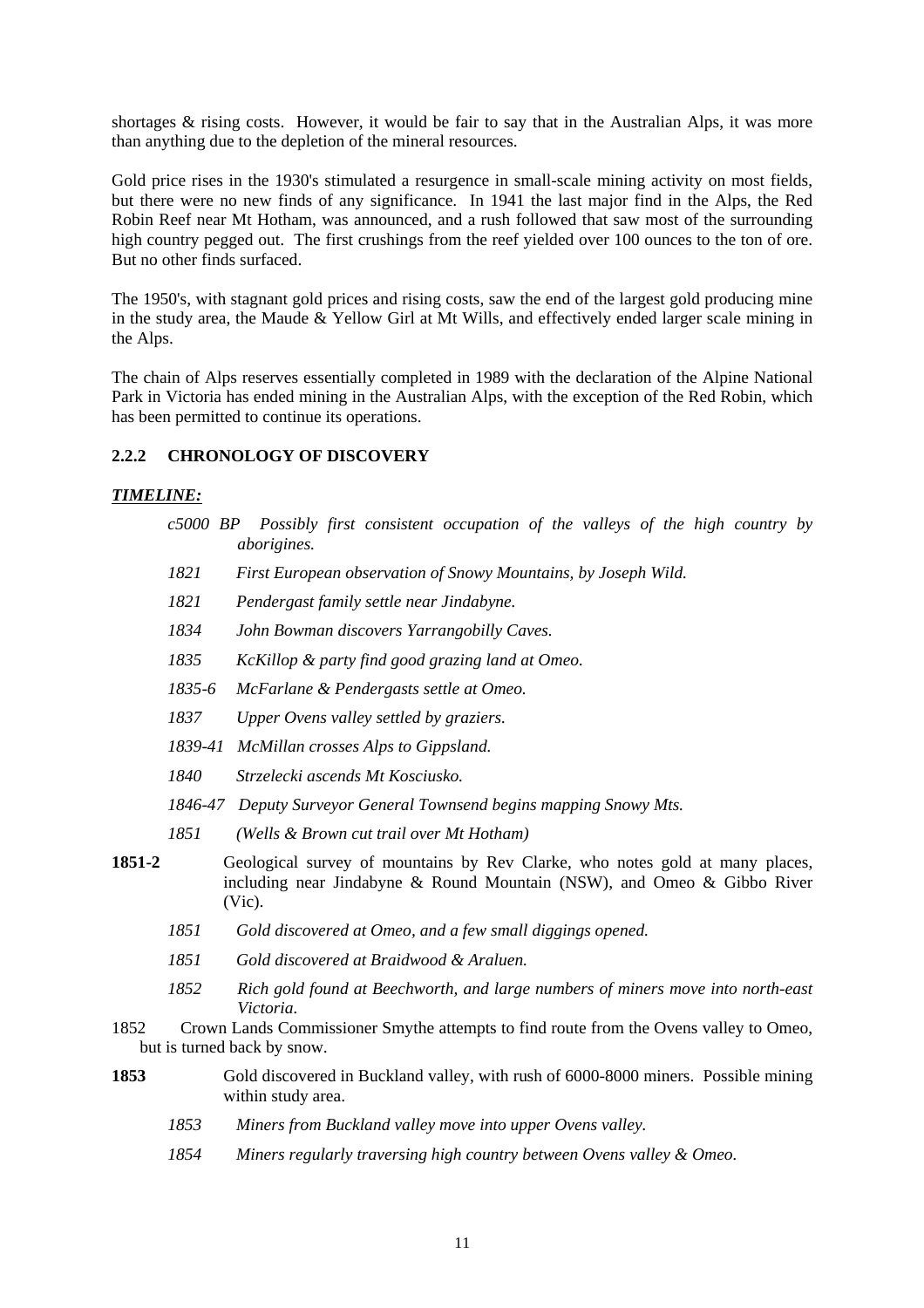| 1854               |      | Harrietville gold diggings begin, and first mining occurs definitely attributable to<br>study area. |
|--------------------|------|-----------------------------------------------------------------------------------------------------|
| c1855              |      | Gibbo River gold diggings begin.                                                                    |
|                    | 1855 | Gold discovered at Tumbarumba.                                                                      |
|                    | 1857 | Gold discovered at Adelong.                                                                         |
| 1857               |      | Cobungra River gold diggings begin, leading to the headwaters.                                      |
| c1858              |      | Gold found and worked in Upper Dargo River.                                                         |
| 1859               |      | Gold found at Kiandra by Pollock brothers.                                                          |
| 1860               |      | Great Kiandra rush - about 10,000 diggers.                                                          |
| 1860               |      | Gold found in Crooked River, leading to a rush.                                                     |
| 1860's             |      | Crackenback goldfields opened up.                                                                   |
| 1860               |      | Gold found and worked in Big River.                                                                 |
| 1861               |      | Wombat Creek goldfield opened.                                                                      |
|                    | 1861 | First recreational skiing at Kiandra recorded.                                                      |
| 1862               |      | Gold discovered and worked at Mt Fainter.                                                           |
| 1863               |      | Upper Dargo rushed.                                                                                 |
| 1864               |      | Grant/Crooked River reefing field discovered.                                                       |
| 1866               |      | Howqua River goldfield discovered and rushed.                                                       |
| <b>Late 1860's</b> |      | Buffalo Creek reefing field opened.                                                                 |
| 1868               |      | Gold diggings started on upper Murray River.                                                        |
| 1874               |      | Copper lode at Lobb's Hole opened - first base metal mining in study area.                          |
| 1874               |      | Dart River alluvial goldfield opened.                                                               |
| 1874               |      | New Maragle goldfield opened.                                                                       |
| 1875               |      | Stream tin discovered at Mt Pilot.                                                                  |
| 1881               |      | Greens Creek reefing field opened.                                                                  |
| 1887               |      | Toolong goldfield discovered.                                                                       |
| 1888               |      | Mt Will tinfield discovered and mined                                                               |
| 1889               |      | Silver/lead deposits discovered on Cooleman Plains.                                                 |
| 1890               |      | Mt Murphy wolfram deposit discovered.                                                               |
| 1891               |      | Quartz mining begins on Mt Wills.                                                                   |
| 1894               |      | Bogong lead discovered and worked.                                                                  |
| 1890's             |      | Limestone Creek and other Upper Murray diggings opened.                                             |
| 1896               |      | Mt Deddick silver/lead field opened.                                                                |
|                    | 1897 | First winter ascent of Mt Kosciusko.                                                                |
| 1897               |      | Gold found at Everard Flat, Khancoban Creek.                                                        |
|                    | 1898 | Mt Buffalo National Park declared.                                                                  |
|                    | 1906 | Snowy Mountains National Chase declared.                                                            |
| 1941               |      | Red Robin Reef discovered, triggering last gold rush to high country.                               |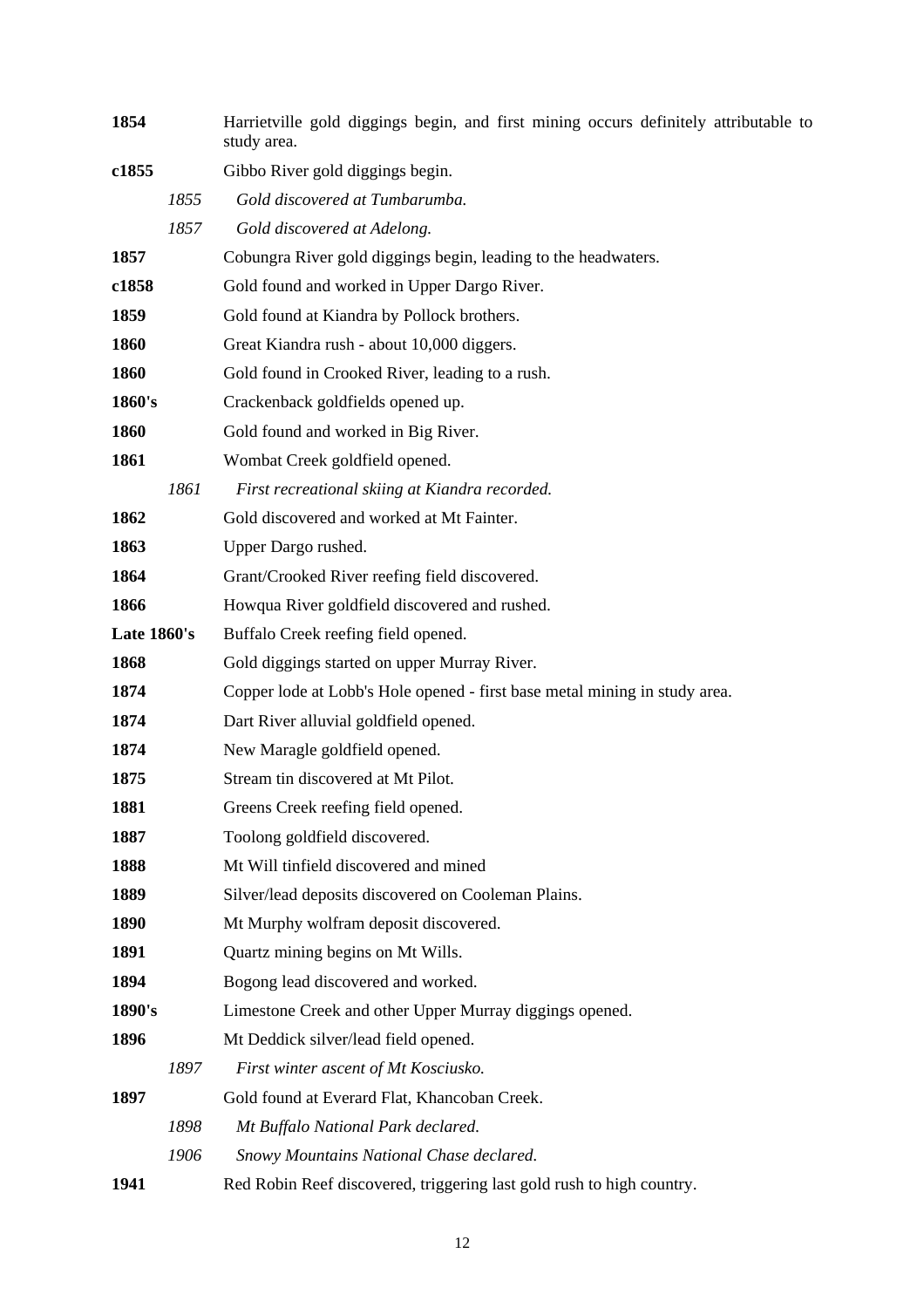| 1944   | Kosciusko State Park Act proclaimed.                          |
|--------|---------------------------------------------------------------|
| 1960's | Rapid development of NSW & Vic ski resorts.                   |
| 1979   | Series of National Parks declared in Victoria's high country. |
| 1989   | Alpine National Park declared.                                |
|        |                                                               |

**2001** Red Robin Mine the only operating mine in the study area.

#### **2.2.3 PHASES OF MINING**

The development of mining fields throughout Australia can be broken down into distinct phases, which characterised mining on the fields at a particular period. Most major Victorian Alps goldfields underwent the transition from alluvial to quartz mining, with various degrees of success. Outside this, mining phases are poorly developed in the Alps, although many fields show operations were reflective of phases that were well-developed in major goldfields adjacent to the Parks.

At Grant, the reef mining was generally too early and short-lived to benefit from new, later technologies and changing company & finance structures. Mt Wills was too late to see many of the changes wrought to reef mining from 1860-1890. It had a capitalised, company-base from its inception. Mining in the East Branch, Ovens River, was always varied, and while it saw the early company formation, later English capital, the introduction of cyanidation and the advent of bucket dredging, none of these ever 'characterised' mining in the basin. At Kiandra, the first few years saw most of the production, and alluvial mining always dominated. It saw the introduction of large-scale hydraulic sluicing in the 1880's, and bucket dredging in the 1900's, but the level of activity & production was so low that it is difficult to assign 'phases'.

\_\_\_\_\_\_\_\_\_\_\_\_\_\_\_\_\_\_\_\_\_\_\_\_\_\_\_\_\_\_\_\_\_\_\_\_\_\_\_\_\_\_\_\_\_\_\_\_\_\_\_\_\_\_\_\_\_\_\_\_\_\_\_\_\_\_\_\_\_\_\_\_\_\_\_\_\_\_\_\_\_\_

Further discussion is given in part A of **Appendix 9**.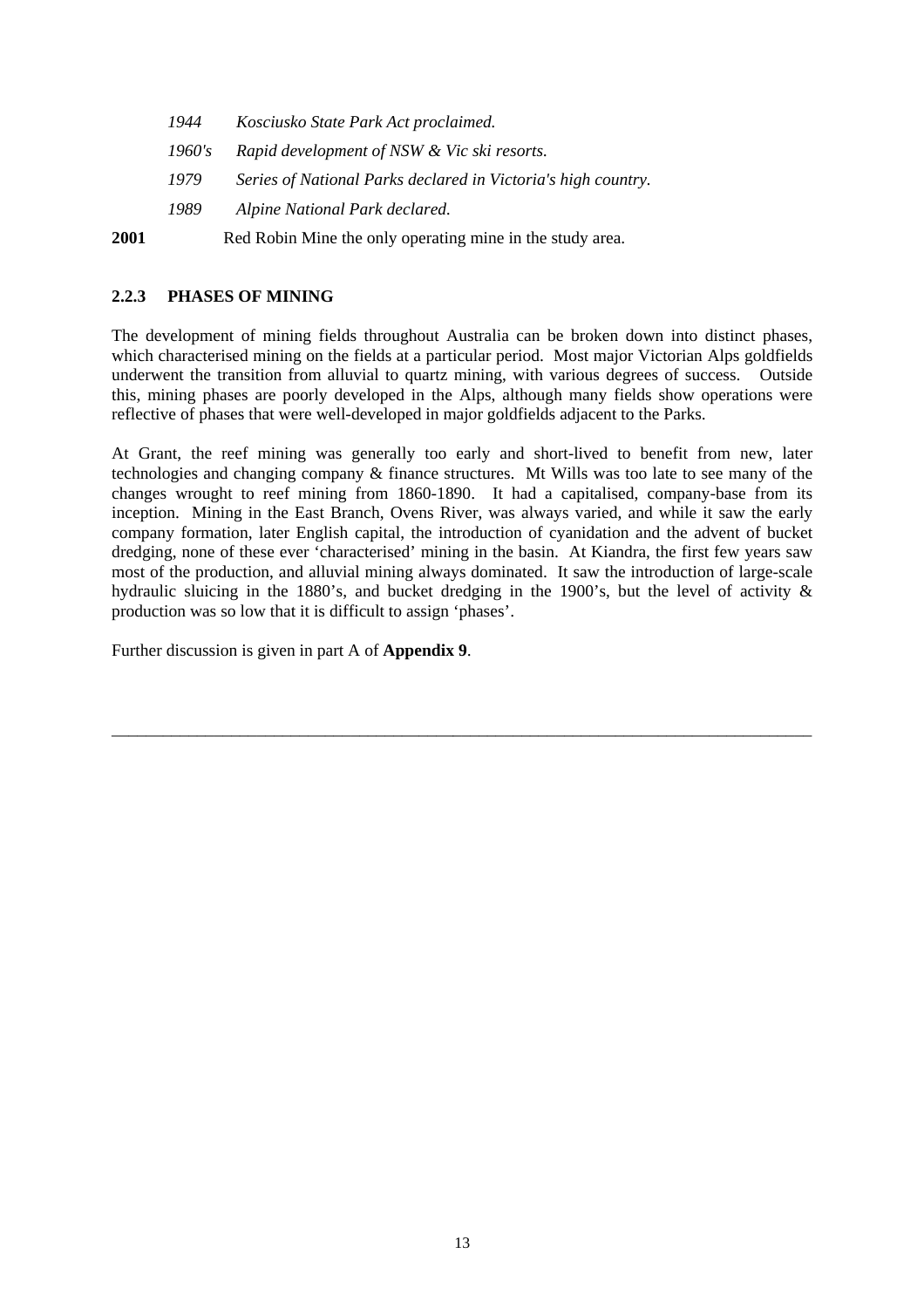# **3. PHYSICAL EVIDENCE**

#### **3.1 MINING FIELDS OF THE ALPS NATIONAL PARKS**

The table below provides a very brief outline of mining fields/occurrences within the study area. **A more comprehensive outline of all known mining fields/occurrences within the study area is supplied in part A of Appendix 8.**

| <b>PARK/UNIT</b>                   | <b>FIELD/AREA</b>                           | <b>METAL</b>             |
|------------------------------------|---------------------------------------------|--------------------------|
| Bogong Unit, Alpine National       | Big River, Cobungra River, East Branch      | Gold                     |
| Park                               | Ovens River, Fainter, Hotham Heights,       |                          |
|                                    | Middle Creek, Mt Feathertop, Upper Big      |                          |
|                                    | River, Upper Dargo, White Horse Creek,      |                          |
|                                    | Wongungurra River                           |                          |
| Cobberas-Tingaringy Unit,          | Buckwong Creek, Buemba Flat, Cowambat       | Gold & base metals       |
| <b>Alpine National Park</b>        | Creek, Delicknora Creek, Limestone Creek,   |                          |
|                                    | Murray River, Shady Creek, Tom Groggin      |                          |
| Dartmouth Unit, Alpine             | Big River, Buemba Flat, Dane's Creek, Dart  | Gold & base metals       |
| <b>National Park</b>               | River, Gibbo River, Green's Creek, Larsen's |                          |
|                                    | Creek, Mitta Mitta River, Wombat Creek      |                          |
| Wonnangatta Unit, Alpine           | Barry Range, Crooked River, Dolodrook       | Gold (chromium at        |
| <b>National Park</b>               | Creek, Howqua, Jamieson River, Moroka       | Dolodrook Creek)         |
|                                    | River, Wonnongatta River                    |                          |
| Avon Wilderness Park               |                                             |                          |
| <b>Bimberi Nature Reserve</b>      | Mt Franklin                                 | Gold                     |
| <b>Brindabella National Park</b>   |                                             |                          |
| Grant Historic Area                | Crooked River, Grant                        | Gold                     |
| Howqua Hills Historic Area         | Howqua                                      | Gold                     |
| <b>Kosciusko National Park</b>     | Goobarragandra River, Goodradigbee River,   | Gold & base metals       |
|                                    | Jounama Creek, Cooleman Plains, Lickhole    |                          |
|                                    | Creek, Yarrangobilly, Yorkies, Lobbs Hole,  |                          |
|                                    | Upper Murrumbidgee, Kiandra, New            |                          |
|                                    | Maragle, Upper Tumut River, Adaminaby,      |                          |
|                                    | Mulligan's Creek, Bolton's Hill, Crook's    |                          |
|                                    | Racecourse, McGregor's Creek, Big Bogong,   |                          |
|                                    | Toolong, Bogong Lead, Everard's Flat,       |                          |
|                                    | Gungarlin River, Piper's Creek,             |                          |
|                                    | Thredbo/Snowy River junction, (Mt           |                          |
|                                    | Kosciusko), Little Thredbo, Upper           |                          |
|                                    | Mowamba, Crackenback, Murray River, Mt      |                          |
|                                    | Pilot, Southern Snowy River, Delegate area  |                          |
| Mt Buffalo National Park           | Back Creek, Buckland Valley, Buffalo        | Gold                     |
|                                    | Creek, Eurobin Creek, Ovens River           |                          |
| Mt Murphy Historic Area            | Mt Murphy, upper Buckwong Creek             | Wolfram, gold            |
| Mt Wills Historic Area             | Mt Wills                                    | Gold, tin                |
| Namadgi National Park              | $\blacksquare$                              | $\overline{\phantom{a}}$ |
| <b>Scabby Range Nature Reserve</b> | $\frac{1}{2}$                               | $\frac{1}{2}$            |
| <b>Snowy River National Park</b>   | Mt Deddick, Accommodation Creek, Snowy      | Base metals              |
|                                    | River                                       |                          |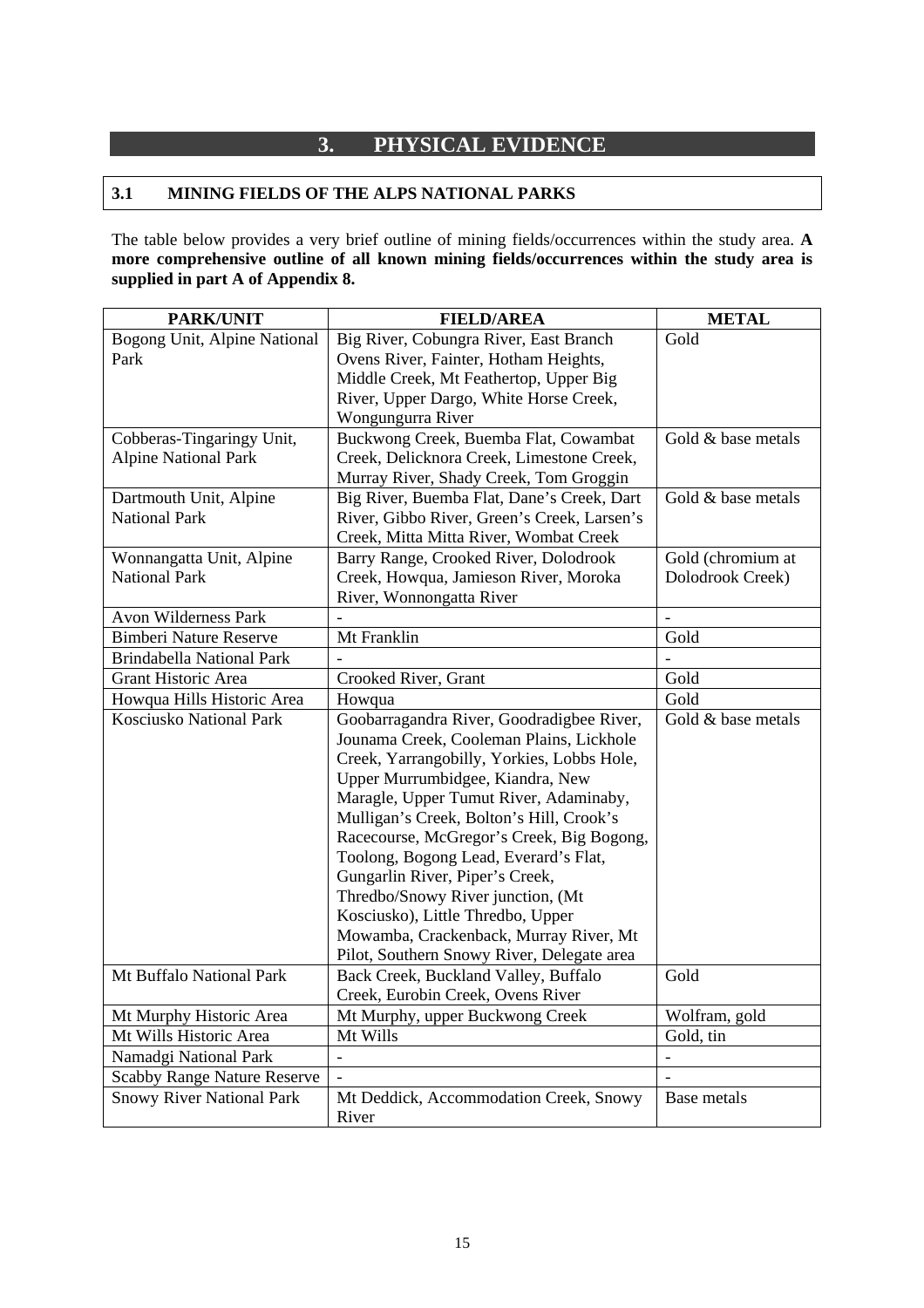### **3.2 TYPES OF MINING**

Mining of a number of different types, and utilising a number of different technologies, was undertaken within the Australian Alps. The following table outlines the types of deposits in the Alps, the mining methods used, and some typical heritage features generated, as well as representative examples. Detailed analysis is included in part E of **Appendix 9**.

| <b>DEPOSIT</b>      | <b>METHODS</b>           | <b>HERITAGE</b>            | <b>EXAMPLES</b>           |
|---------------------|--------------------------|----------------------------|---------------------------|
|                     |                          | <b>FEATURES</b>            |                           |
| Gold: Quartz reef   | Adits (horizontal        | Sites horizontally         | Red Robin Mine,           |
| (steep topography)  | tunnels).                | layered as working         | Alpine NP; Good Hope      |
|                     |                          | depth increases – line of  | Mine, Grant HA            |
|                     |                          | adits & mullock dumps      |                           |
|                     |                          | downhill; trenching/       |                           |
|                     |                          | stopes at outcrop.         |                           |
| Gold: Quartz reef   | <b>Shafts</b>            | Shafts & mullock           | Reefs near 3-mile         |
| (flat topography)   |                          | dumps; trenches along      | Creek, Kosciusko NP       |
|                     |                          | outcrop                    |                           |
| Gold: Quartz reef - | Stamp batteries used for | Relic batteries or         | Monarch Mine, Alpine      |
| treatment plants    | crushing; gold recovered | machinery foundations;     | NP; Lorna Doone and       |
|                     | with mercury-coated      | water races; waterwheel    | Grey Mare Mines,          |
|                     | copper plates. Later     | pits; relic steam plant;   | Kosciusko NP; Maude       |
|                     | recovery technologies    | furnace remnants;          | & Yellow Girl Mine,       |
|                     | included chlorination &  | benched platforms & hut    | Mt Wills HA               |
|                     | cyanidation              | sites                      |                           |
| Gold: Recent        | Surfacing & shallow      | Close-spaced shallow       | Yorkies Diggings,         |
| alluvial deposits   | sinking;                 | shafts & small mullock     | Kosciusko NP              |
|                     |                          | dumps; low remnant         |                           |
|                     |                          | earth banks & shallow      |                           |
|                     |                          | cuttings; shingle heaps    |                           |
|                     |                          | & spreads.                 |                           |
|                     | Ground sluicing;         | Low-high remnant earth     | Joker's Flat diggings,    |
|                     |                          | faces; complex tail        | Alpine NP                 |
|                     |                          | races; stacked shingle;    |                           |
|                     |                          | complex low-level water    |                           |
|                     |                          | races.                     |                           |
|                     | Hydraulic sluicing;      | High remnant earth         | Buffalo Hydraulic Co's    |
|                     |                          | faces; substantial tail    | Workings, Mt Buffalo      |
|                     |                          | races; strips of stacked   | <b>NP</b>                 |
|                     |                          | shingle; substantial high- |                           |
|                     |                          | level water races.         |                           |
|                     | Bucket dredging          | Remnant dredge ponds;      | <b>Buckland River, Mt</b> |
|                     |                          | hummocked, rocky           | <b>Buffalo NP</b>         |
|                     |                          | tailings; cable            |                           |
| Gold: Deep lead     | Hydraulic sluicing;      | High remnant earth         | Empress Mine,             |
| deposits            |                          | faces; substantial tail    | Kosciusko NP              |
|                     |                          | races; strips of stacked   |                           |
|                     |                          | shingle; substantial high- |                           |
|                     |                          | level water races.         |                           |
|                     | Tunnelling.              | Tunnel entrances into      | Morris's workings,        |
|                     |                          | wash; mullock heaps;       | Boiler Plain, Alpine      |
|                     |                          | downhill shingle spread.   | NP                        |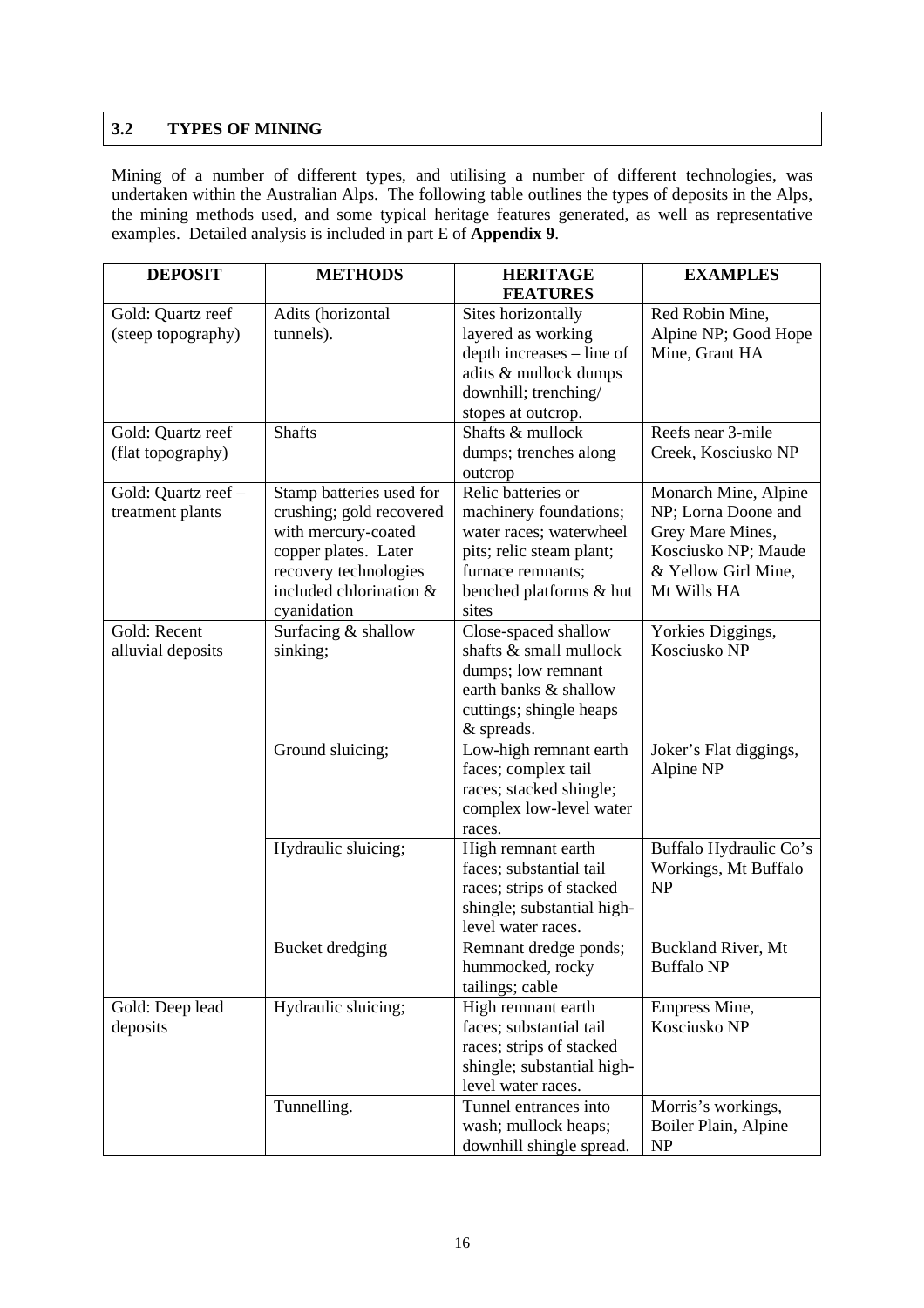| <b>DEPOSIT</b>       | <b>METHODS</b>           | <b>HERITAGE</b>          | <b>EXAMPLES</b>            |
|----------------------|--------------------------|--------------------------|----------------------------|
|                      |                          | <b>FEATURES</b>          |                            |
| Gold: Stranded leads | Sluicing/hydraulic       | Long open-ended          | New Zealand                |
|                      | sluicing                 | excavations high on      | Hydraulic Co's             |
|                      |                          | hillsides; downhill      | workings, Alpine NP        |
|                      |                          | shingle spreads; long    |                            |
|                      |                          | high-level water races.  |                            |
| Base metals: primary | Shaft or tunnel mining,  | Mining features as for   | Lobbs Hole Copper          |
| lode                 | depending on             | gold-bearing quartz      | Mine, Kosciusko NP;        |
|                      | topography; treatment    | reefs; treatment plants  | <b>Accommodation Creek</b> |
|                      | by crushing followed by  | rare at small mines of   | Copper Mine, Snowy         |
|                      | gravity concentration    | the Alps - furnace,      | River NP; Mt Murphy        |
|                      | process; smelting rarely | battery & concentration  | Wolfram Mine, Mt           |
|                      | undertaken at small      | machinery remnants are   | Murphy HA                  |
|                      | mines                    | known.                   |                            |
| Tin: alluvial        | Sluicing/hydraulic       | Features as for alluvial | Tin Mine Creek,            |
|                      | sluicing.                | gold.                    | Kosciusko NP               |

#### **3.3 ASSOCIATED MINING INFRASTRUCTURE**

*(Refer detailed analysis, part C of Appendix 9)* 

The imprint of mining in the Alps goes beyond the actual mining sites themselves. Infrastructure associated with mining includes roads  $\&$  tracks, towns  $\&$  settlements, other occupation sites (including huts), roadside supply stations, hospices  $\&$  shanties, lonely graves, water reticulation systems, etc.

While Kiandra, with an estimated peak population of 10,000 people, and Grant, with an estimated peak of 500 people, were two of the better-known townships, many others existed. Most of the New South Wales Alps townships were associated with the Kiandra rush, and many were short-lived. In Victoria, the towns that sprang up in the wilderness in the early alluvial rushes often survived for extended periods, with the conversion to reef mining. Towns commonly included stores, hotels, churches, post offices, and sometimes schools.

By the very nature of our Parks system, embracing Crown Land, only failed townships can be included in this study. In Australia, there are not yet any integrated cultural heritage management systems available to encompass the significant relationships that extend beyond the Crown Land boundaries. In the Alps, the mining fields frequently have strong relationships that extend to townships beyond the Park boundaries. Two obvious examples are Little Thredbo diggings & Jindabyne, and East Branch, Ovens River & Harrietville.

Mining tracks are abundant and important, and many of today's roads and Park management tracks follow the routes of the miners. Most of the mining tracks in Kosciusko NP were laid down in the early years of mining. In Victoria, where major discoveries occurred over a long period, the track system was constantly being extended. With the dominance of quartz mining, substantial roadwork was often required to get heavy machinery in remote, rugged areas. In the late 1800's – early 1900's, the Mines Department financed the cutting of over 500 mining tracks in Eastern Victoria, many of which are within the Australian Alps National Parks.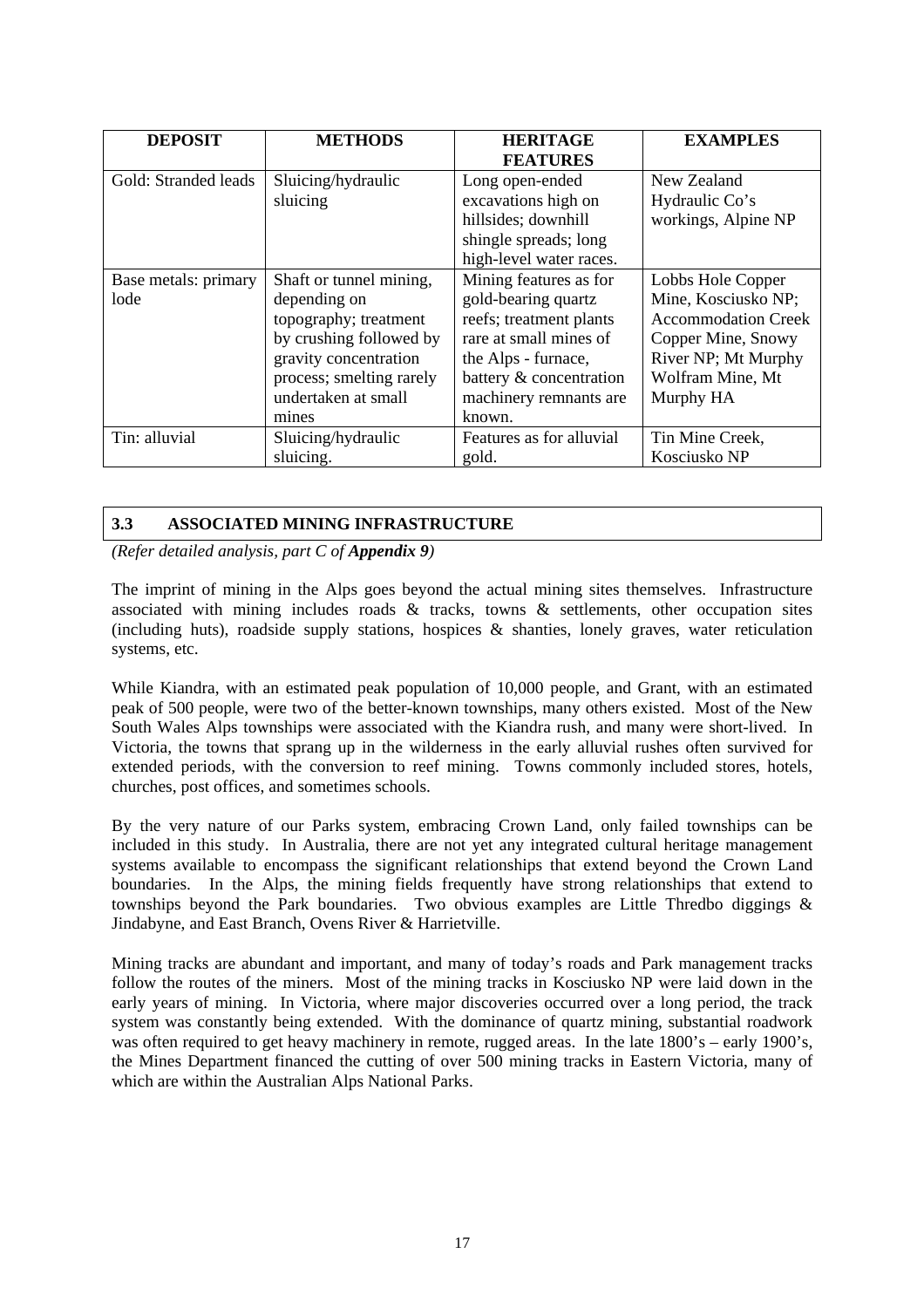#### **3.4 MINING CULTURAL LANDSCAPES**

Mining is an important historical theme in Australia, and mining cultural landscapes exist around the continent. Outstanding mining landscapes are numerous, and include those of Broken Hill, NSW, Kalgoorlie, WA, the central Victorian goldfields, the 'moonscapes' of Coober Pedy, SA, etc.

Cultural landscapes exist throughout the Alps, and reflect the hand of man in the environment. No integrated Alps-wide studies of cultural landscapes have yet been undertaken<sup>7</sup>, and the identification of mining-related cultural landscapes has been very limited to date.

Mining was a strong modifying influence in the Alps, imposing roads, tracks, diggings, mining infrastructure and settlements on the landscape, and requiring resources such as timber and water for its mines, and sustenance for its workers. In general, this study has found that recognisable and interpretable mining landscapes within the Alps national parks are very rare. They exist in very few environments, and are restricted to the very highest part of the Alps (open, grassy, lightly-treed areas), or to the wider, low-lying river valleys. In between, the regrowing forest now cloaks the mining features, and viewlines are interrupted by the rugged topography.

No outstanding quartz mining landscapes have been located, and this is in part attributable to the fact that larger scale operations are horizontally-layered in mountainous terrain. Consequently, the worked levels may be some distance apart, and the processing plant may be situated well away from the workings. Occupation sites may be close to workings or plant, but may be nucleated in mining camps that serve a quartz mining area.

In tall, dense, natural or regrowing forest, there will be few opportunities to establish viewlines that convey the broader aspects of a single operation, let alone its relationship and linkages to associated cultural heritage features. While mining-related cultural landscapes are immediately visible in areas such as Kiandra, in other abandoned mining areas they can be cryptic, and their cloak of vegetation (albeit altered) minimises their value as interpretable cultural landscapes. **Integrity, relating to visibility of the features, is the key factor in assessing cultural landscapes**.

For instance, the East Branch of the Ovens River (Bogong Unit, Alpine National Park) contains an abundance of mining features. There is extensive ground and hydraulic sluicing, abundant large and small-scale reef mining, settlement sites, linear features including water races, level & inclined tramways, a network of mining roads, two Department-financed mining tracks etc. However, views over the valley reveal none of this. The hills that were once stripped bare of timber appear as a seamless pristine wilderness to the untrained eye, and they have neither value for broad-scale interpretation nor requirement for landscape-related management action.

David Bannear, in his draft *"Conservation Plan for Historic Gold Mining Sites" (1996, DNRE)*, tacitly acknowledges this poor landscape integrity in regrowing forested areas:

*"Themes evoked by sites in regrowing forests are about adventurousness, hardship and isolation of mining life. Coupled with the physical effort of getting to a site today, these images make a powerful experience. The experience is generally quite site specific with the surviving mining relics alongside regrowing forest combining to give the place a strong evocation of abandonment, decay and a way of life now gone."* 

A number of Alps mining landscapes are identified and described in section 4.8 of this report.

 7 "Australian Alps Cultural Landscape Management Guidelines", Jane Lennon & Associates, 1996, p34.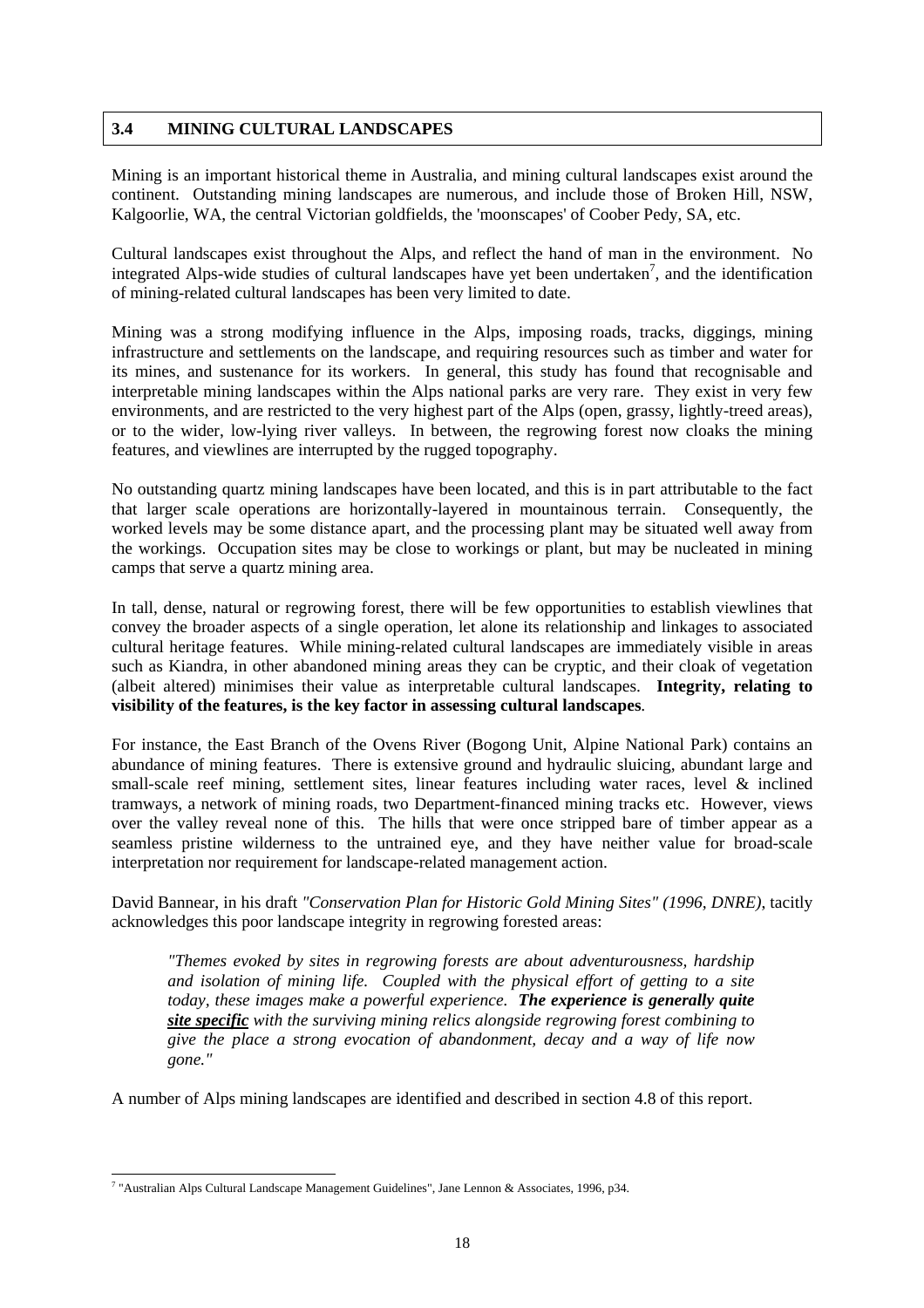#### **3.5 SITE NETWORKS**

Cultural landscapes are instructive in demonstrating the relationship between different cultural features, and between cultural features and their environment. In broad landscapes, relationships may show in the pattern of settlements, distribution of farming lands and native forest, road connections etc. In open country, even relatively limited landscapes can provide a range of cultural features that interpret the human occupation of the area.

Most of the land within the study area is heavily forested, and in general, discernible and meaningful mining cultural landscapes that demonstrate relationships are rare. These relationships nonetheless do exist, and certainly in terms of the impact of historic mining within the Alps, it would be far more useful to adopt the concept of **site networks** than to grapple with cryptic landscapes. These networks do not have an overall viewing point – rather, the hidden landscape is experienced by moving through it.

A site network relates to real physical features that may now be cloaked in regenerating forest, and would in essence be a catalogue of places that share common bonds. Examples of landscapes and site networks are included below:

#### **Example 1 - Cultural Landscape at Kiandra:**

In the open landscape of Kiandra we can see the places where miners worked (the hummocked sluicing workings & open-cut scars), where they lived (hut sites, chimney remnants), where they were buried (cemetery), the roads they travelled (Snowy Mountains Highway, other roads, tracks & scars), etc. In a broader sense, we cannot see from Kiandra the impact the discovery had on small settlements and agriculture in the region, its impetus to further prospecting and development in the region, etc.

#### **Example 2 - Site Network for Grant, Victoria:**

In Grant Historic Area in Victoria, the development of the township of Grant and its sustenance from mining cannot be interpreted in viewable landscapes, because of the regrowing forest and rugged mountainous terrain. However it can be interpreted from a **site network** consisting of:

- The Crooked River diggings (which brought large numbers of miners to the vicinity);
- McMillans Track (where the first quartz reefs were opened during construction);
- Various early reef mines (which Grant was created to service);
- The site of Grant (an open area with traces of former house sites, traces of former streets, trees, mine workings etc);
- Grant cemetery;
- Former mining tracks (which accessed the workings);
- The Good Hope Mine (which sustained a smaller Grant after the early failure of most other mines).

The network would be linked by McMillan's Track (Grant-Talbotville road), which passes in close proximity to the features listed above.

Site networks are identified in the Site Gazetteers for some of the more culturally significant or strategically important historic mining sites in the Australian Alps (refer Appendix 1). Networks can be useful in planning walking tracks that reveal features and their relationships in hidden landscapes.

\_\_\_\_\_\_\_\_\_\_\_\_\_\_\_\_\_\_\_\_\_\_\_\_\_\_\_\_\_\_\_\_\_\_\_\_\_\_\_\_\_\_\_\_\_\_\_\_\_\_\_\_\_\_\_\_\_\_\_\_\_\_\_\_\_\_\_\_\_\_\_\_\_\_\_\_\_\_\_\_\_\_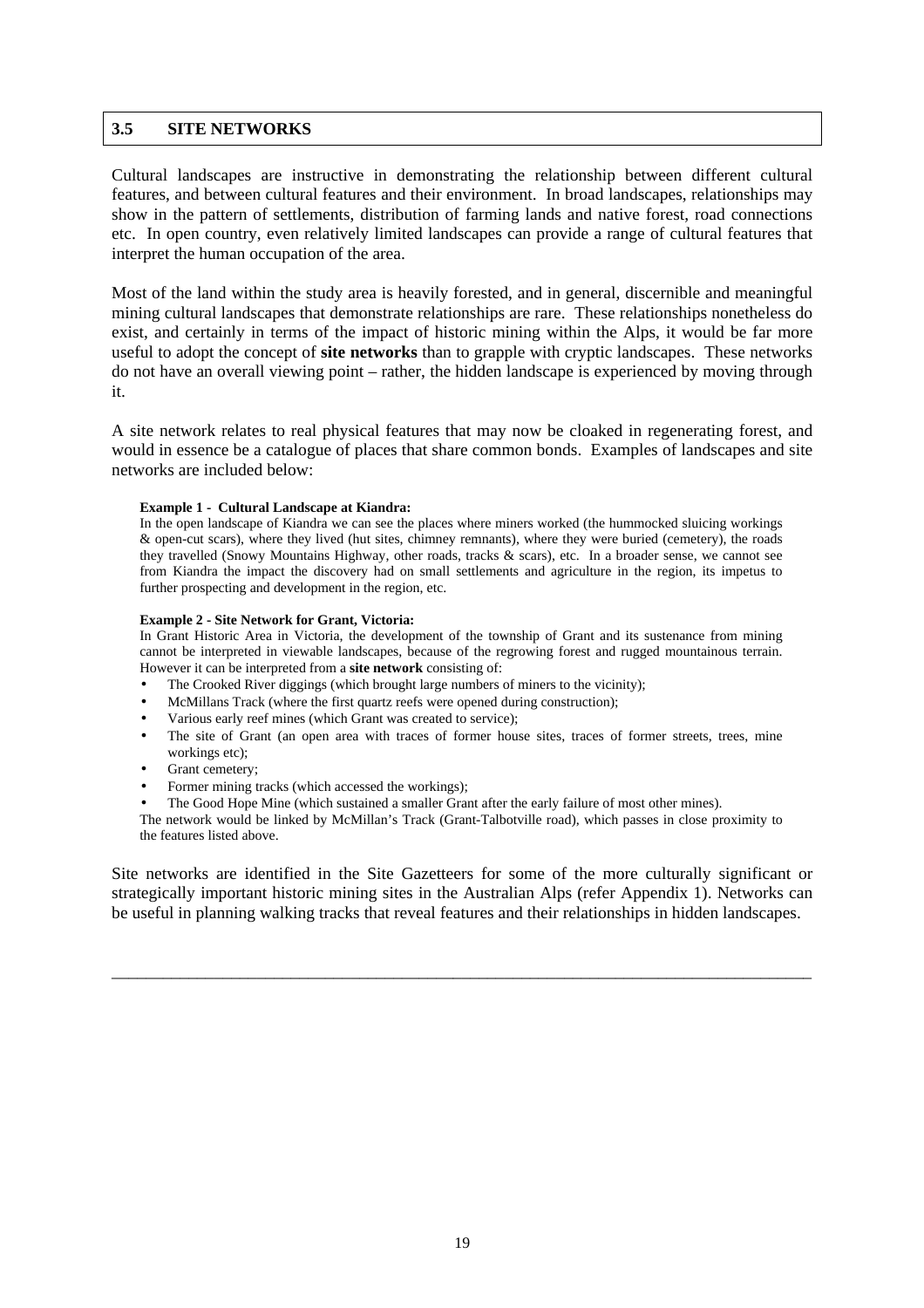### **4. CULTURAL HERITAGE SIGNIFICANCE**

#### **4.1 COMPARATIVE ASSESSMENTS**

Data and comparisons at a global level are included in Appendices 10  $\&$  11. Comprehensive comparative data for assessments at a National level are not available, but sufficient data has been gained to make some assessments (Australian production, fields, important places etc). At a State level, Victorian comparative data is comprehensive, thanks to the State-wide Victorian Goldfields Project. In NSW, the data is not as comprehensive. Comparative sources are identified by reference in this section, or in the Appendices.

#### **4.2 SIGNIFICANCE**

#### **4.2.1 ASSESSMENT AGAINST CRITERIA**

The "Mining Heritage Places Assessment Manual", Pearson & McGowan, 2000 (AHC & National Trust) has been used for the heritage assessment of mining places at a National Level. This report lays out an assessment procedure relating to Australian Heritage Commission criteria for assessment of cultural heritage significance.

The criteria of the Heritage Council, Vic<sup>8</sup>, and the State Heritage Office, NSW, have been used for the heritage assessment of mining places at a State level in Victoria and New South Wales respectively.

#### **4.3 INTERNATIONAL SIGNIFICANCE**

Global context histories for four similar areas around the world have been presented in Appendix 10 attached to this report, and for three of these (Klondike, Siberia, Rocky Mountains), strong historical themes of global importance are indicated. The Australian Alps do not appear to contain similarly significant mining heritage values at a universal level.

#### **4.4 NATIONAL SIGNIFICANCE**

#### **4.4.1 INTRODUCTION**

Places of National cultural heritage significance are defined as "outstanding examples of aesthetic, historical, scientific or social significance or other special values at a National level".

#### **4.4.2 IDENTIFIED NATIONAL VALUES**

#### **Kiandra:**

**The Kiandra goldfield demonstrates National cultural heritage significance values in relation to the conditions under which mining was undertaken.** This is social significance, under the general historical theme "Struggling with remoteness, hardship & failure" (Australian Historic Themes

<sup>&</sup>lt;sup>8</sup> Adopted pursuant to Sections 8(c) & 8(2) of the Heritage Act 1995.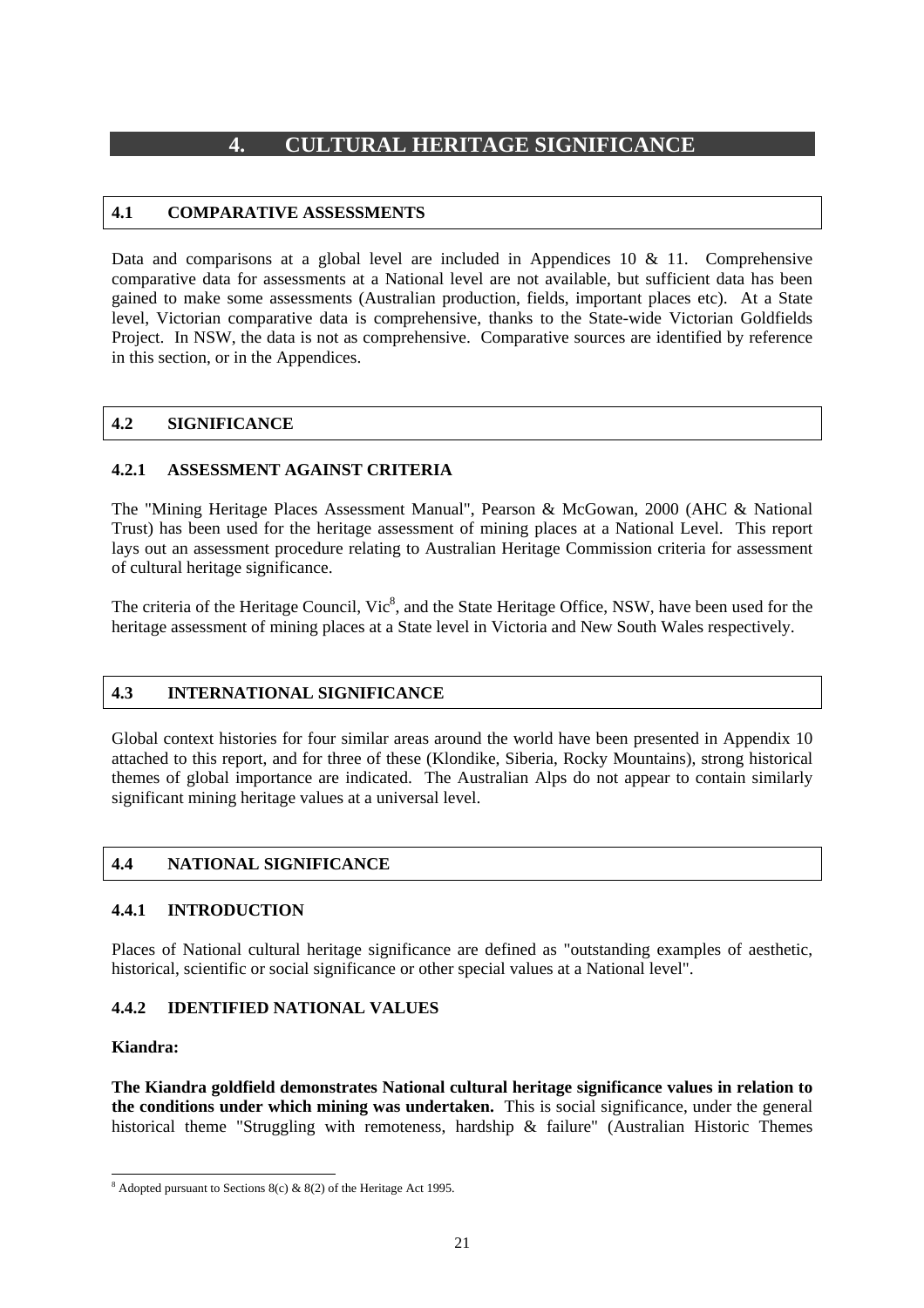Framework, Theme 3.16). In this sense, it is not the mining itself but the context that is important. Significance is indicated under Criteria C.2, A.3 and B.2 (AHC).

This National significance is most dramatically interpreted in the Kiandra **landscape** rather than at individual sites. That is, it is outstanding and unparalleled in its combination of a range of miningassociated cultural features within an Alpine natural environment (refer section 4.8 for description).

#### **Mining Sites:**

Any individual mining sites of State cultural heritage significance are worthy of examination for National values. In general, the individual sites that have been assessed as of State cultural heritage significance (refer section 4.5 below) have values relating to their best-expression of the technologies they display and their archaeological potential, rather than strong historical or social themes. Therefore assessment for National values would require better site comparative data than is presently available.

Within the NSW section of the study area, no individual mining sites have been assessed as containing outstanding values at a National level, notwithstanding the paucity of comparative data.

The Red Robin gold mine in the Bogong Unit of the Alpine National Park has demonstrable claims to National heritage significance. This is based on its intactness, its existence above the snowline, and the adaptations shown to the Alpine environment. Within the study area the Red Robin is the standout mine in regard to its intactness (a working quartz mine using antiquated processes, with a variety of extant machinery, huts etc). It is also the only mine to show in its fabric a range of adaptations to the Alpine environment.

Elsewhere, the Good Hope mine in the Grant Historic Area is arguably the best site in the Victoria for the range of early mining & processing technologies it shows, including batteries, boilers, portable steam engine, grinding pans, reverberatory furnace, tramways, mine workings etc. Assigning National value would require a considerably greater amount of comparative data than presently exists.

#### **4.4.3 SUMMARY**

**National cultural heritage values are indicated for:** 

- **The Kiandra mining landscape, Kosciusko National Park, NSW;**
- **The Red Robin Mine, Bogong Unit, Alpine National Park, Vic.**

#### **4.5 STATE SIGNIFICANCE**

#### **4.5.1 STATE SIGNIFICANT FIELDS**

#### *Victoria:*

While the mountains of eastern Victoria had goldfields with production of State economic importance (eg Beechworth 4 million ounces, Upper Ovens 2 million ounces, Walhalla-Woods Point est 3-4 million ounces), these are outside the study area. The largest producer within the study area, the Mt Wills goldfield with some 220,000 ounces, is relatively minor.

Some of the historical themes that may be of State importance (eg the large numbers of Chinese miners on the North-East Victorian diggings, and the Buckland Riots of 1857) are represented within the study area, but have their best expressions outside the Parks system.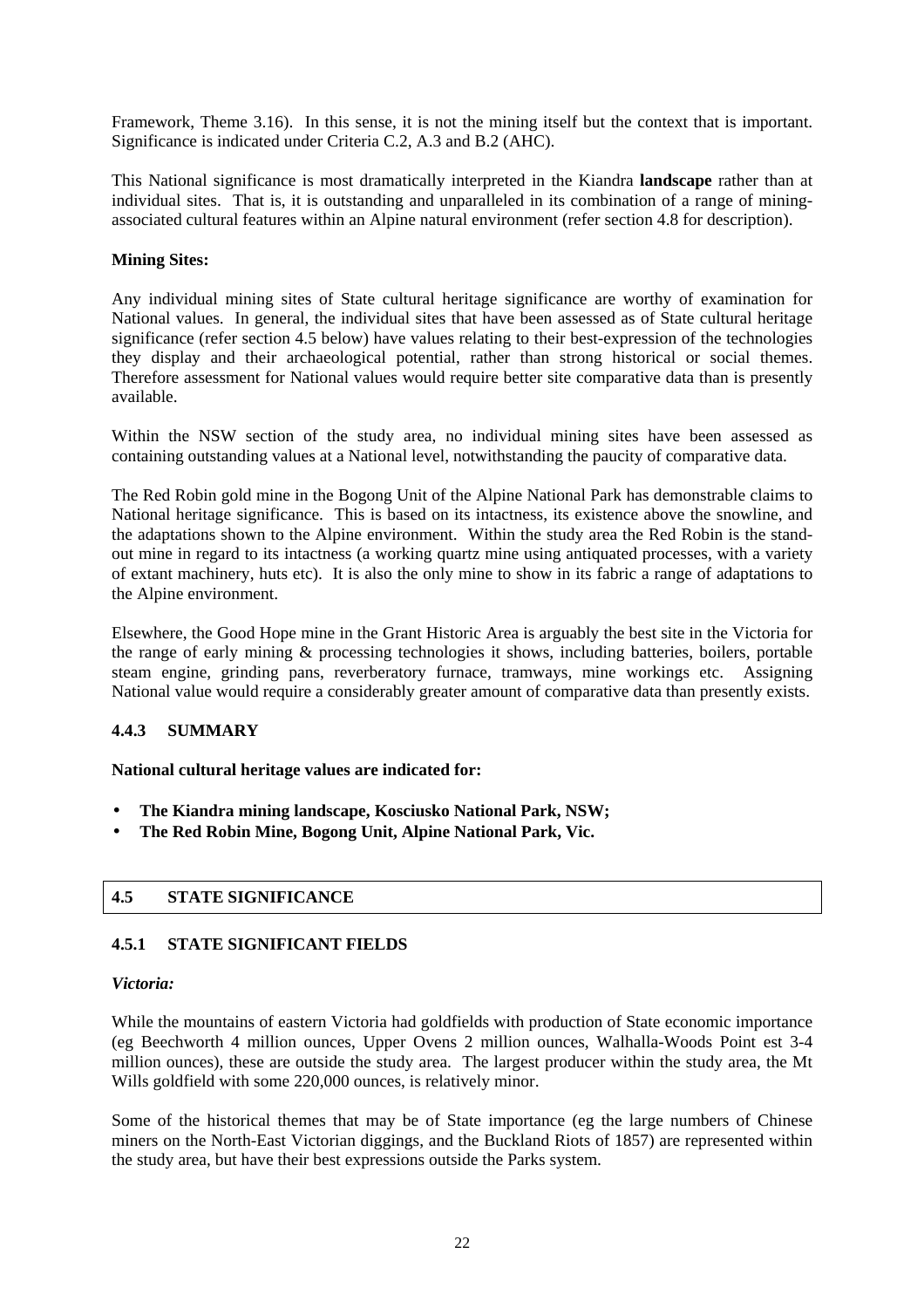Mining of metals other than gold has been carried out within the study area. While undoubtedly some of the best expressions in the State of the various types lie here (eg wolfram at Mt Murphy, primary tin lodes at Mt Wills), base metals mining is a very minor historical theme in Victoria, in sharp contrast to New South Wales. For example, total recorded Victorian copper production to 1993 was only 1925 tonnes $9$ .

There are no mining fields within the Victorian section of the study area that have outstanding cultural heritage value at a State level.

#### *New South Wales:*

State significance for the Kiandra field is indicated in the following areas:

It best represents one extreme of conditions under which mining was carried out in New South Wales, and carries in its landscape and Alpine climate strong evidence of living and working conditions. The other extreme is probably best-represented by the Mt Browne goldfield, near Tibooburra in far-western New South Wales.

#### **NSW Heritage Office Criteria:**

\* The place possesses rare aspects of NSW's cultural history; \* The place is important in demonstrating the principal characteristics of a class of NSW's cultural places and cultural environments.

• It has significant historical themes relating to the importance attached to the discovery by the government of New South Wales, and the hopes and infrastructure invested in the field as a potential solution to the State's economic woes and to ending the dominance of the Victorian goldfields. This infrastructure included police stations, lock-ups and stables at regular intervals along major routes to the diggings, government infrastructure in Kiandra, and the Willis customs post on the NSW-Vic border to the south. While Kiandra itself proved a failure, it nonetheless heralded a gold-led recovery of the NSW economy, that was then carried on by subsequent larger discoveries.

**NSW Heritage Office Criteria:**  \* The place is important in the course of NSW's cultural history; \* The place has the potential to yield information that will contribute to an understanding of NSW's cultural history.

The Kiandra goldfield is the only mineral field within the New South Wales section of the study area with any production of note. However, its estimated 180,000 ounce aggregate production is small in State terms, and is relatively small even in terms of regional goldfields. To the north-west of the Kosciusko National Park, the Adelong field has produced just under 700,000 ounces, while to the east, the Araluen field produced almost 500,000 ounces and Braidwood over 650,000 ounces<sup>10</sup>. Even in Kiandra's first and peak year (1860), it only produced 17.6% of New South Wales' gold, and approximately 2.5% of Australian gold production. New South Wales and Victoria were the only significant gold producers in that year, with Victoria dominating. In 1861, this dropped dramatically to 3.6% and 0.6% respectively. These figures in turn plummetted further in following years<sup>11</sup>.

#### **4.5.2 STATE SIGNIFICANT SITES**

#### *Victoria*

Nine mining sites within the study area have been assessed as of State cultural heritage significance during the Victorian Goldfields Project, and been included in the Victorian Heritage Register (VHR). These sites have legislative protection under Part 4 of the Heritage Act 1995 (Vic). They are:

<sup>-&</sup>lt;br>9

<sup>&</sup>lt;sup>10</sup> Figures taken from MinFact sheets No 54, 55 & 56, NSW Department of Mineral Resources, 1996.<br><sup>11</sup> Percentages calculated from official production figures of New South Wales & Victoria, quoted in "Select Documents in History", Manning Clark, 1955 (pp48-50 in 1977 paperback edition).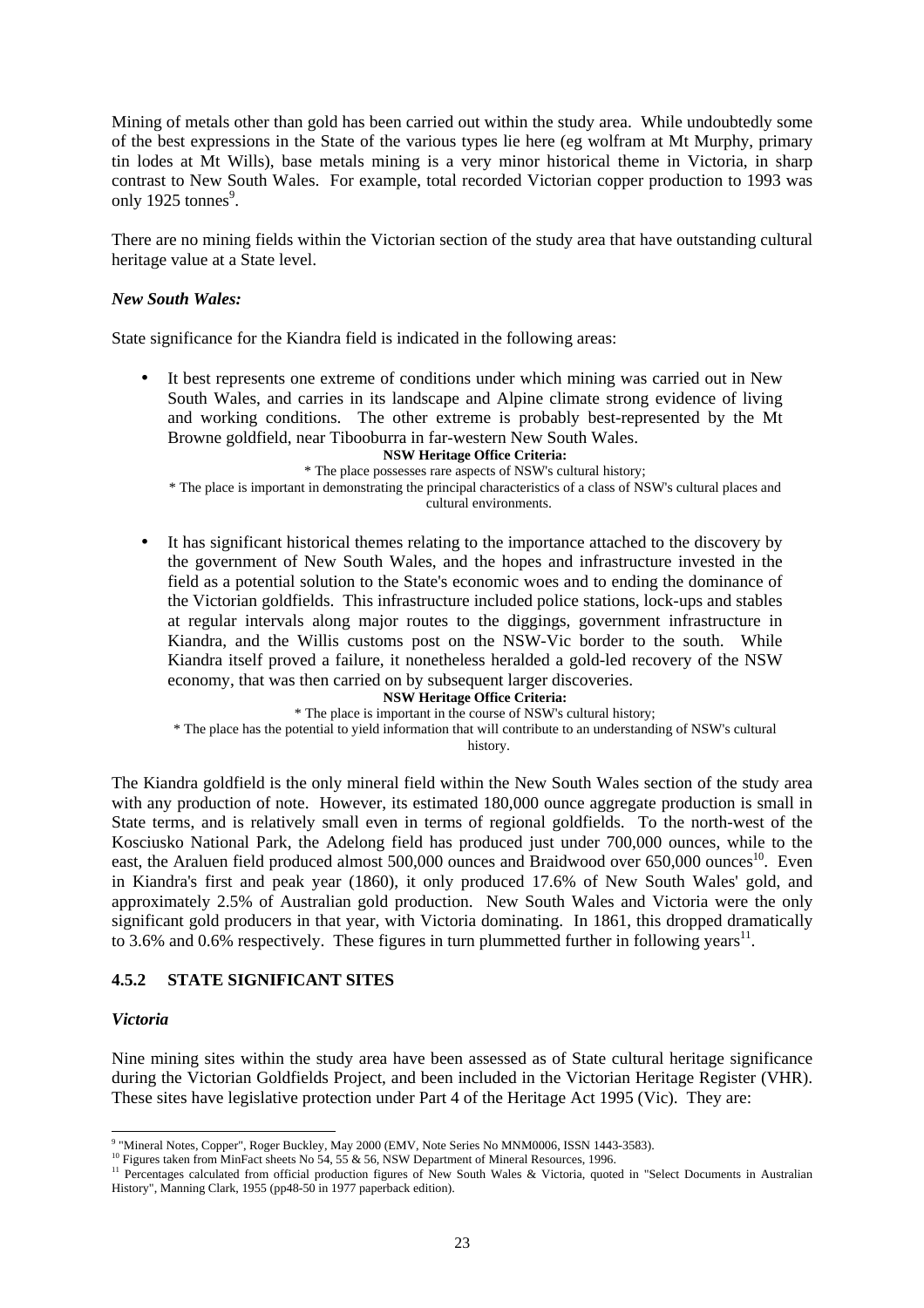| <b>NAME</b>            | <b>VHR No</b> | <b>LOCATION</b>       | <b>ERA</b> | <b>KEY FEATURES</b>                              |
|------------------------|---------------|-----------------------|------------|--------------------------------------------------|
| Jungle Creek           | H1258         | <b>Grant Historic</b> | 1860's     | Alluvial mining. Excellent example of river      |
| <b>Falls Diversion</b> |               | Area                  | <b>or</b>  | diversion cut adjacent to original channel, to   |
| Sluice                 |               |                       | 1870's     | gain access to bed of Jungle Creek.              |
| Dart River Gold        | H1267         | Dartmouth             | 1880's     | Reef mining. Has 5-h battery, boiler in stone    |
| <b>Battery</b>         |               | Unit, ANP             |            | setting, horizontal steam engine, mine           |
|                        |               |                       |            | workings etc.                                    |
| Good Hope Mine         | H1268         | <b>Grant Historic</b> | $1860's -$ | Reef mining. GH has 8-h battery, in situ boiler, |
| (& Good Hope           |               | Area                  | early      | horizontal steam engine, grinding pan, furnace,  |
| Consolidated)          |               |                       | 1900's     | adits, inclined tramway, hut sites, etc. GHC     |
|                        |               |                       |            | has 5-h battery, portable steam engine, ore      |
|                        |               |                       |            | trucks, adit & mine workings, etc.               |
| <b>Greens</b> Creek    | H1271         | Dartmouth             | 1880's     | Reef mining. Has standing (restored) 10-h        |
| <b>Battery</b>         |               | Unit, ANP             |            | battery, steam engine, pump, and two boilers.    |
| Monarch Mine &         | H1273         | Bogong Unit,          | 1890's -   | Reef mining. Has standing 10-h battery,          |
| <b>Battery</b>         |               | <b>ANP</b>            | 1930's     | portable steam engine, oil engine foundations,   |
|                        |               |                       |            | plate tables, ruins of battery shed, ruins of    |
|                        |               |                       |            | blacksmith's shop, ore truck, adits & underlay   |
|                        |               |                       |            | shaft, hut sites & chimney ruins, etc.           |
| La Mascotte            | H1276         | Dartmouth             | 1890's     | Reef mining. Has brick-lined iron furnace,       |
| <b>Treatment Works</b> |               | Unit, ANP             |            | battery site, boiler site, etc.                  |
| Glengarry              | H1278         | Dartmouth             | <b>Not</b> | Reef mining. Has standing 5-h battery, gal iron  |
| Battery &              |               | Unit, ANP             | known      | water tank, oil engine, Wilfley table, roasting  |
| Chlorination           |               |                       |            | furnace, cyanide works, hut sites, adit etc.     |
| Works                  |               |                       |            |                                                  |
| Howqua United          | H1279         | Howqua Hills          | 1880's -   | Reef mining. Has open cut with haulage adit,     |
| <b>Gold Treatment</b>  |               | Historic Area         | 1916       | inclined tramway, diversion tunnel/water race,   |
| Works                  |               |                       |            | battery site, roasting furnace with tall brick   |
|                        |               |                       |            | chimney stack, etc.                              |
| Young                  | H1761         | Dartmouth             | 1880's,    | Reef mining. Has 10-h battery, oil engine,       |
| Australian             |               | Unit, ANP             | 1930's     | cyanide works, mine workings, and mining         |
| <b>Treatment Works</b> |               |                       |            | camp.                                            |
| Red Robin Mine         | H1881         | Bogong Unit,          | $1940's -$ | Reef mining. Has complete mining                 |
|                        |               | <b>ANP</b>            | present    | infrastructure, including 5(10)-head stamp       |
|                        |               |                       |            | battery & associated treatment plant, machinery  |
|                        |               |                       |            | sheds, accommodation huts of 3 eras, site        |
|                        |               |                       |            | buildings, adits & shafts, track networks, sand  |
|                        |               |                       |            | dams, earlier hut & battery shed ruins, etc.     |

In addition, the following sites were provisionally assigned State cultural heritage significance in the Victorian Goldfields Project, but have not yet been proposed to the Victorian Heritage Register:

| <b>NAME</b>        | <b>LOCATION</b> | ERA                  | <b>KEY FEATURES</b>                                       |
|--------------------|-----------------|----------------------|-----------------------------------------------------------|
| <b>Upper Dargo</b> | Bogong Unit,    | Not                  | Alluvial mining. Has 4m deep rock-lined channel           |
| Diversion Sluice   | ANP             | known                | through massive pebble dump. This dump is some 20m        |
|                    |                 | $(19^{\text{th}} C)$ | wide and has several dumping lines.                       |
| Golden Ridge Mine  | Bogong Unit,    |                      | Reef mining. Has battery, vertical boiler, mine workings, |
|                    | <b>ANP</b>      |                      | etc.                                                      |
| Maude & Yellow     | Mt Wills        | $1930's -$           | Reef mining. Has 20-h battery, slurry plant, Pelton       |
| Girl Mine, 1931 &  | Historic Area   | 1950's               | wheels, mine buildings, hut sites, engine beds, dams,     |
| 1941 plants        |                 |                      | mine workings, etc                                        |
| Mount Moran        | Mt Wills        | $1890's -$           | Reef mining. Has 10-h battery, portable steam engine,     |
| <b>Battery</b>     | Historic Area   | early                | ore trucks, etc.                                          |
|                    |                 | 1900's               |                                                           |

A number of machinery sites, and more particularly a number of extant pieces of machinery, at mines in the Victorian section of the study area have been assigned high significance during previous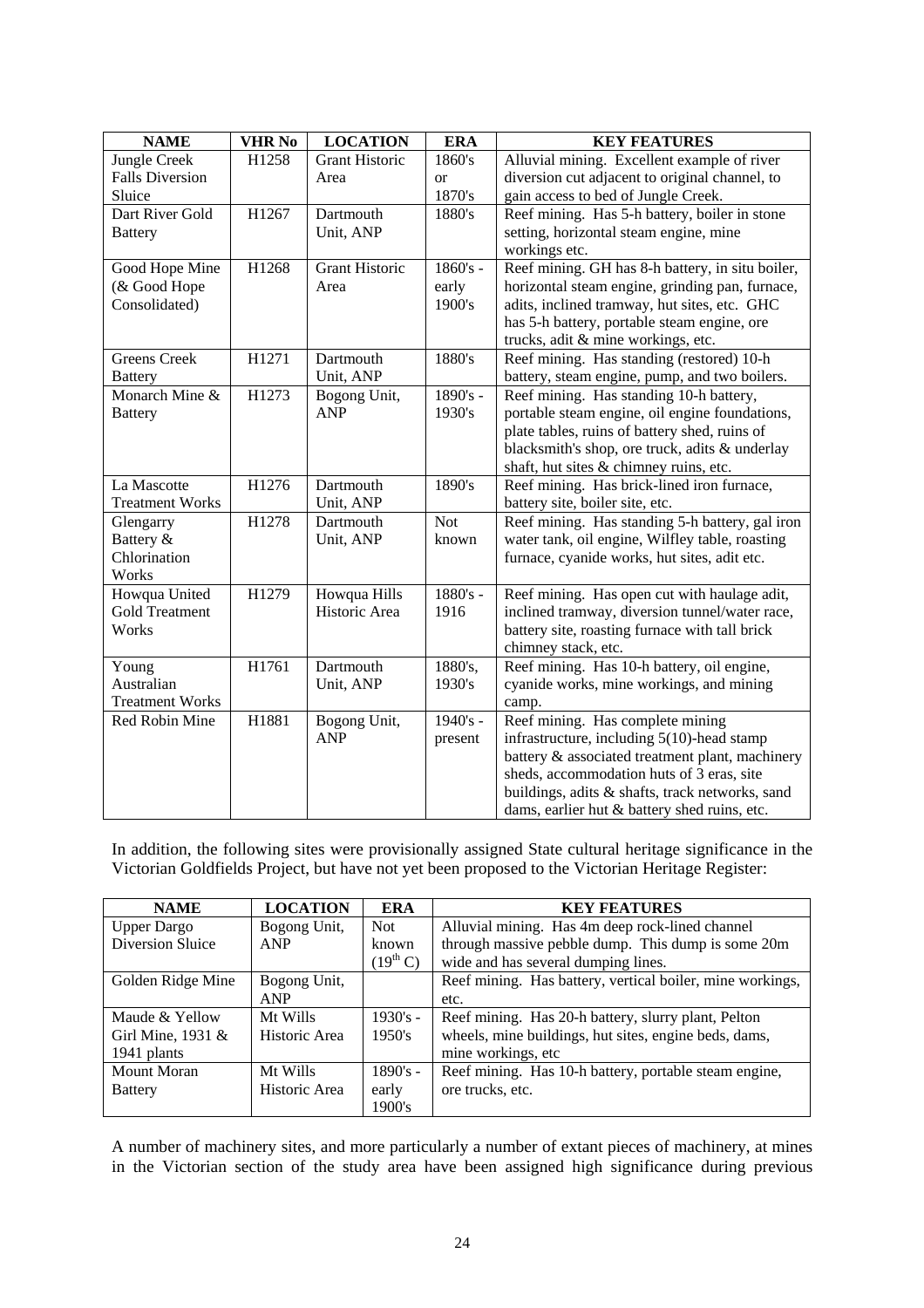industrial archaeological surveys<sup>12</sup>. This significance was principally for their scientific values, including the evidence they contained of rare machinery, the development of Victoria's heavy manufacturing industry, and various mining/processing techniques. These sites were later assessed on a statewide basis by the Victorian Goldfields Project, and significance assigned on a broader basis according to more recently developed criteria.

Brandy Creek Mine in the Bogong Unit, Alpine NP, needs further assessment for possible state values. It is a very large hydraulic sluicing hole, and water is fed through an impressive water race that is at times cut through solid basalt. A most unusual feature is extensive ground sluicing of a large spur, hillside and gully below the mine, which has produced an enormous area of low, windrowed heaps of mixed rounded-shingle and broken, angular country rock. Archaelogical evidence of a former mining settlement (including hotel & store), and the stamp battery that was installed were not located during a brief site inspection.

#### *New South Wales:*

Of the mining and mining-associated places in the Kosciusko National Park, only the Kiandra Courthouse/Chalet has so far been listed in the NSW State Heritage Register, as of State significance $^{13}$ .

No comprehensive state-wide survey of historic mining sites has been undertaken in New South Wales, and therefore comparative data is limited.

It is probable that the following tabulated sites, all within the Kosciusko National Park, have heritage values of State significance as:

- Outstanding examples of the type of mining involved; and/or
- An outstanding range of extant structures/artefacts (eg buildings, machinery etc) representing either the mining/processing technologies used, or the living & working conditions at the sites.

Their cultural heritage significance under NSW State Heritage Office Criteria principally relates to:

- **Importance in demonstrating principal characteristics of a class of NSW's cultural places;**
- **Possession of uncommon or rare aspects of NSW's cultural history.**

| <b>NAME</b>       | <b>LOCATION</b> | <b>ERA</b> | <b>KEY FEATURES</b>                                              |
|-------------------|-----------------|------------|------------------------------------------------------------------|
| New Chum          | Kiandra         |            | Within a relatively small area on the south face, it contains a  |
| Hill              | Historic Area.  |            | variety of outstanding features relating to deep lead mining     |
|                   | at Kiandra      |            | under basalt.                                                    |
|                   |                 |            | These include 3 impressive sluiced open-cuts, deep tail          |
|                   |                 |            | races, large head race, numerous tunnels, early ground           |
|                   |                 |            | sluicing on lower hill slopes, hut sites, blacksmiths shop sites |
|                   |                 |            | $(2 \text{ at least, including hearts } \& \text{ scrap}),$      |
| South             | Kiandra         |            | Contains a variety of outstanding features relating to deep      |
| <b>Bloomfield</b> | Historic Area.  |            | lead mining under basalt, and includes two adjacent sites        |
|                   | south of        |            | linked by a short track.                                         |
|                   | Kiandra, on the |            | Site 1: South Bloomfield sluice hole - large open cut & deep     |
|                   | Alps Walking    |            | tail race, water race, rock-walled dam, earth dam etc;           |
|                   | Track           |            | Site 2: Elaine Mine - tunnel, mullock dump & up-hill shafts.     |
|                   |                 |            | Hut ruins, timber lathe stacks, portable steam engine, boiler,   |
|                   |                 |            | piston pumps, box trucks, abundant machinery artefacts,          |
|                   |                 |            | sluice box riffles, scrap metal, etc.                            |

l <sup>12</sup> Milner's reports on Mount Wills, Dart River etc.

<sup>&</sup>lt;sup>13</sup> Listing No 00994, 02 April 1999, Database No 5014099, State Heritage Office, NSW.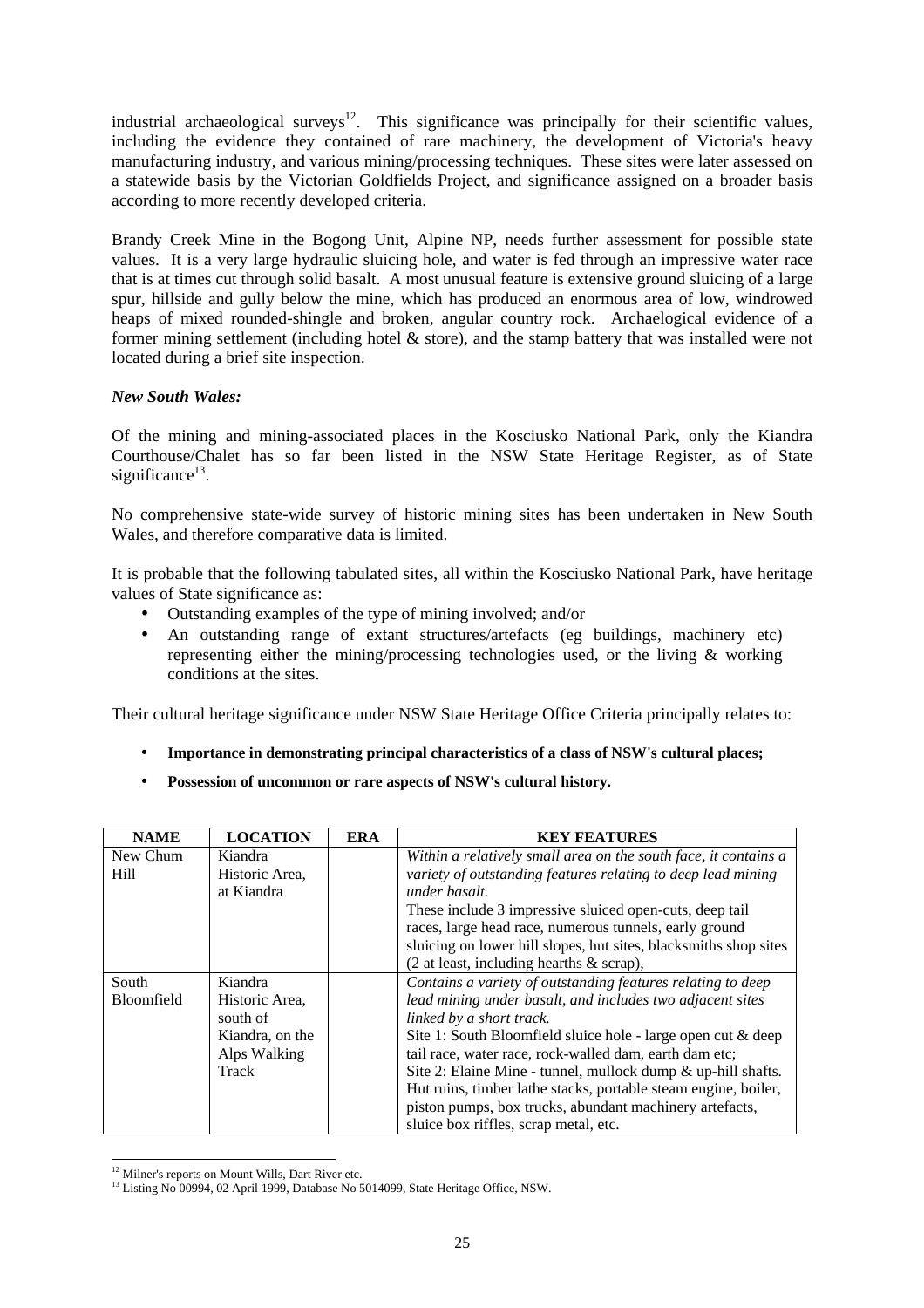| <b>NAME</b>            | <b>LOCATION</b>                                                                   | <b>ERA</b>           | <b>KEY FEATURES</b>                                                                                                                                                                                                                                                                                                                                                                                                                                                                                                                                                                                                                                                                                                                   |  |
|------------------------|-----------------------------------------------------------------------------------|----------------------|---------------------------------------------------------------------------------------------------------------------------------------------------------------------------------------------------------------------------------------------------------------------------------------------------------------------------------------------------------------------------------------------------------------------------------------------------------------------------------------------------------------------------------------------------------------------------------------------------------------------------------------------------------------------------------------------------------------------------------------|--|
| <b>Empress</b><br>Mine | Kiandra<br>Historic Area,<br>south of<br>Kiandra, on the<br>Alps Walking<br>Track |                      | Outstanding visual site that conveys the large scale of the<br>hydraulic sluicing undertaken.<br>Shows large open cut, dam with partly-rocked wall, incised<br>tail race, remnant water races, rock stacks, early ground<br>sluicing near base of cut, etc.                                                                                                                                                                                                                                                                                                                                                                                                                                                                           |  |
| Grey Mare              | Jagungal<br>Wilderness<br>Area, on the<br>Alps Walking<br>Track                   | $1890's -$<br>1950's | Not visited, but has strong potential provide an outstanding<br>example of the relationship between alluvial & reef mining,<br>because the limited alluvial deposits worked have a single<br>point (line) of origin, from the erosion of the Grey Mare<br>(Bogong) Reef. Significance is assisted by the range of<br>artefacts, evidence of living conditions (hut & hut sites), and<br>different eras of working.<br>Complex site, where recent reports have focussed on miner's<br>hut, and relatively modern machinery remains associated<br>with reef workings. The historical record points to several<br>early workings at different sections along the reef, as well as<br>alluvial workings in gully below (Bogong diggings). |  |
| Tin Mine               | Pilot<br>Wilderness<br>Area, on the<br>Alps Walking<br>Track                      |                      | Not visited, but can provide outstanding evidence of living<br>and working conditions in a very remote and rugged part of<br>the Australian Alps.<br>Complex site, where recent reports have focussed on the<br>huts, which are a strong part of the Tin Mine area's<br>significance. However, there are also a network of water<br>races and various nearby alluvial tin workings that give<br>context to the huts' existence. There are also primary tin<br>lode workings that have not been described in recent times.                                                                                                                                                                                                             |  |

There are several well-preserved machinery/mining technology sites at other mines in the Kosciusko National Park. These include the Lorna Doone Mine, Broken Cart mine, and 3-mile reefs (Kiandra). In Victoria, these sorts of sites only exist within sections of the eastern highlands, and only the most outstanding have been recommended to the Victorian Heritage Register. Some dozens of machinery sites, the only ones out of hundreds that previously existed in the study area, have survived. In consequence of their geographic distribution within the State being limited to the mountains of eastern Victoria, it is not surprising that a few within this elite group are located within the study area.

In New South Wales, numerous well-preserved machinery sites covering a variety of mining types and technologies exist in a range of environments and geographical locations (cf Victoria). In Kosciusko National Park, the mining fields that exist are overwhelmingly alluvial, and the bulk of the work has been carried out by simple hand methods such as ground sluicing, which requires no machinery. The reef mines that do retain machinery are very small scale, and only very basic technologies (stamp-crushing, plate amalgamation) are featured, technologies that are wellrepresented at other sites. No evidence has been produced to indicate that many of the well-preserved battery & machinery sites present any outstanding features *at a State level*.

Nonetheless, these sites are valuable for the evidence they contain of previous operations, and only a very small percentage of all former machinery sites retain any substantial amount of their original fabric. As for most relic machinery sites in the Victorian part of the study area, the Kosciusko sites would be ranked as Regional in significance.

#### **4.6 REGIONAL SIGNIFICANCE**

Regional cultural heritage significance has been generally applied to mines that: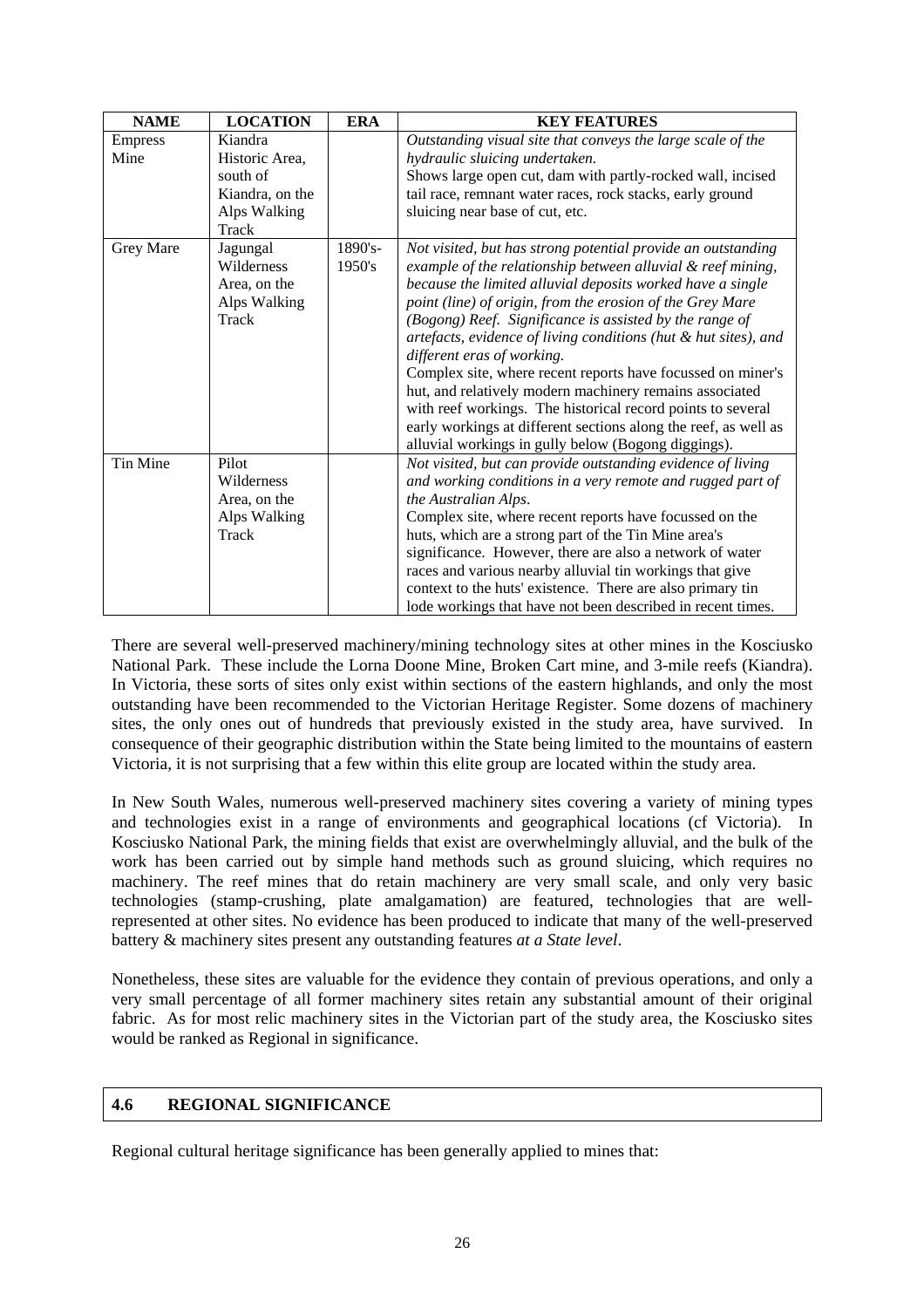- Have contributed significantly by their size, production, longevity, associations, employment etc to the regional economies or communities; or
- Retain in their fabric extant machinery, equipment or buildings that are relatively rare at historic mining sites, but are not outstanding at a State level; or
- Are good examples of the types of mining that are characteristic of the regions.

It has also been applied to some mining associated places, such as some mining township sites, for their archaeological potential & regional influence, and some mining tracks, that were major regional thoroughfares.

Sites of regional significance are identified in the databases that are attached to this report.

#### **4.7 LOCAL SIGNIFICANCE**

All other mining/prospecting sites in the study area are assigned local cultural heritage significance. It should be noted that some of these sites may also be part of networks associated with more significant sites, and this should be recognised in their management.

#### **4.8 ALPS MINING LANDSCAPES**

The Kiandra landscape has been assessed as having national values, and is the outstanding mining landscape within the Alps National Parks. The landscape contains numerous internal viewpoints that amplify various of the cultural features of the place, and their connections:

| <b>PLACE</b> | <b>LOCATION</b>                                             | <b>VIEWPOINT</b>                                                                                                    | <b>KEY CULTURAL</b>                                                                                                                                                                                                                                                                   | <b>KEY NATURAL</b>                                                                                                                                                      |
|--------------|-------------------------------------------------------------|---------------------------------------------------------------------------------------------------------------------|---------------------------------------------------------------------------------------------------------------------------------------------------------------------------------------------------------------------------------------------------------------------------------------|-------------------------------------------------------------------------------------------------------------------------------------------------------------------------|
|              |                                                             |                                                                                                                     | <b>FEATURES</b>                                                                                                                                                                                                                                                                       | <b>FEATURES</b>                                                                                                                                                         |
| Kiandra      | Kiandra Historic<br>Area, Kosciusko<br><b>National Park</b> | Township Hill,<br>up hill opposite<br>Lodge:<br>634630E,<br>6028770N.<br>$(\sim 240^\circ \text{ vista}, \text{N})$ | Township:<br>Introduced trees<br>House sites<br>$\overline{\phantom{a}}$<br>Yans store chimneys<br>Some buildings<br>$\overline{\phantom{a}}$<br>Main road<br>New Chum Hill:<br>Large scars (hydraulic<br>sluicing)<br>Pollocks Creek, behind<br>township:<br>Highly visible sluicing | Eucumbene River valley<br>Tributary creeks, gullies<br>Extensive grasslands (probably<br>some cultural<br>modification)<br>High-level treed areas<br>Long view to north |
|              |                                                             |                                                                                                                     | (stone heaps include)<br>quartz boulders)<br>Surface Hill:<br>Water races<br>Scarring (surface)<br><b>Track traces</b><br>Township Hill (foreground)<br>Cuttings & pebble heaps<br>Roadways (former mining)<br>tracks), including Snowy<br><b>Mountains Highway</b>                   |                                                                                                                                                                         |

The following table describes some 'limited' mining cultural landscapes that were identified during the project. Most have scenic natural backdrops that foster an understanding of the environment under which mining had taken place. None could be considered as outstanding cultural landscapes.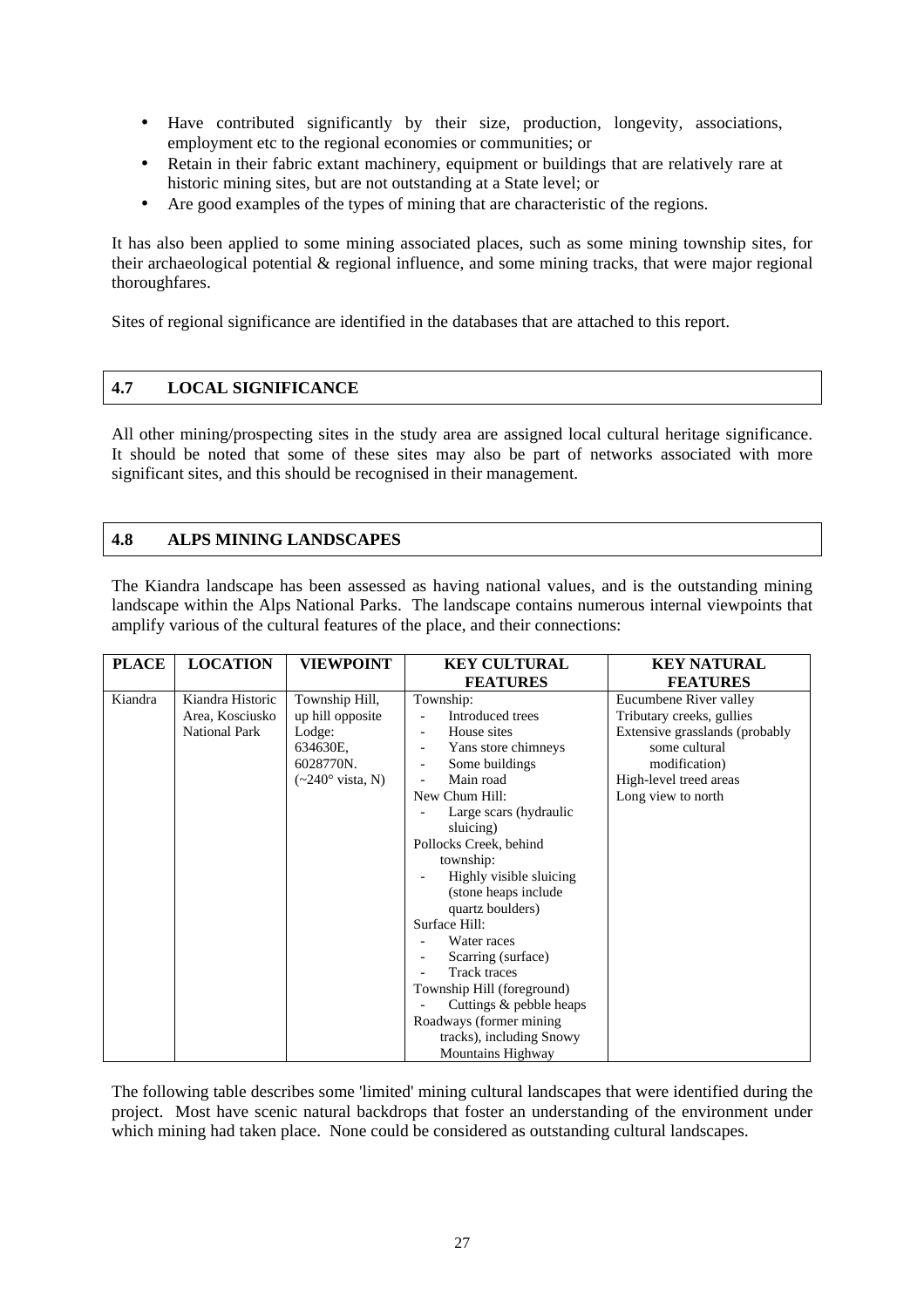| <b>PLACE</b>       | <b>LOCATION</b>                   | <b>VIEWPOINT</b>                  | <b>KEY CULTURAL</b>                                             | <b>KEY NATURAL</b>                                         |
|--------------------|-----------------------------------|-----------------------------------|-----------------------------------------------------------------|------------------------------------------------------------|
|                    |                                   |                                   | <b>FEATURES</b>                                                 | <b>FEATURES</b>                                            |
| Ravine             | Northern<br>Region,               | Adjacent to<br>former             | Introduced trees (poplars in<br>middle-distance)                | Yarrangobilly River<br>(foreground)                        |
| (eastern<br>copper | Kosciusko                         | meteorological                    | Mullock dumps partly visible                                    | High, forested ranges (middle-                             |
| mining             | <b>National Park</b>              | station:                          | (middle-distance)                                               | long distance)                                             |
| areas)             |                                   |                                   | Disturbed ground - bare earth                                   | Prominent horizontally-bedded                              |
| VIEW 1             |                                   | $({\sim}90^{\circ}$ vista, E)     | around rehabilitated shafts                                     | rock band around hillsides                                 |
|                    |                                   |                                   | (foreground)                                                    | Striking rock formation in Cave                            |
|                    |                                   |                                   | Hillside bare of trees                                          | Creek                                                      |
|                    |                                   |                                   | (foreground)                                                    |                                                            |
|                    |                                   |                                   | Weed infestations (foreground)                                  |                                                            |
| Ravine             | Northern                          | From Ravine                       | "Postage stamp" of cleared                                      | Rugged, forested ranges                                    |
| VIEW 2             | Region,                           | Road,                             | ground, where Ravine and                                        | Limestone 'bands' showing on                               |
|                    | Kosciusko<br><b>National Park</b> | overlooking<br>Ravine:            | its associated copper mines<br>were situated                    | distant hillsides                                          |
|                    |                                   | $(180°$ vista, N)                 | Steep, narrow dirt road winding                                 | Gap between hills indicating<br>course of Tumut River far  |
|                    |                                   |                                   | down into valley (a former                                      | below.                                                     |
|                    |                                   |                                   | major access route to                                           |                                                            |
|                    |                                   |                                   | Kiandra)                                                        |                                                            |
|                    |                                   |                                   | Sense of remoteness and                                         |                                                            |
|                    |                                   |                                   | isolation                                                       |                                                            |
| Empress,           | Kiandra                           | Top rim of open                   | Large open cut with steep sides                                 | Trees along top rim of open cut,                           |
| 9-Mile             | Historic Area,                    | cut, beside Alps                  | & exposed walls                                                 | and revegetating walls                                     |
|                    | Kosciusko<br><b>National Park</b> | <b>Walking Track:</b><br>633910E, | Piles of basalt boulders on floor<br>of open cut                | Scotch Creek, below open cut<br>Rugged, forested ranges in |
|                    |                                   | 6018780N                          | Strip-heaps of piled stone from                                 | middle distance                                            |
|                    |                                   | $({\sim}90^{\circ}$ vista, W)     | earlier ground sluicing,                                        | High (snow-capped in October                               |
|                    |                                   |                                   | extending out of base of                                        | 2001) ranges in distance                                   |
|                    |                                   |                                   | open cut                                                        |                                                            |
|                    |                                   |                                   | Orange-walled cutting of tail                                   |                                                            |
|                    |                                   |                                   | race from open cut                                              |                                                            |
|                    |                                   |                                   | Various mining works visible in                                 |                                                            |
|                    |                                   |                                   | Scotch Gully below<br>(exposed faces, mullock                   |                                                            |
|                    |                                   |                                   | etc)                                                            |                                                            |
| <b>Brandy</b>      | Bogong Unit,                      | South-east corner                 | Sluice hole                                                     | Basalt scree at top end of sluice                          |
| Creek              | Alpine                            | of sluice hole:                   | Gravel piles                                                    | hole;                                                      |
|                    | <b>National Park</b>              | 517480E,                          | Bare shingle piles, including                                   | Surrounding forest                                         |
|                    |                                   | 5904170N                          | those near tail race                                            | Regrowth within workings                                   |
|                    |                                   | $(180^{\circ}$ vista, N)          | Bare bedrock jutting from floor<br>of sluice hole               | View over Cobungra River<br>valley to Bogong High Plains   |
|                    |                                   |                                   | Track through workings                                          |                                                            |
|                    |                                   |                                   | Ponds within sluice hole                                        |                                                            |
|                    |                                   |                                   | Slumping of high faces                                          |                                                            |
| Talbotville        | <b>Grant Historic</b>             | From Grant road,                  | Wide grassy flat (former                                        | Densely-forested ranges rising in                          |
| Crooked            | Area/                             | immediately                       | Talbotville township site),                                     | front and behind                                           |
| River              | Wonnangatta-                      | above Talbotville<br>flat and     | with Crooked River at rear                                      | Crooked River (course but not                              |
|                    | Moroka Unit,<br>Alpine NP         | immediately                       | Front fence of cemetery behind<br>Grant road (McMillan's Track) | water visible)                                             |
|                    |                                   | below cemetery                    | (from flat: rock walls, house                                   |                                                            |
|                    |                                   | $(360° \text{ vista})$            | sites, introduced trees, fords                                  |                                                            |
|                    |                                   |                                   | across river, and tracks                                        |                                                            |
|                    |                                   |                                   | upstream & downstream,                                          |                                                            |
|                    |                                   |                                   | valley of Crooked River to                                      |                                                            |
|                    |                                   |                                   | north and south)                                                |                                                            |
| Grant              | Grant Historic<br>Area            | From Dargo High<br>Plains Road,   | "Postage stamp" of cleared land                                 | Regrowing forest in foreground                             |
| township<br>site   |                                   | north of Grant                    | (Grant township site) in<br>distance, near top of high,         | (after logging)<br>Rugged, forested, deeply-               |
|                    |                                   | Historic Area                     | forested ridge, that drops                                      | dissected mountain ranges                                  |
|                    |                                   | turn-off                          | precipitously to the west, into                                 |                                                            |
|                    |                                   | $(90^{\circ}$ vista, S)           | the Crooked River.                                              |                                                            |
|                    |                                   |                                   | Dargo High Plains Road                                          |                                                            |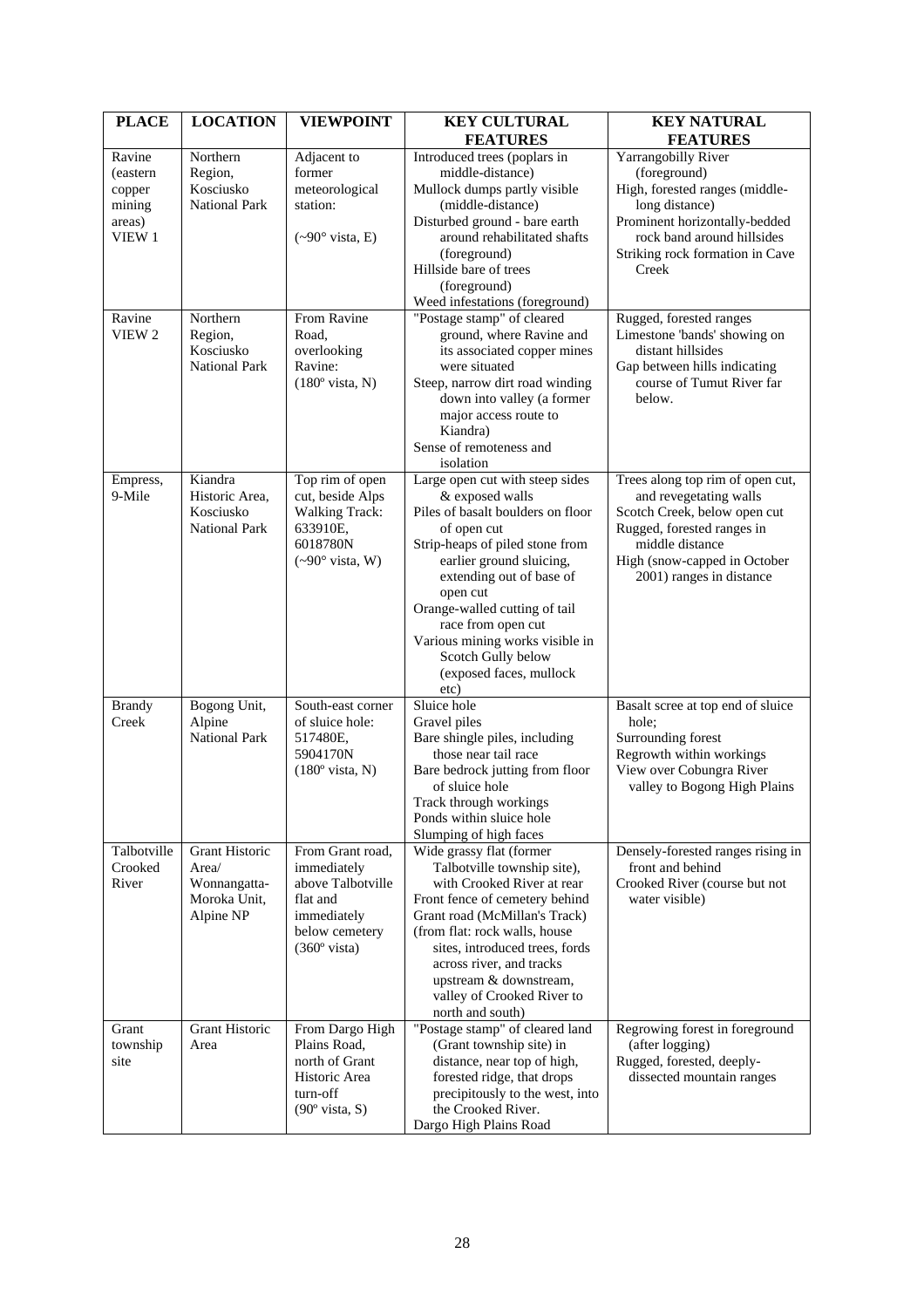| <b>PLACE</b>    | <b>LOCATION</b>      | <b>VIEWPOINT</b>           | <b>KEY CULTURAL</b>               | <b>KEY NATURAL</b>          |
|-----------------|----------------------|----------------------------|-----------------------------------|-----------------------------|
|                 |                      |                            | <b>FEATURES</b>                   | <b>FEATURES</b>             |
| <b>Buckland</b> | Mt Buffalo           | On access track,           | Shingle heaps from sluicing       | Tree & scrub regrowth       |
| River           | <b>National Park</b> | below Buckland             | Uphill 'canyons' from sluicing    | <b>Buckland River</b>       |
| dredging        |                      | River road,                | of gutters                        | Mt Buffalo - rock faces and |
| $&$ sluicing    |                      | approx 1 km north          | Low, hummocky ground              | vegetation                  |
|                 |                      | of Buckland                | surface, from dredging            |                             |
|                 |                      | <b>Bridge</b>              | Red cliff faces, representing the |                             |
|                 |                      | $(360^{\circ}$ vista along | limits of sluicing $&$ dredging   |                             |
|                 |                      | track)                     | Linear swamp on south-eastern     |                             |
|                 |                      |                            | ('uphill') limit of dredging      |                             |

# **4.9 SUMMARY OF SIGNIFICANT VALUES AT A PARK LEVEL**

### **4.9.1 AUSTRALIAN CAPITAL TERRITORY**

### *Namadgi National Park:*

No significant mining heritage values have been located within Namadgi National Park.

### **4.9.2 NEW SOUTH WALES**

#### *Bimberi Nature Reserve:*

No significant mining heritage values have been identified within Bimberi Nature Reserve.

### *Brindabella National Park:*

No significant mining heritage values have been identified within Brindibella National Park.

#### *Kosciusko National Park:*

Significant mining heritage values have been identified within the Kosciusko National Park. *National Significance Cultural Landscape:* 

Kiandra *State Significant Goldfield:*  Kiandra *State Significant Sites:*  New Chum Hill South Bloomfield/Elaine mine Empress Mine Grey Mare mines/Bogong diggings Tin Mine area

Numerous sites/diggings of regional significance have been identified within the Park.

#### *Scabby Range Nature Reserve:*

No significant mining heritage values have been identified within Scabby Range National Park.

### **4.9.3 VICTORIA**

#### *Alpine National Park:*

Significant mining heritage values have been identified within the Alpine National Park. Most mining heritage values occur within the Dartmouth & Bogong Units.

> *Nationally Significant Site:*  Red Robin Mine *State Significant Sites:*  Monarch Mine Red Robin Mine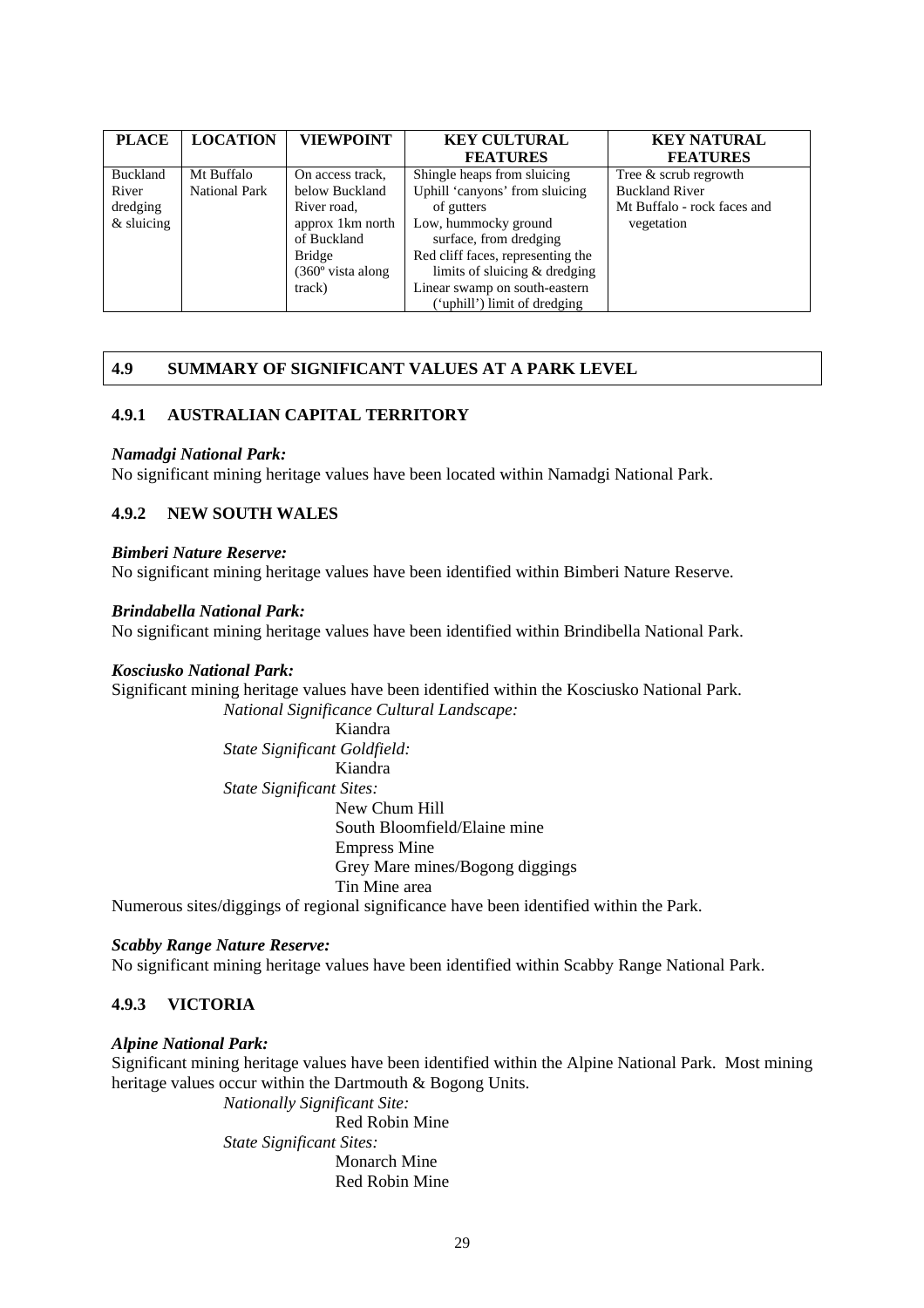Upper Dargo Diversion Sluice Golden Ridge Mine Greens Creek Battery Dart River Gold Battery La Mascotte Treatment Works Glengarry Battery & Chlorination Works Young Australian Treatment Works (Brandy Creek Mine)

Mining heritage is varied & widespread, and numerous sites are of regional significance.

### *Avon Wilderness Park:*

No significant mining heritage values have been identified within the Avon Wilderness Park.

### *Grant Historic Area:*

Significant mining heritage values have been identified within the Grant Historic Area. *State Significant Sites:* 

Good Hope Mine

Jungle Creek Falls Diversion Sluice

Large numbers of other sites exist, including some of regional significance.

### *Howqua Hills Historic Area:*

Significant mining heritage values have been identified within Howqua Hills Historic Area. *State Significant Sites:* 

Howqua United Gold Treatment Works

Other sites exist, one of regional significance (Mountain Chief).

### *Mount Buffalo National Park:*

Mining heritage exists on the periphery of Mount Buffalo National Park, but no sites are of State significance.

#### *Mt Murphy Historic Area:*

Mining heritage values of regional significance occur in the Mt Murphy Historic Area (Mt Murphy Wolfram Mine).

### *Mt Wills Historic Area:*

Significant mining heritage values have been identified within Mt Wills Historic Area.

*State Significant Sites:* 

Maude & Yellow Girl Mine

### Mt Moran Battery

Large numbers of other sites exist, including some of regional significance.

#### *Snowy River National Park:*

Mining sites of regional significance occur within the Snowy River National Park (Accommodation Creek, Mt Deddick).

### **4.10 ALPS MINING AS A REGIONAL INFLUENCE**

*(Refer part E of Appendix 11 for more detailed discussion)* 

### **4.10.1 INTRODUCTION**

Historic mining has exerted a powerful influence in the Australian Alps, assisted by the following factors: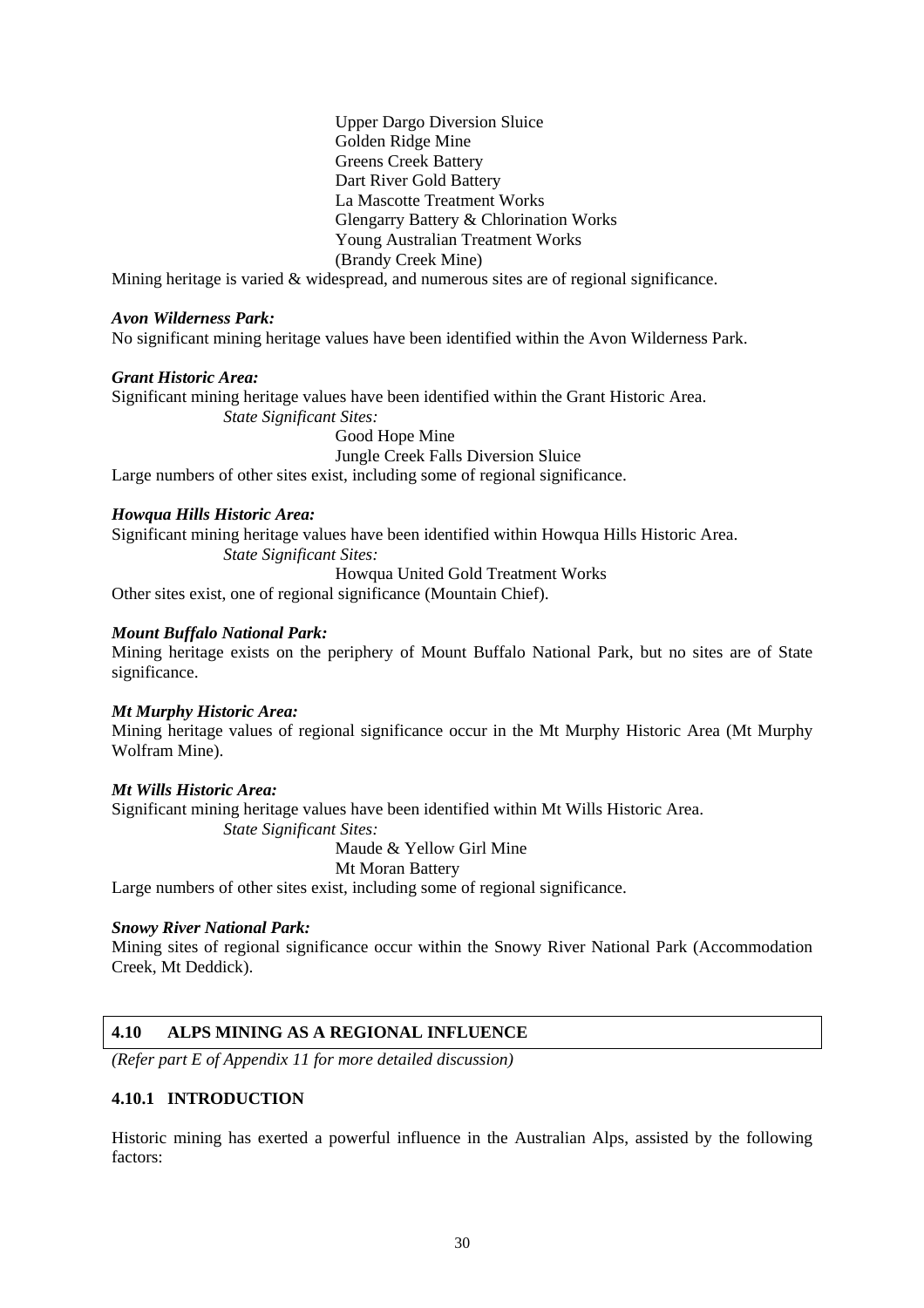- Mining activity has astonishing productivity for its relatively short productive period, commonly orders of magnitude above grazing and other historical economic pursuits for that same period;
- Mining is a widespread activity independent of topography, altitude & environment, that deeply imprints itself on the landscape, not only in the workings, but in the towns, tracks and roads, etc;
- Historical mining was labour intensive (for example, some 10,000 miners may have produced Kiandra's 67,000 ounces of gold in 1860, while a modern mine with that annual production may have as little as a few dozen employees);
- Mining acquires complex support infrastructure, including administrative (government regulatory control - wardens, commissioners, surveyors, inspectors, police etc), financial (banks, assay offices, company offices, gold buyers, gold escorts etc), and materials supply (timber - fuel & mine props, building materials, machinery, equipment, mining supplies, carriers). This is in addition to the normal housing, supply, road and 'entertainment' infrastructure associated with any settlement or concentration of population.
- The <u>level</u> of mining activity was not limited by economic imperatives, but was strongly influenced by cultural and human factors (hence "gold rushes");
- Major mining activity within the study area began at periods when European presence in the region had been at best sparse, and in places absent.

For such a powerful modifier, actual mining activity has only affected a very small proportion of the land area of the Alps National Park, and in this sense it is similar to the rest of Australia. In Kosciusko National Park, for instance, the area of land directly affected (ie mined) would be several square kilometres out of an area of 6900 square kilometres, or, say, 0.1% of the Park. In contrast, the proportion of land that has been grazed (directly subject to agriculture) is high.

# **4.10.2 SUMMARY OF MINING INFLUENCES**

- Within the study area, mining was the activity that originally brought significant numbers of Europeans into the Alpine and sub-alpine environments. The numbers involved were not approached again until the Snowy Mountains Scheme was undertaken in NSW (1950's - 60's), and the modern, commercial ski industry was developed in NSW and Victoria (1960's-present).
- Mining brought government into the Alps for the first time, to administer the early goldfields, and provide infrastructure such as roads, schools, courthouses, post offices, police barracks, etc.
- Mining also stimulated the development of support industries, including logging  $\&$ sawmilling, the intensification of grazing, and the development of intensive agriculture in peripheral areas.

In examining the influence of cultural activities, it is relatively easy to assess impact while particular conditions applied. Summary local histories for areas within and around the Alps are littered with compartmentalised views of Alps history. That is, there was the Aboriginal phase, followed by the squatting/exploration phase, followed by the mining phase, followed by the grazing phase, etc etc. The real measure of influence is cumulative – how different would a place be today if a certain cultural influence had not applied? For the Alps, this brings forward a plethora of questions that to date do not appear to have been addressed in any great detail, or with appropriate rigour.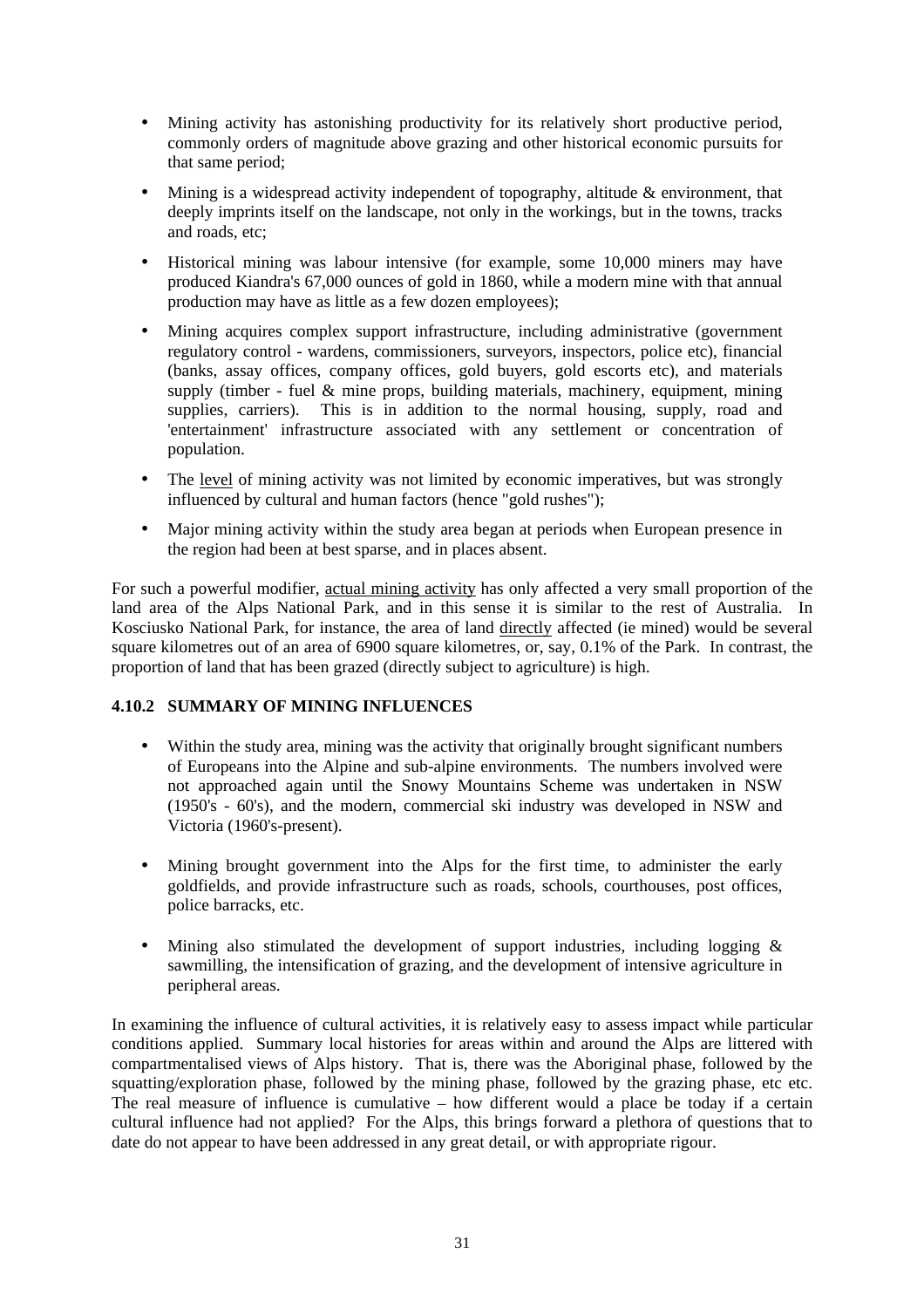The key to understanding the influence of gold mining is acknowledging what sets it apart from other European cultural (economic) activities in the Alps. Gold was a global commodity, absolutely independent of local, regional and national demand. The other activities were, in historical times, strongly tied to (and limited by) local and regional demand. Mining was the activity that created the local & regional demand, that enabled the other activities to develop and flourish. The rapid establishment of large mining-based regional population centres has pre-determined the pattern of development in the Alps, and in this sense the influence of mining extends well beyond the mining era, into the present day.

\_\_\_\_\_\_\_\_\_\_\_\_\_\_\_\_\_\_\_\_\_\_\_\_\_\_\_\_\_\_\_\_\_\_\_\_\_\_\_\_\_\_\_\_\_\_\_\_\_\_\_\_\_\_\_\_\_\_\_\_\_\_\_\_\_\_\_\_\_\_\_\_\_\_\_\_\_\_\_\_\_\_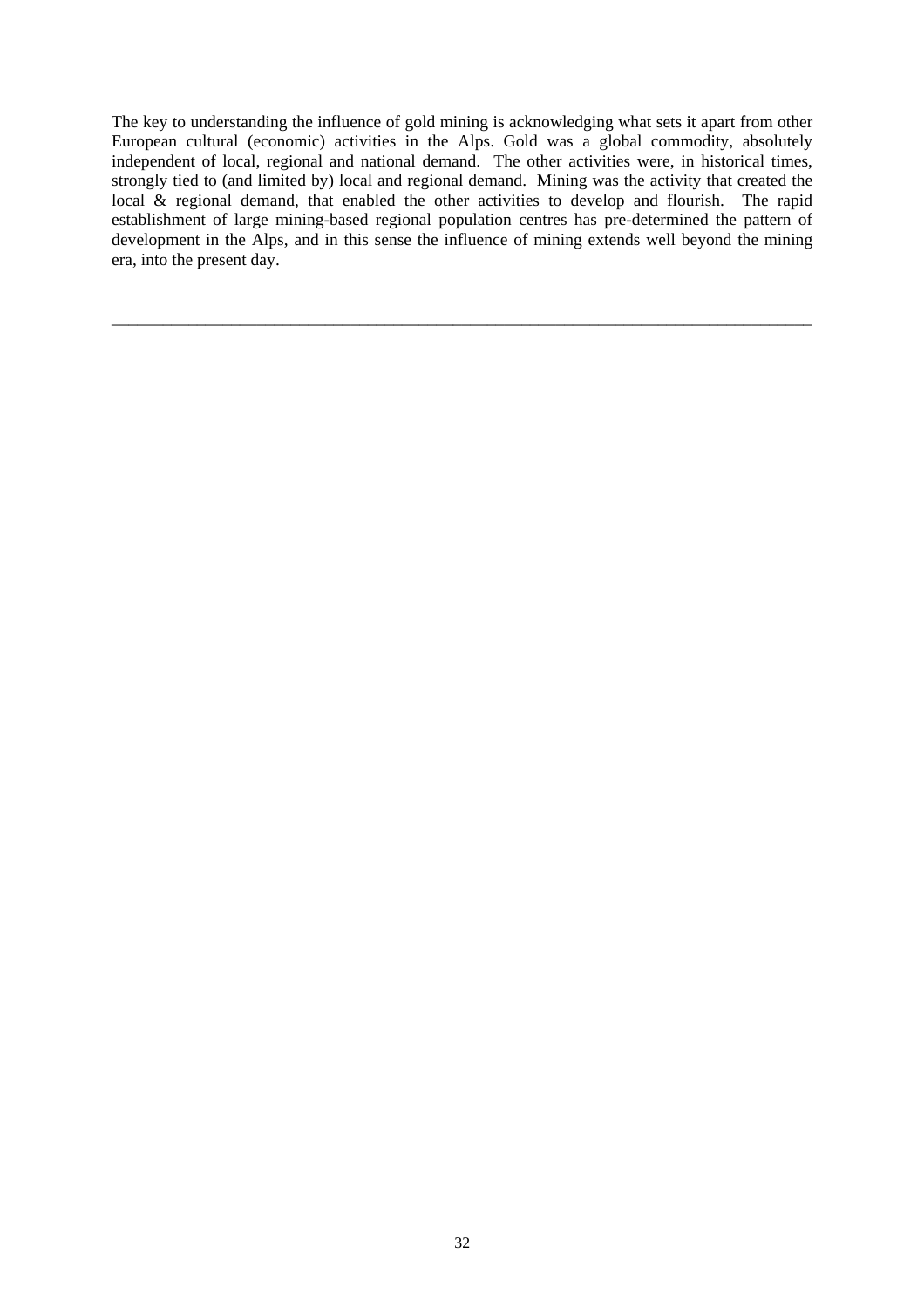# **5. RECOMMENDED STRATEGY FOR CONSERVATION AND MANAGEMENT**

# **5.1 CONSERVATION**

### **5.1.1 CONSERVATION OBJECTIVES**

The conservation objectives that apply to mining cultural heritage in the Alps are:

- Protect and preserve historic mining sites and landscapes within the Alps, using the principles and guidelines of the Burra Charter;
- In general, conserve the mining sites within the Alps as ruins, where their sense of abandonment is given by their condition and the surrounding regrowing forest;
- Where adequate conservation  $\&$  protection measures can be applied, use mining sites and landscapes for the appreciation of visitors and as a resource for cultural research and education;
- Assist conservation, by promoting further investigation into both the history of mining in the Alps, and the mining cultural assets of the Alps.

### **5.1.2 CONSERVATION PROCESSES**

*(Terms as defined in the Burra Charter)* 

### **Preservation**

### *(Maintaining the fabric of the place in its existing condition and retarding deterioration)*

Preservation will be the main conservation process applied to historic mining places in the Alps. Because most sites will be managed as ruins, the objective will be to retard the deterioration of the places. For generic alluvial diggings, reef mining workings, tracks etc, this will simply involve avoidance of management practices that would otherwise cause damage (eg inappropriate trackwork etc). For more complex or fragile sites with machinery and huts, it may involve specific and minor interventions, such as removal of a destabilising influence (eg a particular tree). Rarely, for presented sites or highly significant artefacts, it may involve application of preservative processes (eg rustproofing etc).

### **Restoration**

### *(Returning the existing fabric of a place to a known earlier state, by reassembling components or removing accretions, without the introduction of new materials)*

Restoration will not be a major focus of conservation of historic mining sites and landscapes in the Alps. The principal use of restoration may be as a response to any future damage at presented sites, resulting from vandalism, accidental damage or natural events. It would be confined to restoration of machinery, huts & other structures, etc, if appropriate in the particular case.

### **Reconstruction**

### *(Returning a place as nearly as possible to a known earlier state of the fabric)*

Reconstruction will not be a major focus of conservation of historic mining sites and landscapes in the Alps. Maintenance of existing values through preservation will generally apply, and reconstruction, as defined in the Burra Charter, will be limited to activities such as mining hut maintenance (reroofing, replacing bearers etc) where required.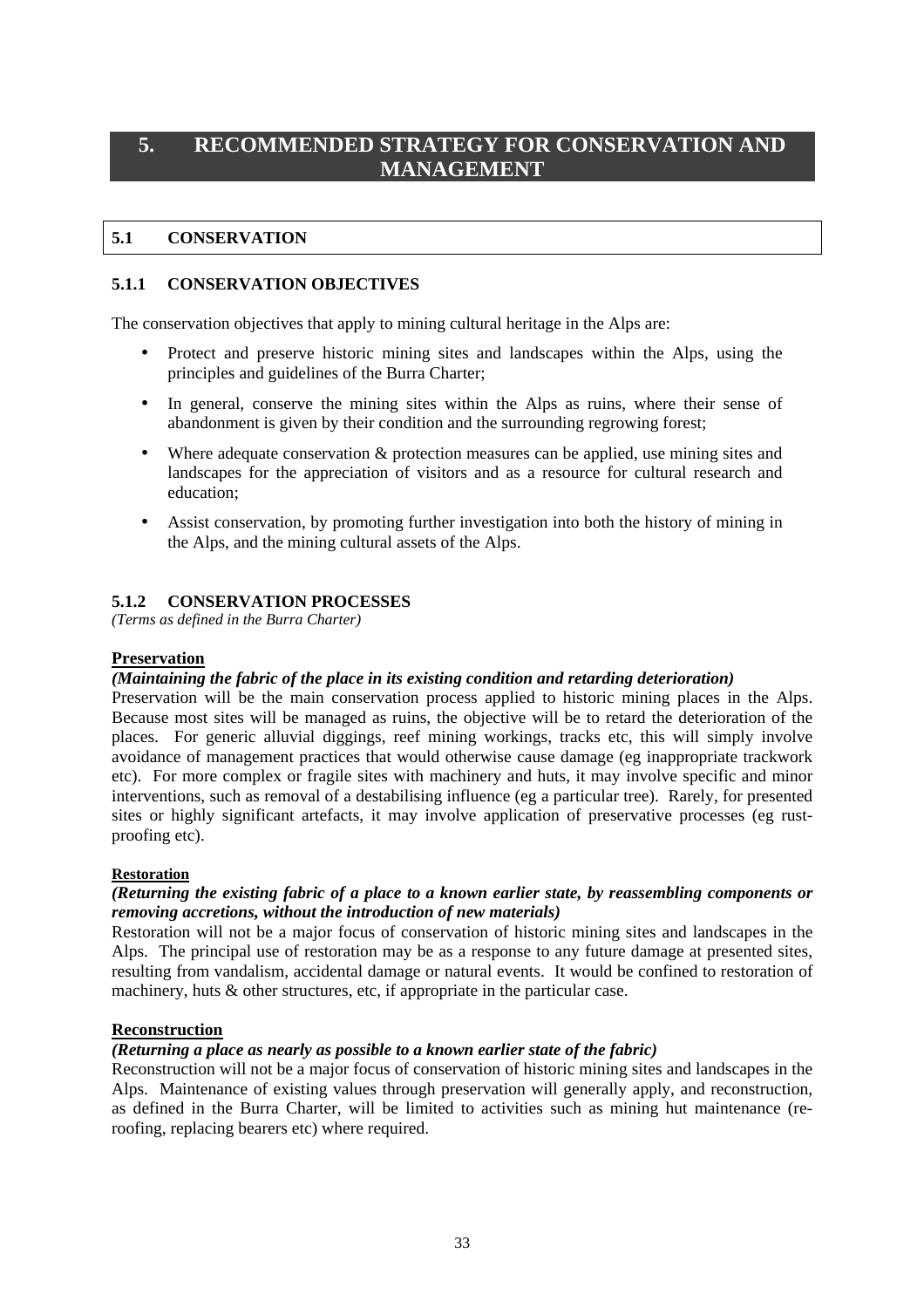# **Adaptation**

# *(Modifying a place to suit a proposed compatible use)*

The nature of National Parks as conservation areas will ensure that the only adaptation of use will be for the introduction of tourism. This will require introduction of new elements such as pathways, signage, interpretations, risk & protective works etc. This must be done in a manner that is sympathetic to the heritage values of the place.

Examples of the application of conservation processes are given in the sample Heritage Action Plans in Appendix 2.

# **5.1.3 CONSERVATION WITHIN MANAGEMENT UNITS**

To address conservation of mining sites proposed for development in section 8.3 or other sites that may require protection in the normal management of the Parks, the following process is recommended:

- **1. Refer to Historic Sites Database (separately attached to this report) for site information;**
- **2. If not recorded, then follow guidelines for recording (section 5.2.9);**
- **3. Identify type of site, and refer to sample Heritage Action Plans for examples of treatment of similar sites;**
- **4. Develop own Heritage Action Plan for site, or if complex, seek funds and engage consultant;**
- **5. Use Heritage Action Plan to obtain funding for recommended conservation works.**

### **5.2 MANAGEMENT**

# **5.2.1 PREVIOUS REPORTS**

Several previous reports have been used to assist in formulating general management guidelines for historic mining sites and landscapes in the Alps. Acknowledgement is given to:

- A Report on the Mining History & Remains in the Northern Half of Kosciusko National Park, M Pearson, 1979 (NPWS);
- Draft Conservation Plan for Historic Mining Sites, D Bannear, 1996, (Heritage Victoria);
- Cultural Landscape Management, J Lennon & S Matthews, 1996 (AALC)

Reference has also been made to the relevant park management plans.

### **5.2.2 MANAGEMENT RESPONSIBILITIES**

### **NSW National Parks & Wildlife Service:**

l

The NPWS is one of the premier historic heritage conservation bodies in Australia, and has an important role in, and legislative responsibility for, protecting historical heritage within the Park system. The responsibilities of the NPWS for historic heritage management on the NPWS Estate is set out in the NSW National Parks and Wildlife Act 1974. The Act establishes the following key  $components<sup>14</sup>$ :

<sup>&</sup>lt;sup>14</sup> Extracted from NPWS web pages, www.npws.nsw.gov.au/culture/hsheritg.htm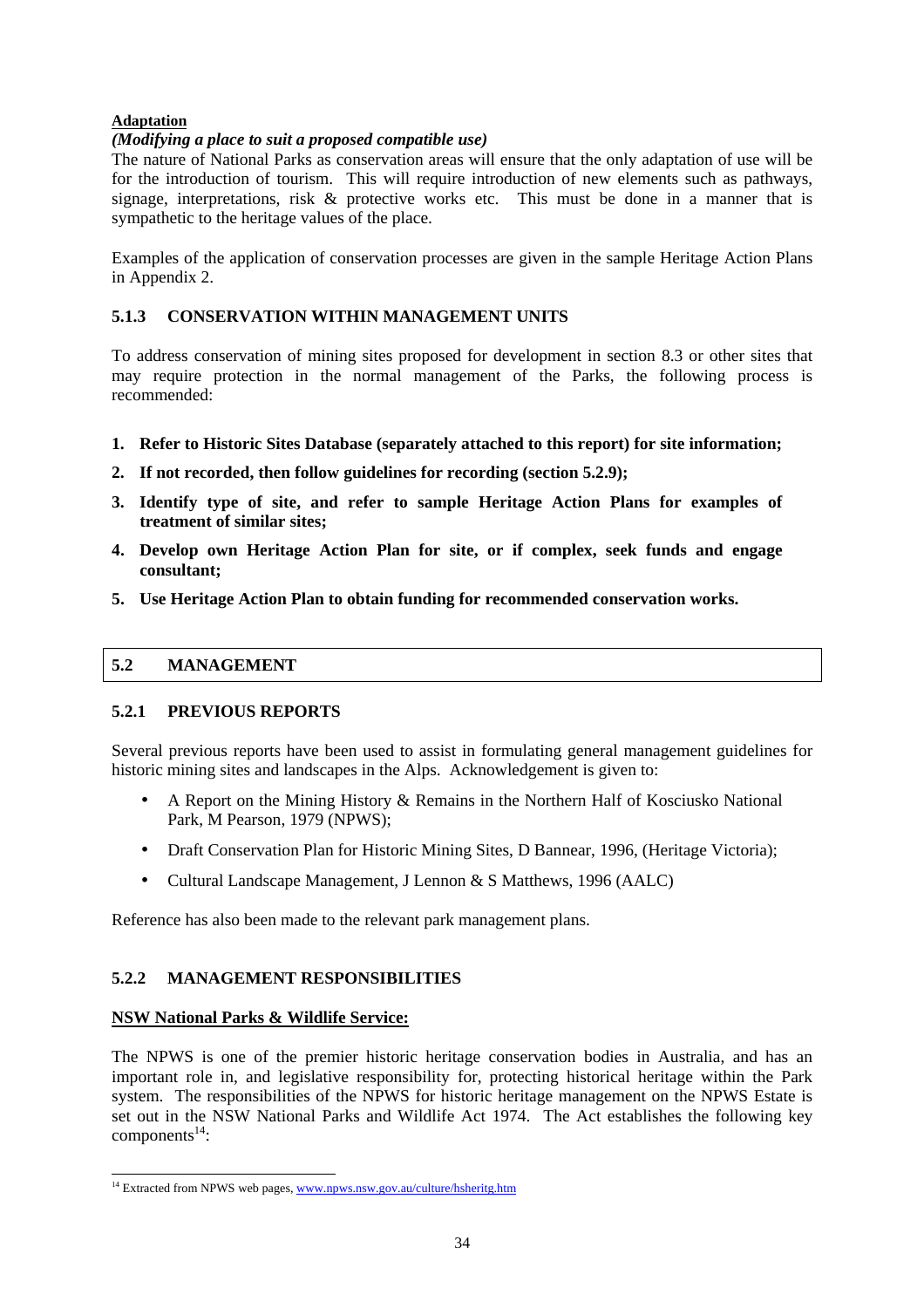- The protection and management of historic places should be considered as part of the plan of management process for all categories of reserve;
- As historic places occur within all Service areas they are also protected by the Service's other corporate obligations, such as requirement to comply with government directives regarding asset management &c.

As well as general 'historic places', the Act provides for definition of Historic Sites as places that can be gazetted for their national importance as historic places or monuments. Kiandra would be an example of such an Historic Site within the study area.

The 1995 Land Management Regulation establishes that historic heritage can include:

*"…. any deposit, object or material evidence relating to the settlement or occupation of New South Wales or a part of New South Wales (not being Aboriginal settlement or occupation) where the deposit, object or material evidence is more than 25 years old" (at date of interference &c).*

# **Parks Victoria:**

Parks Victoria has management responsibility for the natural & cultural heritage that exists within Victoria's Parks system. Within their stated Purpose, they acknowledge that a prime function is to conserve, protect and enhance environmental and cultural assets.

Their estate covers approximately 16% of Victoria, managed under the Parks Victoria Act 1998, and a Management Services Agreement with the Secretary of the Department of Natural Resources & Environment, the Minister for Environment & Conservation, and Melbourne Parks & Waterways.

Parks Victoria manage a large number of important conserved & interpreted historic mining sites in the State, but only one within the Alps National Parks (Greens Creek Battery).

# **5.2.3 MANAGEMENT RECOMMENDATIONS**

The hand of man is visible throughout the Alps, in former and current grazing areas, historical logging & sawmilling operations, former townsites, roads, tracks, hydroelectric power infrastructure, skifield developments, mining sites/areas, etc. Mining had a major impact on the Alps, not so much because of the actual area mined, but because of the intensiveness of the historic operations. Mining brought large numbers of people into the Alps at a time when they were sparsely settled or unexplored, and provided considerable impetus to infrastructure development (roads etc), regional supply & service industries (farming, sawmilling etc), and the fledgling towns of the region.

The sites, mining areas and landscapes left by the miners are scattered throughout the Alps National Parks. Many are interesting places of high cultural significance, and all of them bear witness to a way of life that has disappeared.

The management of mining cultural heritage places in the Alps is not an onerous task. These places, within their environment, lend themselves to management as ruins, and protection for the vast majority is more a matter of ensuring that they are not unwittingly exposed to non-environmental damaging influences, than costly interventions in their actual materials (fabric).

Management of the vast majority of mining sites/areas as ruins, however, does not sanction wholesale decision making. That is, sites and landscapes should be assessed individually for values that may require special management, and only in the absence of such values should a decision to manage as a ruin be made.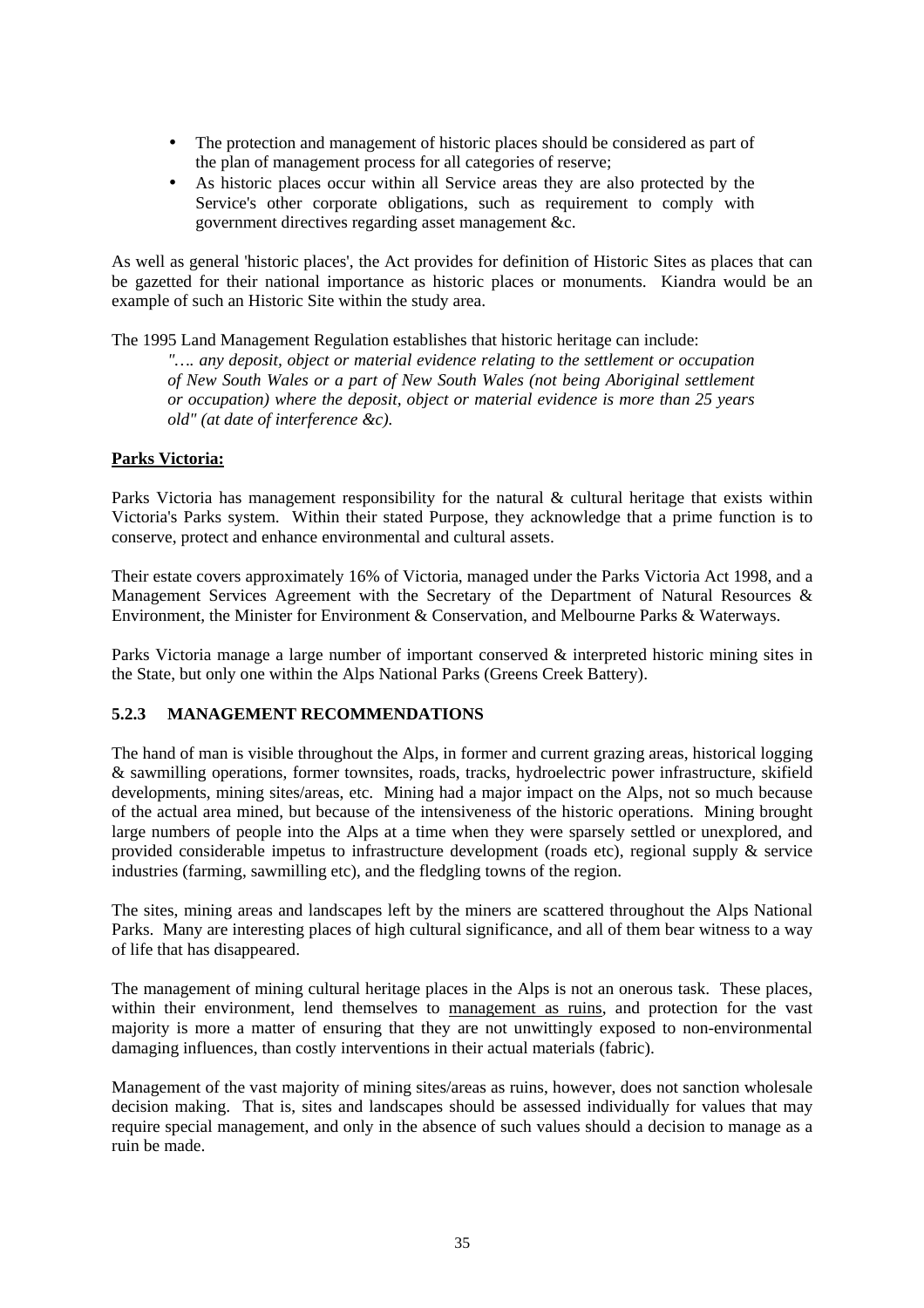Effective protection of mining cultural heritage features cannot occur without knowledge of those features and their locations, just as rare and endangered species cannot be managed without knowledge of their distribution and special requirements. This project has found that historic mining sites/areas/landscapes within the study area are little recorded, and awareness of historic mining assets at a local management level is generally (but not always) correspondingly poor. Little authoritative site recording has been carried out, and in Kosciusko NP none since the Plan of Management recommended an on-going program in  $1982^{15}$ .

Purely for cultural heritage protection purposes, the various park managers need to gather knowledge of these assets, and the information they contain. *Specific recommendations are made in Section 9.4.* 

### **Summary:**

- **1. Mining sites will generally be managed as ruins, unless there is specific reason for management intervention;**
- **2. Knowledge of mining heritage assets needs to be upgraded to enable decisionmaking on general management to occur.**

# **5.2.4 RECONCILING NATURAL & CULTURAL VALUES**

### **Forested Areas:**

Most mining sites/areas within the Alps National Parks occur in forested settings. In his draft "Conservation Plan for Historic Mining Sites", David Bannear (Heritage Victoria, 1996) proposes that:

*"Themes evoked by sites in regrowing forests are about the adventurousness, hardship and isolation of mining life. Coupled with the physical effort of getting to a site today, these images make for a powerful experience. The experience is generally quite site specific with the surviving mining relics alongside regrowing forest combining to give the place a strong evocation of abandonment, decay and a way of life now gone."* 

This acknowledges that the regrowing forest is a vital part of these sites. Mining heritage is particularly compatible with natural heritage, because the natural environment is an essential part of these places, contributing to their significance, and visual & experiential qualities.

As a corollary, mined areas can offer a range of micro-environments for flora & fauna, ranging from sheltered depressions to exposed, rubbly slopes. In the field, it is commonly noticed that the diversity of plant species is greater within certain mined areas than surrounding hillsides (this does not generally apply to hydraulic-sluiced or dredged areas). Mine tunnels are known to provide habitat for bats and other animals.

The Kiandra-Tabletop Historic Area is a management unit within Kosciusko National Park, and the park management plan<sup>16</sup> states that within this area, the protection of historic features will be emphasised over other objectives. The plan also states that elsewhere in the park there are numerous other cultural features of sufficient significance to justify managing them as 'historic places' where protection of historic values will take be emphasised over other objectives.

In Victoria, management of the four attached Historic Areas (and two included Historic Zones) is addressed in the management plans of the relevant Units of the Alpine National Park. Protection

l <sup>15</sup> Plan of Management, 1982, NPWS, p30.

<sup>&</sup>lt;sup>16</sup> Kosciusko National Park Plan of Management, 1982, NPWS.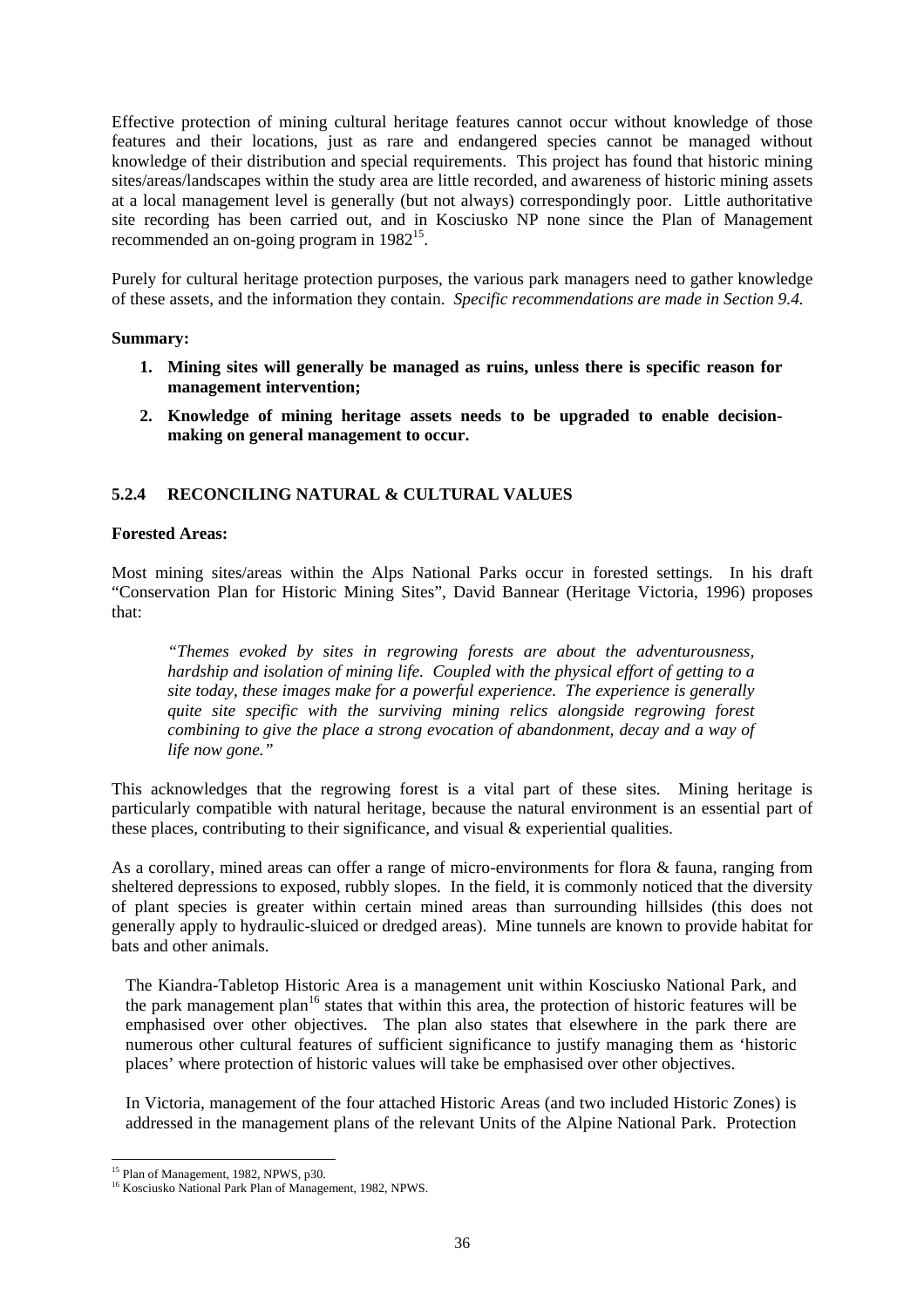of archaeological, historic & cultural features is given higher priority than other management objectives in these areas $^{17}$ .

While the division of the Alps National Parks into zones with varying management priorities works at a general level, it falls down at a specific level. For instance, a rare and endangered plant species listed under the Fauna & Flora Guarantee Act that exists within an Historic Area should always receive the highest management priority. A State-significant cultural site that exists within a 'natural' zone should also receive the highest management priority. *Assigned priorities have the potential to promote a misunderstanding that protection of the natural environment and protection of the cultural environment are somehow mutually-exclusive*.

# **5.2.5 MANAGING FLORA, FAUNA & FIRE AT HISTORIC MINING SITES/AREAS**

### **Forested settings:**

For mining sites in forested settings, the surrounding remnant and regrowing forest should be retained, except where significant fabric may be under threat. Interventions for protection of significant fabric will generally be minor and very specific – eg removal or pruning of a tree that is pushing over a piece of machinery (*poison, but never grub stumps*), or a shrub that is destabilising a rock wall. The main issue for forested sites is not overall visibility, but maintaining the strong, evocative experience.

### **Open Areas:**

Mining sites/areas in open settings are relatively rare within the study area, and largely confined to high areas of the northern half of the Kosciusko NP, NSW, where extensive snow-grass plains exist. Even in open areas, the low, regrowing vegetation provides evidence of the abandonment of the mining places, and a sense of completion. The vegetation can also assist in recognition of features. Further elaboration is contained in section 5.2.6, below.

### **All places:**

*Non-indigenous vegetation:* Guidelines for the management of exotic vegetation at cultural sites are included in Part 6 of Jane Lennon & Associates' "Cultural Landscape Management" report (1996). At cultural heritage places, non-indigenous vegetation may occur around occupation sites, and provide important information. Such non-indigenous vegetation is not a common feature at mining sites/areas, because of the transient nature of mining and the personnel involved. Where they occur, flowers and fruit trees around a mining hut site may indicate that it was more a 'home' than a hut, with extended occupation. This tells of some stability in the operation, and possibly in personnel.

Non-indigenous vegetation may, however, be well developed at former mining towns within the study area, and retention is desirable within the guidelines referred to above. The spring flowering of daffodils at the Kiandra cemetery is a particularly evocative example showing the value of retaining significant exotic species. Weeds can be a strong feature at mining sites, but are derivative, taking advantage of disturbed soils. Their removal is recommended where part of on-going programs, or at sites to be presented to visitors. For some vulnerable sites (eg where small artefacts abound), temporary maintenance of weed cover (particularly blackberries) can afford protection. This is not recommended as a management principle to be adopted.

*Fauna:* Guidelines for management of animals are also given in Part 6 of Jane Lennon & Associates' report. For mining sites/areas, the principal concerns are burrowing animals (eg wombats and rabbits), which may destabilise standing machinery, rock walls, foundations etc. Because most

l <sup>17</sup> Alpine National Park Management Plans  $(4)$ , 1992, DCE – points rating 1-3.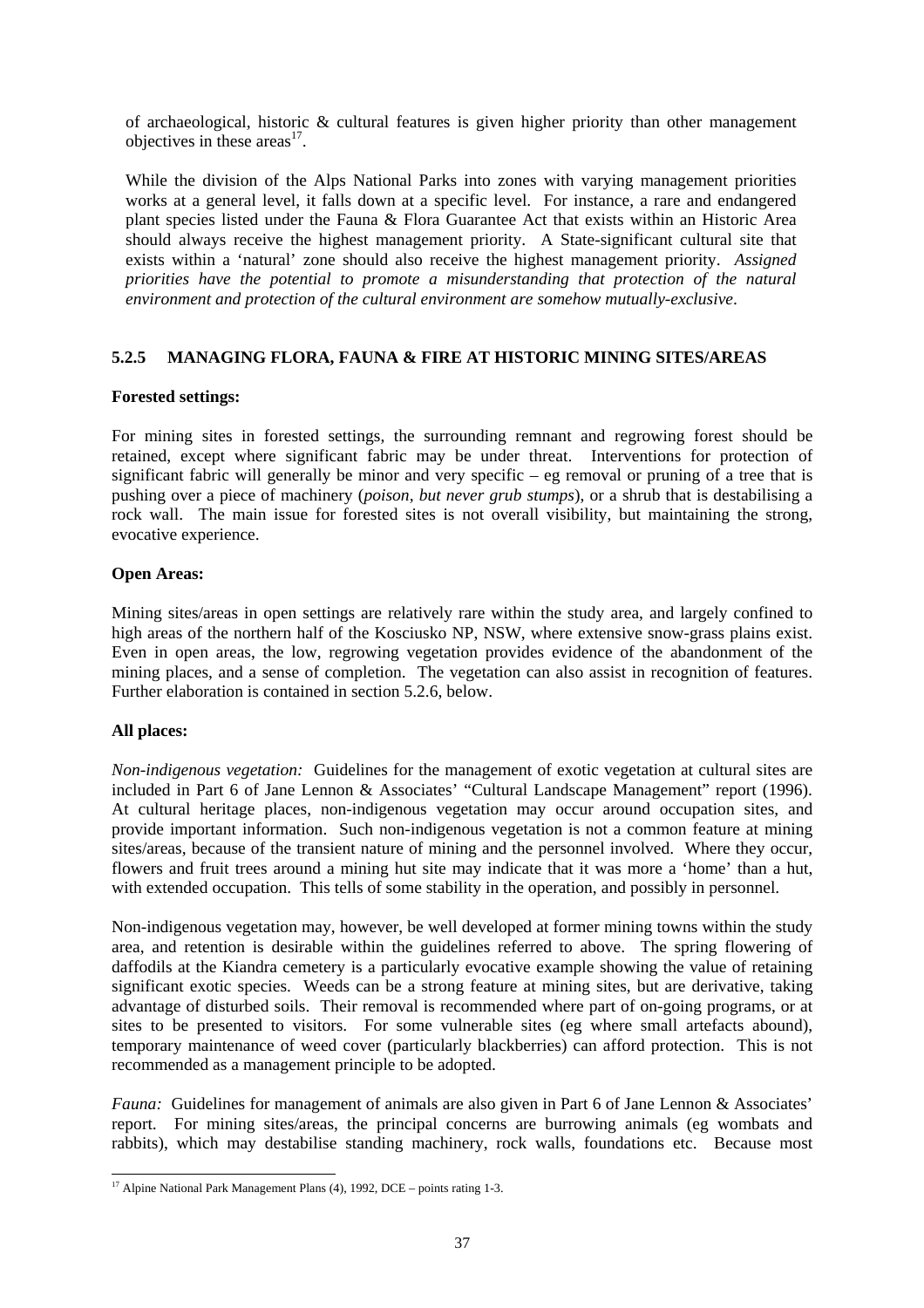mining sites are in forested settings and not subject to regular observation, it is not likely that, say, relocation of the particular animals (wombats) would be effective. Strategies such as laying wiremesh netting over the ground are likely to produce better results. Animal diggings would not generally significantly affect the heritage values of broader, robust mining features such as diggings, shafts, mullock dumps, tunnels etc, and action would rarely have to be undertaken.

### **Fire management:**

l

Non-durable historic fabric such as timber constructions, as well as some more durable fabric such as cast-iron machinery, will be under threat by wildfire in forested settings. **It is not practical to expect managers to be able to sustain any substantial protection of such features at historic mining sites in the study area, except at those that are presented & often-visited, or for huts with an adapted use that must be maintained.** Even in these cases, vegetation management will generally be specific to the particular feature – eg removal of vegetation in actual contact with the walls or floor of a hut – rather than broad, and offer little protection against intense fires. Provision of adequate protection would involve radical alteration to the sites in their settings (eg removal of all trees and shrubs within a designated buffer zone), adversely affecting natural, cultural & experiential values. This level of intervention is consequently not recommended, regardless of available resources.

Given that fire is part of the natural cycle in forested areas, recording of 'fragile' sites should become a priority. This will ensure that while physical fabric may be lost in wildfire, the evidence and information this fabric contained will not.

# **5.2.6 CULTURAL LANDSCAPE MANAGEMENT – GENERAL PRINCIPLES**

Jane Lennon & Associates have provided the Australian Alps Liaison Committee with cultural landscape management guidelines<sup>18</sup>, and this remains the authoritative management document.

The broader, open mining landscapes that exist in the Australian Alps are confined mainly to the higher parts of Kosciusko National Park, and the reason for their existence is basically climatic. That is, these landscapes exist because the climate excludes the tree growth that is characteristic of lower altitudes within the study area. In other parts of Australia, the desert mining landscapes are similarly climate-controlled, but the aridity is the factor that inhibits regrowth.

In places such as the central Victorian goldfields, the open landscapes are often maintained by ongoing use – farming etc. In considering landscape management, it is important to differentiate between the landscapes on the basis of their controlling factors. For the Alps, the landscapes that are open are likely to remain open for as long as the present climatic conditions persist. If those climatic conditions change, it is unlikely that any management intervention would be able to retain the existing broad visual aspects.

Therefore, there is no compelling need or real purpose in intervening on any large scale in Alps mining landscapes, either now or in the future. As long as they exist, they should be presented and interpreted, and should the visual aspects radically change in the future, the features of the landscape will revert to individual sites to be presented and interpreted, as appropriate.

However, there may be minor management interventions required to maximise appreciation of the landscapes. These are:

1. Site management - looking after the places that constitute the cultural features of the landscape;

<sup>&</sup>lt;sup>18</sup> "Cultural Landscape Management – Guidelines for identifying, assessing and managing cultural landscapes in the Australian Alps national parks", J Lennon & S Mathews, 1996 (AALC).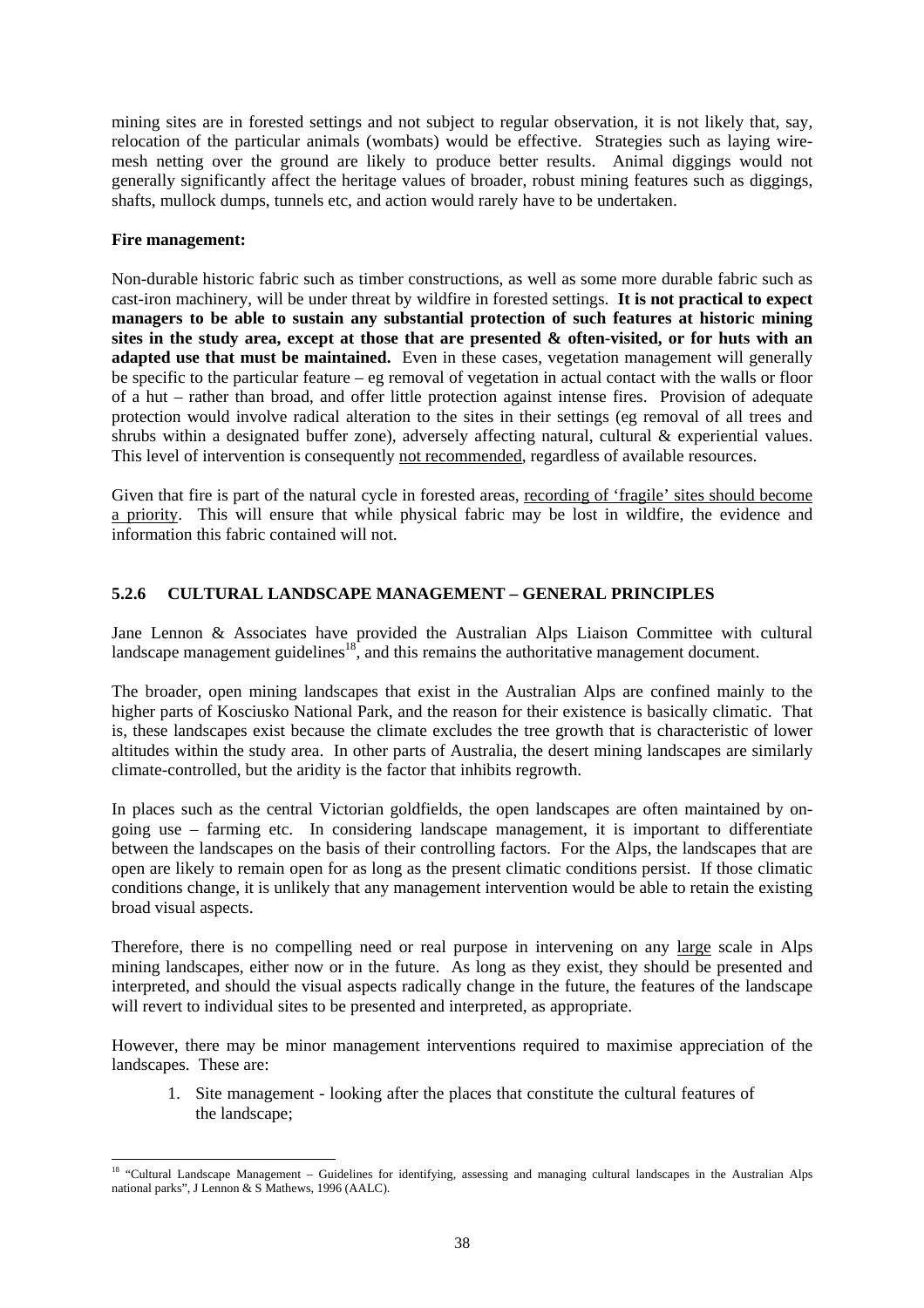- 2. Vegetation management. This does not require major intervention, and treatments that may be required will be specific;
- 3. Ensuring that management and other infrastructure that may be developed from time to time does not significantly erode the landscape values.

Vegetation is an important feature of the mining cultural landscapes around Kiandra, and in many cases assists in recognition of features. For instance, water races along Bullocks Head Creek at Kiandra are emphasised by the line of shrubs that have taken advantage of the water-collecting properties and protection of the channels. Similarly, vegetation on side-cut tracks and flat hut sites has competitive advantages, from the lower profile to the wind and the interruption to natural run-off. Patches of shrubs and bushes will take advantage of hollows within disturbed, mined ground, but surrounding hillsides will remain bare.

As well as emphasising features, the regrowing vegetation also evocatively conveys the abandonment of the diggings – that what is being viewed represents a former way of life, now long gone.

# **5.2.7 ASSESSMENT FOR RISK**

Public risk is a common issue at mining sites because of the nature of mining, that often leaves steep or unstable slopes, and open workings. The level of risk tends to diminish over time, as natural forces such as erosion and structural decay work to lower slope angles and close workings. Each managing body within the Alps National Parks has its own development risk assessment guidelines, but at a local level there may not necessarily be a great understanding of the particular risk issues that apply to historic mining sites, and the range of solutions.

Flow charts to guide decision-making on intervention (including risk assessment & conservation) at historic mining sites are included in Appendix 3, attached. They give typical treatments that have been used in other historic mining areas, and may be useful in addressing presentation of historic mining sites and landscapes in the Australian Alps. *They are not intended to supplant the relevant Parks services' own guidelines.*

In undertaking risk mitigation works, managers also need to be aware of legislative requirements in regard to alteration of archaeological places. In Victoria, a consent process under Part 6 of the Heritage Act 1995 applies to all archaeological sites, which include mining sites. In NSW and Victoria, a permit process applies to all non-exempted works proposed at places on the relevant State Heritage Registers.

### **5.2.8 CONSTRAINTS ON CONSERVATION WORKS**

### **Financial constraints**

In a practical sense, it is acknowledged that funding and other resources for mining heritage protection, conservation and presentation will be limited.

For conservation/protection purposes, the application of available resources would be on a needs basis (ie where intervention is essential), and allocation would generally be weighted as follows:

- 1. National significance
- 2. State significance
- 3. Regional significance
- 4. Local significance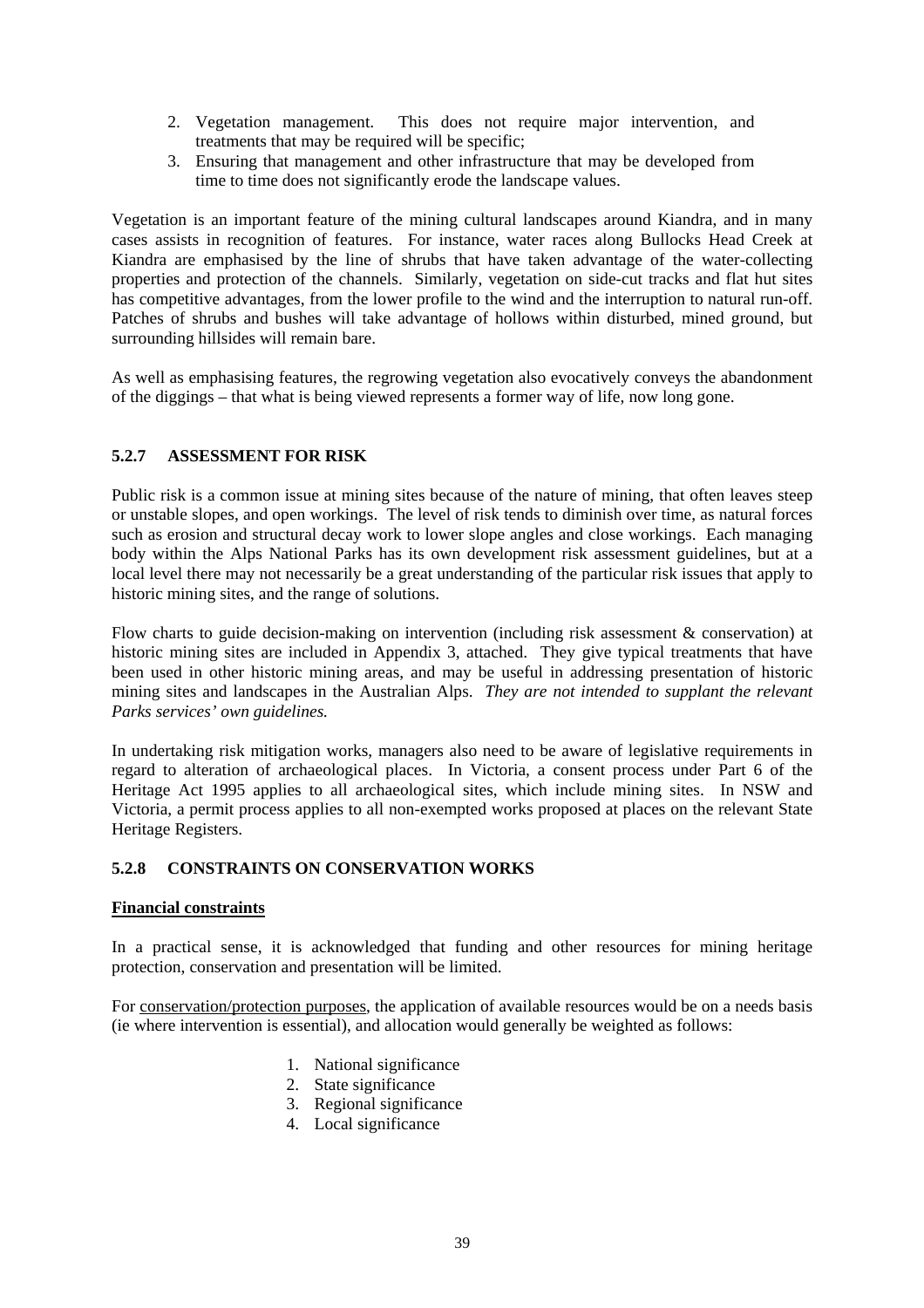Managers may have special legal and policy obligations for definition and protection of sites of National and State significance. Use only significance assessments that have examined full site and network values. Do not use existing 'themed' assessments (eg 'huts', 'machinery', etc).

For example, the Red Robin mine huts (Alpine NP) were assessed in isolation as of Regional *cultural heritage significance in a thematic hut study (Butler, 1996). A later full-site assessment assigned Victorian State significance to the mine, with the huts part of the Registered statesignificant fabric. While the huts in themselves do not exhibit any 'outstanding' architectural or design features, their contribution to the story of the place is outstanding.* 

Clearly, the whole may be greater than the sum of the parts, and this should also be taken into account in consideration of site networks, where sites that may be of low significance themselves contribute to the better understanding of more significant sites. A good example of this is the tracks that link small, generic quartz mines to the Greens Creek battery in the Dartmouth Unit, Alpine NP. These tracks, and the small mines, provide the main physical evidence of the purpose and actual historic use of the battery, as a public crushing machine.

# **Other Constraints:**

Refer section 6.3.

# **5.2.9 RECORDING HISTORIC MINING SITES**

Parks Victoria and the National Parks & Wildlife Service have a chartered obligation to protect cultural heritage, and knowledge of cultural assets is the first step to their protection. This project itself, through attached gazetteers and databases, will provide in an accessible form further knowledge of these assets, but field work has been limited by project constraints.

Further recording of cultural sites receives a high priority in a number of Park management plans (for example, it is acknowledged as early as 1982 in the Kosciusko National Park Plan of Management), and there are opportunities to enlist community assistance for site recording programs.

In Victoria, this process is likely to have stronger local support than in New South Wales, because local communities on the peripheries of the parks have often retained a strong connection to the mining areas due to earlier family involvement or special interest. Places such as Dargo, Bright and Omeo have a number of keen amateur mining historians who already devote a considerable amount of spare time to visiting old mines and mining areas.

In New South Wales, these connections have often been lost, because the workings had been done at a very early time, and because of the relative isolation of most diggings (including Kiandra) from population centres.

For management purposes, it is important that any information passed on to the Parks services is in a standard form. The basic information required of community-based projects would be:

- 1. A location, preferably AMG co-ordinates using a GPS, but at least a point marked on a 1:25,000 map;
- 2. A basic site plan (sketch plan) at an appropriate scale (simple compass-and-tape, or stepped survey), with heritage features marked (tunnels, shafts, dumps, dams, tailings dams, water races, tail races, limits of sluicing, tracks, hut sites, engine beds, machinery etc);
- 3. A brief inventory of artefacts (relics), including machinery, and a general statement of condition;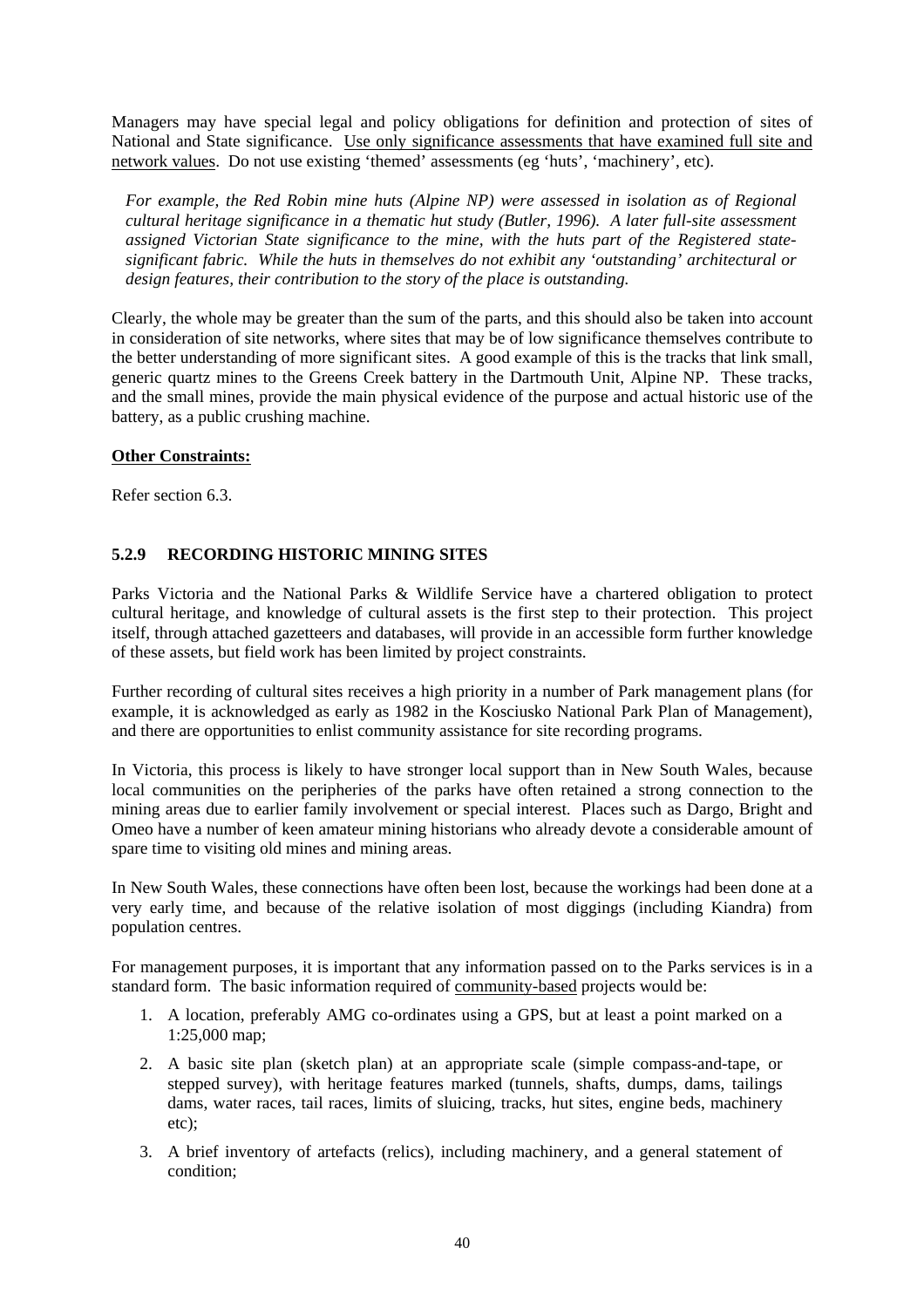4. Site photography, showing general views, and specific shots of features of interest (say, 4-5 photographs in total).

More detailed site recording guidelines and information is contained in the "Mining Heritage Places Assessment Manual", M Pearson & B McGowan, 2000 (National Trust & AHC).

Encouragement of community-based site recording is recommended. However, the Parks services should regard them as cooperative projects, and must be prepared to contribute materially. This may include assistance with access, including use of MVO tracks where required. In certain instances the Parks services should also be prepared to loan maps, GPS units, tape measures, digital cameras etc, and even provide interested personnel on occasions.

\_\_\_\_\_\_\_\_\_\_\_\_\_\_\_\_\_\_\_\_\_\_\_\_\_\_\_\_\_\_\_\_\_\_\_\_\_\_\_\_\_\_\_\_\_\_\_\_\_\_\_\_\_\_\_\_\_\_\_\_\_\_\_\_\_\_\_\_\_\_\_\_\_\_\_\_\_\_\_\_\_\_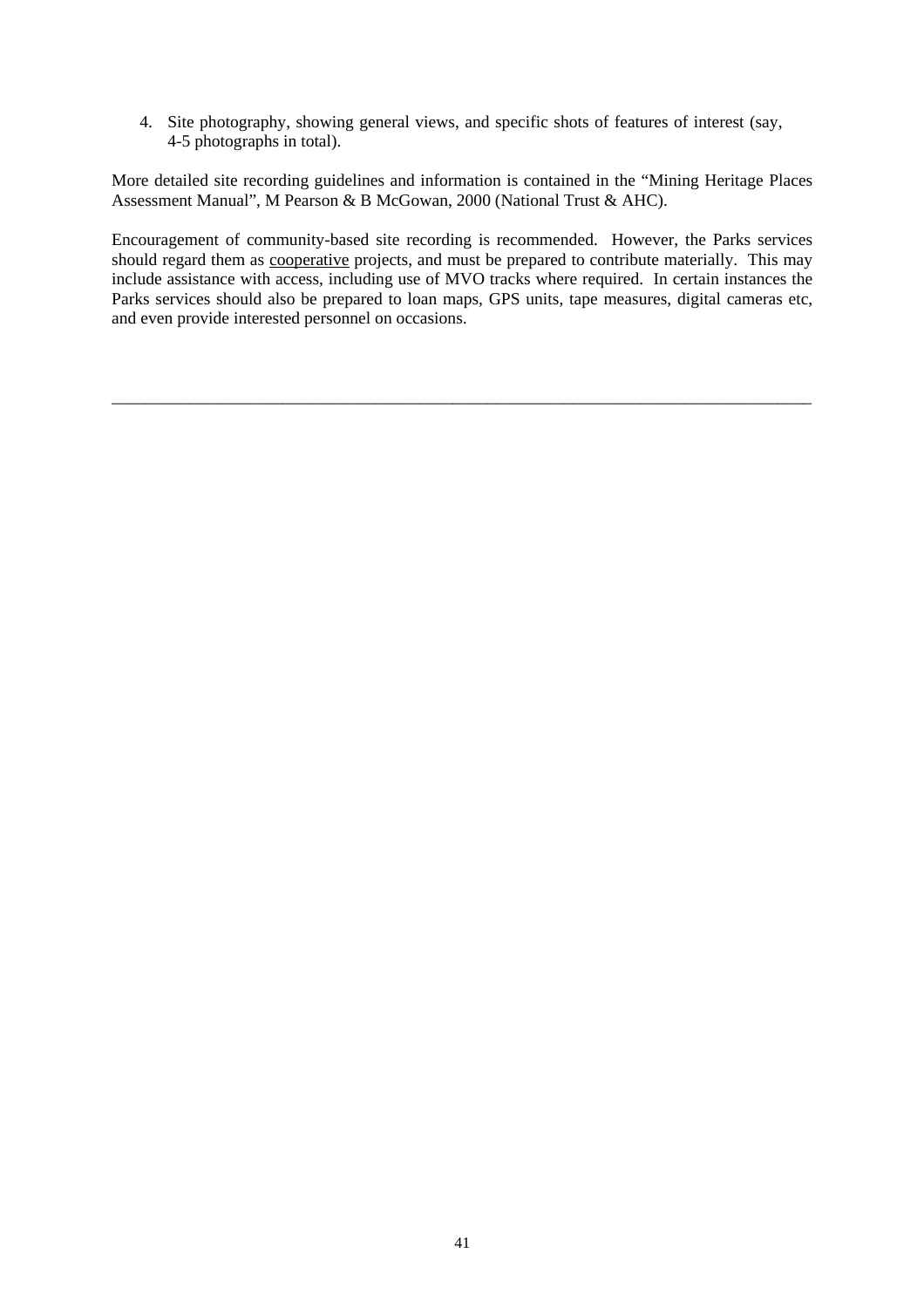# **6. PRESENTATION**

# **6.1 INTRODUCTION**

Mining is an important cultural influence in the Australian Alps, and the strongest European cultural influence from the mid-1850's to the early 1900's. The mining sites and landscapes that survive are evidence of that influence, and their presentation will provide visitors with a better understanding of the cultural forces that helped shape the Alps, and an appreciation of the hardships of living and working in a difficult and harsh environment. Presentation will also assist in long-term conservation of sites and landscapes, through development of a sustainable use.

The Australian Alps National Parks cover a geographically large area, and are physically, environmentally and culturally diverse. Mining is a common thread in the history of most of the Alps parks, and park literature, information boards and even heritage trails acknowledge this historic activity. However, the Greens Creek battery in a very remote part of the Dartmouth unit of the Alpine NP is the only actual mining site within the study area has been conserved and interpreted.

# **6.2 OPPORTUNITIES**

Development of mining sites & landscapes that showcase the mining heritage of the Australian Alps would provide a number of valuable opportunities for the managers. These opportunities include:

- Attending to chartered obligations of both cultural heritage protection and public education;
- Forging relationships & partnerships with local communities in the presentation of cultural heritage, to assist the development of regional tourism for mutual benefit;
- Building a stronger skills & knowledge base within the relevant Parks services, by providing local staff with hands-on experience in cultural heritage presentation & management, and the attending issues;
- Providing real support for State programs of heritage presentation (eg Victorian Heritage Strategy, 2000).

In addition, a co-ordinated approach to heritage conservation and presentation is likely to achieve better grant funding outcomes.

### **6.3 CONSTRAINTS ON DEVELOPMENT**

The principal management constraints are:

- Operational mustering sufficient resources for development  $\&$  on-going maintenance;
- Protection some mining heritage places are 'fragile', and development for visitor use may expose the fabric to damage or theft. Burra Charter principles should be used in development planning;
- Public Risk mining sites, because of the historical excavations, should be considered as relatively high risk areas until proper risk assessments can be undertaken. However, the passage of time has often considerably reduced the public risk (eg through collapse of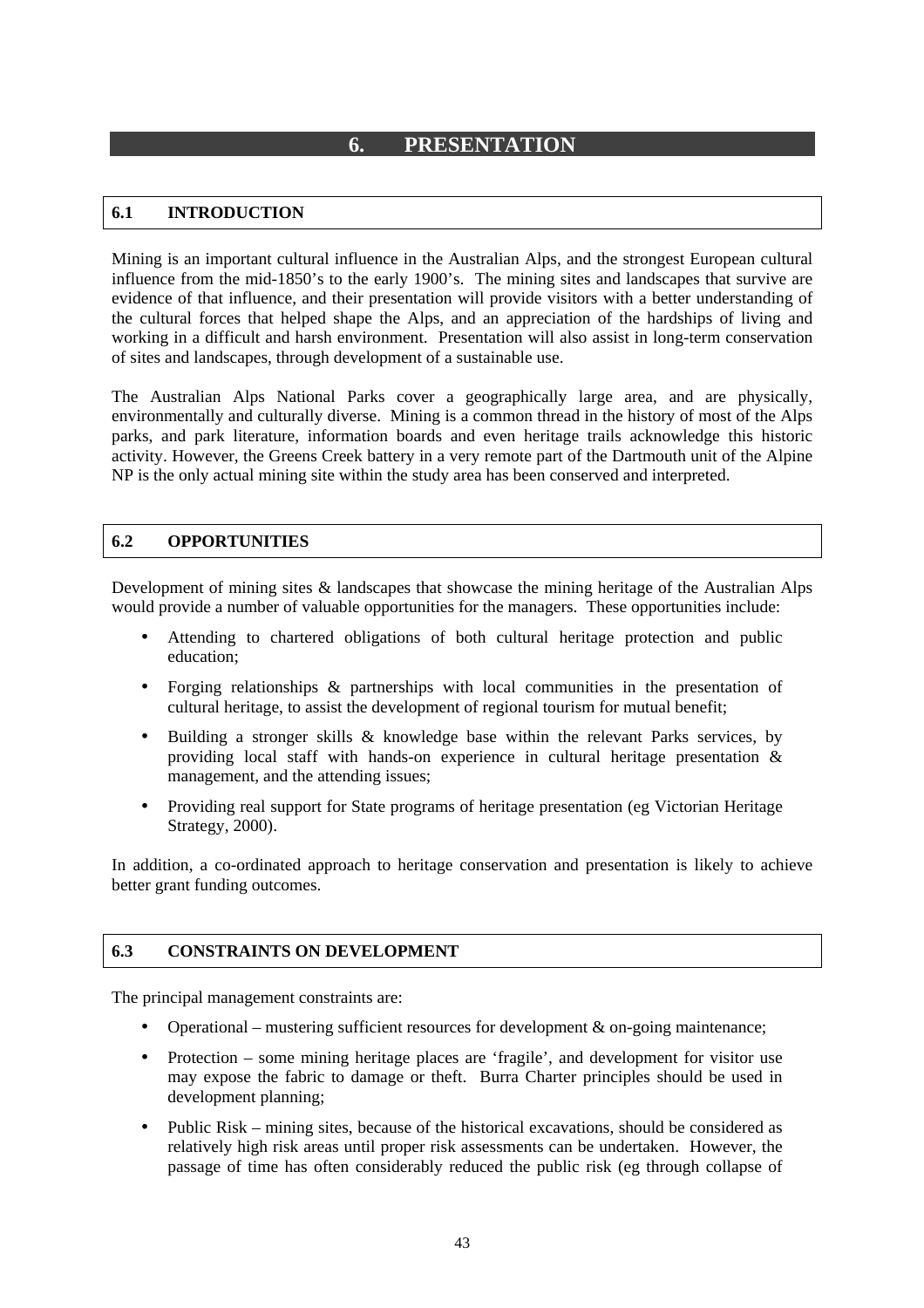workings, slumping of steep cliff faces, breaching of dams etc). In some places, the necessary risk works may have the potential to compromise both the visual (aesthetic) values, and the historic fabric;

- Topographical/geographical many mining sites are in rugged or remote areas, with poor existing access facilities. This limits the level of management that can be applied. At a site level, the rugged topography can limit disabled circulation within the site, even where suitable road access may exist;
- Legislative places included in the NSW and Victorian State Heritage Registers are subject to a permit system for non-exempted works. Places on the Victorian Heritage Inventory are subject to a consent system for works, and all archaeological places in Victoria have legislative protection (the NSW State Heritage Inventory listings are nonstatutory). There may also be specific obligations under the Flora & Fauna Guarantee Act that could constrain development.

The retention of natural heritage values at mining heritage places in the Alps is not generally seen as a constraint, because of the strong compatibility of the natural and cultural values at mining places (refer sections 5.2.4 & 5.2.5).

# **6.4 PRESENTATION & INTERPRETATION GUIDELINES**

Presentation and interpretation of historic mining sites/areas/landscapes within the Alps will vary with the type of site, special characteristics and site constraints. Some general guidelines are outlined below. With all interpretations, connecting visitors to the places is essential to appreciation, and the human dimension of activities should not be ignored. Development of understandable themes such as the lure of gold or the particular hardships can be useful.

# **Quartz reef (& primary base metal) mining sites – Forested Areas:**

*Many quartz mining sites in the Alps are particularly well-preserved, because of their remoteness and the absence of later cultural influences that may otherwise have diminished heritage values…..* 

- Access: Usually do not allow public vehicle access into sites, and never into those with substantial relic machinery (risk of pilfering or removal). Road access removes the sense of discovery generally associated with these sites, and provision of walking track entry need not preclude visitation by the handicapped or otherwise physically impaired, including the very young and very old;
- Interpretations: Should communicate brief history  $\&$  significance. Flow of materials through these sites is a key to understanding, as well as the processing technologies used. Therefore at complex sites, use of a number of small interpretations boards adjacent to various features may be required;

Pathways: May use existing tracks within site, linking various features.

Risk: Major risk factors are open workings.

# **Alluvial diggings – Forested Areas:**

Access: Vehicle access may be provided to actual site, if feasible.

- Interpretations: Communicating the labour-intensive nature and scale of individual effort is the key to understanding alluvial diggings.
- Pathways: Pathways through intensive alluvial diggings present challenges because of uneven surfaces and other risk factors. Therefore, pathways may be peripheral to diggings, linking a series of viewpoints. Along river diggings, these pathways may also present outstanding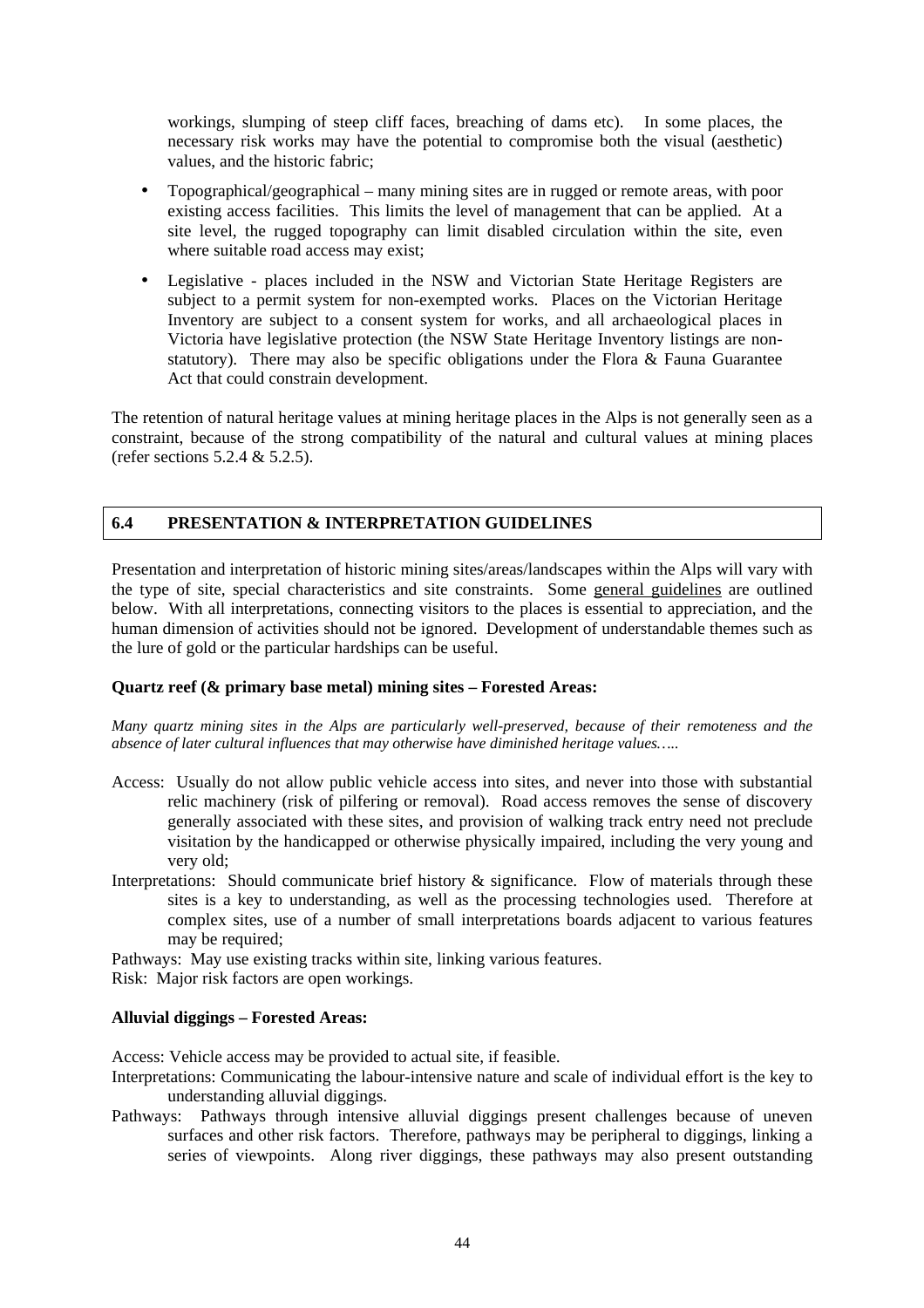scenic river valley views. Water races may provide level pathways, but should not be radically altered (eg by bulldozing).

Risk: Major risk factors are open shafts (generally shallow) and uneven ground surfaces. Position pathways to avoid unsafe areas. Fencing or mesh-capping open shafts is an option where shaft workings are to be interpreted, or viewing barriers may be installed.

#### **Alluvial mining sites (hydraulic sluicing) – Forested & Open Areas:**

Access: Road access may be provided to base of sites, where feasible.

- Interpretations: These sites may be interpreted in a similar fashion to landscapes that is, at the best vantage points that convey the scale of the operations. These may be overlooking the workings, or looking up into them. The large scale of workings and the relationship to the mining method are the key to understanding and appreciating these sites.
- Pathways: Pathways should avoid skirting along the tops of cliff faces. Paths to viewing points overlooking workings should approach at right angles where possible, to a fenced (safe) viewpoint.
- Risk: The major risk relates to high, steep banks at the limit of sluicing.

#### **Cultural landscapes:**

- Interpretations: These should be provided at the best overall vantage point/s that is/are available, within reasonable access. The history of the landscape, principal features and connections should be communicated, and use can be made of available historical photographs ('then-andnow') to reinforce appreciation.
- Pathways: Pathways should be a loop that provides several vantage points for viewing, where available, and can incorporate sites that may be separately interpreted.

\_\_\_\_\_\_\_\_\_\_\_\_\_\_\_\_\_\_\_\_\_\_\_\_\_\_\_\_\_\_\_\_\_\_\_\_\_\_\_\_\_\_\_\_\_\_\_\_\_\_\_\_\_\_\_\_\_\_\_\_\_\_\_\_\_\_\_\_\_\_\_\_\_\_\_\_\_\_\_\_\_\_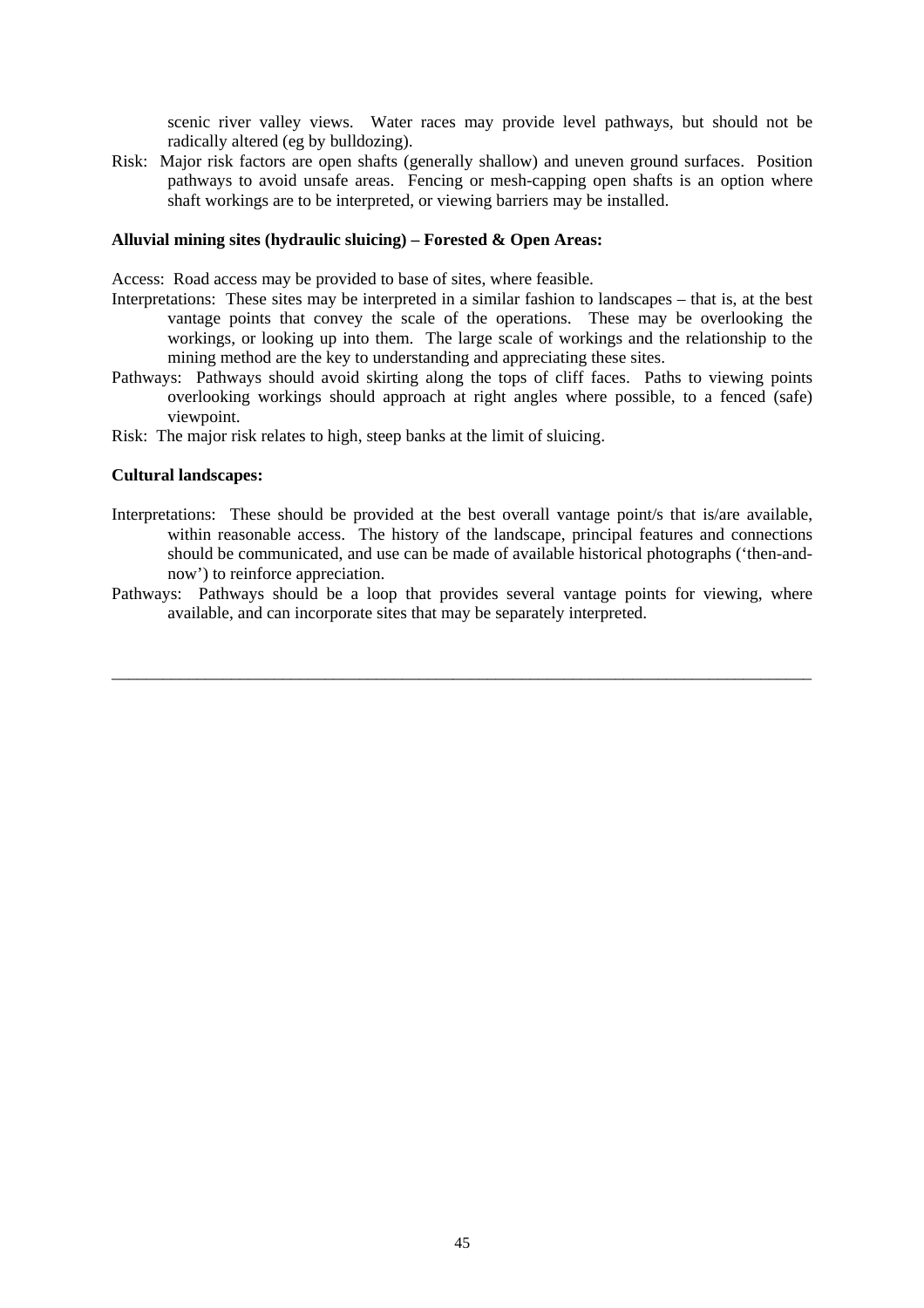# **7. TOURISM**

# **7.1 TOURISM OVERVIEW**

The Australian Alps are well known for their winter attractions, with the ski-fields of southern Alps of NSW, and in the Alpine Shire, Victoria. Tourism booms in the winter months, but falls off in summer, when tourism facilities are under-utilised. Conversely, the lower valleys experience peak tourism in the summer months.

In fulfilling their chartered role to protect cultural heritage, there may be opportunities for the relevant managers, Parks Victoria and the National Parks & Wildlife Service, to incrementally assist regional tourism programs with the conservation and presentation of some of the rich mining cultural heritage of the Australian Alps.

# **7.2 STRATEGIC DOCUMENTS**

### **7.2.1 NEW SOUTH WALES**

### **Regional Tourism Strategies**

Regional tourism strategies for the various New South Wales tourism regions have been developed by Price Waterhouse Coopers, on behalf of Tourism New South Wales. They are yet to be released.

Tourism Snowy Mountains have been operating with the "**Snowy Region Tourism Masterplan**" (Manidis Roberts Consultants) since October 1996. An updated version of the masterplan for the next 5-year period (2001-2006) was released on 15 October 2001, but was not immediately available in print.

The previous version flagged low summer usage of existing facilities and catering to a narrow market (ie "adventure" - snow) as important issues to be redressed. It identified the following three major market sectors that make up tourism in the region:

**Adventure:** This segment was already catered for, with winter snow activities, adventure hiking etc;

- **Discover Myself:** (= *Discover-for-myself*): This segment was already making up a large proportion of the family and "empty nest" visitors to the region. These people value ideas and education, enjoy nature and the outdoors, seek an understanding of the region - its history and its people, value the authentic and use walking trails;
- **Cultural:** This segment enjoys lifestyle product, experiencing what is new, fashionable and part of the "good life". They enjoy consuming experiences, beyond an interest in galleries and exhibitions, and shy away from exertion or adventure in the physical sense. This segment was bypassing the region.

In assessing heritage product development within the NSW parks, the relevant market segment would be the "Discover Myself". Points raised in regard to attractions and promotion included:

P3: "A major focus for contemporary imagery associated with the region is snow and snow sport something that is vitally important, but has a narrow market appeal. The Snowy Region is also synonymous with specialised sports such as fishing which also have a narrow market appeal."

P9: "Given the range of cultural attractions available *(in the Snowy Mountains)*, there have been limited attempts to network or further develop these attractions. There are several historic buildings, townships and villages which could reveal much of the region's colourful past including earlier mining, bushranger and cattle rustling activity".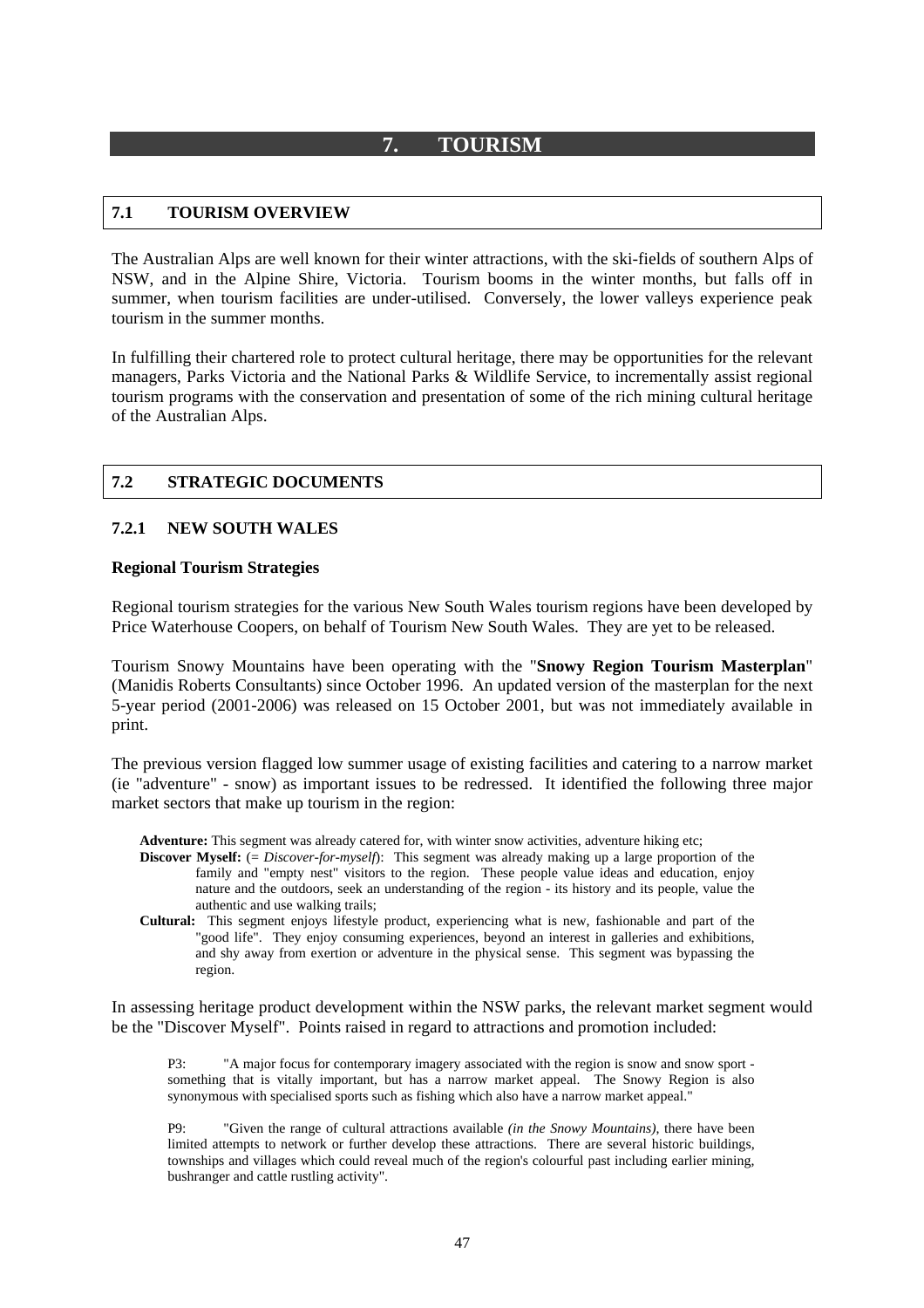P11: "There is potential for rural, cultural and heritage products to be further developed." "The majority of the region's products are based on the natural environment."

These points indicate that tourism and tourism promotion in the Snowy Region was too focussed, and that there was a need to develop a broader product and attraction base, including cultural heritage.

Tourism Snowy Mountains identified the **National Parks & Wildlife Service** as a key organisation in tourism leadership and management, and outlined its role as follows:

P12: (*The NPWS*) "Promotes appropriate tourism within Kosciusko National Park, administers private sector tourism operations within the Park, and liaises with other government organisations and local communities regarding tourism within and adjacent to the Park."

### **7.2.2 VICTORIA**

#### **Regional Tourism Development Plans, 1997**

These 5-year plans were undertaken to provide a framework for strategic development of Victoria's tourism regions, and expire in 2001 (this year). The two that related to the study area are:

*"Legends, Wine & High Country":* 

This acknowledged the rich history and legends of the region, and identified the high country as the region's most important physical feature and principal tourism asset. Its strategies included development of the Great Alpine Road "to provide the physical basis for an expansion of a summer experience product which will benefit the entire region…"

*"Lakes & Wilderness":* 

This also acknowledged the importance of the Great Alpine Road as a link between regions, and a window into the high country.

#### **Alpine Region Tourism and Destination Marketing Strategy, September 2000**

This plan was prepared by Urban Enterprise Pty Ltd on behalf of the Alpine Shire, and was developed to build on the work of the Alpine High Country Tourism Strategy Plan 1995 (IER Pty Ltd) and the AAHCT Business Plan 2000/2001.

The strategy recommends a continued strengthening of the Great Alpine Road as a tourism icon for the region. It proposes "close relationships with Parks Victoria and support of Parks Victoria initiatives relating to the Great Alpine Road. Parks Victoria have indicated that the Great Alpine Road and associated touring loops are a key tourism interest and has recently submitted a funding bid for regional tourism infrastructure to improve sites along the way<sup>19</sup>." This acknowledges that feeder roads to and from the Great Alpine Road are also strategically important.

It also identified seasonal visitation fluctuations, with a summer low-season in the high country.

# **7.3 RELATED STRATEGIES**

l

#### **7.3.1 GOLD ERA ASSETS STRATEGY (DRAFT), 2000**

This is a statewide strategy prepared by Parks Victoria, and proposes a strategic blueprint for the regional development of Victoria's gold era assets. In eastern Victoria, Walhalla and Beechworth are

<sup>&</sup>lt;sup>19</sup> Confirmed by Evan McDowell, Parks Victoria, Bright, Oct 2001. First bid failed, now applying for federal funding - picnic area upgrades.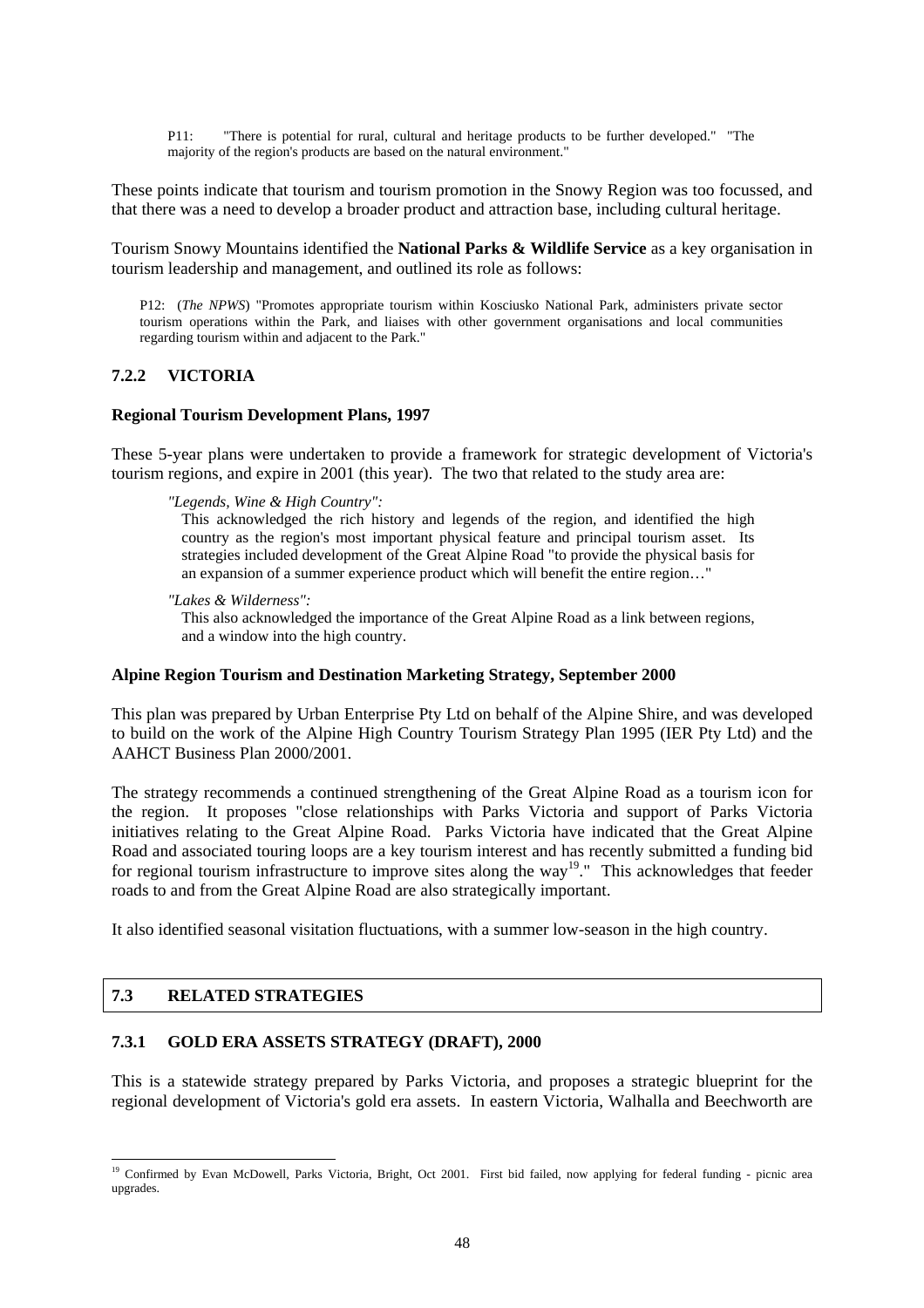proposed for development as gateways to regional goldfields. Neither is within the study area, nor on major entry routes to the study area.

# **7.3.2 VICTORIAN HERITAGE STRATEGY, 2000**

This document is a 5-year strategic plan, and was prepared by Heritage Victoria. The strategy envisions a network of places that provide optimum access to Victoria's rich cultural heritage. It proposes to explore options for strengthening links between heritage and tourism to achieve mutual benefits from the sustainable use of appropriate heritage assets.

# **7.3.3 CULTURAL SITES NETWORK - A GUIDE (DRAFT), 1998**

This document was prepared by the Historic Places Section, Department of Natural Resources & Environment, Vic, to establish a representative system for departmental management of historic sites on public land with the state. Gold mining is identified as a state-level historic theme of high relevance, and the report proposes that management should encourage active, sustainable use of assets, and provide economic and/or tourism opportunities.

# **7.3.4 NEW SOUTH WALES**

No plan comparable to the Victorian Heritage Strategy has been prepared by the State Heritage Office, and NPWS policies specifically dealing with gold era assets have not been examined.

# **7.4 LINKS TO TOURISM DEVELOPMENT STRATEGIES**

There are opportunities to link heritage conservation  $\&$  presentation with regional tourism strategies.

**In Victoria, site development in association with the Great Alpine Road and its associated loops (Dargo High Plains Road & Omeo Highway) could be linked to the Alpine Region Tourism & Destination Marketing Plan. Outside of these areas, site development has little to offer to regional strategies, but of course may have high local value.** 

**In New South Wales, site development could be linked to the Snowy Region Tourism Masterplan, on the basis of expanding the region's inventory of cultural heritage attractions, and assisting in broadening the market appeal of the region. Development would only assist the Masterplan if undertaken in accessible areas, near strategic roads or tracks.** 

Within the Australian Alps National Parks, there are a number of historic mining sites and landscapes whose conservation could assist regional tourism and related strategies.

Mining places, landscapes and associated infrastructure are distributed throughout the study area, and in consideration of adding value to conservation of historic mining sites through tourism, access provisions are paramount. Many interesting sites and diggings, including some of State significance, are in very remote areas. While there are management implications in the charters of the relevant government management agencies for protection of such sites (and indeed for cultural heritage in general), there appear to be no compelling reasons to consider presentation of these places as a contribution to regional tourism. In fact, presentation of these places would:

- Require addition of costly access infrastructure (roads, tracks) and on-going maintenance;
- Expose the fabric of the places to damage, in a situation where monitoring regimes would be minimal;
- Not guarantee visitation.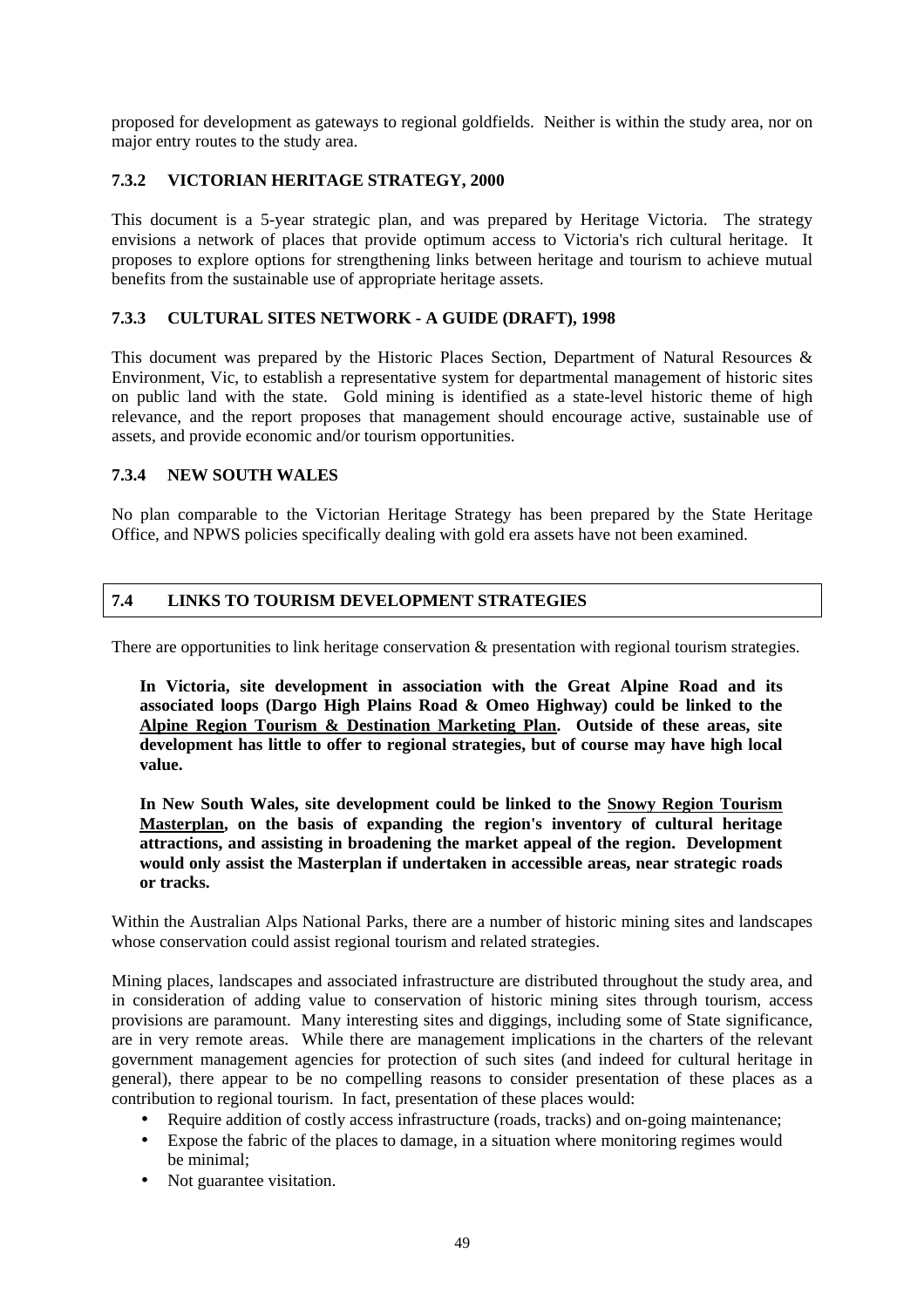Therefore, the first consideration must be for presentation of places that are adjacent to, or relatively easily accessed from, the existing road and track networks of the various Parks and reserves within the study area.

# **7.5 INTERPRETATIONS CENTRES**

# **7.5.1 VICTORIA**

Parks Victoria's Gold Era Assets Strategy identifies five foci of gold heritage in the State. Two of these are in the eastern half of the Victoria - Walhalla and Beechworth. They are proposed for development as gateways to regional mining heritage, based on their wealth of assets and particular themes. Any development of mining interpretations centres would have greater strategic value in these places, and consequently would not be recommended within the Victorian Alps.

# **7.5.2 NEW SOUTH WALES**

Kiandra is the only place in the NSW Alps that would merit development of an interpretations centre, based on its strategic location, wealth of assets, and high cultural heritage significance. Development of such a centre would involve considerable infrastructure and support development, not the least of which (under the present circumstances) would be construction and staffing of a new NPWS office. Construction would be constrained by heritage considerations, and operations would be constrained by environmental conditions. It is therefore not considered feasible to provide a staffed, cultural interpretations centre at Kiandra, in the short-medium term. Long-term options may include use of the former courthouse if it becomes available, but the concept is too nebulous to provide recommendations as part of this Strategy.

# **7.5.3 GENERAL**

Notwithstanding the above, inclusion of further mining cultural heritage interpretations at existing Park information centres would be valuable, to connect visitors to this important aspect of the rich cultural heritage of the Australian Alps. For instance, presentation of the copper-mining history of the Yarrangobilly area at the caves information centre would be a logical development, given that a number of copper mines exist in remote locations within the Caves Reserve, and that it is central to the local copper mining industry. This was strongly recommended by Pearson (1979), but not acted on.

The information presented should also connect visitors to the actual sites/landscapes that will be presented as part of this Strategy.

\_\_\_\_\_\_\_\_\_\_\_\_\_\_\_\_\_\_\_\_\_\_\_\_\_\_\_\_\_\_\_\_\_\_\_\_\_\_\_\_\_\_\_\_\_\_\_\_\_\_\_\_\_\_\_\_\_\_\_\_\_\_\_\_\_\_\_\_\_\_\_\_\_\_\_\_\_\_\_\_\_\_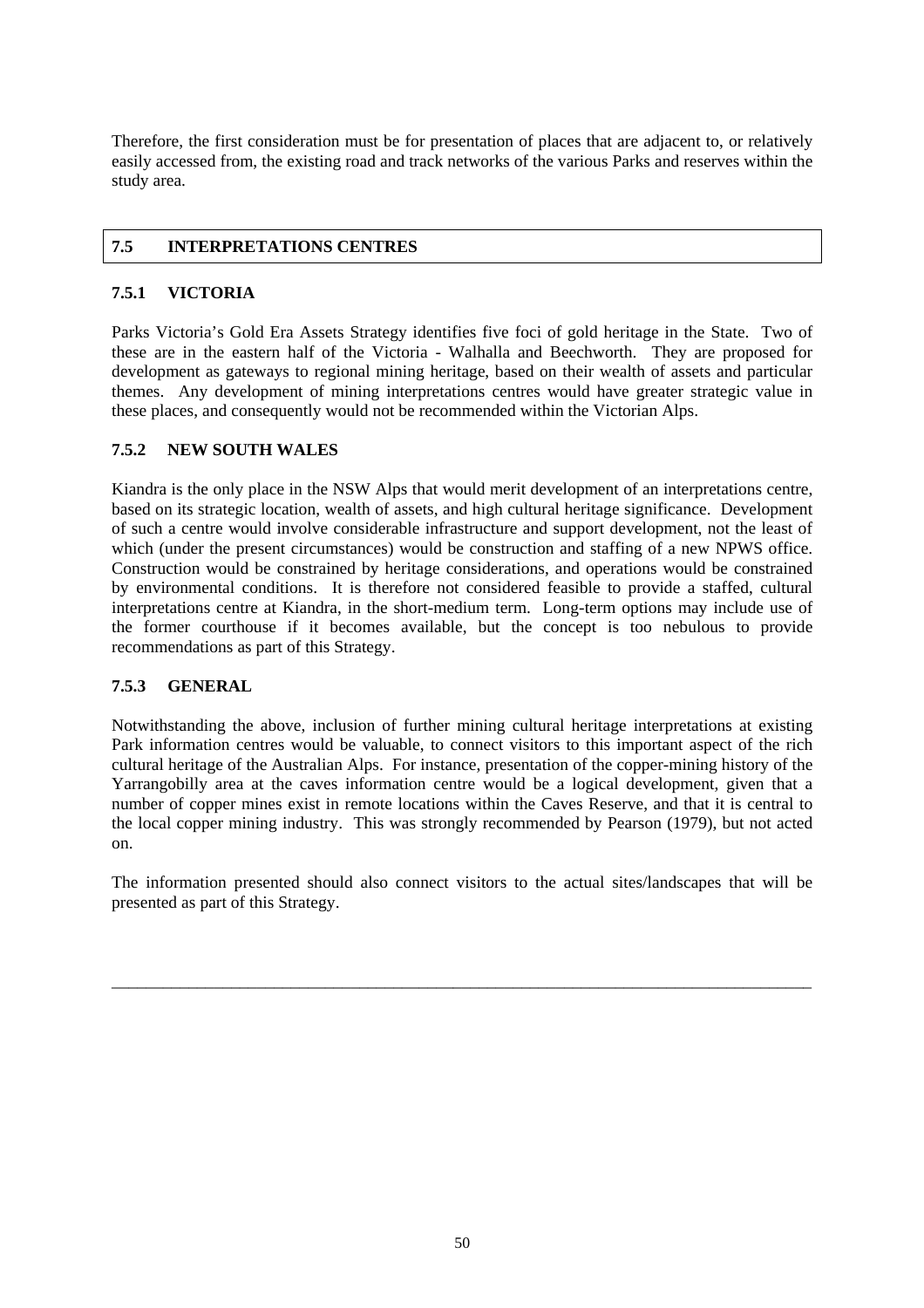# **8. CO-ORDINATED PROGRAM**

# **8.1 SITES WITH POTENTIAL FOR DEVELOPMENT**

### **8.1.1 PREAMBLE**

In a practical sense, it is acknowledged that funding and other resources for mining heritage presentation will be limited, and selection of sites needs to be carefully considered.

For presentation purposes, significance as a rule-of-thumb selection guide does not necessarily apply. That is, some sites that may present outstanding features at a State level may not strongly present the story of mining in the Alps. Conversely, some sites of Regional/Local significance may be key parts of the story. Particularly (and naturally), sites of Regional significance would be expected to contribute to the story of mining in the region.

Examples of State-ranked sites that may not strongly present the story of mining in the Alps could include some of the 'technological' quartz-mining sites in the Dartmouth Unit of the Alpine NP. However the regionally-significant Thredbo diggings in Kosciusko NP is a key part of the story of mining in the Alps, because of its early role in bringing significant numbers of people into that part of the Alps, and its impetus to the early development of Jindabyne.

# **8.1.2 CRITERIA**

The prime criterion for assessment of sites with potential for development is that they must present the characteristics of mining in the Alps.

The second criteria to be used is that the site/area must contribute to regional tourism programs. In practical terms, this means that the site/area must:

- Be close to a main road, popular walking track or camping area, to ensure that the facility is well-patronised;
- Present interesting features for interpretation, and offer good visual aspects (cultural & natural).

The third criteria used will be cultural heritage significance, which may be used to sift similar sites. It will also enable attention to chartered & legislative obligations, and assist with relevant State heritage strategies.

These criteria have been used to assess the sites tabulated below to determine a final list of places to be developed in a staged program (Presentation Strategy).

### **8.1.3 AVAILABLE SITES**

| <b>ROAD/TRACK*</b>             | <b>MINING SITES**</b>          | <b>LOCATION</b>                          |
|--------------------------------|--------------------------------|------------------------------------------|
| <b>Alpine Way</b>              | Thredbo Diggings               | Along Thredbo River, from Little Thredbo |
|                                |                                | <b>River to Bulls Creek</b>              |
| <b>Australian Alps Walking</b> | Tantangara (12-mile?) Diggings | Junction of Tantangara Creek and         |
| <b>Track</b>                   |                                | Murrumbidgee River                       |
|                                | Kiandra Creek Diggings         | Junction of Kiandra Creek and Tantangara |
|                                |                                | Creek                                    |

### *A. NSW - KOSCIUSKO NATIONAL PARK*

l  $20$  According to route shown on Map 12, "Australian Alps Walking Track Map Guide", Australian Alps National Parks, undated (on sale at visitor centres, Oct 2001). These diggings are not on route shown on CMA Tourist Map of the Snowy Mountains, 1999 (Land Information Centre).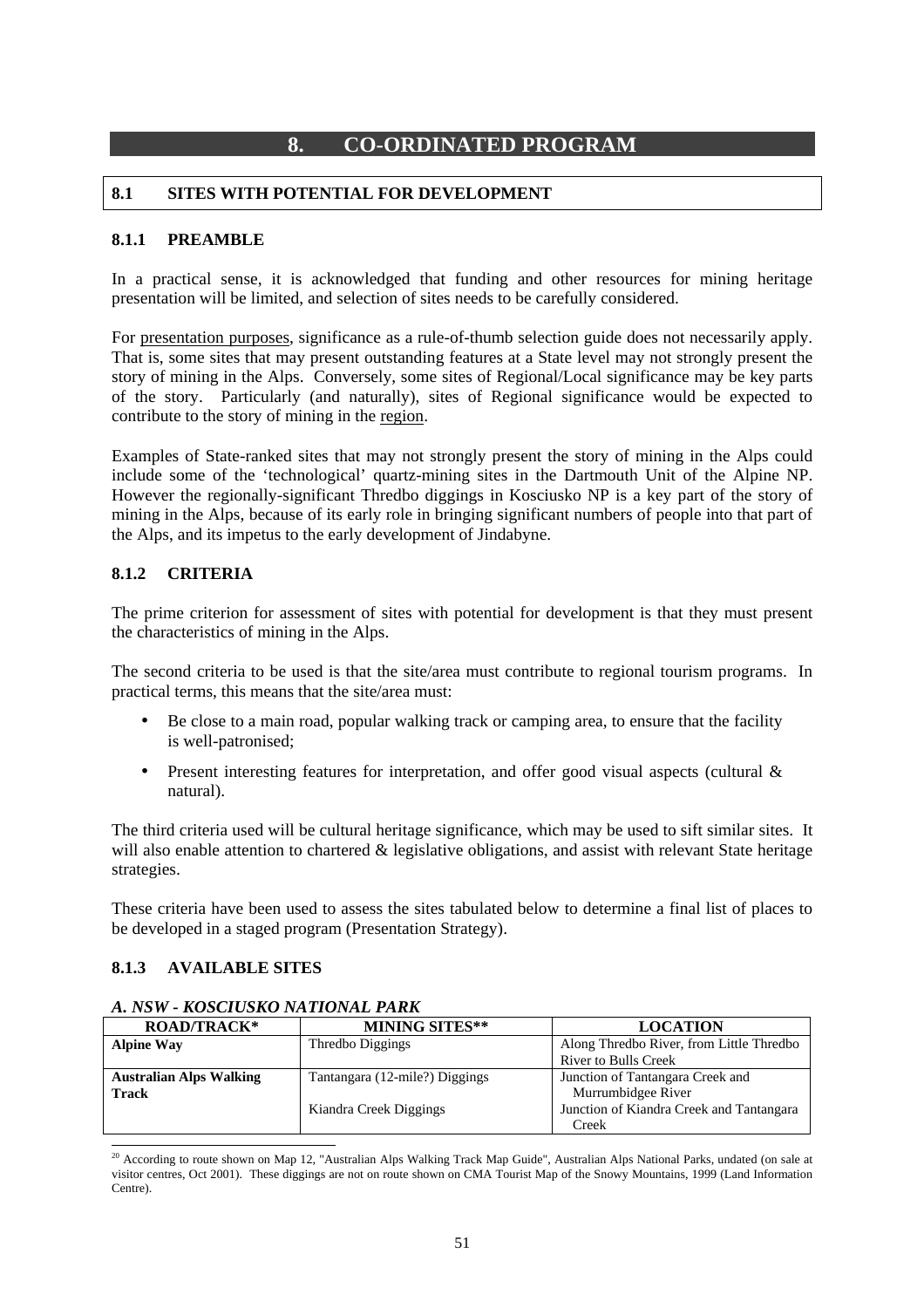| <b>ROAD/TRACK*</b>                                                                                                  | <b>MINING SITES**</b>                                                                                                                                                                                                                                                                                                                                                                                                                                                                                                                                                                                                                                                                                   | <b>LOCATION</b>                                                                                                                                                                                                                                                                                                                                                                                                                                                                                                                                                                                                                                                                                                                        |
|---------------------------------------------------------------------------------------------------------------------|---------------------------------------------------------------------------------------------------------------------------------------------------------------------------------------------------------------------------------------------------------------------------------------------------------------------------------------------------------------------------------------------------------------------------------------------------------------------------------------------------------------------------------------------------------------------------------------------------------------------------------------------------------------------------------------------------------|----------------------------------------------------------------------------------------------------------------------------------------------------------------------------------------------------------------------------------------------------------------------------------------------------------------------------------------------------------------------------------------------------------------------------------------------------------------------------------------------------------------------------------------------------------------------------------------------------------------------------------------------------------------------------------------------------------------------------------------|
|                                                                                                                     | Kiandra                                                                                                                                                                                                                                                                                                                                                                                                                                                                                                                                                                                                                                                                                                 | Junction of Alps Walking Track & Snowy                                                                                                                                                                                                                                                                                                                                                                                                                                                                                                                                                                                                                                                                                                 |
|                                                                                                                     |                                                                                                                                                                                                                                                                                                                                                                                                                                                                                                                                                                                                                                                                                                         | Mountains Highway                                                                                                                                                                                                                                                                                                                                                                                                                                                                                                                                                                                                                                                                                                                      |
|                                                                                                                     | Access to North Bloomfield/Four Mile                                                                                                                                                                                                                                                                                                                                                                                                                                                                                                                                                                                                                                                                    | South of Kiandra, Tabletop Track                                                                                                                                                                                                                                                                                                                                                                                                                                                                                                                                                                                                                                                                                                       |
|                                                                                                                     |                                                                                                                                                                                                                                                                                                                                                                                                                                                                                                                                                                                                                                                                                                         |                                                                                                                                                                                                                                                                                                                                                                                                                                                                                                                                                                                                                                                                                                                                        |
|                                                                                                                     |                                                                                                                                                                                                                                                                                                                                                                                                                                                                                                                                                                                                                                                                                                         |                                                                                                                                                                                                                                                                                                                                                                                                                                                                                                                                                                                                                                                                                                                                        |
|                                                                                                                     |                                                                                                                                                                                                                                                                                                                                                                                                                                                                                                                                                                                                                                                                                                         |                                                                                                                                                                                                                                                                                                                                                                                                                                                                                                                                                                                                                                                                                                                                        |
|                                                                                                                     |                                                                                                                                                                                                                                                                                                                                                                                                                                                                                                                                                                                                                                                                                                         |                                                                                                                                                                                                                                                                                                                                                                                                                                                                                                                                                                                                                                                                                                                                        |
|                                                                                                                     |                                                                                                                                                                                                                                                                                                                                                                                                                                                                                                                                                                                                                                                                                                         |                                                                                                                                                                                                                                                                                                                                                                                                                                                                                                                                                                                                                                                                                                                                        |
|                                                                                                                     |                                                                                                                                                                                                                                                                                                                                                                                                                                                                                                                                                                                                                                                                                                         |                                                                                                                                                                                                                                                                                                                                                                                                                                                                                                                                                                                                                                                                                                                                        |
|                                                                                                                     |                                                                                                                                                                                                                                                                                                                                                                                                                                                                                                                                                                                                                                                                                                         |                                                                                                                                                                                                                                                                                                                                                                                                                                                                                                                                                                                                                                                                                                                                        |
|                                                                                                                     |                                                                                                                                                                                                                                                                                                                                                                                                                                                                                                                                                                                                                                                                                                         |                                                                                                                                                                                                                                                                                                                                                                                                                                                                                                                                                                                                                                                                                                                                        |
|                                                                                                                     |                                                                                                                                                                                                                                                                                                                                                                                                                                                                                                                                                                                                                                                                                                         |                                                                                                                                                                                                                                                                                                                                                                                                                                                                                                                                                                                                                                                                                                                                        |
|                                                                                                                     |                                                                                                                                                                                                                                                                                                                                                                                                                                                                                                                                                                                                                                                                                                         | Junctions of Pinch & Jacobs River with                                                                                                                                                                                                                                                                                                                                                                                                                                                                                                                                                                                                                                                                                                 |
|                                                                                                                     |                                                                                                                                                                                                                                                                                                                                                                                                                                                                                                                                                                                                                                                                                                         |                                                                                                                                                                                                                                                                                                                                                                                                                                                                                                                                                                                                                                                                                                                                        |
|                                                                                                                     | Jacobs Creek copper prospect (minor                                                                                                                                                                                                                                                                                                                                                                                                                                                                                                                                                                                                                                                                     | Lower reaches of Jacobs River                                                                                                                                                                                                                                                                                                                                                                                                                                                                                                                                                                                                                                                                                                          |
|                                                                                                                     | works)                                                                                                                                                                                                                                                                                                                                                                                                                                                                                                                                                                                                                                                                                                  |                                                                                                                                                                                                                                                                                                                                                                                                                                                                                                                                                                                                                                                                                                                                        |
| <b>Bicentennial National Trail</b>                                                                                  | (Possible nearby minor gold workings)                                                                                                                                                                                                                                                                                                                                                                                                                                                                                                                                                                                                                                                                   | Tumut River crossing                                                                                                                                                                                                                                                                                                                                                                                                                                                                                                                                                                                                                                                                                                                   |
| Cabramurra Road (Kiandra to                                                                                         | <b>Kiandra</b>                                                                                                                                                                                                                                                                                                                                                                                                                                                                                                                                                                                                                                                                                          | Junction of Cabramurra Road with Snowy                                                                                                                                                                                                                                                                                                                                                                                                                                                                                                                                                                                                                                                                                                 |
| Khancoban)                                                                                                          |                                                                                                                                                                                                                                                                                                                                                                                                                                                                                                                                                                                                                                                                                                         | <b>Mountains Highway</b>                                                                                                                                                                                                                                                                                                                                                                                                                                                                                                                                                                                                                                                                                                               |
|                                                                                                                     |                                                                                                                                                                                                                                                                                                                                                                                                                                                                                                                                                                                                                                                                                                         |                                                                                                                                                                                                                                                                                                                                                                                                                                                                                                                                                                                                                                                                                                                                        |
|                                                                                                                     |                                                                                                                                                                                                                                                                                                                                                                                                                                                                                                                                                                                                                                                                                                         |                                                                                                                                                                                                                                                                                                                                                                                                                                                                                                                                                                                                                                                                                                                                        |
|                                                                                                                     |                                                                                                                                                                                                                                                                                                                                                                                                                                                                                                                                                                                                                                                                                                         |                                                                                                                                                                                                                                                                                                                                                                                                                                                                                                                                                                                                                                                                                                                                        |
|                                                                                                                     |                                                                                                                                                                                                                                                                                                                                                                                                                                                                                                                                                                                                                                                                                                         |                                                                                                                                                                                                                                                                                                                                                                                                                                                                                                                                                                                                                                                                                                                                        |
|                                                                                                                     |                                                                                                                                                                                                                                                                                                                                                                                                                                                                                                                                                                                                                                                                                                         |                                                                                                                                                                                                                                                                                                                                                                                                                                                                                                                                                                                                                                                                                                                                        |
|                                                                                                                     |                                                                                                                                                                                                                                                                                                                                                                                                                                                                                                                                                                                                                                                                                                         |                                                                                                                                                                                                                                                                                                                                                                                                                                                                                                                                                                                                                                                                                                                                        |
|                                                                                                                     |                                                                                                                                                                                                                                                                                                                                                                                                                                                                                                                                                                                                                                                                                                         |                                                                                                                                                                                                                                                                                                                                                                                                                                                                                                                                                                                                                                                                                                                                        |
|                                                                                                                     |                                                                                                                                                                                                                                                                                                                                                                                                                                                                                                                                                                                                                                                                                                         |                                                                                                                                                                                                                                                                                                                                                                                                                                                                                                                                                                                                                                                                                                                                        |
|                                                                                                                     |                                                                                                                                                                                                                                                                                                                                                                                                                                                                                                                                                                                                                                                                                                         |                                                                                                                                                                                                                                                                                                                                                                                                                                                                                                                                                                                                                                                                                                                                        |
|                                                                                                                     |                                                                                                                                                                                                                                                                                                                                                                                                                                                                                                                                                                                                                                                                                                         |                                                                                                                                                                                                                                                                                                                                                                                                                                                                                                                                                                                                                                                                                                                                        |
|                                                                                                                     |                                                                                                                                                                                                                                                                                                                                                                                                                                                                                                                                                                                                                                                                                                         |                                                                                                                                                                                                                                                                                                                                                                                                                                                                                                                                                                                                                                                                                                                                        |
|                                                                                                                     |                                                                                                                                                                                                                                                                                                                                                                                                                                                                                                                                                                                                                                                                                                         |                                                                                                                                                                                                                                                                                                                                                                                                                                                                                                                                                                                                                                                                                                                                        |
|                                                                                                                     |                                                                                                                                                                                                                                                                                                                                                                                                                                                                                                                                                                                                                                                                                                         |                                                                                                                                                                                                                                                                                                                                                                                                                                                                                                                                                                                                                                                                                                                                        |
|                                                                                                                     |                                                                                                                                                                                                                                                                                                                                                                                                                                                                                                                                                                                                                                                                                                         |                                                                                                                                                                                                                                                                                                                                                                                                                                                                                                                                                                                                                                                                                                                                        |
|                                                                                                                     |                                                                                                                                                                                                                                                                                                                                                                                                                                                                                                                                                                                                                                                                                                         |                                                                                                                                                                                                                                                                                                                                                                                                                                                                                                                                                                                                                                                                                                                                        |
|                                                                                                                     |                                                                                                                                                                                                                                                                                                                                                                                                                                                                                                                                                                                                                                                                                                         |                                                                                                                                                                                                                                                                                                                                                                                                                                                                                                                                                                                                                                                                                                                                        |
| Barry Way<br>Hume & Hovell Trail<br>Long Plain Road, Blue<br>Waterholes<br>Ravine<br><b>Snowy Mountains Highway</b> | Diggings<br><b>Access to South Bloomfield/Elaine</b><br><b>Mine</b><br>Nine Mile Diggings/Empress Mine<br>Crooks Racecourse/McGregors Creek <sup>20</sup><br><b>Grey Mare Hut &amp; Mine/Bogong</b><br><b>Diggings</b><br>Access to Crackenback Diggings<br><b>Tin Mine (Charlie Carter's Huts)</b><br>Minor Snowy River gold localities<br>Three Mile Dam<br>"Goldseekers Track" battery & mine<br>workings)<br>8-mile diggings<br>Waterfall Creek minor shaft workings<br><b>Yorkies Diggings</b><br><b>Access to Black Mountain Mine</b><br>Hancox's Workings<br>Peppercorn Hill diggings<br>Lobbs Hole Coppermine (and others)<br>Kiandra<br>(Rules Point battery site?)<br>Batty's Shafts (copper) | South of Kiandra<br>South of Kiandra<br>Jagungal Wilderness Area<br>Jagungal Wilderness Area<br>South of Alpine Way, east of departure<br>point from Thredbo River<br>Near Mt Pilot, Pilot Wilderness Area<br>Snowy River<br>West of Kiandra<br>West of Kiandra<br>North-east of Cabramurra<br>Waterfall Creek, a tributary of<br>Goobarragandra Northern Region<br>On Yorkies & Taylors Creeks, north east<br>of Long Flat Hut<br>South of Blue Waterholes<br>Straddles Cave Creek, below Blue<br>Waterholes<br>West of road, north east of Peppercorn Hill<br>East of old Ravine township site<br>Junction of Cabramurra Road with Snowy<br><b>Mountains Highway</b><br><b>Rules Point</b><br>Beside highway, south of Yarrangobilly |

**\* Bold text**: Major strategic routes; Normal text: Other major roads/tracks; *Italics*: Popular camping areas & minor roads

\*\* **Bold text**: State-significant sites, places.

# *B. VICTORIAN PARKS ETC*

| <b>ROAD/TRACK*</b>                 | <b>MINING SITES**</b>                        | <b>LOCATION</b>                     |
|------------------------------------|----------------------------------------------|-------------------------------------|
| <b>Australian Alps Walking</b>     | Mt Murphy wolfram mine                       | Mt Murphy Historic Area             |
| Track                              | Buenba Flat diggings                         | Dartmouth Unit, Alpine NP           |
|                                    | Mt Wills quartz mining sites                 | Mt Wills Historic Area              |
|                                    | Access to Red Robin Mine (loop)              | Bogong Unit, Alpine NP              |
|                                    | <b>Access to Razorback mines</b>             | Bogong Unit, Alpine NP              |
|                                    | (Barry Range - possible minor reef workings) | Wonnangatta-Moroka Unit, Alpine NP  |
| Benambra-Corryong Road             | Dart River goldfield $\&$ reef mining sites  | Dartmouth Unit, Alpine NP           |
|                                    | Gibbo River diggings                         | Dartmouth Unit, Alpine NP           |
| <b>Bicentennial National Trail</b> | Mt Murphy wolfram mine                       | Mt Murphy Historic Area             |
|                                    | Limestone Creek base metal mines             | Cobberas-Tingaringy Unit, Alpine NP |
|                                    | Grant township site                          | Grant Historic Area                 |
|                                    | <b>Good Hope mine</b>                        | Grant Historic Area                 |
|                                    | Crooked River diggings                       | Grant Historic Area                 |
| <b>Buckland River road</b>         | Buckland River sluicing & dredging sites     | Mt Buffalo National Park            |
| Dargo High Plains Road             | Access to Grant Historic Area (Grant, Good   | Grant Historic Area                 |
|                                    | <b>Hope mine etc)</b>                        |                                     |
|                                    | Upper Dargo reef/town sites (Evening Star,   | Bogong Unit, Alpine NP              |
|                                    | Verdun, Mammoth etc)                         |                                     |
|                                    | Access to some Upper Dargo deep lead         | Bogong Unit, Alpine NP              |
|                                    | workings (eg Ryan's North)                   |                                     |
| Deddick River road                 | <b>Accommodation Creek</b>                   | <b>Snowy River NP</b>               |
|                                    | Mt Deddick silver field                      | <b>Snowy River NP</b>               |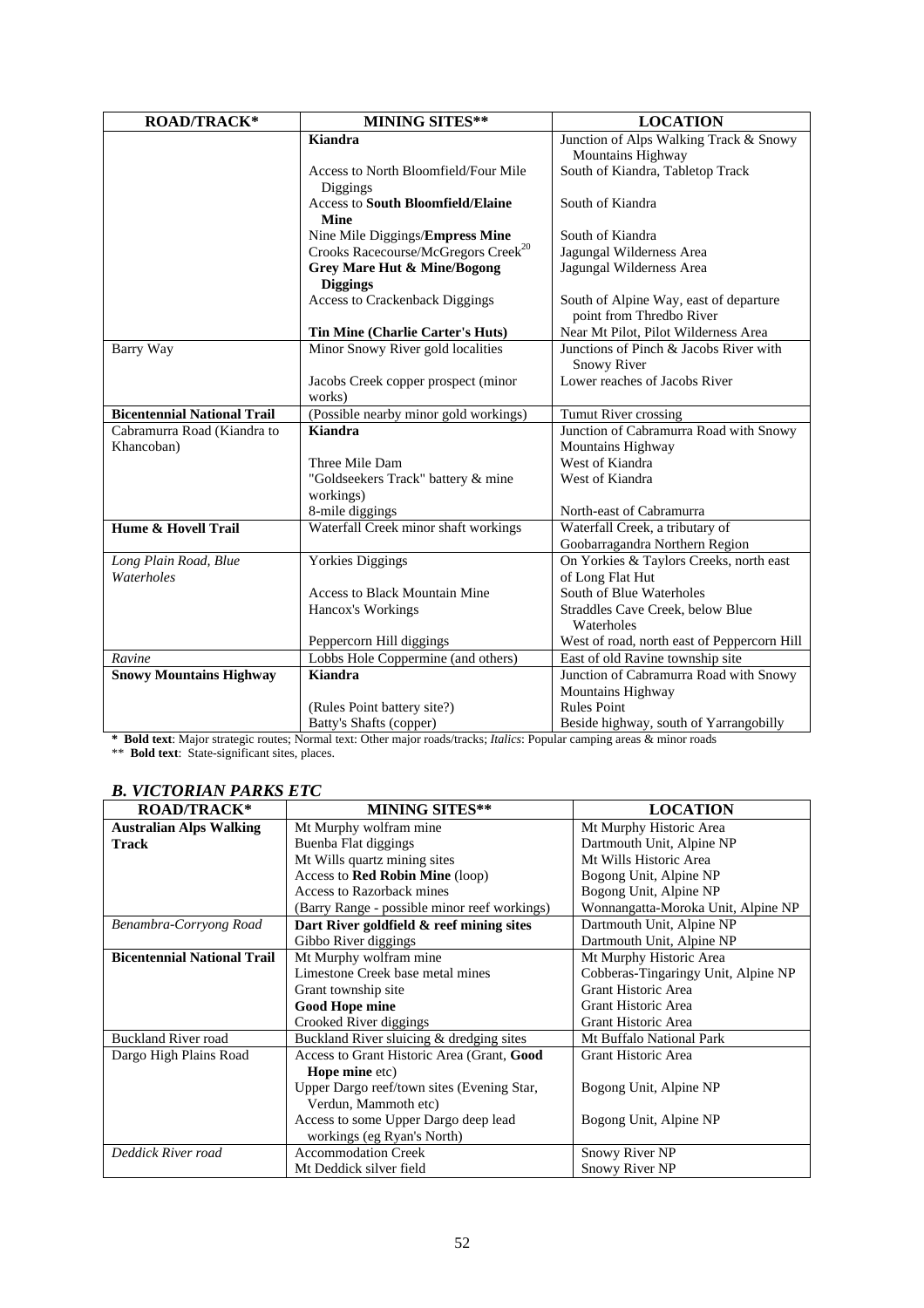| <b>ROAD/TRACK*</b>             | <b>MINING SITES**</b>                          | <b>LOCATION</b>                     |
|--------------------------------|------------------------------------------------|-------------------------------------|
|                                |                                                |                                     |
| <b>Great Alpine Road</b>       | Access to Buckland River alluvial mining sites | Mt Buffalo NP                       |
|                                | Access to East Branch, Ovens River dredging    | Bogong Unit, Alpine NP              |
|                                | & sluicing areas (north end), via Dredge       |                                     |
|                                | <b>Holes Reserve</b>                           |                                     |
|                                | East Branch, Ovens River reef workings         | Bogong Unit, Alpine NP              |
|                                | (various)                                      |                                     |
|                                | <b>Monarch Mine</b>                            | Bogong Unit, Alpine NP              |
|                                | (Track access to Razorback mines, Red Robin    | Bogong Unit, Alpine NP              |
|                                | Mine)                                          |                                     |
|                                | Brandy Creek mine $&$ diggings (+ access to    | Bogong Unit, Alpine NP              |
|                                | Boiler Plain, Tabletop deep leads)             |                                     |
| <b>McMillans Walking Track</b> | Mayford town site                              | Bogong Unit, Alpine NP              |
|                                | Upper Dargo river diggings                     | Bogong Unit, Alpine NP              |
|                                | Crooked River diggings & township sites        | Grant Historic Area/Wonnangatta-    |
|                                | (particularly Talbotville)                     | Moroka Unit, Alpine NP              |
|                                | (possible Wonnangatta River diggings - minor)  | Wonnangatta-Moroka Unit, Alpine NP  |
| Omeo Highway                   | Mt Wills reef mines                            | Mt Wills Historic Area              |
|                                | <b>Mt Moran Mine</b>                           | Mt Wills Historic Area              |
|                                | Sunnyside township site                        | Mt Wills Historic Area              |
|                                | Glen Wills cemetery                            | Mt Wills Historic Area              |
|                                | Glen Wills & Glen Valley townsites             | Mt Wills Historic Area              |
|                                | Maude & Yellow Girl mine                       | Mt Wills Historic Area              |
|                                | Jokers Flat diggings (alluvial & reef)         | Dartmouth Unit, Alpine NP           |
| <b>Snowy River Road (Barry</b> | Access to some Limestone Creek mines           | Cobberas-Tingaringy Unit, Alpine NP |
| Way in NSW)/Benambra           |                                                |                                     |
| road                           |                                                |                                     |

**\* Bold text**: Major strategic routes; Normal text: Other major roads/tracks; *Italics*: Minor roads

**\*\* Bold text**: State-significant sites.

The listed sites/areas represent all of those that could feasibly be developed (presented), without the addition of considerable access infrastructure.

The sites listed do largely represent the regional characteristics of mining in the Alps. High-level alluvial mining sites (deep lead  $\&$  ground-sluicing) are well-represented in the NSW section, and mountain quartz mining in Victoria.

Victorian alluvial diggings along rivers are, however, poorly represented along major (strategic) routes in the parks.

# **8.2 STAGED DEVELOPMENT**

At present, the Kiandra and Grant township sites are interpreted, but the only mining site among the thousands that exist in the Alps National Parks that has been substantially conserved and interpreted is the Greens Creek battery site, in remote and relatively inaccessible country near the Dartmouth Dam, Victoria.

*To redress this deficiency, it is recommended that six sites throughout the Alps (3 in NSW and 3 in Victoria) be developed or improved for public access, as Stage 1 (highest priority) of this Presentation Strategy. These sites together present all the principal characteristics of gold mining in the Australian Alps.* 

All places are easily accessible and adjacent or close to major strategic roads through the Australian Alps. Their development would assist regional tourism, as incremental contributors to the inventory of regional tourism attractions, and by enhancing the visitor experience through a better understanding and appreciation of the cultural heritage of the Australian Alps.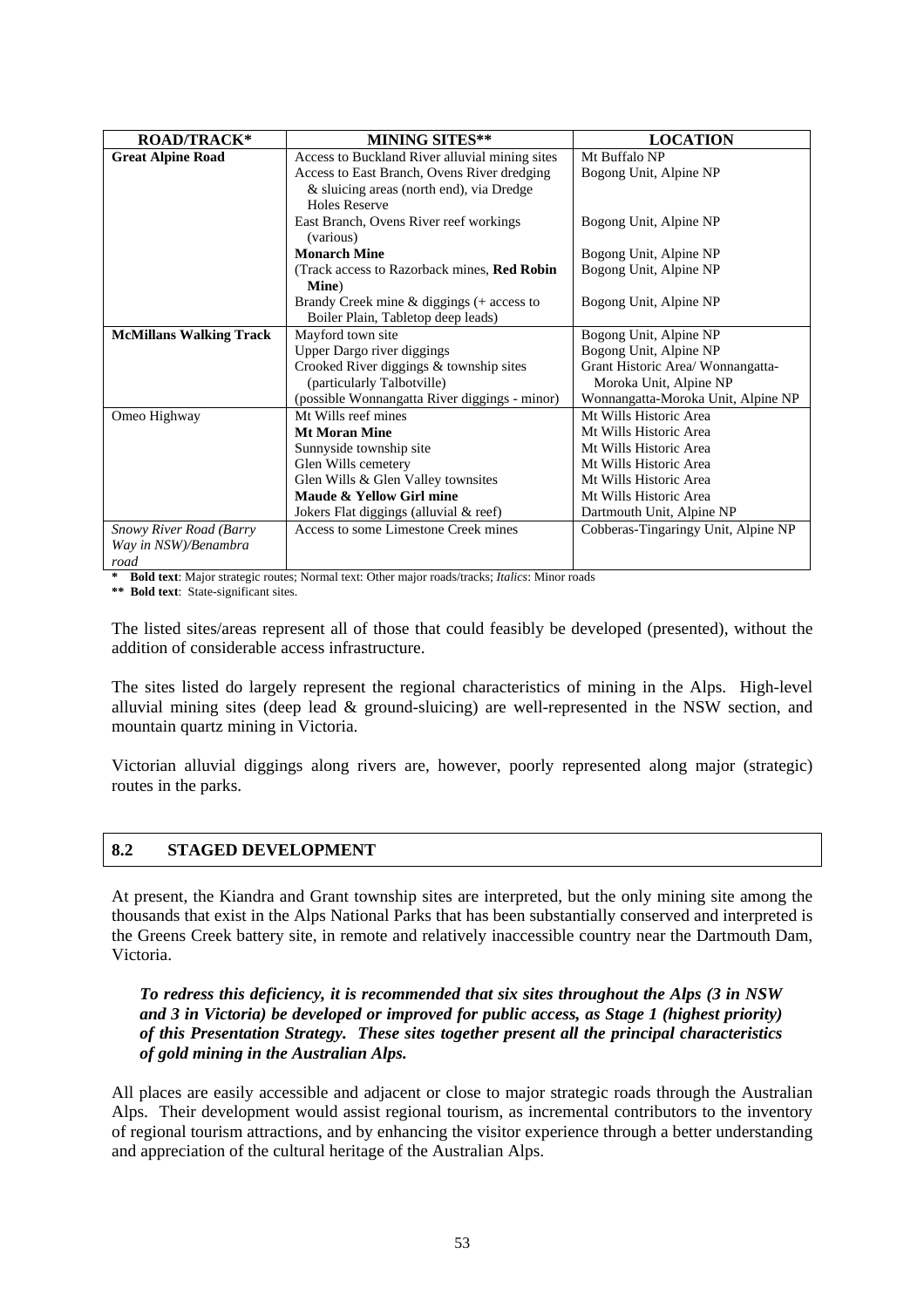**This Presentation Strategy provides a model for development on an Alps-wide basis, assessing the best or most instructive places at a strategic level. Within any Park, Unit, Reserve or Historic Area in the Alps National Parks, there may be strong reason, incentive, support or policy for development of local cultural sites, and the proposals outlined here in no way prevent or discourage unilateral action in heritage conservation or presentation.** 

### **8.3 STAGE 1:**

### **8.3.1 GENERAL**

In Victoria, the presentation recommendations cover:

- An important mountain quartz mining site (conservation  $\&$  presentation of the **Monarch Mine**);
- An important high-altitude hydraulic sluicing site (presentation of **Brandy Creek**);
- Some very accessible river alluvial diggings (interpretation of **Jokers Flat** diggings).

In New South Wales, the recommendations cover:

- An important mining landscape & high-altitude alluvial mining area (extension of interpretations at **Kiandra**);
- A very accessible high-altitude quartz mining site (some conservation works & an upgrade of interpretations on the **Goldseekers Track**);
- Some very accessible river alluvial diggings (installation of low-level interpretations at **Thredbo Diggings**).

In addition, a comprehensive Heritage Action Plan is recommended for the **Mt Wills Historic Area**, to address conservation, management and presentation requirements. Mt Wills goldfield is the highest producing field in the Alps National Parks, and contains some highly significant sites. Presentation of at least one quartz mining site would be seen as a desirable development, and a logical outcome of the Heritage Action Plan.

### **8.3.2 DEVELOPMENTS**

### **KIANDRA, KOSCIUSKO NATIONAL PARK**

Kiandra is the most important mining area in the New South Wales Alps. The town site is interpreted along a short walking track, and general history is included on information boards. However, there have been no attempts to connect the visitor to the actual diggings and mines that were the reason for the town's existence, nor to the broader aspects of the nationally-significant landscape.

\_\_\_\_\_\_\_\_\_\_\_\_\_\_\_\_\_\_\_\_\_\_\_\_\_\_\_\_\_\_\_\_\_\_\_\_\_\_\_\_\_\_\_\_\_\_\_\_\_\_\_\_\_\_\_\_\_\_\_\_\_\_\_\_\_\_\_\_\_\_\_\_\_\_\_\_\_\_\_\_\_\_\_\_\_\_\_\_\_\_

The recommendations for Kiandra are:

- 1. Short extension of the town heritage walk to a suitable viewing point on Township Hill, where landscape elements can be indicated and interpreted;
- 2. Short extension of the town heritage walk to a suitable viewing point overlooking intensive ground sluicing workings on Pollocks Creek, behind the former courthouse;
- 3. Provision of a walking track & interpretations on New Chum Hill (recommended by Pearson, 1979, but not acted on).

An abbreviated Heritage Action Plan is included in the samples appended to this report (Appendix 2).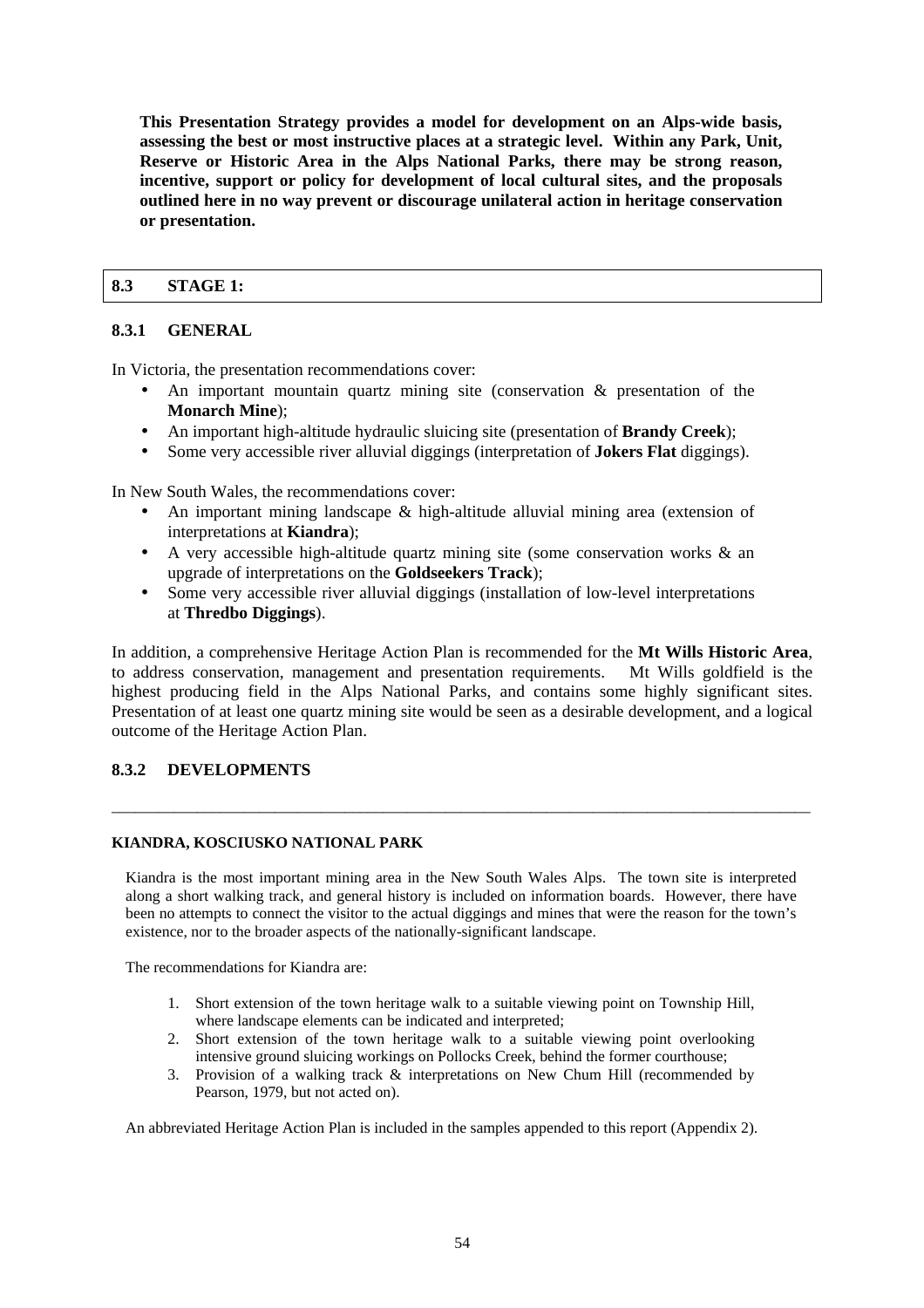#### **MONARCH MINE, BOGONG UNIT, ALPINE NATIONAL PARK**

This mine is adjacent to the Great Alpine Road, the most important strategic highway in the Victorian section of the Australian Alps. It is arguably the most accessible of the State-ranked relic machinery sites in Victoria, as well as being one of the best in terms of its visual qualities.

\_\_\_\_\_\_\_\_\_\_\_\_\_\_\_\_\_\_\_\_\_\_\_\_\_\_\_\_\_\_\_\_\_\_\_\_\_\_\_\_\_\_\_\_\_\_\_\_\_\_\_\_\_\_\_\_\_\_\_\_\_\_\_\_\_\_\_\_\_\_\_\_\_\_\_\_\_\_\_\_\_\_\_\_\_\_\_\_\_\_

Recommendations are for construction of carparking and access infrastructure, limited conservation works, and installation of interpretations. A brief Heritage Action Plan is included in the samples appended to this report (Appendix 2).

\_\_\_\_\_\_\_\_\_\_\_\_\_\_\_\_\_\_\_\_\_\_\_\_\_\_\_\_\_\_\_\_\_\_\_\_\_\_\_\_\_\_\_\_\_\_\_\_\_\_\_\_\_\_\_\_\_\_\_\_\_\_\_\_\_\_\_\_\_\_\_\_\_\_\_\_\_\_\_\_\_\_\_\_\_\_\_\_\_\_

#### **THREDBO DIGGINGS, KOSCIUSKO NATIONAL PARK**

These are very accessible streamside alluvial diggings, showing typical features such as ground sluicing, shallow sinking, water race, diversions etc. The diggings are largely overgrown, but nonetheless remain visible from the picnic area and the established walking track.

The site is very important in presentation terms, because it is the only place in the southern NSW Alps where the casual or passing visitor can connect with mining heritage of the area – other mining areas, some including highly significant cultural sites, are remote from the main roads.

Recommendations are for basic information to be included on an information board at the picnic ground.

\_\_\_\_\_\_\_\_\_\_\_\_\_\_\_\_\_\_\_\_\_\_\_\_\_\_\_\_\_\_\_\_\_\_\_\_\_\_\_\_\_\_\_\_\_\_\_\_\_\_\_\_\_\_\_\_\_\_\_\_\_\_\_\_\_\_\_\_\_\_\_\_\_\_\_\_\_\_\_\_\_\_\_\_\_\_\_\_\_\_

#### **BRANDY CREEK MINE, BOGONG UNIT, ALPINE NATIONAL PARK**

This mine best-presents the features of deep-lead hydraulic sluicing that is a common feature of mining at high-altitude in the locality. Other workings in the area occur at Boiler Plain (in a Reference Area), Tabletop and the Dargo High Plains.

Recommendations are for basic signage and historical interpretations. The site will require a more comprehensive survey than that appended to this report (see Sundry Plans in Appendix 2), especially to locate former occupation sites and other features of interest. Access is via a short track from the Great Alpine Road. The first section of this track is outside the Park, in the Alpine Resorts area, and arrangements for entry may need to be resolved. Opportunities for partnerships with Alpine Resorts, or private operators at Dinner Plain or Mt Hotham, may exist in the presentation of this site.

\_\_\_\_\_\_\_\_\_\_\_\_\_\_\_\_\_\_\_\_\_\_\_\_\_\_\_\_\_\_\_\_\_\_\_\_\_\_\_\_\_\_\_\_\_\_\_\_\_\_\_\_\_\_\_\_\_\_\_\_\_\_\_\_\_\_\_\_\_\_\_\_\_\_\_\_\_\_\_\_\_\_\_\_\_\_\_\_\_\_

#### **BATTERY AT THREE-MILE CREEK, KOSCIUSKO NATIONAL PARK**

This is the most accessible of the authentic and in-situ battery sites in the NSW section of the study area. It shows a range of features, including a standing battery, mine workings (shafts, trenches & mullock dumps), hut sites & ruins, etc. The use of shafts for working the reefs is typical of high-altitude tableland workings, where there is insufficient hill slope to use adits. The features are very similar to those found at small reef workings in lower, flatter goldfields (eg many areas in central Victoria), and dissimilar to reef mines characteristic of the deeply-dissected, mountainous areas of the Alps (especially in Victoria).

The site is under active management as part of the Goldseekers Track, a short walking/cross-country skiing trail near 3-mile Dam, Kiandra. Presently, the quartz mining and processing undertaken here is very poorly interpreted in track brochures. The following is recommended:

- 1. Change the name of the track to "Battery Track". "Goldseekers" conjures images of the early diggers at Kiandra, but the mining visible on the track does not relate at all to this theme;
- 2. Undertake stabilisation works on the battery, to maintain it as a standing unit in the longer term, and reduce potential risk environment;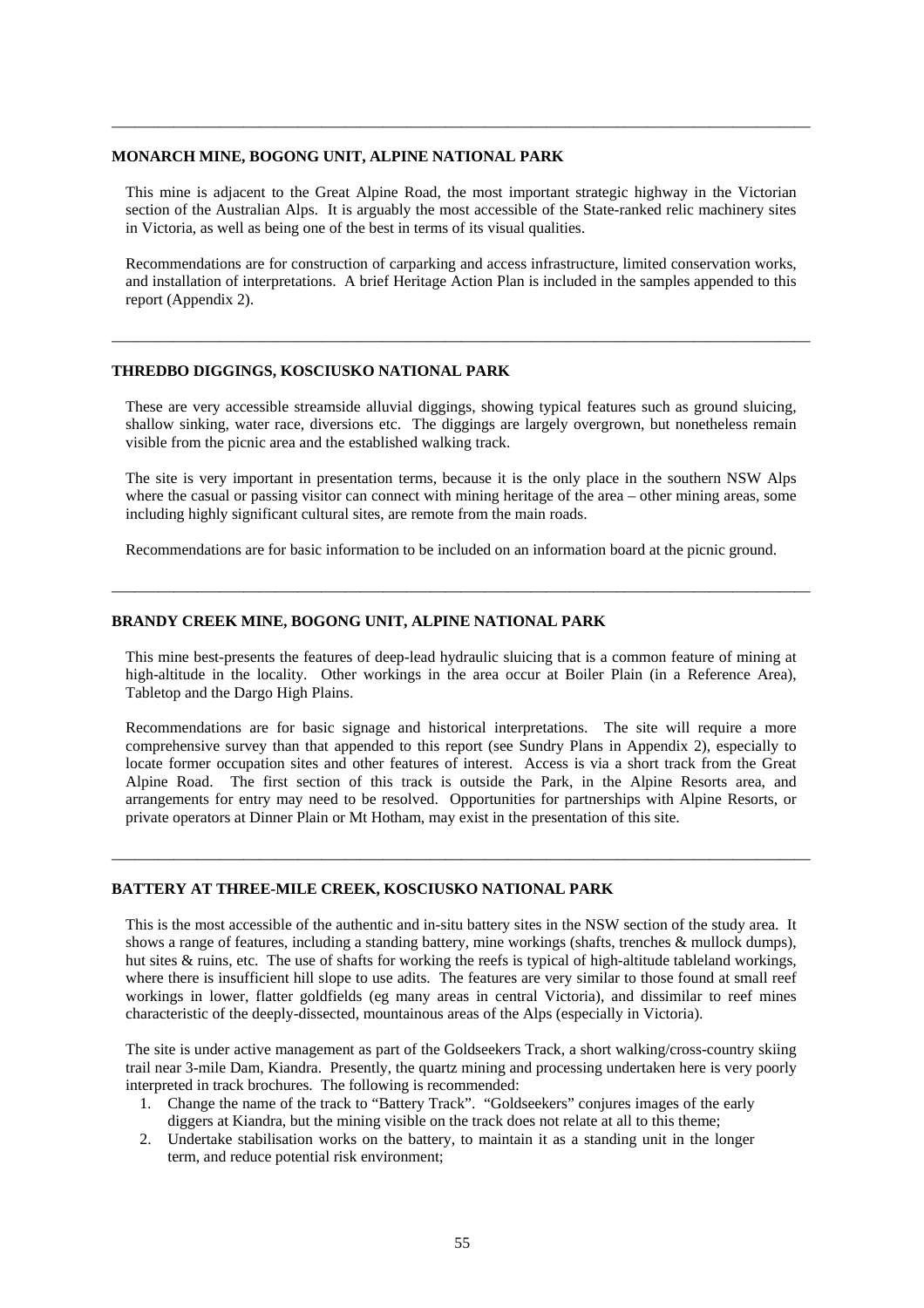3. Provide signed interpretations that interpret the full range of features at the site, including the workings, battery, hut sites etc.

Site plans of the battery & workings have been appended to this report (see Sundry Plans in Appendix 2).

\_\_\_\_\_\_\_\_\_\_\_\_\_\_\_\_\_\_\_\_\_\_\_\_\_\_\_\_\_\_\_\_\_\_\_\_\_\_\_\_\_\_\_\_\_\_\_\_\_\_\_\_\_\_\_\_\_\_\_\_\_\_\_\_\_\_\_\_\_\_\_\_\_\_\_\_\_\_\_\_\_\_\_\_\_\_\_\_\_\_

### **JOKERS FLAT ALLUVIAL DIGGINGS, DARTMOUTH UNIT, ALPINE NATIONAL PARK**

Alluvial gold diggings, consisting mainly of sluicing workings, are very common features along the rivers of the goldfields of the Victorian Alps. Selecting a representative area for presentation has some difficulties. Some well-preserved diggings with excellent visual properties are too remote (eg Upper Dargo, Wombat Creek, East Branch of the Ovens River, Cobungra River etc), and provision of suitable access would not be feasible. Other good areas are accessible, but only by 4WD vehicle, limiting their general availability (eg Crooked River, Dart River etc). Those on the Buckland River, Mt Buffalo NP, are "poor cousins" of surrounding sites outside the Park, and the best sites on the Gibbo River are on the opposite side of the river to the road, posing access difficulties. At Mt Wills HA, the extensive alluvial diggings (including hydraulic sluicing) near Glen Valley do not relate well to the principal historic theme of the Historic Area, quartz mining.

Heritage developments at Jokers Flat were proposed in the Dartmouth Unit Management Plan (1989). This site has several advantages, in that it is situated on a major strategic road through the Victorian Alps (Omeo Highway), and that the area is already actively managed by Parks Victoria for camping/picnicking. Installation of basic interpretations is recommended, and a brief Heritage Action Plan is included in the samples appended to this report (Appendix 2).

\_\_\_\_\_\_\_\_\_\_\_\_\_\_\_\_\_\_\_\_\_\_\_\_\_\_\_\_\_\_\_\_\_\_\_\_\_\_\_\_\_\_\_\_\_\_\_\_\_\_\_\_\_\_\_\_\_\_\_\_\_\_\_\_\_\_\_\_\_\_\_\_\_\_\_\_\_\_\_\_\_\_\_\_\_\_\_\_\_\_

### **MT WILLS HISTORIC AREA**

Prepare a Heritage Action Plan that:

- 1. Undertakes a comprehensive inventory of heritage values within the Historic Area;
- 2. Establishes management policy;
- 3. Identifies urgent conservation requirements;
- 4. Details conservation & presentation of at least one important & accessible quartz mining site;
- 5. Provides for information shelter/s on the Omeo Highway.

### **8.4 STAGE 2**

#### **8.4.1 GENERAL**

Stage 2 for the presentation of the mining heritage of the Australian Alps identifies several opportunities for expanding mining cultural interpretations, should sufficient funding and interest be available.

In NSW, these continue the strong alluvial mining themes at Kiandra, and extend to two other important sites in more remote areas, but adjacent to the Australian Alps Walking Track. In Victoria, presentation of the Good Hope Mine (Grant HA) would continue the strongest theme of mining in the Victorian Alps - reef mining for gold.

Again, it should be stressed that the proposals outlined here in no way prevent or discourage unilateral action in mining heritage conservation or presentation, based on current programs or policies. Some local opportunities are identified in the Action Plan that follows the Presentation Strategy.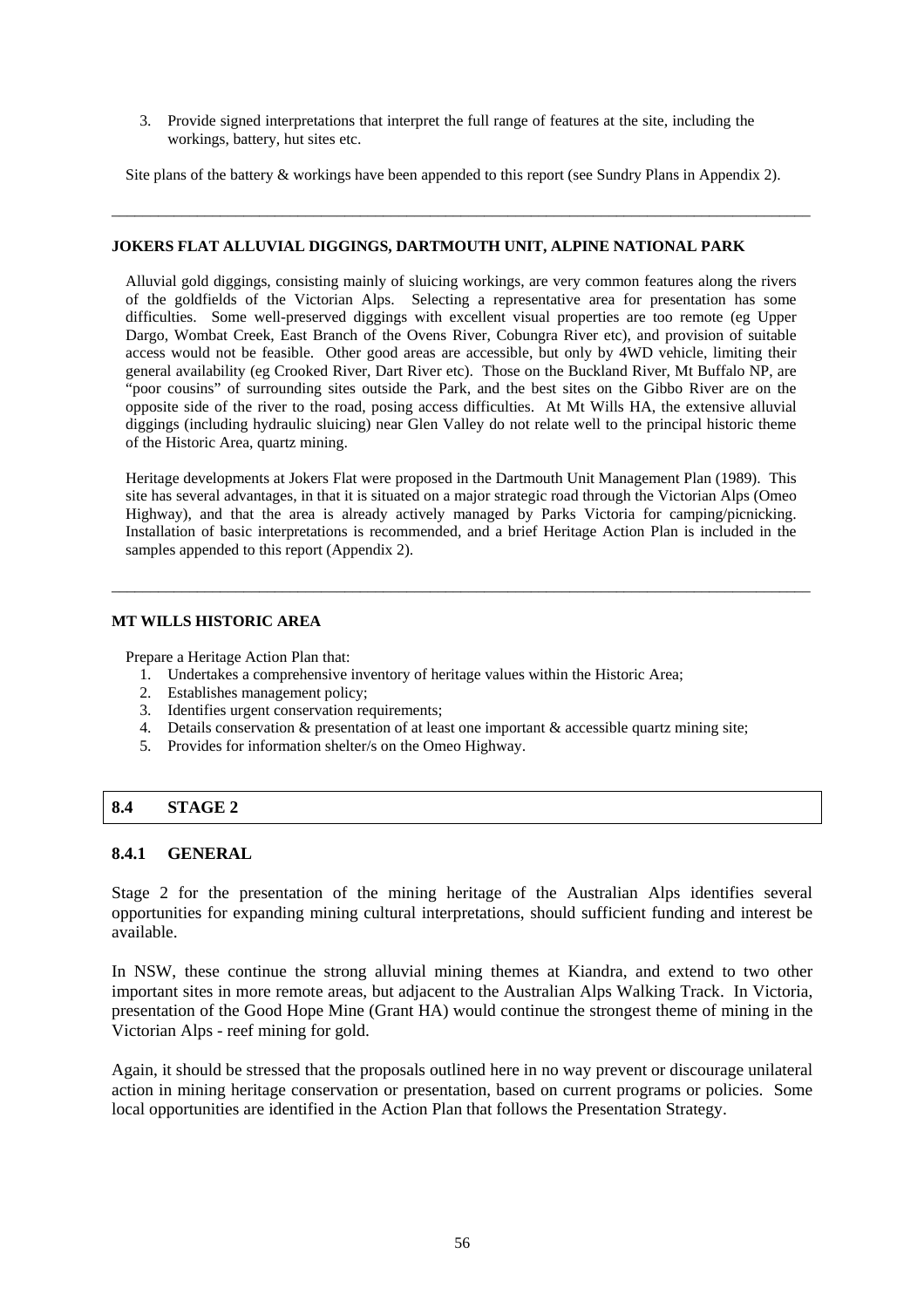### **8.4.2 PLACES FOR DEVELOPMENT**

#### **NINE-MILE DIGGINGS TRACK, KOSCIUSKO NATIONAL PARK**

The Tabletop Mountain Track from Kiandra provides access to some of the most impressive and important mining sites in the region. These include the giant Empress hydraulic sluicing hole, the Elaine mine, the North & South Bloomfield hydraulic sluicing works, the 9-Mile diggings, and the 4-mile hut & diggings. Directions for access to some of these places is given in several popular walking guides, and they are routinely but not not heavily visited. A visitors book has even been provided at the Elaine Mine. This had been replaced by scraps of paper, noted during site visit in Oct 2001, with about 17 names for the year to that date. Provision of marked access to the Elaine mine was canvassed by Pearson (1979), but no action has been taken.

\_\_\_\_\_\_\_\_\_\_\_\_\_\_\_\_\_\_\_\_\_\_\_\_\_\_\_\_\_\_\_\_\_\_\_\_\_\_\_\_\_\_\_\_\_\_\_\_\_\_\_\_\_\_\_\_\_\_\_\_\_\_\_\_\_\_\_\_\_\_\_\_\_\_\_\_\_\_\_\_\_\_\_\_\_\_\_\_\_\_

Development of a "diggings track" (Goldseekers Track?) would be a desirable development in the medium term. Ideally, this loop track from Kiandra would follow the Tabletop Mountain Trail (part of the Australian Alps Walking Track) from Kiandra to the 9-Mile diggings & Empress Mine, and return via South Bloomfield sluice hole, Elaine Mine, Bloomfield Creek, and 4-mile hut & diggings. From here the track could rejoin the Tabletop Mountain Trail, or follow 4-Mile Creek downstream to the Eucumbene River and thence upstream to Kiandra.

Heritage Action Plans for some sites are included in the samples appended to this report (Appendix 2).

#### **GOOD HOPE MINE, GRANT HISTORIC AREA**

The Good Hope Mine was the largest quartz-mining operation in the Crooked River goldfield. It has one of the best inventories of relic machinery and evidence of changing technologies in the State. In presentation terms, however, it provides the best opportunity to showcase the largest of the reef mining operations that built Grant. This relationship should be interpreted at the site, along with the sequencing of operations and the historical processing technologies represented.

\_\_\_\_\_\_\_\_\_\_\_\_\_\_\_\_\_\_\_\_\_\_\_\_\_\_\_\_\_\_\_\_\_\_\_\_\_\_\_\_\_\_\_\_\_\_\_\_\_\_\_\_\_\_\_\_\_\_\_\_\_\_\_\_\_\_\_\_\_\_\_\_\_\_\_\_\_\_\_\_\_\_\_\_\_\_\_\_\_\_

Upgrading of road & walking track access should accompany presentation of the site, to permit greater public appreciation of the Good Hope Mine.

\_\_\_\_\_\_\_\_\_\_\_\_\_\_\_\_\_\_\_\_\_\_\_\_\_\_\_\_\_\_\_\_\_\_\_\_\_\_\_\_\_\_\_\_\_\_\_\_\_\_\_\_\_\_\_\_\_\_\_\_\_\_\_\_\_\_\_\_\_\_\_\_\_\_\_\_\_\_\_\_\_\_\_\_\_\_\_\_\_\_

#### **TIN MINE, KOSCIUSKO NP**

The Tin Mine is situated beside the Australian Alps Walking Track, in remote country in the southern part of the NSW Alps. The Kosciusko National Park Plan of Management (1982) has identified Charlie Carter's Hut & the Tin Mine Barn as historic places, and their maintenance is already addressed. These huts (and the ruins of others at the site) are only one part of a site network that includes several alluvial tin (and gold) workings, water races, tracks, former hut sites, etc, stockyards etc that together provide the story of the place. In addition, there are also workings on primary tin lodes (shafts, trenches etc) in the area. Historic themes go beyond mining, to exploration (Rev Clarke etc), brumby running, scientific research (Snowy Mountains Authority) and personalities of the Australian Alps (Charlie Carter).

Survey of the unrecorded elements of the network, their visual aspects and their accessibility is a necessary pre-requisite to identifying opportunities to present this story. It is unlikely that any part of the fabric other than the remnant huts will require active intervention for conservation purposes.

Any visitor infrastructure (tracks, interpretations etc) for the Tin Mine should be low-maintenance, minimal, and low-key in the landscape, so as not to impact on the broader wilderness experience. Pamphlet-based interpretation, combined with directional signage, remains an option.

\_\_\_\_\_\_\_\_\_\_\_\_\_\_\_\_\_\_\_\_\_\_\_\_\_\_\_\_\_\_\_\_\_\_\_\_\_\_\_\_\_\_\_\_\_\_\_\_\_\_\_\_\_\_\_\_\_\_\_\_\_\_\_\_\_\_\_\_\_\_\_\_\_\_\_\_\_\_\_\_\_\_\_\_\_\_\_\_\_\_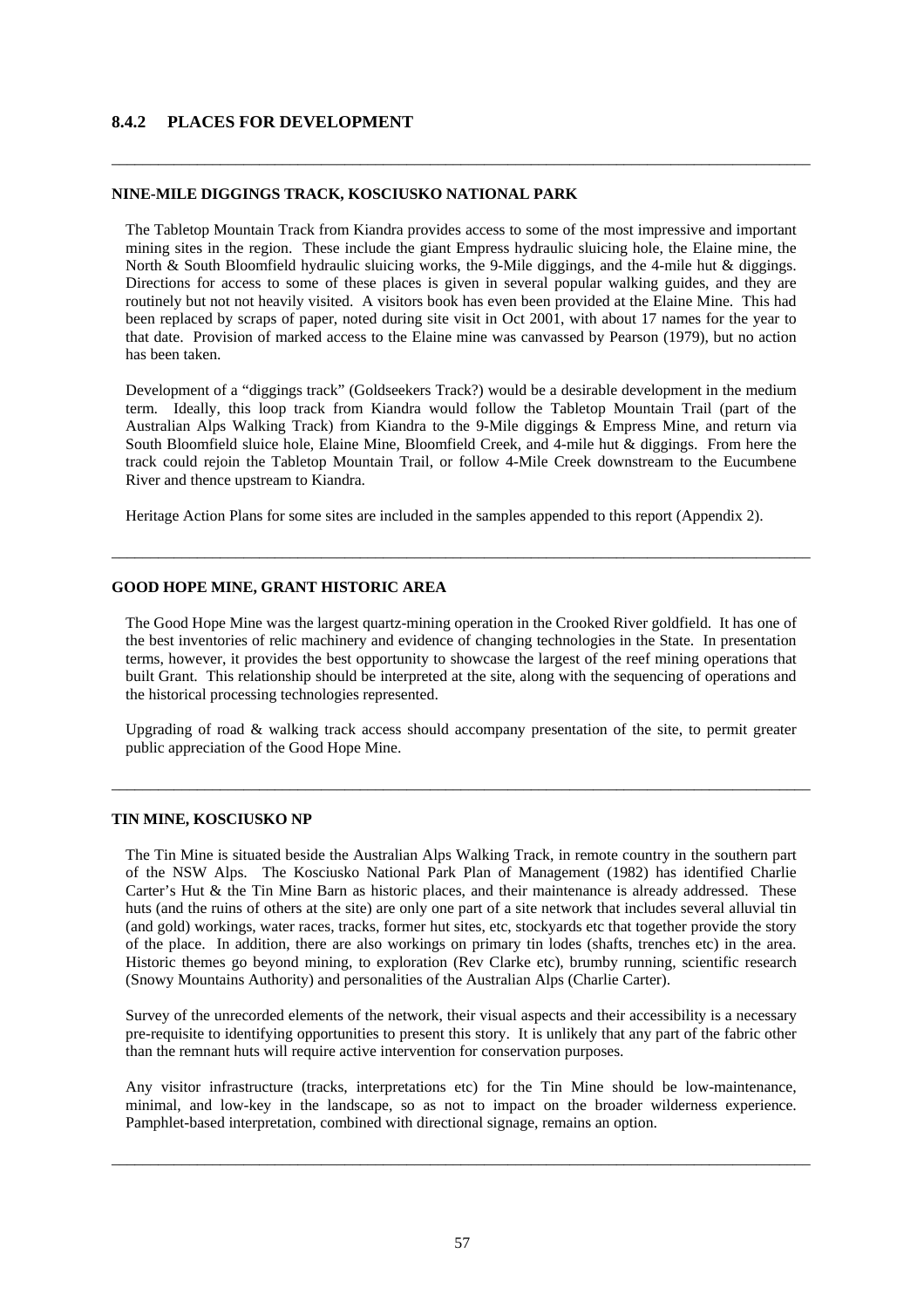#### **GREY MARE MINE, KOSCIUSKO NP**

This remote site is adjacent to the Australian Alps Walking Track. The Grey Mare Hut and the ruins of the Grey Mare Diggings Hut have been identified as Historic Places in the Kosciusko Plan of Management (1982). The former is to be maintained, and the latter managed as a ruin. At present, there is a tendency to view the huts and the remnant mining machinery as the historic fabric of the Grey Mare.

However, the historical record suggests that there is considerably more to the Grey Mare than this. These workings are easily the highest reef-gold producers in the NSW Alps, with most of the production in the first decade of the twentieth century. Several mining operations were carried along the line of the 'Bogong Reef' (as it was originally called), after gold was traced uphill from the Bogong alluvial diggings. It is probable that an earlier machinery site exists near the main early workings (which are separate from the later workings for which the extant machinery was brought to the site), as well as associated tracks and a number of unrecorded hut sites.

Any future interpretations should connect the visitor to the relationship between the alluvial and quartz reef gold deposits. Any visitor infrastructure (tracks, interpretations etc) for the Grey Mare Mine should be low-maintenance, minimal, and low-key in the landscape, so as not to impact on the broader wilderness experience. Pamphlet-based interpretation, combined with directional signage, remains an option.

### **8.5 STAGE 3:**

Stage 3 identifies two important historic gold mining places in the Australian Alps that are not under the management of the relevant Parks service at present, but will be at some time in the future.

\_\_\_\_\_\_\_\_\_\_\_\_\_\_\_\_\_\_\_\_\_\_\_\_\_\_\_\_\_\_\_\_\_\_\_\_\_\_\_\_\_\_\_\_\_\_\_\_\_\_\_\_\_\_\_\_\_\_\_\_\_\_\_\_\_\_\_\_\_\_\_\_\_\_\_\_\_\_\_\_\_\_\_\_\_\_\_\_\_\_

### **RED ROBIN MINE, BOGONG UNIT, ALPINE NP; MAUDE & YELLOW GIRL MINE, MT WILLS HISTORIC AREA**

These are two important historic gold mining places in the Victorian Alps that are subject to current Mining Licences, the Red Robin Mine (Bogong Unit, Alpine National Park) and the Maude & Yellow Girl Mine (Mt Wills Historic Area). Both of these places have been assessed as of State cultural heritage significance, although the Maude is yet to be nominated to the Victorian Heritage Register.

Their significance derives partly from their outstanding state of preservation & the range of features they display, compared to other mountain quartz mines in Victoria that exist largely as archaeological fabric. The built and machinery assets of the mines are privately owned, but the Registered items at the Red Robin have legislative protection under Part 4 of the Heritage Act, 1995. Assuming successful Registration of the Maude, an as yet undetermined number of these assets are likely to become property of the Crown on relinquishment of the licences, and come under the management of Parks Victoria.

Both these places can be considered outstanding for presentation purposes, not only for their individual features and historical significance, but for their ability to offer information and understanding of more poorly preserved quartz mines & treatment sites. The Red Robin (upper & lower sites) is situated on a popular loop walking track (Mt Loch carpark – Machinery Spur – Red Robin – Dibbins Hut – Swindlers Spur), and is accessed from the Great Alpine Road. The Maude sites (No 5 adit, 1939 plant, 1941 plant) are only a short distance off the Omeo Highway in each case.

*Whether these two places are presented or not, Parks Victoria will have a special obligation to actively care for them on behalf of the people of Victoria, because their cultural heritage significance revolves around fabric that will not survive without active management. Parks Victoria therefore needs to be prepared to take over management of these two mines.*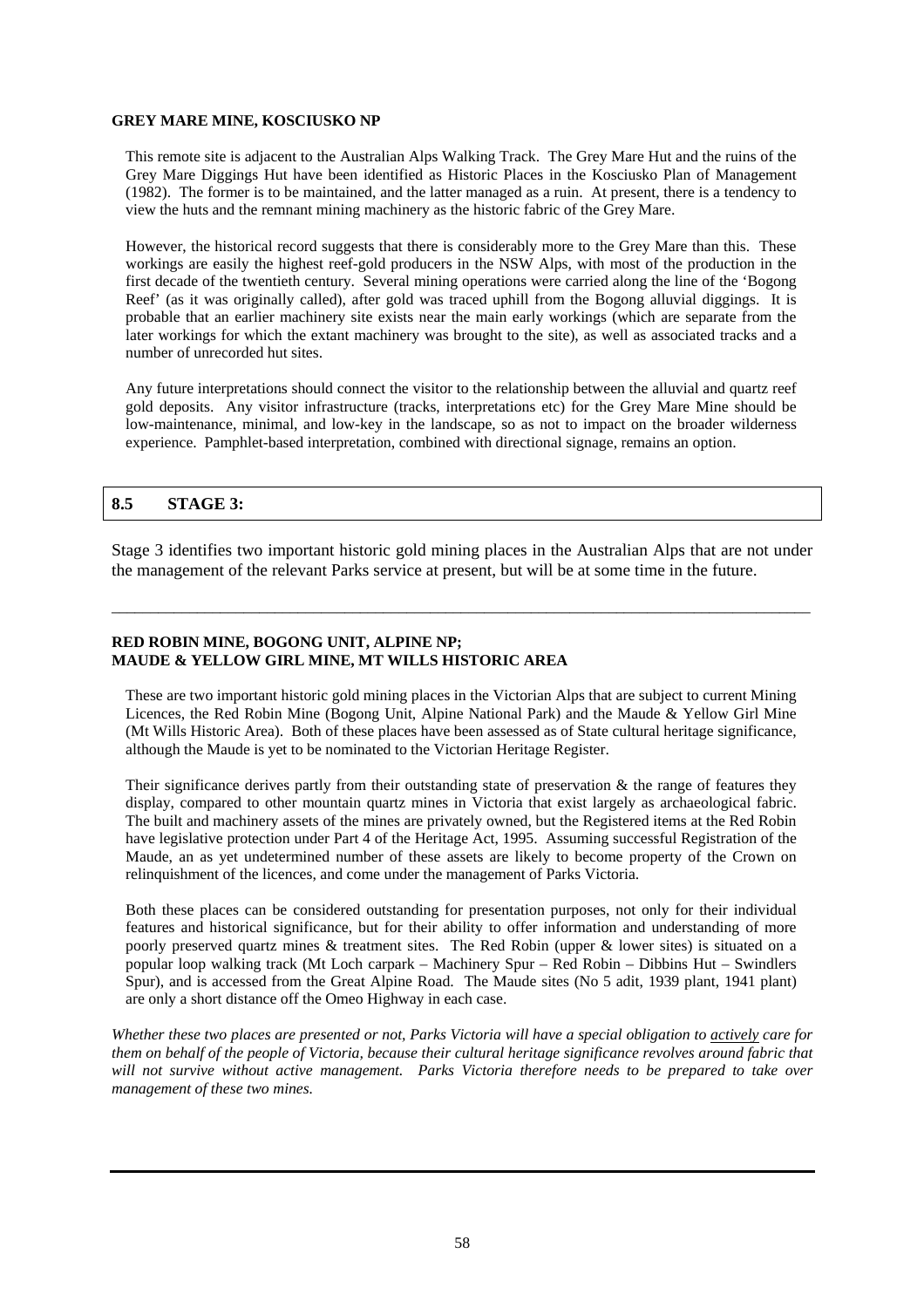# **9. HERITAGE ACTION PLAN**

# **9.1 RECORDING & CONSERVATION**

Most mining places and landscapes consist of robust mining features (dumps, shafts, sluicing workings etc) that require no management intervention in their protection. However the Alps have some exceptional places of regional, state & national significance that contain fragile features left over from the historic operations. These are principally aging machinery relics, equipment & structures that provide physical evidence of mining technologies. Some pieces are well in excess of 100 years of age, and have suffered long exposure to weather conditions in the Alps. There may be simple actions that can be taken to help prolong the survival of deteriorating, significant fabric.

Care of these places is consequently a priority in discharging the chartered obligation of protecting cultural values. Because this study has found that mining heritage assets are generally poorly recorded in the Alps, *any planned recording programs should be targetted towards these sites*.

*The following sections of this report should be referred to for guidance in recording historic mining sites:* 

- Section 5.2.9 basic requirements;
- Appendix  $1$  sample Site Gazetteers;
- Appendix 2 sample, basic site plans, contained in Sample Heritage Action Plans. Also Sundry Site Plans packaged at end of Appendix 2.

*The following sections of this report can be referred to for guidance in protection works:* 

- Appendix 3 Flow Charts for the process of decision-making at historic mining sites:
- Section  $5.1$  General policy for protection  $\&$  conservation of historic mining sites:
- Section  $5.2.5$  General guidelines for flora, fauna & fire management at historic mining sites;
- Section 5.2.6 General guidelines for mining cultural landscape management;
- Appendix 2: Sample Heritage Action Plans contain specific examples of conservation works that are applicable to a variety of types of mining sites & landscapes, with a variety of extant fabric. Reference to the introductory page of Appendix 2 should be used to select places that are similar to those under consideration for future protection works.

# **9.2 PRESENTING HISTORIC MINING PLACES & LANDSCAPES**

Strategic presentation of selected historic mining sites & landscapes in the Australian Alps National Parks ensures that the importance and principal characteristics of mining in the Alps can be interpreted to the public in authentic and widely-accessible locations. It also attends to protection of the heritage values of those places, and ensures maintenance through adaptive use.

*The following sections of this report can be referred to for details of the recommended presentations and guidance in their development:*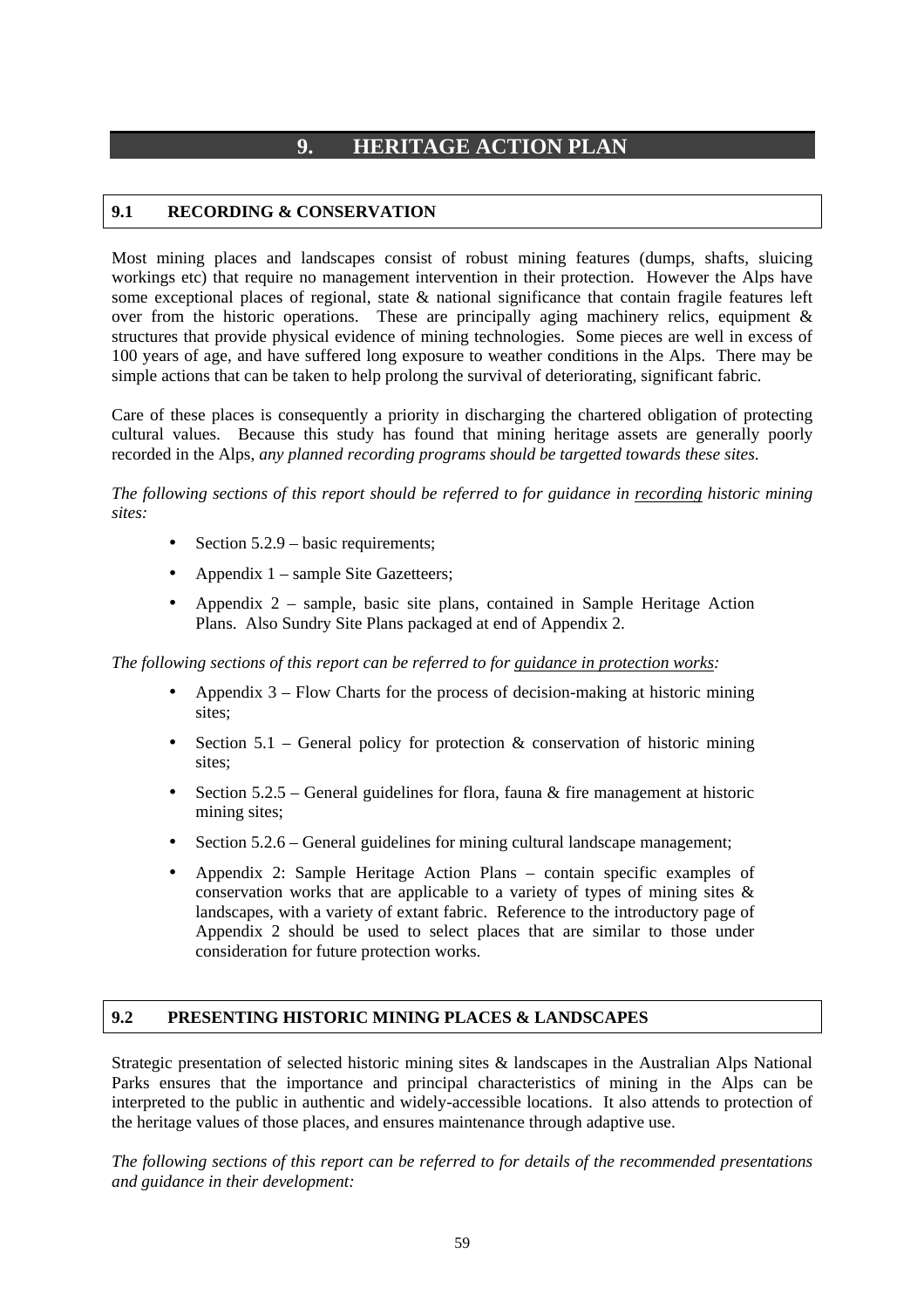- Sections 8.3 to 8.5 Recommendations for presentations;
- Appendix 2 Some sample Heritage Action Plans for sites recommended for presentation are included. Basic site plans for some others are packaged in Sundry Site Plans at the end of Appendix 2.
- Appendix 1 Some basic site gazetteers for sites recommended for presentation are included.

### **9.3 STAGE 1 – ALPS-WIDE PRESENTATION OF HISTORIC MINES & LANDSCAPES**

#### Actions:

- 1. Overarching responsibility for Stage 1 presentations should be assigned. Parks Victoria's Heritage Strategy section should be considered, because of their experience and expertise in presentation of historic mining sites/landscapes;
- 2. Each involved unit (Kosciusko National Park Northern & Southern Regions, Alpine National Park Bogong & Dartmouth Units) should undertake planning for presentation of their sites/landscapes, in consultation with the responsible co-ordinators, per 1. above, and their own PV/NPWS heritage sections. Some presentations are relatively simple, but others may require additional funding for heritage planning;
- 3. Costings should be produced, sufficient to prepare a joint grant funding application;
- 4. Relevant permits or consents under each State Heritage Act should be obtained for nonexempted works.

#### **9.4 UNIT-BY-UNIT RECOMMENDATIONS**

#### **9.4.1 INTRODUCTION**

This section summarises mining cultural heritage on a unit by unit basis in the Alps National Parks and adjoining Historic Areas, and provides directions for the managers of the cultural assets. Parks & reserves with no known mining heritage values are identified, but no recommendations are made. These areas may still have some potential to show evidence of prospecting or mining activities.

For all units, managers are encouraged to undertake, facilitate or foster further investigation and site recording of historic mining sites, diggings & landscapes within the Park, in line with recommendations in their Management Plans. Direction is given for some units, to maximise the benefits of any site recording undertaken.

### **9.4.2 AUSTRALIAN CAPITAL TERRITORY**

### *NAMADGI NATIONAL PARK*

No historic mining sites are known within this Park, although prospecting for gold has been referred to. Copper mines & prospecting works occur just outside the Park.

\_\_\_\_\_\_\_\_\_\_\_\_\_\_\_\_\_\_\_\_\_\_\_\_\_\_\_\_\_\_\_\_\_\_\_\_\_\_\_\_\_\_\_\_\_\_\_\_\_\_\_\_\_\_\_\_\_\_\_\_\_\_\_\_\_\_\_\_\_\_\_\_\_\_\_\_\_\_\_\_\_\_\_\_\_\_\_\_\_\_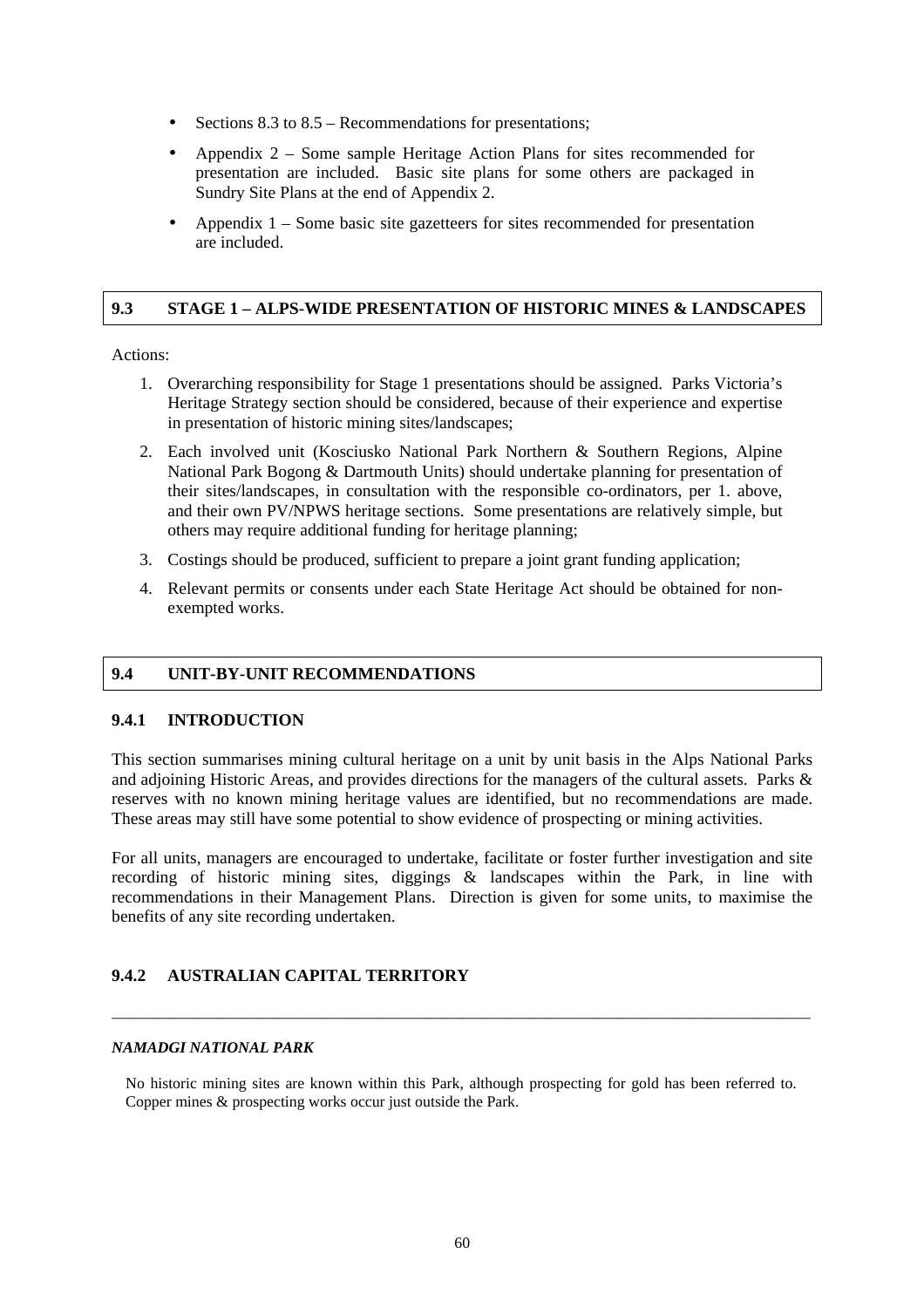### **9.4.3 NEW SOUTH WALES**

*The major concentrations of mining cultural heritage in the New South Wales section of the study area occur exclusively in the Kosciusko NP, and the management recommendations outlined below reflect this.* 

\_\_\_\_\_\_\_\_\_\_\_\_\_\_\_\_\_\_\_\_\_\_\_\_\_\_\_\_\_\_\_\_\_\_\_\_\_\_\_\_\_\_\_\_\_\_\_\_\_\_\_\_\_\_\_\_\_\_\_\_\_\_\_\_\_\_\_\_\_\_\_\_\_\_\_\_\_\_\_\_\_\_\_\_\_\_\_\_\_\_

#### *BIMBERI NATURE RESERVE*

Some mining cultural heritage values may occur within this Reserve, but none have been located to date. Of some interest may be the Mt Franklin Mine, if it is exists within the Reserve, because there are some indications that machinery, including a stamp battery, may have been used at the site.

\_\_\_\_\_\_\_\_\_\_\_\_\_\_\_\_\_\_\_\_\_\_\_\_\_\_\_\_\_\_\_\_\_\_\_\_\_\_\_\_\_\_\_\_\_\_\_\_\_\_\_\_\_\_\_\_\_\_\_\_\_\_\_\_\_\_\_\_\_\_\_\_\_\_\_\_\_\_\_\_\_\_\_\_\_\_\_\_\_\_

#### *BRINDABELLA NATIONAL PARK*

Some mining cultural heritage values may occur within this Reserve, but none have been located to date.

\_\_\_\_\_\_\_\_\_\_\_\_\_\_\_\_\_\_\_\_\_\_\_\_\_\_\_\_\_\_\_\_\_\_\_\_\_\_\_\_\_\_\_\_\_\_\_\_\_\_\_\_\_\_\_\_\_\_\_\_\_\_\_\_\_\_\_\_\_\_\_\_\_\_\_\_\_\_\_\_\_\_\_\_\_\_\_\_\_\_

#### *KOSCIUSKO NATIONAL PARK*

This Park contains virtually all known mining heritage values in the NSW Alps National Parks. All types of gold mining are represented, but the bulk of production is from alluvial gold. Mining heritage features are distributed throughout the Park. Copper and other base metal mining is widespread, on a relatively small scale. The Kiandra goldfield, in the Northern Region of the Park, is the largest and most important alluvial gold mining area in the Alps National Parks.

Little site recording has been done in the Park, and many outlying or remote fields have not been described. Of some interest among these are the Crackenback diggings (where a chinese grave has been reported), the various Goobarragandra diggings, the copper mine/deposit near Blue waterholes (geological site), the Toolong diggings, Peppercorn Hill diggings (2), various diggings on the fall to the Gungarlin River, 8-Mile & 15-Mile Creek diggings (Kiandra), Tantangara Creek diggings (3) etc. Locations for a number of mines/diggings referred to in the historical record are unknown.

Recommendations are:

- 1. Undertake site/landscape presentations, per Stage 1 of the Presentation Strategy, at Kiandra & Thredbo;
- 2. Examine feasibility of further presentations, per Stage 2 of the Presentation Strategy;
- 3. Examine opportunities to present more information on the mining cultural heritage of the Park at the various NPWS information centres;
- 4. Direct any programs of site recording towards producing a mining cultural assets inventory of relic machinery sites within the Park (eg Lorna Doone, Broken Cart, Blue Creek & Horseshoe mines). These are likely to be the only places where management intervention may be required, in the form of simple conservation actions that can assist in the survival of the aging fabric.

\_\_\_\_\_\_\_\_\_\_\_\_\_\_\_\_\_\_\_\_\_\_\_\_\_\_\_\_\_\_\_\_\_\_\_\_\_\_\_\_\_\_\_\_\_\_\_\_\_\_\_\_\_\_\_\_\_\_\_\_\_\_\_\_\_\_\_\_\_\_\_\_\_\_\_\_\_\_\_\_\_\_\_\_\_\_\_\_\_\_

#### *SCABBY RANGE NATURE RESERVE*

No mining cultural heritage values have been located in this Reserve.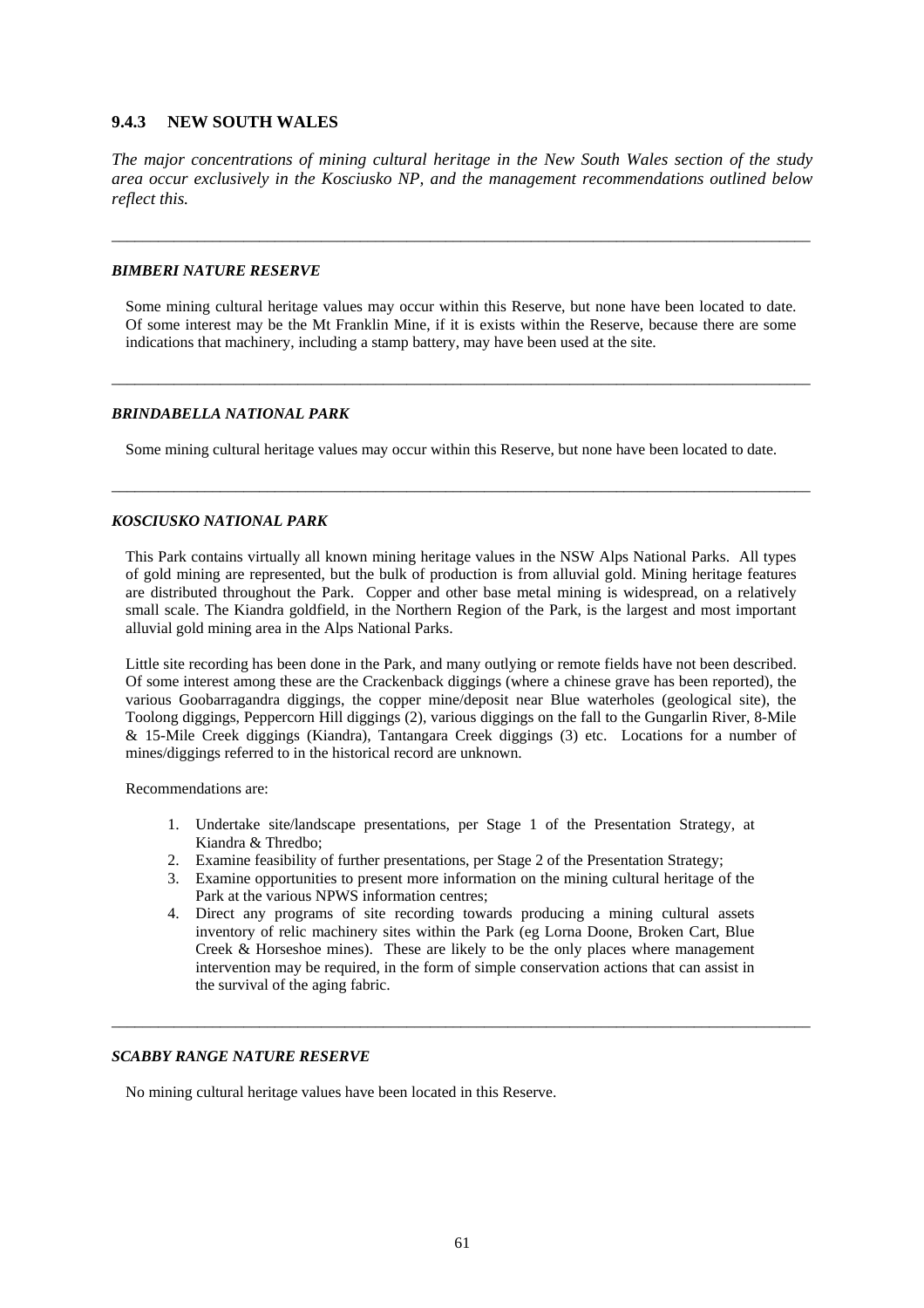### **9.4.4 VICTORIA**

*The major concentrations of mining heritage in the Victorian section of the study area occur in:* 

- *The Bogong Unit of the Alpine NP;*
- *The Dartmouth Unit of the Alpine NP;*
- *Mount Wills Historic Area;*
- *Grant Historic Area.*

*All other Parks/Units/Historic Areas contain mining cultural heritage values of varying significance, except the Avon Wilderness Park.* 

\_\_\_\_\_\_\_\_\_\_\_\_\_\_\_\_\_\_\_\_\_\_\_\_\_\_\_\_\_\_\_\_\_\_\_\_\_\_\_\_\_\_\_\_\_\_\_\_\_\_\_\_\_\_\_\_\_\_\_\_\_\_\_\_\_\_\_\_\_\_\_\_\_\_\_\_\_\_\_\_\_\_\_\_\_\_\_\_\_\_

### *ALPINE NATIONAL PARK, BOGONG UNIT*

The Bogong Unit of the Alpine NP is rich in mining heritage, and all types of gold mining are represented. Its inventory of in-situ relic quartz-mining machinery, contained in the Upper Dargo and extending out of the Park into the broader Upper Ovens Goldfield, is probably unmatched in Victoria. It includes numerous stamp batteries, boilers, steam engines, Pelton wheels, mining equipment such as ore trucks etc. The Upper Goulburn – Walhalla belt is the only other place in the state that may approach this inventory. Not all of the sites have been well-recorded, and high potential remains for others to be found. In general, these sites are in rugged, remote country, which is the major reason the machinery has not been salvaged.

The Unit contains virtually all of Victoria's high-altitude alluvial (deep lead) workings, and within the Alps National Parks, its quartz mining is second only to that in Mt Wills Historic Area. The most productive mines were in the East Branch of the Ovens River, and were an extension of the Upper Ovens field that produced about ¾ million ounces of reef gold, or about 3½ times the production of Mt Wills.

The Unit is traversed by the Great Alpine Road, strategically the most important road crossing the Victorian Alps.

Recommendations:

- 1. Undertake presentation of 2 mining sites, per Presentation Strategy, at the Monarch Mine and Brandy Creek;
- 2. Prepare for a seamless transition in management of the Red Robin Mine, and identify end use of the place;
- 3. Direct any programs of site recording at producing a mining cultural assets inventory of relic machinery sites within the Unit (perhaps as a sub-set of Parks' Cultural Assets Register). These are likely to be the only places where management intervention may be required, in the form of simple conservation actions that can assist in the survival of the aging fabric;

\_\_\_\_\_\_\_\_\_\_\_\_\_\_\_\_\_\_\_\_\_\_\_\_\_\_\_\_\_\_\_\_\_\_\_\_\_\_\_\_\_\_\_\_\_\_\_\_\_\_\_\_\_\_\_\_\_\_\_\_\_\_\_\_\_\_\_\_\_\_\_\_\_\_\_\_\_\_\_\_\_\_\_\_\_\_\_\_\_\_

#### *ALPINE NATIONAL PARK, COBBERAS-TINGARINGY UNIT*

Mining heritage values are distributed widely, but sporadically, within this Unit, but there has been no site recording undertaken. Of some interest are the gold and base metal workings on Limestone Creek and its tributaries, and the gold workings on the Upper Murray, including Dead Horse Creek. While it is unlikely to contain sites of State heritage significance, the various mines, diggings, mining tracks, races etc may nonetheless offer evidence of exploration and development in this very remote region of Victoria.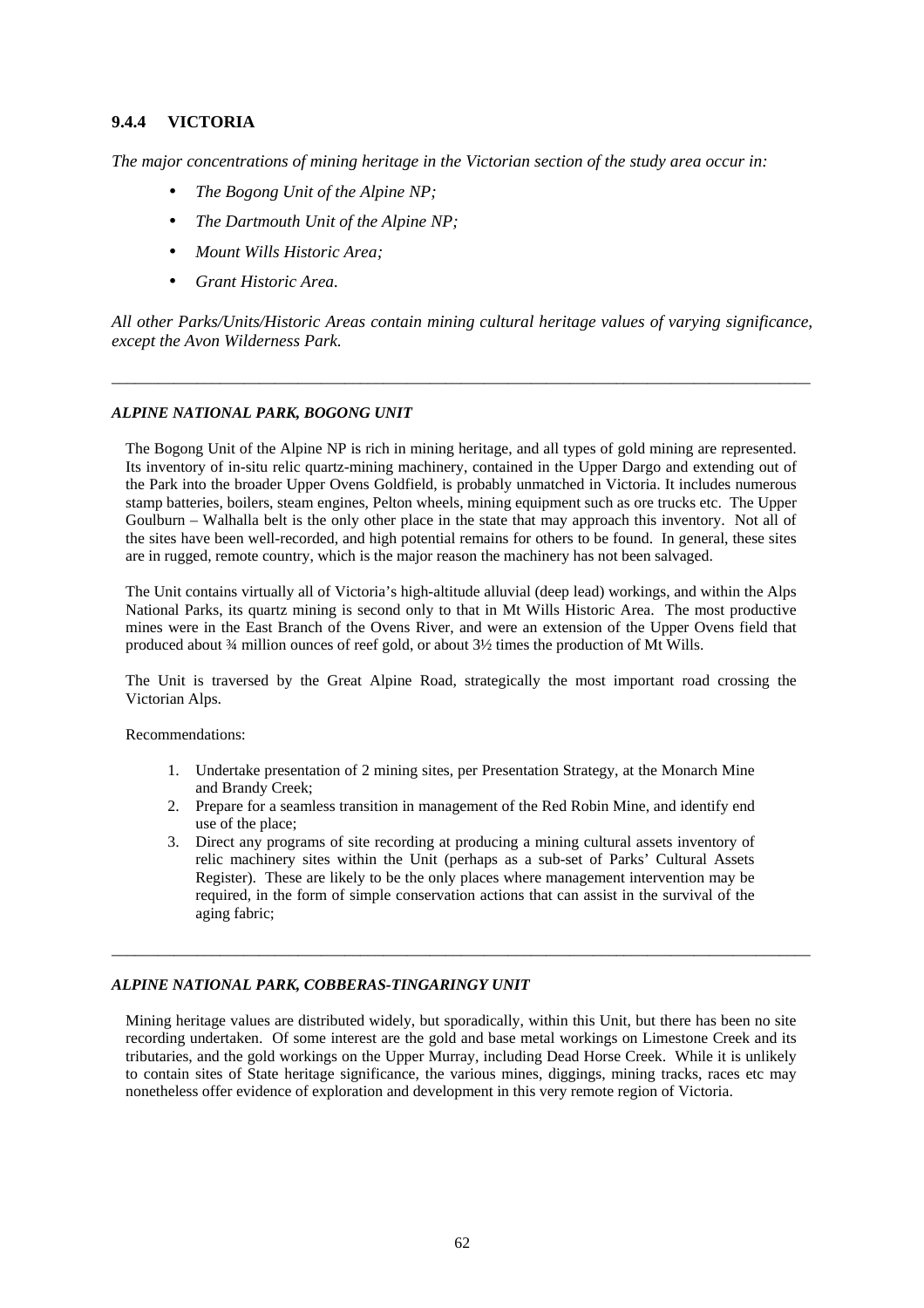#### *ALPINE NATIONAL PARK, DARTMOUTH UNIT*

The Dartmouth Unit of the Alpine NP is rich in mining heritage, and contains evidence of all types of mining for gold. Of particular interest are important technological sites in the Dart River and Greens Creek Historic Zones, as well as former mining townsites in remote areas such as the Dart and Wombat Creek. Some base metals mining has been carried out.

\_\_\_\_\_\_\_\_\_\_\_\_\_\_\_\_\_\_\_\_\_\_\_\_\_\_\_\_\_\_\_\_\_\_\_\_\_\_\_\_\_\_\_\_\_\_\_\_\_\_\_\_\_\_\_\_\_\_\_\_\_\_\_\_\_\_\_\_\_\_\_\_\_\_\_\_\_\_\_\_\_\_\_\_\_\_\_\_\_\_

Recommendations:

- 1. Undertake presentation of mining site, per Presentation Strategy, at Jokers Flat;
- 2. Direct any programs of site recording at producing a mining cultural assets inventory of relic machinery sites within the Unit (perhaps as a sub-set of Parks' Cultural Assets Register). These are likely to be the only places where management intervention may be required, in the form of simple conservation actions that can assist in the survival of the aging fabric;
- 3. Examine options for presentation of basic goldfield history at an appropriate place in the Dart River.

\_\_\_\_\_\_\_\_\_\_\_\_\_\_\_\_\_\_\_\_\_\_\_\_\_\_\_\_\_\_\_\_\_\_\_\_\_\_\_\_\_\_\_\_\_\_\_\_\_\_\_\_\_\_\_\_\_\_\_\_\_\_\_\_\_\_\_\_\_\_\_\_\_\_\_\_\_\_\_\_\_\_\_\_\_\_\_\_\_\_

#### *ALPINE NATIONAL PARK, WONNANGATTA-MOROKA UNIT*

The only highly significant mining heritage values known in this unit occur at its junction with the Grant Historic Area, and this section should be managed as an extension of the Grant Historic Area. Similarly, minor extensions of the Howqua goldfield into this Unit should be managed as part of the Howqua Hills Historic Area. The so-called Chromite Mine should be managed as a geological rather than a cultural site.

However, several mining tracks cut by the Victorian Mines Department traverse the Unit, and there are a number of areas where mining heritage values may exist. While location of these heritage assets is not seen as a high priority in the management of this Unit, there may be opportunities to facilitate or encourage surveys, using interested people or organisations.

\_\_\_\_\_\_\_\_\_\_\_\_\_\_\_\_\_\_\_\_\_\_\_\_\_\_\_\_\_\_\_\_\_\_\_\_\_\_\_\_\_\_\_\_\_\_\_\_\_\_\_\_\_\_\_\_\_\_\_\_\_\_\_\_\_\_\_\_\_\_\_\_\_\_\_\_\_\_\_\_\_\_\_\_\_\_\_\_\_\_

#### *AVON WILDERNESS PARK*

No mining heritage values have been located within this Park, and it is highly unlikely that any exist. Any that may be located in the future should be recorded, but no management action is recommended, in keeping with the Park's special status as a wilderness, unless there are overriding heritage implications.

\_\_\_\_\_\_\_\_\_\_\_\_\_\_\_\_\_\_\_\_\_\_\_\_\_\_\_\_\_\_\_\_\_\_\_\_\_\_\_\_\_\_\_\_\_\_\_\_\_\_\_\_\_\_\_\_\_\_\_\_\_\_\_\_\_\_\_\_\_\_\_\_\_\_\_\_\_\_\_\_\_\_\_\_\_\_\_\_\_\_

#### *GRANT HISTORIC AREA*

Grant Historic Area has an abundance of mining heritage assets, but only the Grant township site is significantly interpreted. Presentation of the Good Hope Mine would be desirable, and provide context for the existence of Grant. Strong historic themes also exist in the Crooked River town sites, diggings and mines.

There is strong local interest in the mining heritage of Grant HA, and there are opportunities to further develop partnerships in the recording and presentation of this heritage.

Recommendations:

- 1. Examine options for presentation of Good Hope mining site, per Stage 2 of Presentation Strategy;
- 2. Direct any programs of site recording at producing a mining cultural assets inventory of relic machinery sites (perhaps as a sub-set of Parks Victoria's Cultural Assets Register). These are likely to be the only places where management intervention may be required,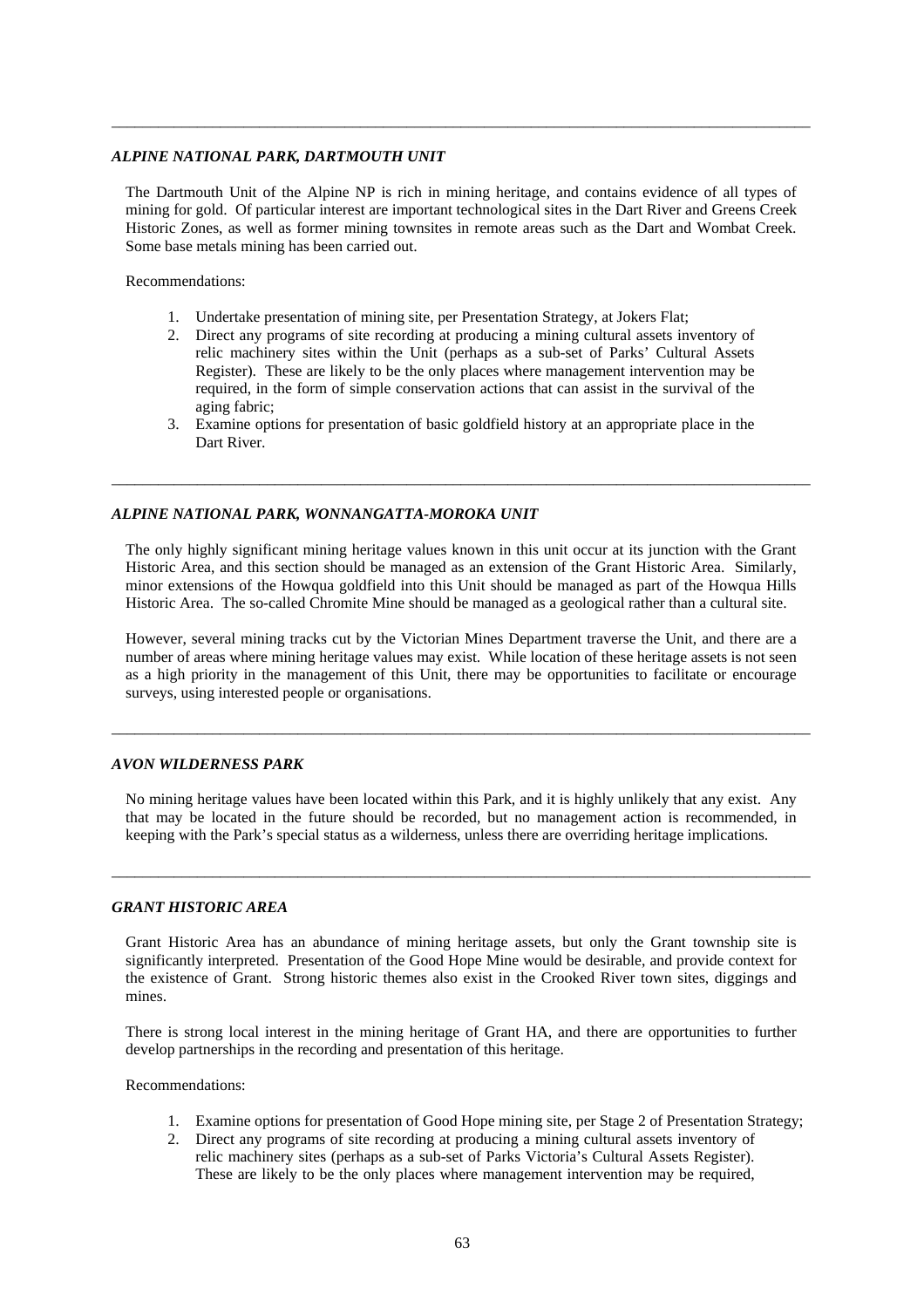in the form of simple conservation actions that can assist in the survival of the aging fabric;

3. Examine options for presentation of basic goldfield history at an appropriate place in the Crooked River (eg former townsite, adjacent to alluvial workings).

Mining is still a permitted activity within the suite of Historic Areas in Victoria, and detailed knowledge of cultural assets in these places is an essential pre-requisite to making good management decisions on permit conditions, in the event of title applications. These decisions should not be made on an *ad hoc* site-by-site basis, but on policy backed by a comprehensive cultural assets inventory.

\_\_\_\_\_\_\_\_\_\_\_\_\_\_\_\_\_\_\_\_\_\_\_\_\_\_\_\_\_\_\_\_\_\_\_\_\_\_\_\_\_\_\_\_\_\_\_\_\_\_\_\_\_\_\_\_\_\_\_\_\_\_\_\_\_\_\_\_\_\_\_\_\_\_\_\_\_\_\_\_\_\_\_\_\_\_\_\_\_\_

#### *HOWQUA HILLS HISTORIC AREA*

*No recommendations are made with respect to the Howqua Hills Historic Area, for which a comprehensive Heritage Action Plan has recently been completed.* 

Mining is still a permitted activity within the suite of Historic Areas in Victoria, and detailed knowledge of cultural assets in these places is an essential pre-requisite to making good management decisions on permit conditions, in the event of title applications. These decisions should not be made on an *ad hoc* site-by-site basis, but on policy backed by a comprehensive cultural assets inventory.

\_\_\_\_\_\_\_\_\_\_\_\_\_\_\_\_\_\_\_\_\_\_\_\_\_\_\_\_\_\_\_\_\_\_\_\_\_\_\_\_\_\_\_\_\_\_\_\_\_\_\_\_\_\_\_\_\_\_\_\_\_\_\_\_\_\_\_\_\_\_\_\_\_\_\_\_\_\_\_\_\_\_\_\_\_\_\_\_\_\_

#### *MOUNT BUFFALO NATIONAL PARK*

Mt Buffalo is an unusual case, where mining heritage exists principally on the periphery of the Park (with the exception of the so-called Chinese Wall), away from the management focus of the Buffalo Plateau. Along the eastern edge of the park lie some of the better dredging and low-altitude hydraulic sluicing landscapes in the Alps National Parks. However, presentation is not recommended for the main reason that much better sluicing and dredging landscapes exist on nearby Crown Land in the Buckland Valley (and other areas of the Upper Ovens), outside the boundaries of the Mount Buffalo National Park.

While mining is not generally considered an important historic theme because of the management focus on the plateau, it is interesting to note that the proportion of land directly affected by gold mining in the relatively-small Mt Buffalo NP is probably the highest of all the Alps National Parks, and would be comparable to the Grant and Mt Wills Historic Areas. There has been no formal site recording of historic mining places in the Park.

Recommendations:

1. The "Chinese Wall" (wall of storage dam for hydraulic sluicing) may be interpreted – interpretation does not have to be on-site, and could be included on information boards, brochures etc as part of a wider cultural interpretations program. The wall is part of a site network that includes the workings & water races of the Buffalo Hydraulic Sluicing Co in the Buckland valley. This network is largely contained within the Mt Buffalo National Park.

\_\_\_\_\_\_\_\_\_\_\_\_\_\_\_\_\_\_\_\_\_\_\_\_\_\_\_\_\_\_\_\_\_\_\_\_\_\_\_\_\_\_\_\_\_\_\_\_\_\_\_\_\_\_\_\_\_\_\_\_\_\_\_\_\_\_\_\_\_\_\_\_\_\_\_\_\_\_\_\_\_\_\_\_\_\_\_\_\_\_

# *MOUNT MURPHY HISTORIC AREA*

The heritage values of the Mount Murphy Historic Area derive principally from the Mt Murphy Wolfram Mine. Presentation of this site is not seen as a high priority in the short term, because of its remoteness, and the difficulty of providing an adequate level of security and maintenance. Early gold workings may exist in the head of the Buckwong, on the eastern side of the Historic area.

Mining is still a permitted activity within the suite of Historic Areas in Victoria, and detailed knowledge of cultural assets in these places is an essential pre-requisite to making good management decisions on permit conditions, in the event of title applications.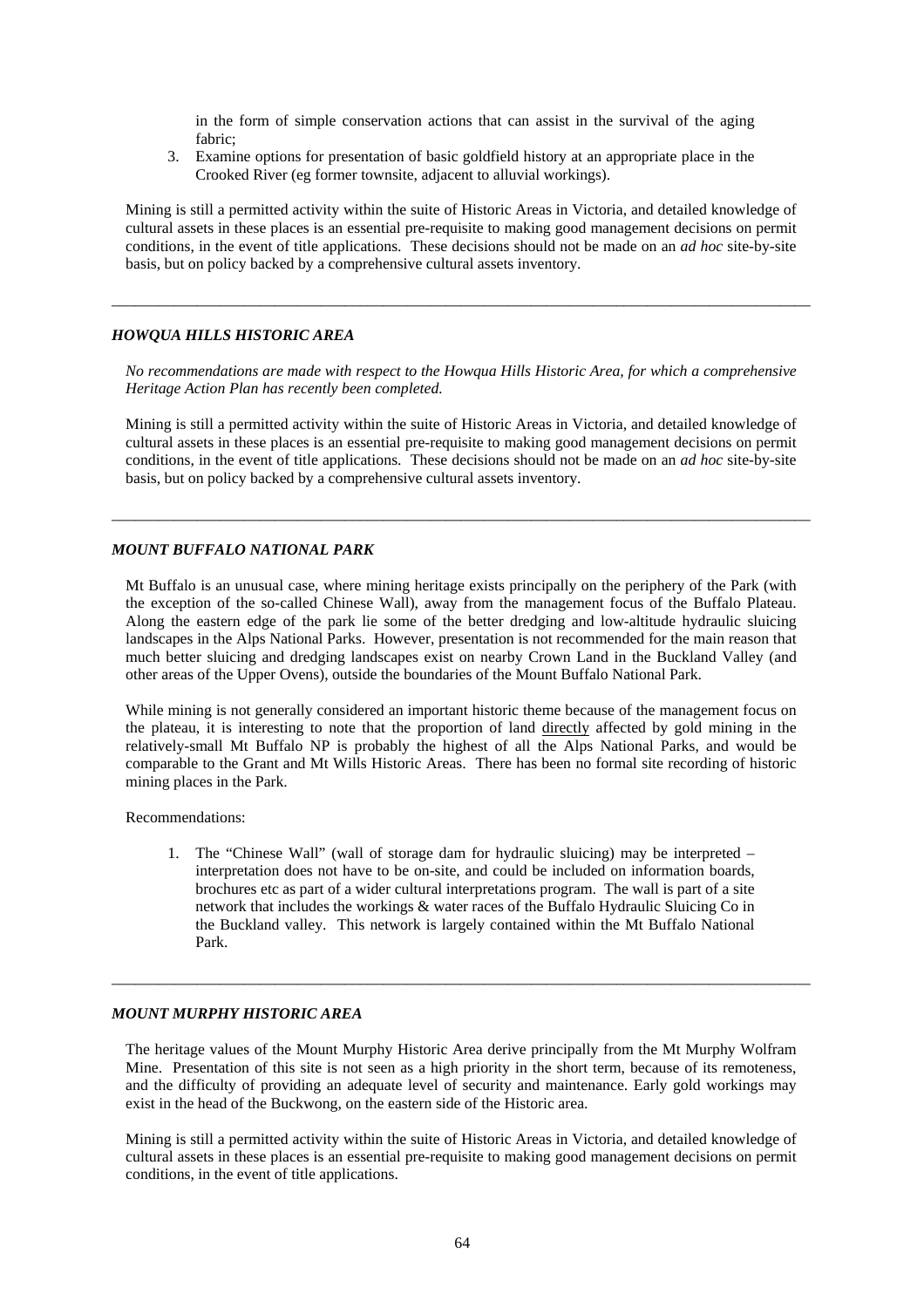Prioritised recommendations:

- 1. Record both sites (site plan, photography & inventory) at the Mt Murphy Wolfram Mine;
- 2. Undertake an assessment of threats to the extant relics, sufficient only to devise simple actions to help prolong their survival.

\_\_\_\_\_\_\_\_\_\_\_\_\_\_\_\_\_\_\_\_\_\_\_\_\_\_\_\_\_\_\_\_\_\_\_\_\_\_\_\_\_\_\_\_\_\_\_\_\_\_\_\_\_\_\_\_\_\_\_\_\_\_\_\_\_\_\_\_\_\_\_\_\_\_\_\_\_\_\_\_\_\_\_\_\_\_\_\_\_\_

### *MOUNT WILLS HISTORIC AREA*

Mount Wills Historic Area has been reserved because of its concentration of heritage features relating to historic mining (particularly quartz mining), but nowhere within the area are interpretations of its history and heritage available to the public. Heritage features include mining & treatment sites, mining township sites, cemetery, roads & tracks, water races, tramways etc. State cultural heritage significance has been assessed at two mines, but they have yet to be nominated to the Victorian Heritage Register. A number of others are of Regional significance.

Development of interpretations is seen as a priority, but these should be planned as part of a comprehensive Heritage Action Plan, recommended as a priority in the Presentation Strategy, above.

Mining is still a permitted activity within the suite of Historic Areas in Victoria, and detailed knowledge of cultural assets in these places is an essential pre-requisite to making good management decisions on permit conditions, in the event of title applications. These decisions should not be made on an *ad hoc* site-by-site basis, but on policy backed by a comprehensive cultural assets inventory.

\_\_\_\_\_\_\_\_\_\_\_\_\_\_\_\_\_\_\_\_\_\_\_\_\_\_\_\_\_\_\_\_\_\_\_\_\_\_\_\_\_\_\_\_\_\_\_\_\_\_\_\_\_\_\_\_\_\_\_\_\_\_\_\_\_\_\_\_\_\_\_\_\_\_\_\_\_\_\_\_\_\_\_\_\_\_\_\_\_\_

#### *SNOWY RIVER NATIONAL PARK*

The most important sites in the Snowy River NP are the Accommodation Creek Copper Mine and the Mt Deddick silver-lead field. Isolated sites along the Snowy River to the south (eg New Guinea, Betts Creek) are essentially deposits that have been opened but not mined, and are unlikely to contain significant heritage features.

The Accommodation Creek Copper Mine is the largest copper mine in the Victorian section of the Alps National Parks. It is the only mine in the Snowy River NP with substantial fabric of its former operation retained at the site (battery, shed & machinery remnants). It is just inside the Park boundary, and accessed from Deddick via dirt track. Its location does not recommend it to development or interpretation, but it should be adequately recorded. Its maintenance (at least a low-level monitoring program for changes to the site) should form part of management.

The Mt Deddick silver-lead mines are an interesting group, and were opened with a rush that saw some 60 sq km of country pegged out. The only equivalent event (ie base metals rush) in the State occurred at the Mt Wills tin field. These rushes in their infancy were similar in most respects to those at Broken Hill, Thackaringa (NSW) etc, but lacked the mineral resources to sustain an industry. The important themes revolve not so much around the mining operations themselves (which were generally failures), but around the rush to this remote area, the "company" basis of this rush, and the early hopes invested in this field.

The Mt Deddick silver field is accessed via the Silvermine Walking Track, from McKillops Bridge. Smallscale workings occur sporadically over a large area, and the remains of a log hut near the overnight camping area appears to be associated with the diggings. Recording of the mining sites and associated track & occupation sites is a priority, before assessing options for further interpretation.

Prioritised recommendations:

- 1. Record mining sites & associated infrastructure at Mt Deddick Silver Field;
- 2. Record Accommodation Creek Copper Mine site, and institute low-level monitoring regime (at least an annual site visit & assessment). Block any vehicular entry into actual site, to inhibit theft;